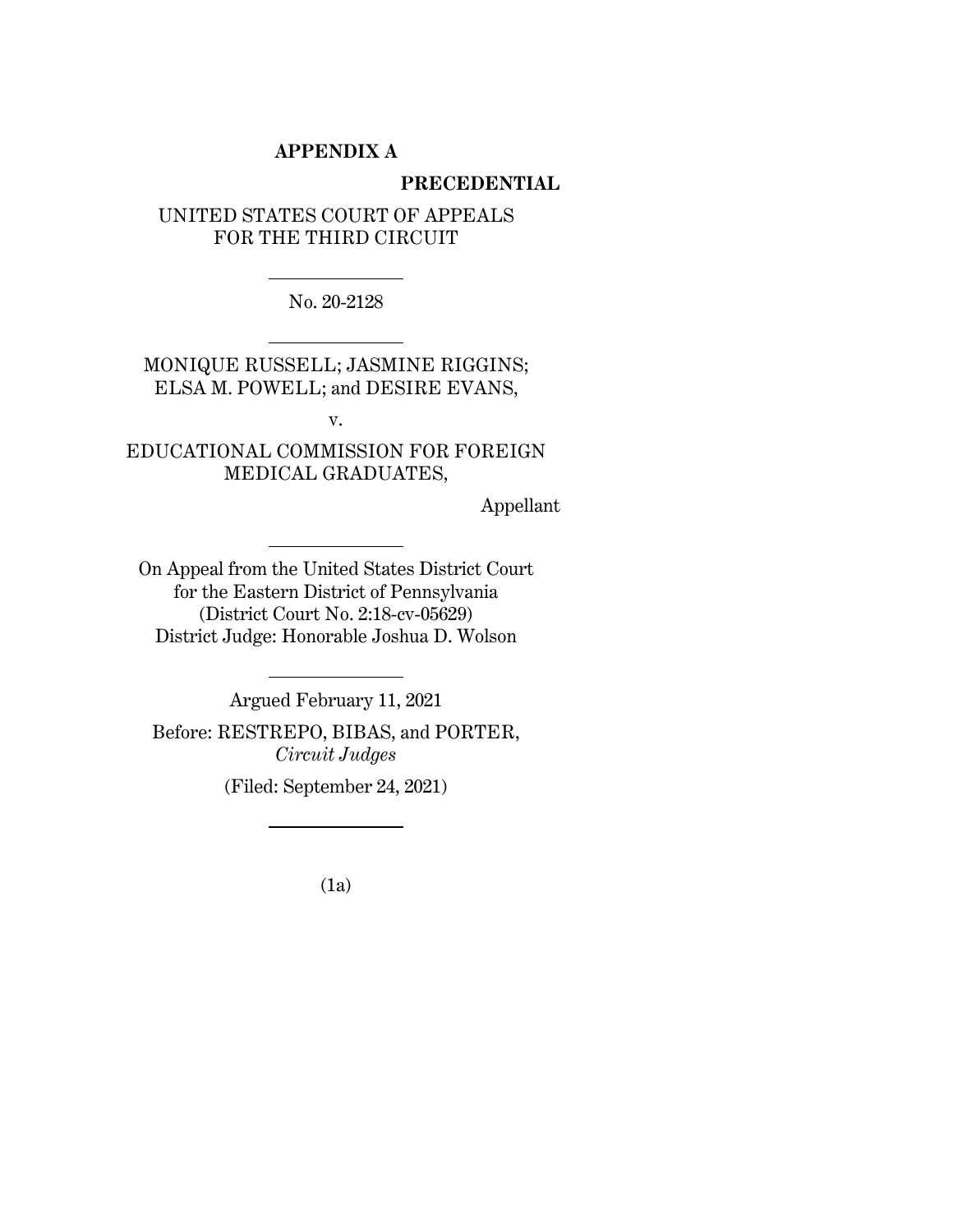William R. Peterson [ARGUED] Morgan, Lewis & Bockius 1000 Louisiana Street, Suite 4000 Houston, TX 77002

Matthew D. Klayman Brian W. Shaffer Morgan Lewis & Bockius 1701 Market Street Philadelphia, PA 19103

# *Counsel for Appellant*

Nicholas M. Centrella Robin S. Weiss Conrad O'Brien 1500 Market Street West Tower, Suite 3900 Philadelphia, PA 19102

Brent P. Ceryes Schochor Federico & Staton 1211 Saint Paul Street Baltimore, MD 21202

Brenda Harkavy Patrick A. Thronson [ARGUED] Janet Janet & Suggs 4 Reservoir Circle, Suite 200 Baltimore, MD 21208 Scott L. Nelson Public Citizen Litigation Group 1600 20th Street, N.W. Washington, DC 20009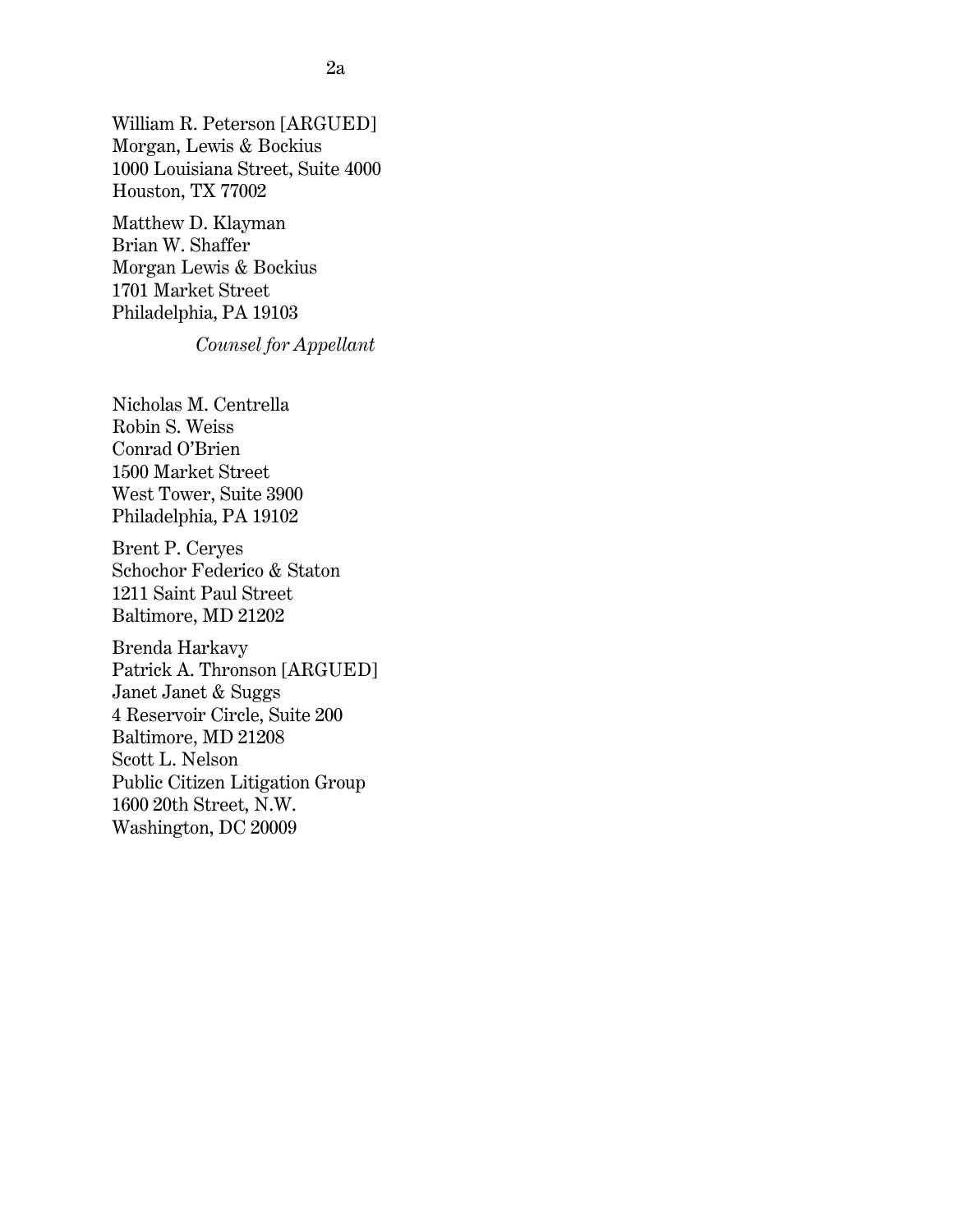Paul M. Vettori Law Offices of Peter G. Angelos 100 North Charles Street One Charles Center, 22nd Floor Baltimore, MD 21201

Cory L. Zajdel Z Law 2345 York Road, Suite B-13 Timonium, MD 21093

*Counsel for Appellee*

Diana Huang American Medical Association 25 Massachusetts Avenue, N.W., Suite 600 Washington, DC 20001

Leonard A. Nelson American Medical Association 330 North Wabash Avenue, Suite 39300 Chicago, IL 60611

> *Counsel for Amicus American Medical Association, Association of American Medical Colleges, and Pennsylvania Medical Society in support of Appellant*

Gilbert Dickey McGuireWoods 201 North Tryon Street, Suite 3000 Charlotte, NC 28202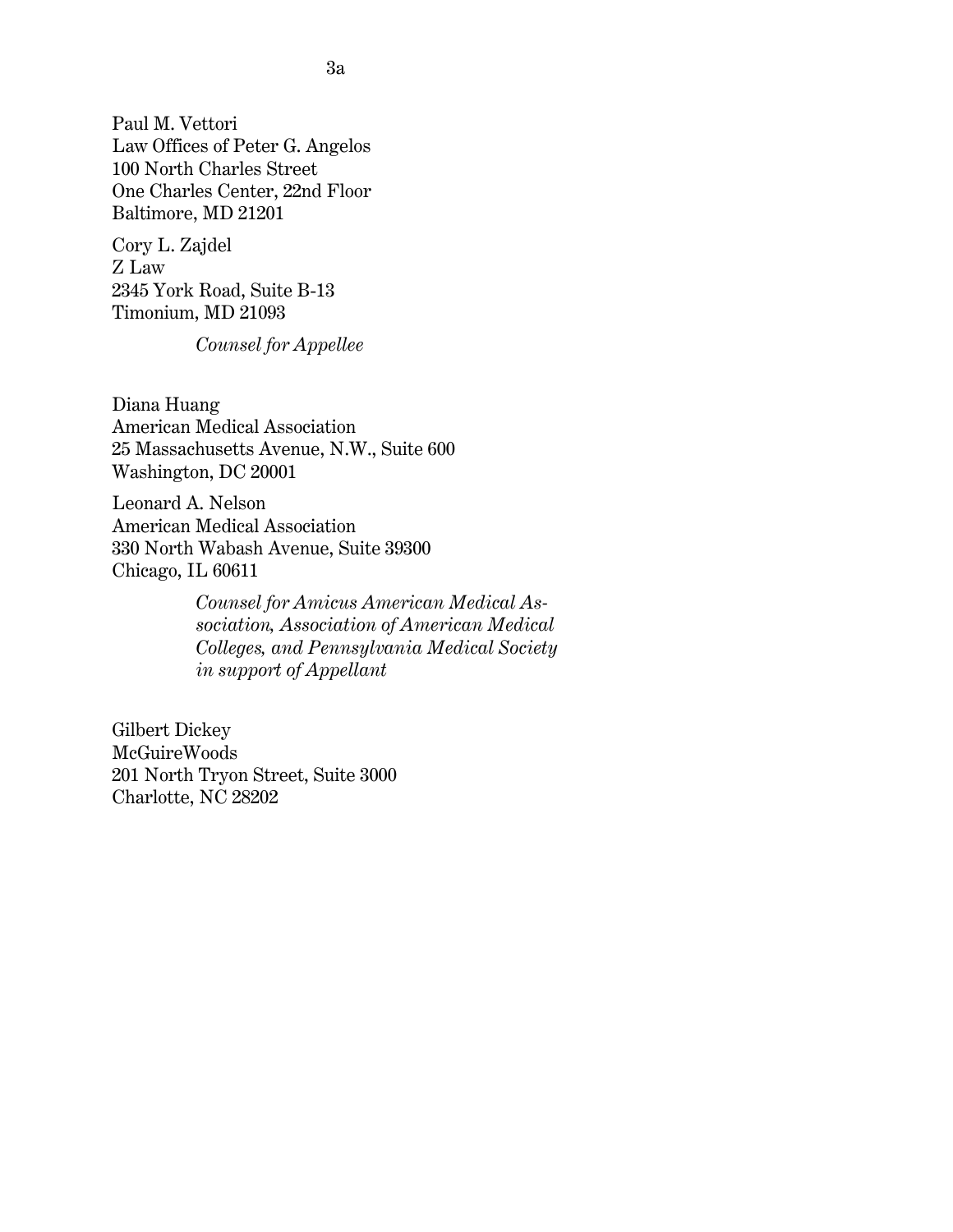Matthew A. Fitzgerald McGuireWoods 800 East Canal Street Gateway Plaza Richmond, VA 23219

> *Counsel for Amicus Chamber of Commerce in support of Appellant*

#### OPINION OF THE COURT

#### [RESTREPO,](http://www.westlaw.com/Link/Document/FullText?findType=h&pubNum=176284&cite=0280412801&originatingDoc=I80f91ca01d6311ecb72ce2c86e84f35e&refType=RQ&originationContext=document&vr=3.0&rs=cblt1.0&transitionType=DocumentItem&contextData=(sc.UserEnteredCitation)) *Circuit Judge*.

This case presents the question whether the District Court abused its discretion when it certified an "issue class" pursuant t[o Rule 23\(c\)\(4\) of the Federal Rules](http://www.westlaw.com/Link/Document/FullText?findType=L&pubNum=1000600&cite=USFRCPR23&originatingDoc=I80f91ca01d6311ecb72ce2c86e84f35e&refType=LQ&originationContext=document&vr=3.0&rs=cblt1.0&transitionType=DocumentItem&contextData=(sc.UserEnteredCitation))  [of Civil Procedure.](http://www.westlaw.com/Link/Document/FullText?findType=L&pubNum=1000600&cite=USFRCPR23&originatingDoc=I80f91ca01d6311ecb72ce2c86e84f35e&refType=LQ&originationContext=document&vr=3.0&rs=cblt1.0&transitionType=DocumentItem&contextData=(sc.UserEnteredCitation)) We hold that it did. According to Rule  $23(c)(4)$ , "[w]hen appropriate, an action may be brought or maintained as a class action with respect to particular issues." For "an action" to be "brought or maintained as a class action," the party seeking class status must satisfy [Rule 23](http://www.westlaw.com/Link/Document/FullText?findType=L&pubNum=1000600&cite=USFRCPR23&originatingDoc=I80f91ca01d6311ecb72ce2c86e84f35e&refType=LQ&originationContext=document&vr=3.0&rs=cblt1.0&transitionType=DocumentItem&contextData=(sc.UserEnteredCitation)) and all its requirements. *[Comcast Corp. v. Behrend](http://www.westlaw.com/Link/Document/FullText?findType=Y&serNum=2030224700&pubNum=0000780&originatingDoc=I80f91ca01d6311ecb72ce2c86e84f35e&refType=RP&fi=co_pp_sp_780_33&originationContext=document&vr=3.0&rs=cblt1.0&transitionType=DocumentItem&contextData=(sc.UserEnteredCitation)#co_pp_sp_780_33)*[, 569 U.S. 27, 33 \(2013\).](http://www.westlaw.com/Link/Document/FullText?findType=Y&serNum=2030224700&pubNum=0000780&originatingDoc=I80f91ca01d6311ecb72ce2c86e84f35e&refType=RP&fi=co_pp_sp_780_33&originationContext=document&vr=3.0&rs=cblt1.0&transitionType=DocumentItem&contextData=(sc.UserEnteredCitation)#co_pp_sp_780_33) Further, in *[Gates v. Rohm & Haas Co.](http://www.westlaw.com/Link/Document/FullText?findType=Y&serNum=2025930707&pubNum=0000506&originatingDoc=I80f91ca01d6311ecb72ce2c86e84f35e&refType=RP&originationContext=document&vr=3.0&rs=cblt1.0&transitionType=DocumentItem&contextData=(sc.UserEnteredCitation))*[, 655 F.3d 255 \(3d Cir.](http://www.westlaw.com/Link/Document/FullText?findType=Y&serNum=2025930707&pubNum=0000506&originatingDoc=I80f91ca01d6311ecb72ce2c86e84f35e&refType=RP&originationContext=document&vr=3.0&rs=cblt1.0&transitionType=DocumentItem&contextData=(sc.UserEnteredCitation))  [2011\),](http://www.westlaw.com/Link/Document/FullText?findType=Y&serNum=2025930707&pubNum=0000506&originatingDoc=I80f91ca01d6311ecb72ce2c86e84f35e&refType=RP&originationContext=document&vr=3.0&rs=cblt1.0&transitionType=DocumentItem&contextData=(sc.UserEnteredCitation)) we enumerated a "non-exclusive list of factors" relevant to assessing whether the certification of an issue class unde[r Rule 23\(c\)\(4\)](http://www.westlaw.com/Link/Document/FullText?findType=L&pubNum=1000600&cite=USFRCPR23&originatingDoc=I80f91ca01d6311ecb72ce2c86e84f35e&refType=LQ&originationContext=document&vr=3.0&rs=cblt1.0&transitionType=DocumentItem&contextData=(sc.UserEnteredCitation)) is "appropriate." *[Id.](http://www.westlaw.com/Link/Document/FullText?findType=Y&serNum=2025930707&pubNum=0000506&originatingDoc=I80f91ca01d6311ecb72ce2c86e84f35e&refType=RP&fi=co_pp_sp_506_272&originationContext=document&vr=3.0&rs=cblt1.0&transitionType=DocumentItem&contextData=(sc.UserEnteredCitation)#co_pp_sp_506_272)* [at 272](http://www.westlaw.com/Link/Document/FullText?findType=Y&serNum=2025930707&pubNum=0000506&originatingDoc=I80f91ca01d6311ecb72ce2c86e84f35e&refType=RP&fi=co_pp_sp_506_272&originationContext=document&vr=3.0&rs=cblt1.0&transitionType=DocumentItem&contextData=(sc.UserEnteredCitation)#co_pp_sp_506_272) (quoting *Chiang v. Veneman*[, 385 F.3d 256, 267 \(3d Cir.](http://www.westlaw.com/Link/Document/FullText?findType=Y&serNum=2005123706&pubNum=0000506&originatingDoc=I80f91ca01d6311ecb72ce2c86e84f35e&refType=RP&fi=co_pp_sp_506_267&originationContext=document&vr=3.0&rs=cblt1.0&transitionType=DocumentItem&contextData=(sc.UserEnteredCitation)#co_pp_sp_506_267)  [2004\)\)](http://www.westlaw.com/Link/Document/FullText?findType=Y&serNum=2005123706&pubNum=0000506&originatingDoc=I80f91ca01d6311ecb72ce2c86e84f35e&refType=RP&fi=co_pp_sp_506_267&originationContext=document&vr=3.0&rs=cblt1.0&transitionType=DocumentItem&contextData=(sc.UserEnteredCitation)#co_pp_sp_506_267). So when a party seeks to certify "particular issues" for class treatment, the district court must ask three questions. *First*, does the proposed issue class satisfy [Rule 23\(a\)'](http://www.westlaw.com/Link/Document/FullText?findType=L&pubNum=1000600&cite=USFRCPR23&originatingDoc=I80f91ca01d6311ecb72ce2c86e84f35e&refType=LQ&originationContext=document&vr=3.0&rs=cblt1.0&transitionType=DocumentItem&contextData=(sc.UserEnteredCitation))s requirements? *Second*, does the pro-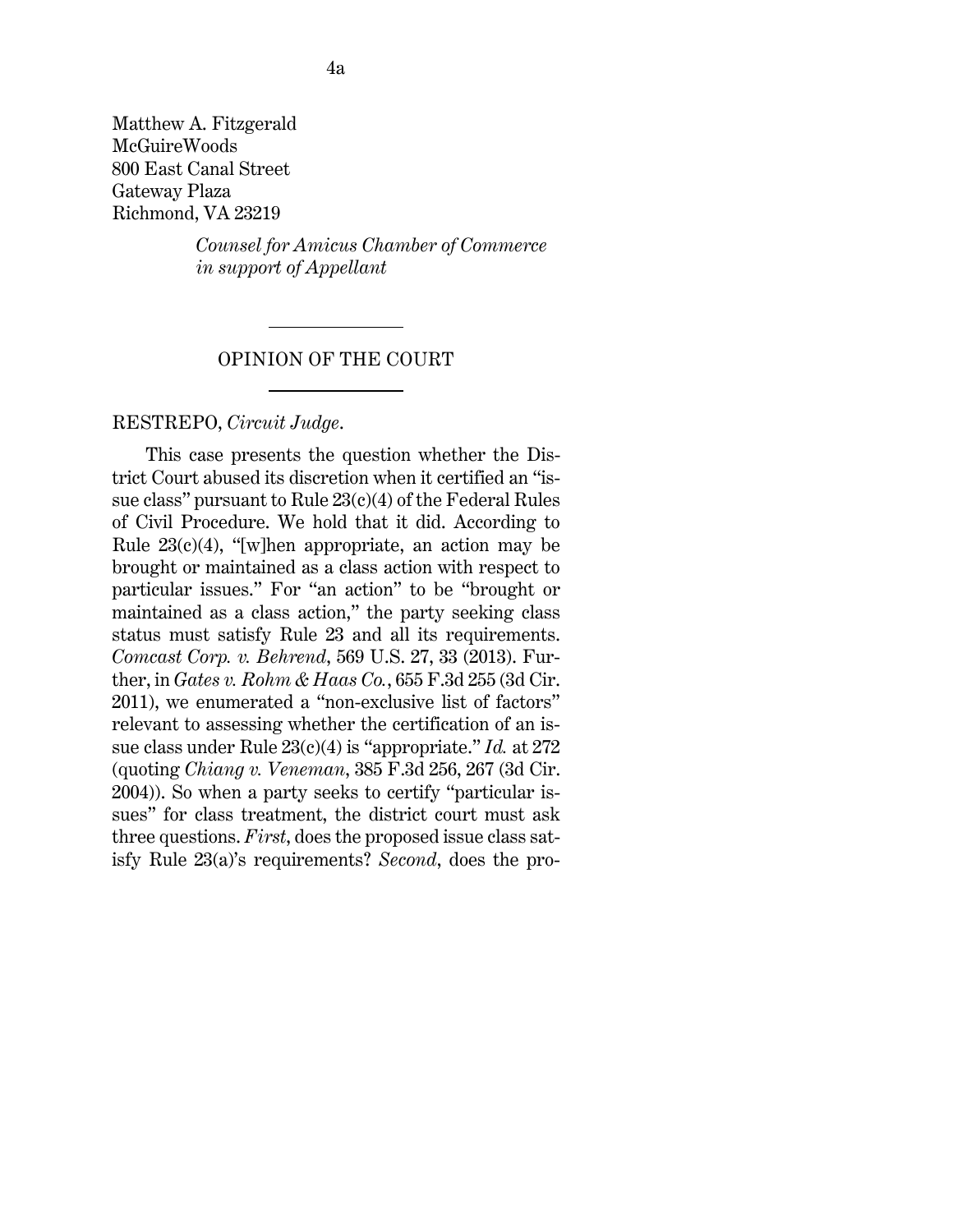posed issue class fit within one of [Rule 23\(b\)'](http://www.westlaw.com/Link/Document/FullText?findType=L&pubNum=1000600&cite=USFRCPR23&originatingDoc=I80f91ca01d6311ecb72ce2c86e84f35e&refType=LQ&originationContext=document&vr=3.0&rs=cblt1.0&transitionType=DocumentItem&contextData=(sc.UserEnteredCitation))s categories? *Third*, if it does, is it "appropriate" to certify this as an issue class? [Fed. R. Civ. P. 23\(c\)\(4\).](http://www.westlaw.com/Link/Document/FullText?findType=L&pubNum=1000600&cite=USFRCPR23&originatingDoc=I80f91ca01d6311ecb72ce2c86e84f35e&refType=LQ&originationContext=document&vr=3.0&rs=cblt1.0&transitionType=DocumentItem&contextData=(sc.UserEnteredCitation)) Here, lacking clear guidance, the District Court failed to determine whether the issues identified for class treatment fit within one of [Rule 23\(b\)'](http://www.westlaw.com/Link/Document/FullText?findType=L&pubNum=1000600&cite=USFRCPR23&originatingDoc=I80f91ca01d6311ecb72ce2c86e84f35e&refType=LQ&originationContext=document&vr=3.0&rs=cblt1.0&transitionType=DocumentItem&contextData=(sc.UserEnteredCitation))s categories and then failed to explicitly consider a few of the *[Gates](http://www.westlaw.com/Link/Document/FullText?findType=Y&serNum=2025930707&pubNum=0000506&originatingDoc=I80f91ca01d6311ecb72ce2c86e84f35e&refType=RP&originationContext=document&vr=3.0&rs=cblt1.0&transitionType=DocumentItem&contextData=(sc.UserEnteredCitation))* factors. Accordingly, for the reasons that follow, we will vacate the District Court's issue-class certification and remand for further proceedings.

#### **I. FACTUAL BACKGROUND**

## **A. The Educational Commission for Foreign Medical Graduates**

Graduates of foreign medical schools who wish to be accepted to a United States medical-residency program must have graduated from a recognized foreign institution, demonstrated English-language proficiency, and passed the first two steps of the United States Medical Licensing Examination. Defendant-Appellant Educational Commission for Foreign Medical Graduates ("the Commission") is a Philadelphia-based nonprofit that certifies that such graduates have satisfied those requirements. The Commission carries out this function in two ways. First, it administers the English-language and medical examinations the foreign medical school graduates must pass. Second, the Commission verifies, using primary sources, that the applicant received a medical degree from a qualifying institution.

As the central certification agency for graduates of foreign medical schools, the Commission also investigates what it calls "irregular behavior." According to internal policies, the Commission may investigate "all actions or attempted actions on the part of applicants . . .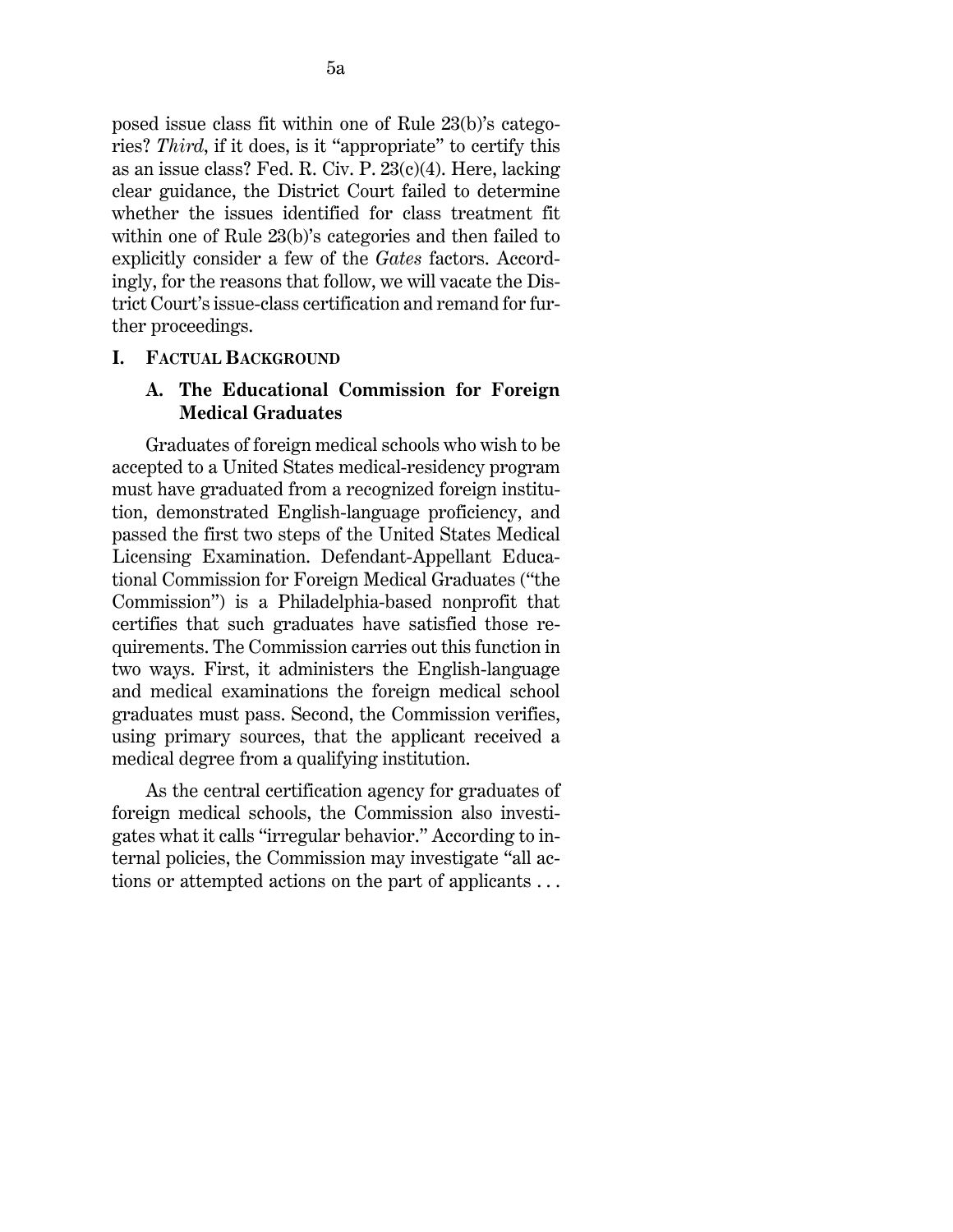that would or could subvert the examination, certification or other processes, programs, or services of [the Commission]." J.A. 254. The Commission's investigation of such behavior proceeds as follows. When the Commission receives an allegation that an applicant committed irregular behavior, it reviews the allegation and determines whether sufficient evidence supports the charge. If sufficient evidence supports the charge, the Commission notifies the applicant of the allegation and invites him to submit a written explanation or present any other relevant information. The applicant may also request a hearing and hire legal counsel. After the applicant is heard, the Commission then determines whether, by a preponderance of the evidence, the applicant engaged in the irregular behavior that was charged. The Commission may take various disciplinary actions, up to and including permanent revocation of a certification. The charged individual has a right of appeal, but petitions to reconsider decisions are granted "only in extraordinary cases." *Id.* And whatever the case, if the Commission "determines that an individual engaged in irregular behavior, a permanent annotation to that effect will be included in the individual's [Commission] record." *Id.*

#### **B. A Foreign Doctor Named Charles Igberase**

In early 1992, a man named Oluwafemi Charles Igberase applied to the Commission for certification. He eventually passed the medical-licensing and Englishlanguage examinations and was issued the Commission's certification. But no residency program accepted him. So, in March 1994, Igberase submitted a second application for certification to the Commission. In that application, however, Igberase rearranged his name ("Igberase Oluwafemi Charles" instead of "Oluwafemi Charles Igberase"); used a different date of birth (April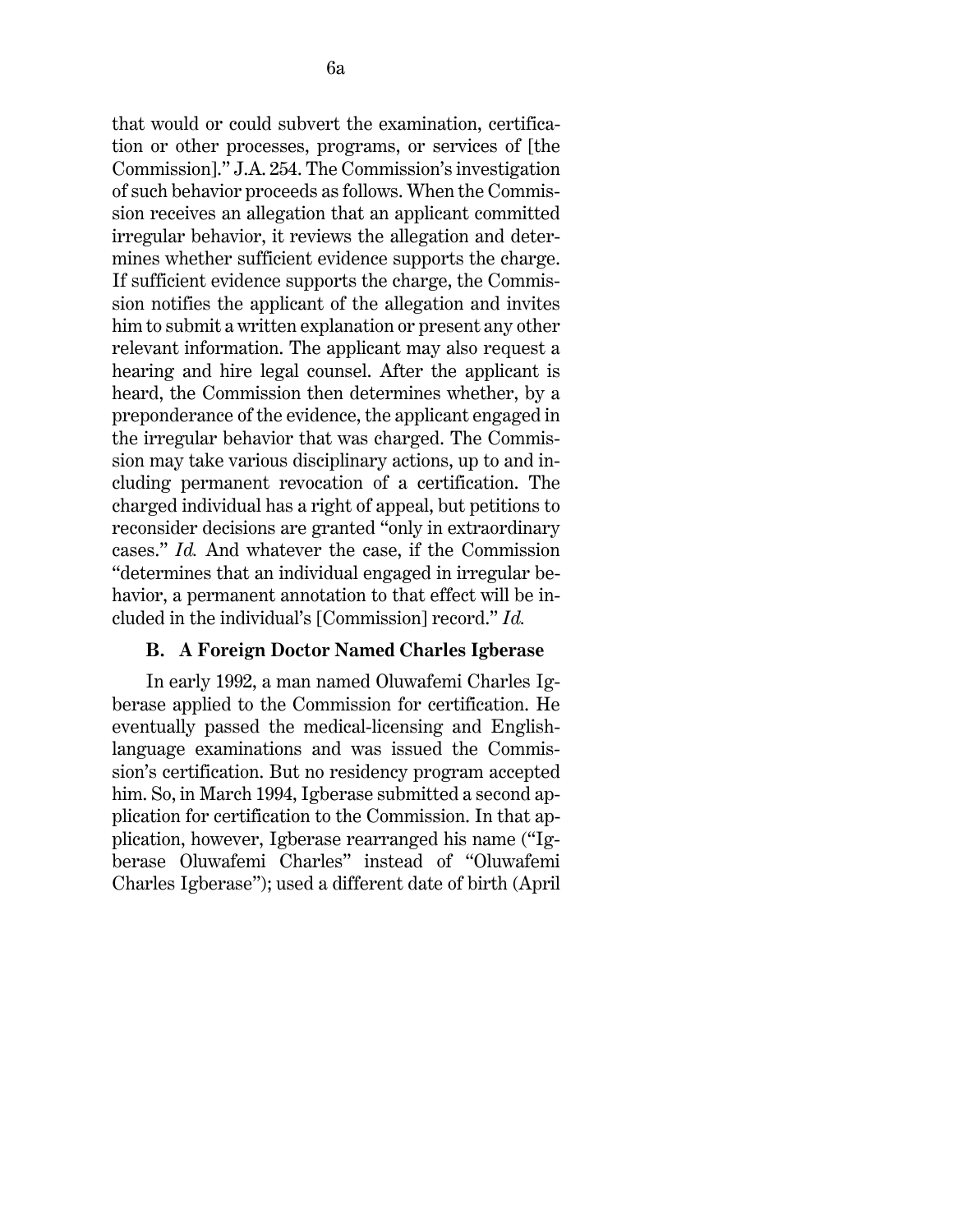17, 1961 instead of April 17, 1962); and responded "No" to the question of whether he had ever previously submitted an application to the Commission. Igberase passed each required examination and was certified by the Commission for a second time. But in June 1995, the Commission learned that Igberase had obtained two of its certifications under different names and dates of birth, and had lied on his second application about not seeking certification previously. So it invalidated Igberase's second certification and revoked the first, and informed the United States Medical Licensing Examination Committee of his deception. J.A. 237.

In 1996, Igberase applied to the Commission for certification for yet a third time. In this application, Igberase ditched his first two names and invented another one: "John Nosa Akoda." J.A. 263. As he had twice before, Igberase (as Akoda) eventually passed the medical-licensing and English-language examinations and received the Commission's certification. After receiving the certification as "Akoda," Igberase applied for and was admitted to a residency program in New Jersey. But in August 2000, the residency program learned that the social security number Akoda used in his application belonged to Igberase. The residency program informed the Commission of the inconsistency, provisionally suspended the doctor it knew as Akoda, and, after an internal investigation, in November 2000, dismissed him.

Once it learned of Akoda's possible misuse of Igberase's social security number, the Commission launched its own investigation. Based on the information it had received from the residency program, the Commission sent Akoda a "charge letter." In it, the Commission told Akoda that it had "received information alleging that you may have engaged in irregular behavior,"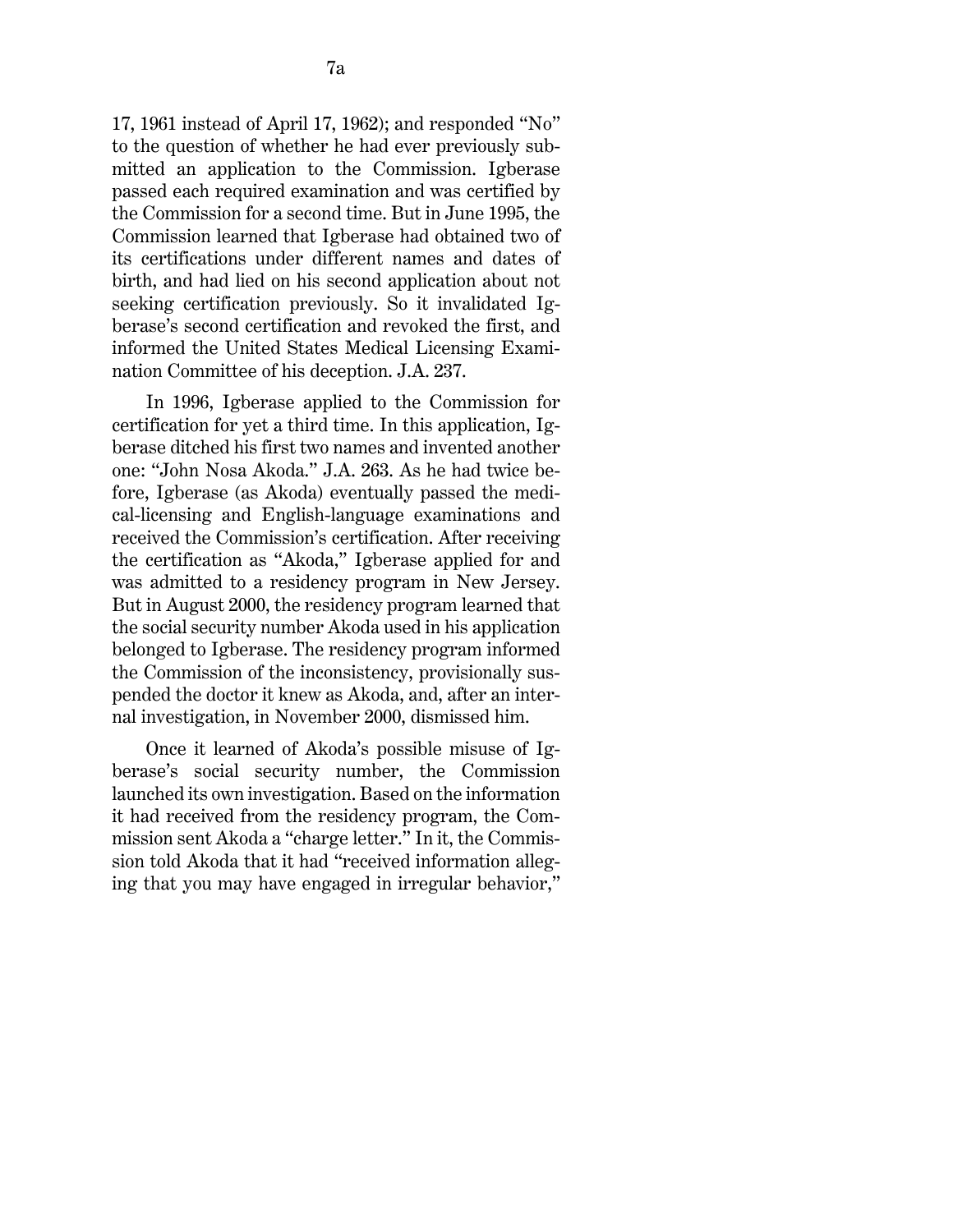specifically that he had twice before applied for certification using the name "Igberase." J.A. 284. The Commission told Akoda that the allegations "require[] an explanation," and granted him fifteen days to submit a written response. J.A. 285.

A week later, as Akoda, Igberase responded. He denied the allegations, telling the Commission that "[t]he identification numbers listed in your letter apparently belong to my cousin Dr. Igberase Oluwafemi Charles, who left the country to practice, I believe, in South Africa." J.A. 287. Akoda admitted using Igberase's social security number but insisted that they were "two different persons who attended two different Colleges of Medicine." *Id.* He reiterated that he had "only taken the examination once in my name, John NOSA Akoda," and offered to provide the Commission with his passport if it requested it. J.A. 287.

The Commission official overseeing Akoda's case apparently did not buy the explanation. In a December 2000 memorandum intentionally not made part of Akoda's official file, the official wrote that he and others believed Igberase and Akoda were one in the same. J.A. 293. But the official concluded that he did not have enough evidence to recommend Akoda's case to the Commission's credentialing committee. So Akoda's credential remained active.

In October 2006, Igberase, again as "Akoda," applied to a residency program at Howard University Medical Center. As part of his application, he submitted to the Commission three letters of recommendation. But the Commission was suspicious of Akoda, so one of its officials attempted to verify the authenticity of these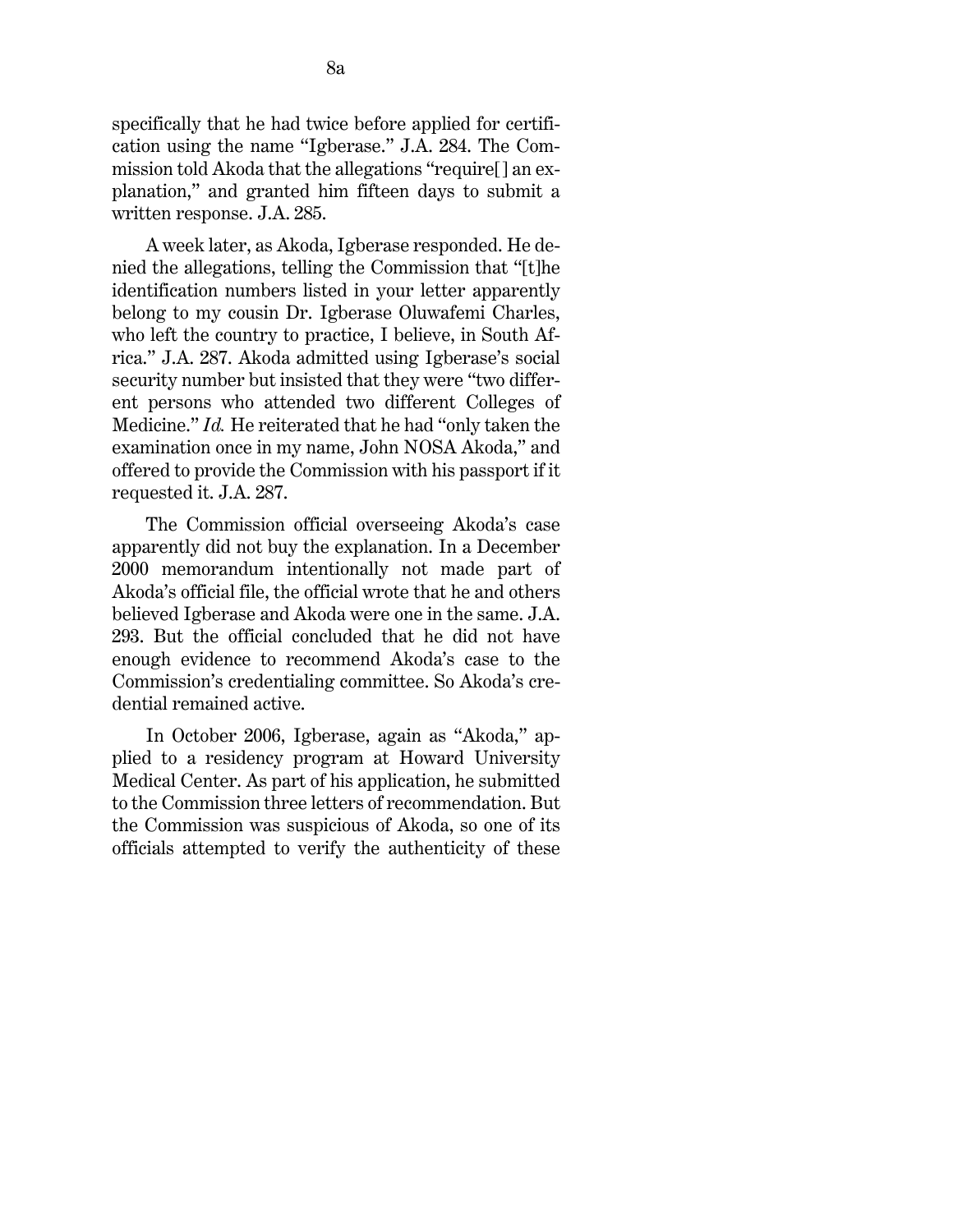three letters of reference. The official sent each reference the recommendation letter submitted by Akoda and asked each whether the letter was authentic. The record does not reflect whether the official received a response from any of the references.

Despite the official's reservations, Igberase (as Akoda) was admitted to Howard's residency program. He successfully completed the program in 2011. After completing the program, he applied for and received a Maryland medical license using fake identification documents. That same year, he became a member of the medical staff at Prince George's Hospital Center and began seeing patients there.

In June 2016, law enforcement officials executed search warrants at Igberase's residence, medical office, and vehicle. They found fraudulent or altered immigration documents, medical diplomas, medical transcripts, letters of recommendation, and birth certificates. On November 15, 2016, Igberase signed a plea agreement. In it, he pleaded guilty to misuse of a social security account number to fraudulently obtain a Maryland medical license and admitted that "Akoda" was a pseudonym. *Id.*

The Commission subsequently invalidated Akoda's foreign-doctor certification, and the Maryland Board of Physicians revoked his medical license.

## **C. Patients of Igberase sue the Commission**

The named Plaintiffs are Monique Russell, Jasmine Riggins, Elsa Powell, and Desire Evans. Each received medical treatment from the doctor known as "Akoda," who was certified by the Commission in 1997. Igberase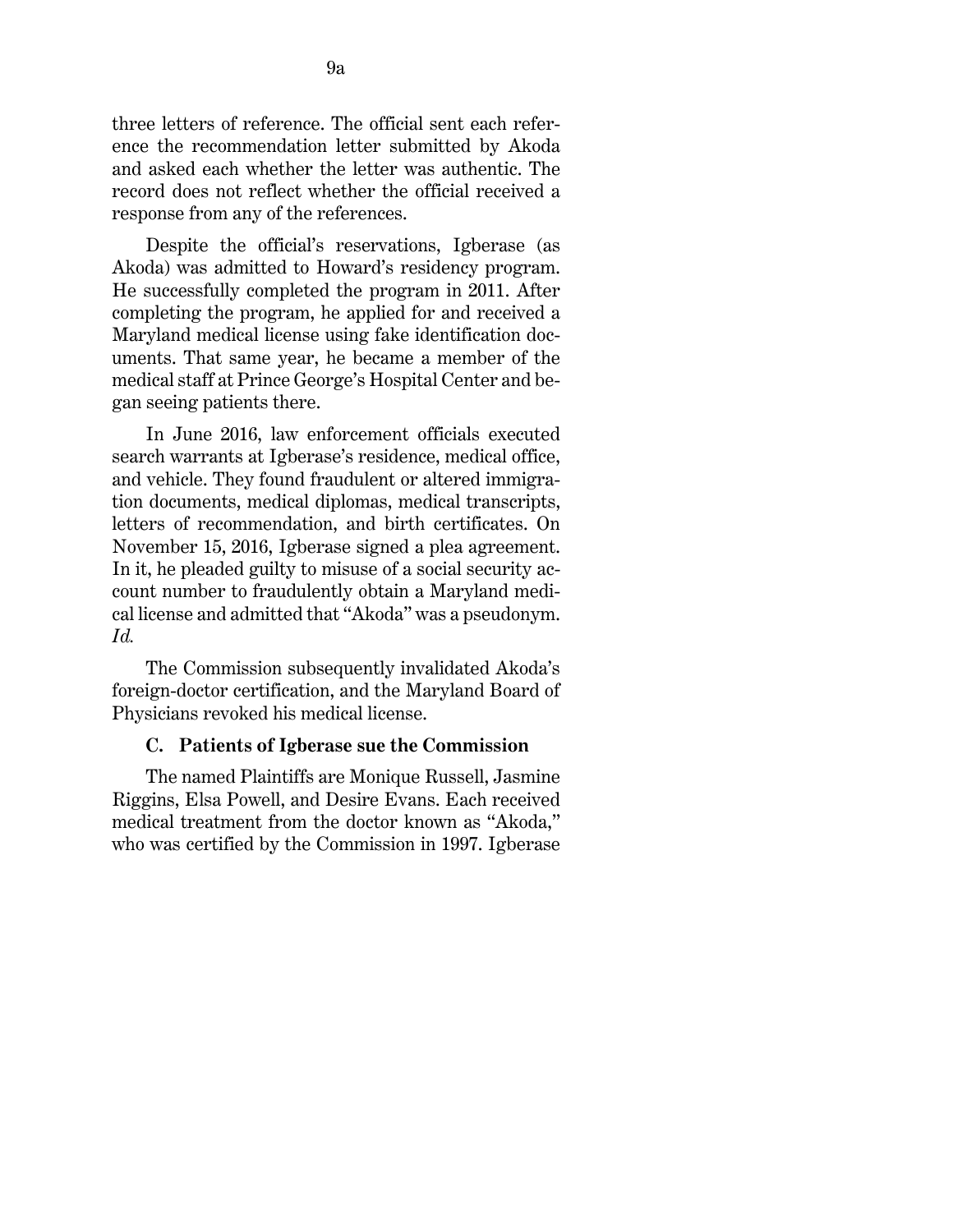performed unplanned [emergency cesarean-section](http://www.westlaw.com/Link/Document/FullText?entityType=mproc&entityId=Iad9f6161475411db9765f9243f53508a&originationContext=document&transitionType=DocumentItem&contextData=(sc.Default)&vr=3.0&rs=cblt1.0) surgery on Russell and Riggins and delivered Evans's and Powell's children. These Plaintiffs also seek to represent a class of similarly situated individuals who likewise received medical treatment from "Akoda." But the Plaintiffs (appellees here) did not sue Igberase. Instead, they sued the Commission, and asserted claims of negligent infliction of emotional distress arising out of the Commission's certification of Igberase as "Akoda."

Eventually, the district court certified a class of "All patients examined or treated in any manner by Oluwafemi Charles Igberase (a/ka [sic] Charles J. Akoda) beginning with his enrollment in a postgraduate medical education program at Howard University in 2007." J.A. 63-64. But the district court did not certify the class under any subsection of [Rule 23\(b\).](http://www.westlaw.com/Link/Document/FullText?findType=L&pubNum=1000600&cite=USFRCPR23&originatingDoc=I80f91ca01d6311ecb72ce2c86e84f35e&refType=LQ&originationContext=document&vr=3.0&rs=cblt1.0&transitionType=DocumentItem&contextData=(sc.UserEnteredCitation)) Instead, the court certified the class as an "issue class" pursuant to [Rule](http://www.westlaw.com/Link/Document/FullText?findType=L&pubNum=1000600&cite=USFRCPR23&originatingDoc=I80f91ca01d6311ecb72ce2c86e84f35e&refType=LQ&originationContext=document&vr=3.0&rs=cblt1.0&transitionType=DocumentItem&contextData=(sc.UserEnteredCitation))   $23(c)(4)$ . The court certified the class with respect to these issues:

(1) whether the Commission undertook or otherwise owed a duty to class members.

(2) whether the Commission breached any duty that it owed to class members.

(3) whether the Commission undertook or otherwise owed a duty to hospitals and state medical boards, such that it may be held liable to class members pursuant to the [Restatement \(Second\) of Torts § 324A.](http://www.westlaw.com/Link/Document/FullText?findType=Y&serNum=0290694067&pubNum=0101577&originatingDoc=I80f91ca01d6311ecb72ce2c86e84f35e&refType=TS&originationContext=document&vr=3.0&rs=cblt1.0&transitionType=DocumentItem&contextData=(sc.UserEnteredCitation))

(4) whether the defendant breached any duty that it owed to hospitals and state medical boards.

In short, the particular issues the district court certified for class treatment concern only the duty and breach elements of Plaintiffs' claim. The district court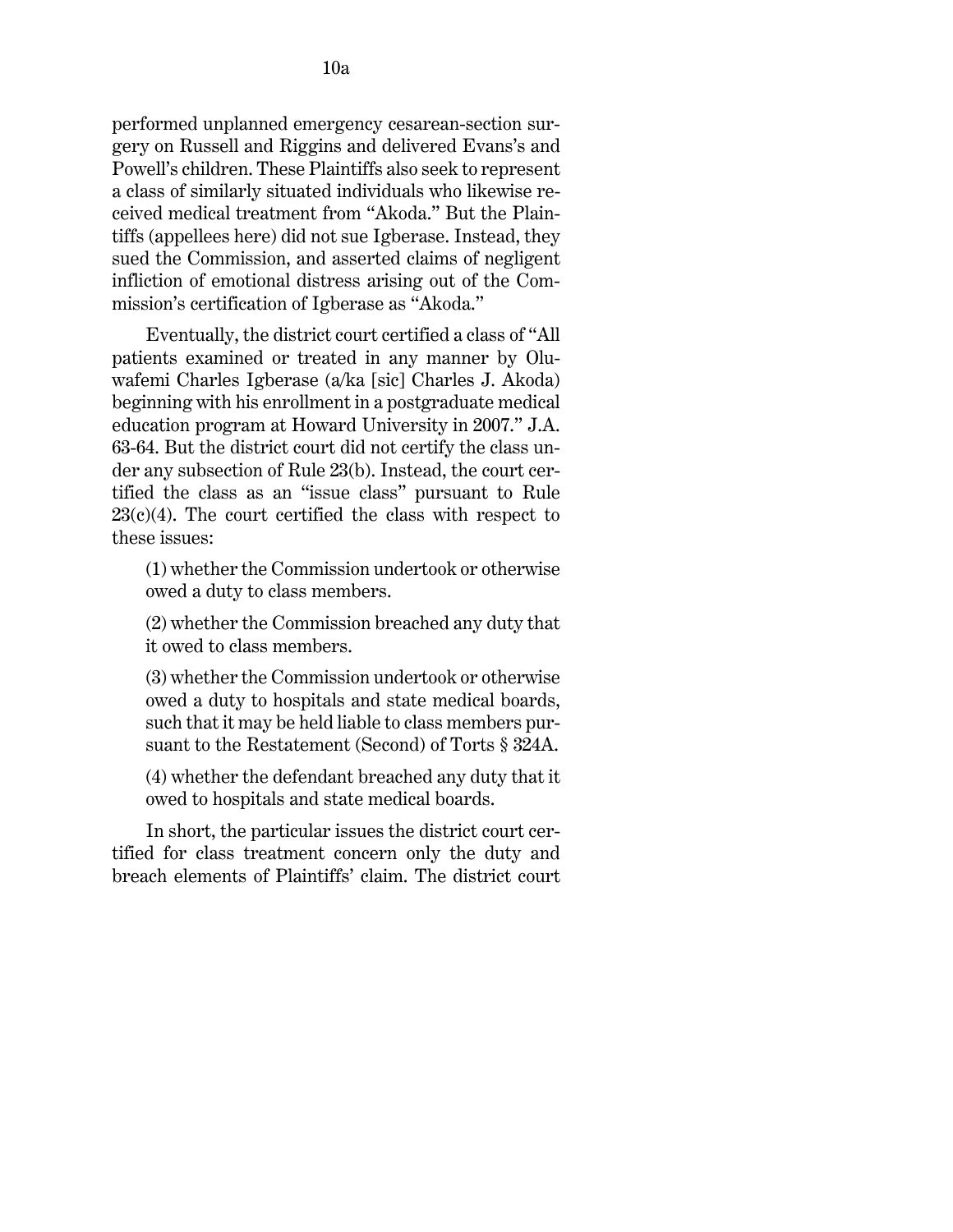therefore left for individualized proceedings whether each Plaintiff was injured; whether the Commission's breach of the relevant duty (if it had a duty that was breached) actually and proximately caused those injuries; whether those injuries are due a particular amount of damages; and whether the Commission could raise any affirmative defense, including, presumably, whether each Plaintiff's consent to medical treatment by Igberase breaks the causal chain. In the wake of the Rule  $23(c)(4)$  certification, the Commission successfully petitioned for leave to appeal under [Rule 23\(f\).](http://www.westlaw.com/Link/Document/FullText?findType=L&pubNum=1000600&cite=USFRCPR23&originatingDoc=I80f91ca01d6311ecb72ce2c86e84f35e&refType=LQ&originationContext=document&vr=3.0&rs=cblt1.0&transitionType=DocumentItem&contextData=(sc.UserEnteredCitation)) We must decide whether that certification was proper.

## **II. THE LEGAL FRAMEWORK OF ISSUE-CLASS CERTI-FICATION**

# **A. [Rule 23](http://www.westlaw.com/Link/Document/FullText?findType=L&pubNum=1000600&cite=USFRCPR23&originatingDoc=I80f91ca01d6311ecb72ce2c86e84f35e&refType=LQ&originationContext=document&vr=3.0&rs=cblt1.0&transitionType=DocumentItem&contextData=(sc.UserEnteredCitation)) outlines one procedure for pursuing aggregate litigation**

The class action is "an exception to the usual rule that litigation is conducted by and on behalf of the individual named parties only." *[In re Hydrogen Peroxide](http://www.westlaw.com/Link/Document/FullText?findType=Y&serNum=2017791597&pubNum=0000506&originatingDoc=I80f91ca01d6311ecb72ce2c86e84f35e&refType=RP&fi=co_pp_sp_506_309&originationContext=document&vr=3.0&rs=cblt1.0&transitionType=DocumentItem&contextData=(sc.UserEnteredCitation)#co_pp_sp_506_309)  [Antitrust Litig.](http://www.westlaw.com/Link/Document/FullText?findType=Y&serNum=2017791597&pubNum=0000506&originatingDoc=I80f91ca01d6311ecb72ce2c86e84f35e&refType=RP&fi=co_pp_sp_506_309&originationContext=document&vr=3.0&rs=cblt1.0&transitionType=DocumentItem&contextData=(sc.UserEnteredCitation)#co_pp_sp_506_309)*[, 552 F.3d 305, 309 n.6 \(3d Cir. 2009\)](http://www.westlaw.com/Link/Document/FullText?findType=Y&serNum=2017791597&pubNum=0000506&originatingDoc=I80f91ca01d6311ecb72ce2c86e84f35e&refType=RP&fi=co_pp_sp_506_309&originationContext=document&vr=3.0&rs=cblt1.0&transitionType=DocumentItem&contextData=(sc.UserEnteredCitation)#co_pp_sp_506_309) (quoting *[Gen. Tel. Co. of Sw. v. Falcon](http://www.westlaw.com/Link/Document/FullText?findType=Y&serNum=1982126656&pubNum=0000780&originatingDoc=I80f91ca01d6311ecb72ce2c86e84f35e&refType=RP&fi=co_pp_sp_780_155&originationContext=document&vr=3.0&rs=cblt1.0&transitionType=DocumentItem&contextData=(sc.UserEnteredCitation)#co_pp_sp_780_155)*, 457 U.S. [147, 155](http://www.westlaw.com/Link/Document/FullText?findType=Y&serNum=1982126656&pubNum=0000780&originatingDoc=I80f91ca01d6311ecb72ce2c86e84f35e&refType=RP&fi=co_pp_sp_780_155&originationContext=document&vr=3.0&rs=cblt1.0&transitionType=DocumentItem&contextData=(sc.UserEnteredCitation)#co_pp_sp_780_155)  [\(1982\)\)](http://www.westlaw.com/Link/Document/FullText?findType=Y&serNum=1982126656&pubNum=0000780&originatingDoc=I80f91ca01d6311ecb72ce2c86e84f35e&refType=RP&fi=co_pp_sp_780_155&originationContext=document&vr=3.0&rs=cblt1.0&transitionType=DocumentItem&contextData=(sc.UserEnteredCitation)#co_pp_sp_780_155). One reason the class action is an exceptional form of litigation is because final judgments in such actions may implicate the procedural and substantive rights of absent persons.

The Supreme Court recently reiterated the principle that absent persons may not be bound by federalcourt judgments unless one of a limited number of historically recognized exceptions is satisfied. *See [Taylor v.](http://www.westlaw.com/Link/Document/FullText?findType=Y&serNum=2016292755&pubNum=0000780&originatingDoc=I80f91ca01d6311ecb72ce2c86e84f35e&refType=RP&fi=co_pp_sp_780_893&originationContext=document&vr=3.0&rs=cblt1.0&transitionType=DocumentItem&contextData=(sc.UserEnteredCitation)#co_pp_sp_780_893)  [Sturgell](http://www.westlaw.com/Link/Document/FullText?findType=Y&serNum=2016292755&pubNum=0000780&originatingDoc=I80f91ca01d6311ecb72ce2c86e84f35e&refType=RP&fi=co_pp_sp_780_893&originationContext=document&vr=3.0&rs=cblt1.0&transitionType=DocumentItem&contextData=(sc.UserEnteredCitation)#co_pp_sp_780_893)*[, 553 U.S. 880, 893 \(2008\).](http://www.westlaw.com/Link/Document/FullText?findType=Y&serNum=2016292755&pubNum=0000780&originatingDoc=I80f91ca01d6311ecb72ce2c86e84f35e&refType=RP&fi=co_pp_sp_780_893&originationContext=document&vr=3.0&rs=cblt1.0&transitionType=DocumentItem&contextData=(sc.UserEnteredCitation)#co_pp_sp_780_893) A "properly conducted" class action is one such exception. *Id.* [at 894-95.](http://www.westlaw.com/Link/Document/FullText?findType=Y&serNum=2016292755&pubNum=0000708&originatingDoc=I80f91ca01d6311ecb72ce2c86e84f35e&refType=RP&originationContext=document&vr=3.0&rs=cblt1.0&transitionType=DocumentItem&contextData=(sc.UserEnteredCitation)) A properly conducted class action requires that (1) "[t]he interests of the nonparty and her representative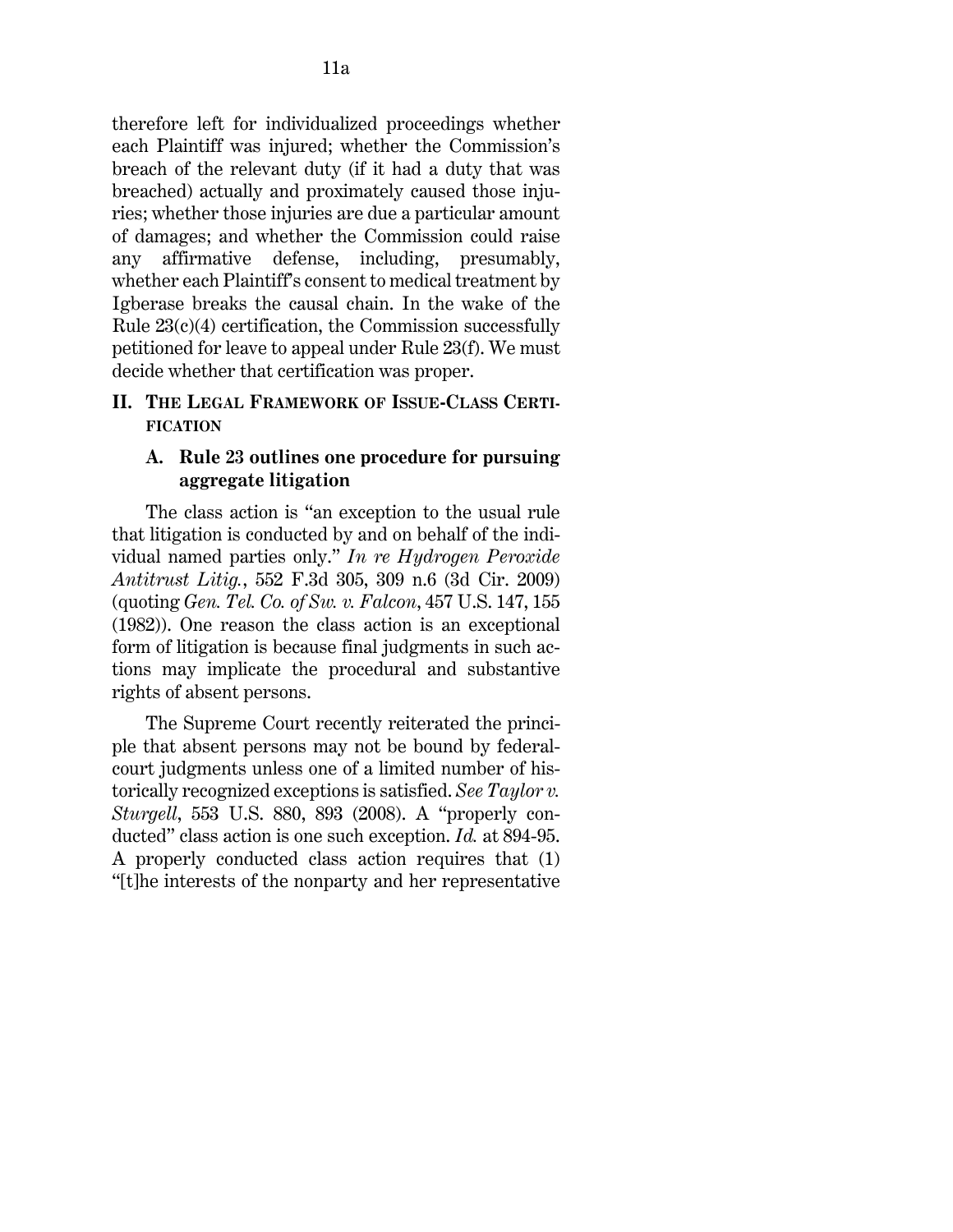are aligned"; (2) "either the party understood herself to be acting in a representative capacity or the original court took care to protect the interests of the nonparty"; and (3) there was "notice of the original suit to the persons alleged to have been represented." *[Id.](http://www.westlaw.com/Link/Document/FullText?findType=Y&serNum=2016292755&pubNum=0000708&originatingDoc=I80f91ca01d6311ecb72ce2c86e84f35e&refType=RP&originationContext=document&vr=3.0&rs=cblt1.0&transitionType=DocumentItem&contextData=(sc.UserEnteredCitation))* [at 900.](http://www.westlaw.com/Link/Document/FullText?findType=Y&serNum=2016292755&pubNum=0000708&originatingDoc=I80f91ca01d6311ecb72ce2c86e84f35e&refType=RP&originationContext=document&vr=3.0&rs=cblt1.0&transitionType=DocumentItem&contextData=(sc.UserEnteredCitation))

In the class context, "these limitations are implemented by the procedural safeguards in [Federal Rule of](http://www.westlaw.com/Link/Document/FullText?findType=L&pubNum=1000600&cite=USFRCPR23&originatingDoc=I80f91ca01d6311ecb72ce2c86e84f35e&refType=LQ&originationContext=document&vr=3.0&rs=cblt1.0&transitionType=DocumentItem&contextData=(sc.UserEnteredCitation))  [Civil Procedure 23.](http://www.westlaw.com/Link/Document/FullText?findType=L&pubNum=1000600&cite=USFRCPR23&originatingDoc=I80f91ca01d6311ecb72ce2c86e84f35e&refType=LQ&originationContext=document&vr=3.0&rs=cblt1.0&transitionType=DocumentItem&contextData=(sc.UserEnteredCitation))" *Id.* [at 900-01.](http://www.westlaw.com/Link/Document/FullText?findType=Y&serNum=2016292755&pubNum=0000708&originatingDoc=I80f91ca01d6311ecb72ce2c86e84f35e&refType=RP&originationContext=document&vr=3.0&rs=cblt1.0&transitionType=DocumentItem&contextData=(sc.UserEnteredCitation)) The procedural safeguards o[f Rule 23,](http://www.westlaw.com/Link/Document/FullText?findType=L&pubNum=1000600&cite=USFRCPR23&originatingDoc=I80f91ca01d6311ecb72ce2c86e84f35e&refType=LQ&originationContext=document&vr=3.0&rs=cblt1.0&transitionType=DocumentItem&contextData=(sc.UserEnteredCitation)) in turn, are constitutionally mandated and "grounded in due process." *[Id.](http://www.westlaw.com/Link/Document/FullText?findType=Y&serNum=2016292755&pubNum=0000708&originatingDoc=I80f91ca01d6311ecb72ce2c86e84f35e&refType=RP&originationContext=document&vr=3.0&rs=cblt1.0&transitionType=DocumentItem&contextData=(sc.UserEnteredCitation))* [at 901.](http://www.westlaw.com/Link/Document/FullText?findType=Y&serNum=2016292755&pubNum=0000708&originatingDoc=I80f91ca01d6311ecb72ce2c86e84f35e&refType=RP&originationContext=document&vr=3.0&rs=cblt1.0&transitionType=DocumentItem&contextData=(sc.UserEnteredCitation)) [Rule 23](http://www.westlaw.com/Link/Document/FullText?findType=L&pubNum=1000600&cite=USFRCPR23&originatingDoc=I80f91ca01d6311ecb72ce2c86e84f35e&refType=LQ&originationContext=document&vr=3.0&rs=cblt1.0&transitionType=DocumentItem&contextData=(sc.UserEnteredCitation)) thus provides a constitutional safe harbor for litigants to pursue class treatment on behalf of absent persons. But the party seeking to certify a class "bears the burden of affirmatively demonstrating by a preponderance of the evidence her compliance with the requirements of [Rule](http://www.westlaw.com/Link/Document/FullText?findType=L&pubNum=1000600&cite=USFRCPR23&originatingDoc=I80f91ca01d6311ecb72ce2c86e84f35e&refType=LQ&originationContext=document&vr=3.0&rs=cblt1.0&transitionType=DocumentItem&contextData=(sc.UserEnteredCitation))  [23.](http://www.westlaw.com/Link/Document/FullText?findType=L&pubNum=1000600&cite=USFRCPR23&originatingDoc=I80f91ca01d6311ecb72ce2c86e84f35e&refType=LQ&originationContext=document&vr=3.0&rs=cblt1.0&transitionType=DocumentItem&contextData=(sc.UserEnteredCitation))" *Byrd v. Aaron's Inc.*[, 784 F.3d 154, 163 \(3d Cir.](http://www.westlaw.com/Link/Document/FullText?findType=Y&serNum=2035811580&pubNum=0000506&originatingDoc=I80f91ca01d6311ecb72ce2c86e84f35e&refType=RP&fi=co_pp_sp_506_163&originationContext=document&vr=3.0&rs=cblt1.0&transitionType=DocumentItem&contextData=(sc.UserEnteredCitation)#co_pp_sp_506_163)  [2015\);](http://www.westlaw.com/Link/Document/FullText?findType=Y&serNum=2035811580&pubNum=0000506&originatingDoc=I80f91ca01d6311ecb72ce2c86e84f35e&refType=RP&fi=co_pp_sp_506_163&originationContext=document&vr=3.0&rs=cblt1.0&transitionType=DocumentItem&contextData=(sc.UserEnteredCitation)#co_pp_sp_506_163) *see also [Reyes v. Netdeposit, LLC](http://www.westlaw.com/Link/Document/FullText?findType=Y&serNum=2037060943&pubNum=0000506&originatingDoc=I80f91ca01d6311ecb72ce2c86e84f35e&refType=RP&fi=co_pp_sp_506_485&originationContext=document&vr=3.0&rs=cblt1.0&transitionType=DocumentItem&contextData=(sc.UserEnteredCitation)#co_pp_sp_506_485)*[, 802 F.3d 469,](http://www.westlaw.com/Link/Document/FullText?findType=Y&serNum=2037060943&pubNum=0000506&originatingDoc=I80f91ca01d6311ecb72ce2c86e84f35e&refType=RP&fi=co_pp_sp_506_485&originationContext=document&vr=3.0&rs=cblt1.0&transitionType=DocumentItem&contextData=(sc.UserEnteredCitation)#co_pp_sp_506_485)  [485 \(3d Cir. 2015\)](http://www.westlaw.com/Link/Document/FullText?findType=Y&serNum=2037060943&pubNum=0000506&originatingDoc=I80f91ca01d6311ecb72ce2c86e84f35e&refType=RP&fi=co_pp_sp_506_485&originationContext=document&vr=3.0&rs=cblt1.0&transitionType=DocumentItem&contextData=(sc.UserEnteredCitation)#co_pp_sp_506_485) (discussing and clarifying preponderance of evidence standard in class certification determinations).

The requirements of [Rule 23](http://www.westlaw.com/Link/Document/FullText?findType=L&pubNum=1000600&cite=USFRCPR23&originatingDoc=I80f91ca01d6311ecb72ce2c86e84f35e&refType=LQ&originationContext=document&vr=3.0&rs=cblt1.0&transitionType=DocumentItem&contextData=(sc.UserEnteredCitation)) are these. The party seeking class certification must demonstrate, first, that the requirements of [Rule 23\(a\)](http://www.westlaw.com/Link/Document/FullText?findType=L&pubNum=1000600&cite=USFRCPR23&originatingDoc=I80f91ca01d6311ecb72ce2c86e84f35e&refType=LQ&originationContext=document&vr=3.0&rs=cblt1.0&transitionType=DocumentItem&contextData=(sc.UserEnteredCitation)) are met. *[Wal-Mart](http://www.westlaw.com/Link/Document/FullText?findType=Y&serNum=2025520221&pubNum=0000780&originatingDoc=I80f91ca01d6311ecb72ce2c86e84f35e&refType=RP&fi=co_pp_sp_780_345&originationContext=document&vr=3.0&rs=cblt1.0&transitionType=DocumentItem&contextData=(sc.UserEnteredCitation)#co_pp_sp_780_345)  [Stores, Inc. v. Dukes](http://www.westlaw.com/Link/Document/FullText?findType=Y&serNum=2025520221&pubNum=0000780&originatingDoc=I80f91ca01d6311ecb72ce2c86e84f35e&refType=RP&fi=co_pp_sp_780_345&originationContext=document&vr=3.0&rs=cblt1.0&transitionType=DocumentItem&contextData=(sc.UserEnteredCitation)#co_pp_sp_780_345)*[, 564 U.S. 338, 345 \(2011\).](http://www.westlaw.com/Link/Document/FullText?findType=Y&serNum=2025520221&pubNum=0000780&originatingDoc=I80f91ca01d6311ecb72ce2c86e84f35e&refType=RP&fi=co_pp_sp_780_345&originationContext=document&vr=3.0&rs=cblt1.0&transitionType=DocumentItem&contextData=(sc.UserEnteredCitation)#co_pp_sp_780_345) To satisfy [Rule 23\(a\),](http://www.westlaw.com/Link/Document/FullText?findType=L&pubNum=1000600&cite=USFRCPR23&originatingDoc=I80f91ca01d6311ecb72ce2c86e84f35e&refType=LQ&originationContext=document&vr=3.0&rs=cblt1.0&transitionType=DocumentItem&contextData=(sc.UserEnteredCitation)) a plaintiff must "prove that there are in fact sufficiently numerous parties, common questions of law or fact, typicality of claims or defenses, and adequacy of representation." *[Comcast Corp. v. Behrend](http://www.westlaw.com/Link/Document/FullText?findType=Y&serNum=2030224700&pubNum=0000780&originatingDoc=I80f91ca01d6311ecb72ce2c86e84f35e&refType=RP&fi=co_pp_sp_780_33&originationContext=document&vr=3.0&rs=cblt1.0&transitionType=DocumentItem&contextData=(sc.UserEnteredCitation)#co_pp_sp_780_33)*[, 569 U.S. 27,](http://www.westlaw.com/Link/Document/FullText?findType=Y&serNum=2030224700&pubNum=0000780&originatingDoc=I80f91ca01d6311ecb72ce2c86e84f35e&refType=RP&fi=co_pp_sp_780_33&originationContext=document&vr=3.0&rs=cblt1.0&transitionType=DocumentItem&contextData=(sc.UserEnteredCitation)#co_pp_sp_780_33)  [33 \(2013\)](http://www.westlaw.com/Link/Document/FullText?findType=Y&serNum=2030224700&pubNum=0000780&originatingDoc=I80f91ca01d6311ecb72ce2c86e84f35e&refType=RP&fi=co_pp_sp_780_33&originationContext=document&vr=3.0&rs=cblt1.0&transitionType=DocumentItem&contextData=(sc.UserEnteredCitation)#co_pp_sp_780_33) (internal quotation marks omitted).

Once beyond [Rule 23\(a\)'](http://www.westlaw.com/Link/Document/FullText?findType=L&pubNum=1000600&cite=USFRCPR23&originatingDoc=I80f91ca01d6311ecb72ce2c86e84f35e&refType=LQ&originationContext=document&vr=3.0&rs=cblt1.0&transitionType=DocumentItem&contextData=(sc.UserEnteredCitation))s four prerequisites, plaintiffs then must seek to certify a class of one of three "types," each with additional requirements. *See* [Fed. R.](http://www.westlaw.com/Link/Document/FullText?findType=L&pubNum=1000600&cite=USFRCPR23&originatingDoc=I80f91ca01d6311ecb72ce2c86e84f35e&refType=LQ&originationContext=document&vr=3.0&rs=cblt1.0&transitionType=DocumentItem&contextData=(sc.UserEnteredCitation))  [Civ. P. 23\(b\).](http://www.westlaw.com/Link/Document/FullText?findType=L&pubNum=1000600&cite=USFRCPR23&originatingDoc=I80f91ca01d6311ecb72ce2c86e84f35e&refType=LQ&originationContext=document&vr=3.0&rs=cblt1.0&transitionType=DocumentItem&contextData=(sc.UserEnteredCitation)) For instance, [Rule 23\(b\)\(3\),](http://www.westlaw.com/Link/Document/FullText?findType=L&pubNum=1000600&cite=USFRCPR23&originatingDoc=I80f91ca01d6311ecb72ce2c86e84f35e&refType=LQ&originationContext=document&vr=3.0&rs=cblt1.0&transitionType=DocumentItem&contextData=(sc.UserEnteredCitation)) a provision at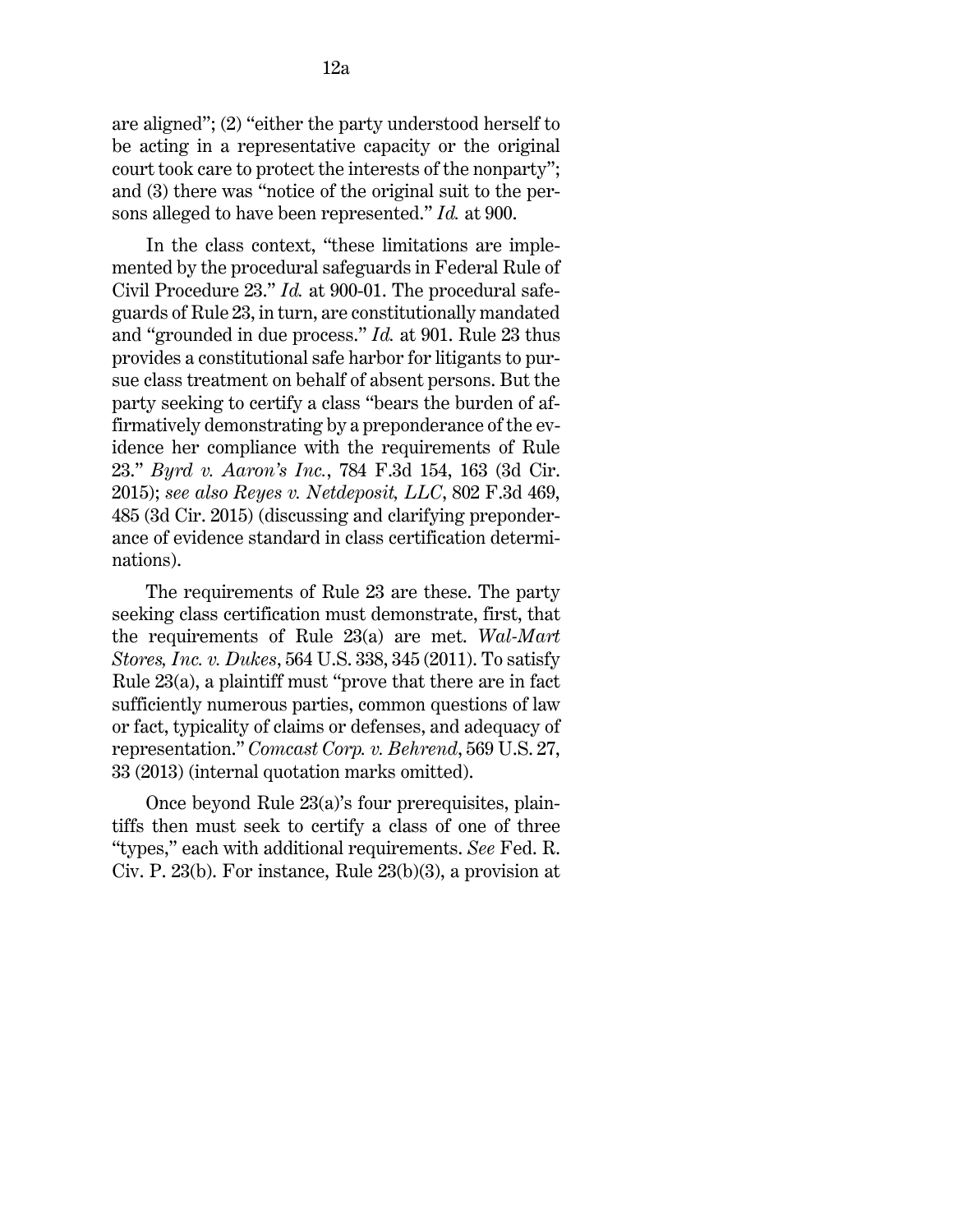issue here, states that a class may be maintained where "questions of law or fact common to class members predominate over any questions affecting only individual members," and a class action would be "superior to other available methods for fairly and efficiently adjudicating the controversy."[1](#page-12-0)

[Rule 23\(c\)](http://www.westlaw.com/Link/Document/FullText?findType=L&pubNum=1000600&cite=USFRCPR23&originatingDoc=I80f91ca01d6311ecb72ce2c86e84f35e&refType=LQ&originationContext=document&vr=3.0&rs=cblt1.0&transitionType=DocumentItem&contextData=(sc.UserEnteredCitation)) provides two additional pathways to a form of class certification. Rule  $23(c)(5)$  permits a district court, "[w]hen appropriate," to "divide[]" a class "into subclasses that are each treated as a class under [\[Rule 23\]](http://www.westlaw.com/Link/Document/FullText?findType=L&pubNum=1000600&cite=USFRCPR23&originatingDoc=I80f91ca01d6311ecb72ce2c86e84f35e&refType=LQ&originationContext=document&vr=3.0&rs=cblt1.0&transitionType=DocumentItem&contextData=(sc.UserEnteredCitation))." So if a district court detects dissimilarities of interests between the putative class representative and absent class members, it may divide the full class into subclasses to isolate atypical issues or claims, or resolve conflicts of interest that otherwise would preclude full class certification. *See, e.g.*, *In re [Nat'l Football League](http://www.westlaw.com/Link/Document/FullText?findType=Y&serNum=2038688070&pubNum=0000506&originatingDoc=I80f91ca01d6311ecb72ce2c86e84f35e&refType=RP&fi=co_pp_sp_506_432&originationContext=document&vr=3.0&rs=cblt1.0&transitionType=DocumentItem&contextData=(sc.UserEnteredCitation)#co_pp_sp_506_432)  [Players Concussion Injury Litig.](http://www.westlaw.com/Link/Document/FullText?findType=Y&serNum=2038688070&pubNum=0000506&originatingDoc=I80f91ca01d6311ecb72ce2c86e84f35e&refType=RP&fi=co_pp_sp_506_432&originationContext=document&vr=3.0&rs=cblt1.0&transitionType=DocumentItem&contextData=(sc.UserEnteredCitation)#co_pp_sp_506_432)*, 821 F.3d 410, 432 (3d [Cir. 2016\);](http://www.westlaw.com/Link/Document/FullText?findType=Y&serNum=2038688070&pubNum=0000506&originatingDoc=I80f91ca01d6311ecb72ce2c86e84f35e&refType=RP&fi=co_pp_sp_506_432&originationContext=document&vr=3.0&rs=cblt1.0&transitionType=DocumentItem&contextData=(sc.UserEnteredCitation)#co_pp_sp_506_432) *see also [Ortiz v. Fibreboard Corp.](http://www.westlaw.com/Link/Document/FullText?findType=Y&serNum=1999146858&pubNum=0000780&originatingDoc=I80f91ca01d6311ecb72ce2c86e84f35e&refType=RP&fi=co_pp_sp_780_856&originationContext=document&vr=3.0&rs=cblt1.0&transitionType=DocumentItem&contextData=(sc.UserEnteredCitation)#co_pp_sp_780_856)*[, 527 U.S.](http://www.westlaw.com/Link/Document/FullText?findType=Y&serNum=1999146858&pubNum=0000780&originatingDoc=I80f91ca01d6311ecb72ce2c86e84f35e&refType=RP&fi=co_pp_sp_780_856&originationContext=document&vr=3.0&rs=cblt1.0&transitionType=DocumentItem&contextData=(sc.UserEnteredCitation)#co_pp_sp_780_856)  [815, 856 \(1999\)](http://www.westlaw.com/Link/Document/FullText?findType=Y&serNum=1999146858&pubNum=0000780&originatingDoc=I80f91ca01d6311ecb72ce2c86e84f35e&refType=RP&fi=co_pp_sp_780_856&originationContext=document&vr=3.0&rs=cblt1.0&transitionType=DocumentItem&contextData=(sc.UserEnteredCitation)#co_pp_sp_780_856) ("[A] class divided between holders of present and future claims . . . requires division into homogenous subclasses . . . with separate representation to eliminate conflicting interests of counsel."). And [Rule](http://www.westlaw.com/Link/Document/FullText?findType=L&pubNum=1000600&cite=USFRCPR23&originatingDoc=I80f91ca01d6311ecb72ce2c86e84f35e&refType=LQ&originationContext=document&vr=3.0&rs=cblt1.0&transitionType=DocumentItem&contextData=(sc.UserEnteredCitation))   $23(c)(4)$ , the provision center stage here, states that

<span id="page-12-0"></span><sup>&</sup>lt;sup>1</sup> There are two additional "types" of class actions maintainable under [Rule 23\(b\). Rule 23\(b\)\(1\)](http://www.westlaw.com/Link/Document/FullText?findType=L&pubNum=1000600&cite=USFRCPR23&originatingDoc=I80f91ca01d6311ecb72ce2c86e84f35e&refType=LQ&originationContext=document&vr=3.0&rs=cblt1.0&transitionType=DocumentItem&contextData=(sc.UserEnteredCitation)) allows a class to be maintained where "prosecuting separate actions by or against individual class members would create a risk of" either "(A) inconsistent or varying adjudications," or "(B) adjudications . . . that, as a practical matter, would be dispositive of the interests of the other members not parties to the individual adjudications or would substantially impair or impede their ability to protect their interests." [Rule 23\(b\)\(2\),](http://www.westlaw.com/Link/Document/FullText?findType=L&pubNum=1000600&cite=USFRCPR23&originatingDoc=I80f91ca01d6311ecb72ce2c86e84f35e&refType=LQ&originationContext=document&vr=3.0&rs=cblt1.0&transitionType=DocumentItem&contextData=(sc.UserEnteredCitation)) by contrast, applies when "the party opposing the class has acted or refused to act on grounds that apply generally to the class, so that final injunctive relief or corresponding declaratory relief is appropriate respecting the class as a whole."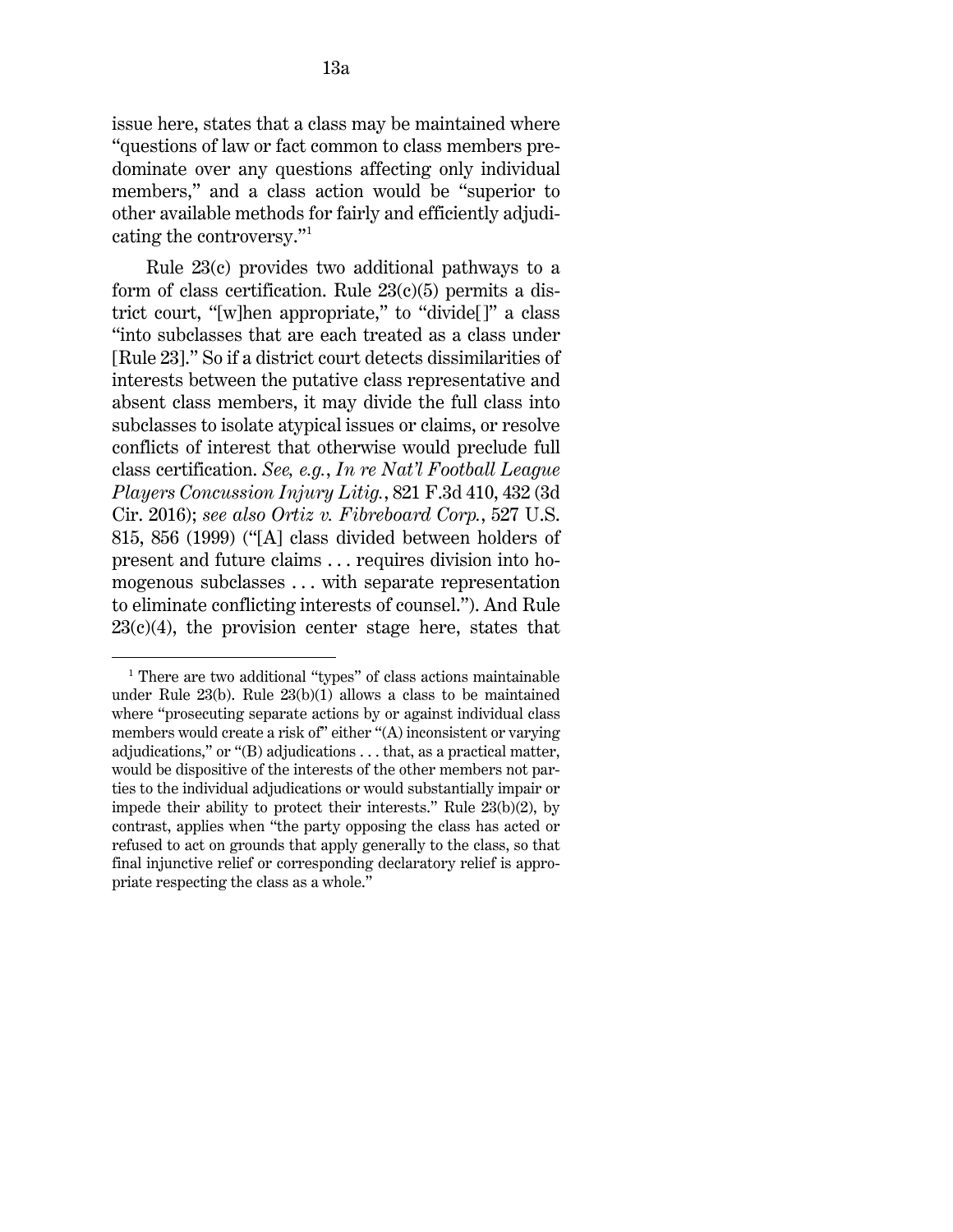"[w]hen appropriate, an action may be brought or maintained as a class action with respect to particular issues." Pursuant to that provision, we have previously held that a district court may certify for class treatment issues that would, upon their resolution, determine a defendant's course of conduct. *See [Chiang v. Veneman](http://www.westlaw.com/Link/Document/FullText?findType=Y&serNum=2005123706&pubNum=0000506&originatingDoc=I80f91ca01d6311ecb72ce2c86e84f35e&refType=RP&originationContext=document&vr=3.0&rs=cblt1.0&transitionType=DocumentItem&contextData=(sc.UserEnteredCitation))*[, 385](http://www.westlaw.com/Link/Document/FullText?findType=Y&serNum=2005123706&pubNum=0000506&originatingDoc=I80f91ca01d6311ecb72ce2c86e84f35e&refType=RP&originationContext=document&vr=3.0&rs=cblt1.0&transitionType=DocumentItem&contextData=(sc.UserEnteredCitation))  [F.3d 256 \(3d Cir. 2004\).](http://www.westlaw.com/Link/Document/FullText?findType=Y&serNum=2005123706&pubNum=0000506&originatingDoc=I80f91ca01d6311ecb72ce2c86e84f35e&refType=RP&originationContext=document&vr=3.0&rs=cblt1.0&transitionType=DocumentItem&contextData=(sc.UserEnteredCitation)) In what follows, we examine the scope of issue-class certification under [Rule 23\(c\)\(4\).](http://www.westlaw.com/Link/Document/FullText?findType=L&pubNum=1000600&cite=USFRCPR23&originatingDoc=I80f91ca01d6311ecb72ce2c86e84f35e&refType=LQ&originationContext=document&vr=3.0&rs=cblt1.0&transitionType=DocumentItem&contextData=(sc.UserEnteredCitation))

# **B. Issue-class certification under [Rule 23\(c\)\(4\)](http://www.westlaw.com/Link/Document/FullText?findType=L&pubNum=1000600&cite=USFRCPR23&originatingDoc=I80f91ca01d6311ecb72ce2c86e84f35e&refType=LQ&originationContext=document&vr=3.0&rs=cblt1.0&transitionType=DocumentItem&contextData=(sc.UserEnteredCitation)) grants district courts broad but well-defined discretion to certify particular issues for class treatment**

Let us restate the text of Rule  $23(c)(4)$ . It says that "[w]hen appropriate, an action may be brought or maintained as a class action with respect to particular issues." The Rule, therefore, permits an issue class to be brought or maintained "as a class action." But with that permission comes restrictions. To be a "class action," a party must satisfy [Rule 23](http://www.westlaw.com/Link/Document/FullText?findType=L&pubNum=1000600&cite=USFRCPR23&originatingDoc=I80f91ca01d6311ecb72ce2c86e84f35e&refType=LQ&originationContext=document&vr=3.0&rs=cblt1.0&transitionType=DocumentItem&contextData=(sc.UserEnteredCitation)) and all its requirements. *[Comcast](http://www.westlaw.com/Link/Document/FullText?findType=Y&serNum=2030224700&pubNum=0000780&originatingDoc=I80f91ca01d6311ecb72ce2c86e84f35e&refType=RP&fi=co_pp_sp_780_33&originationContext=document&vr=3.0&rs=cblt1.0&transitionType=DocumentItem&contextData=(sc.UserEnteredCitation)#co_pp_sp_780_33)  [Corp. v. Behrend](http://www.westlaw.com/Link/Document/FullText?findType=Y&serNum=2030224700&pubNum=0000780&originatingDoc=I80f91ca01d6311ecb72ce2c86e84f35e&refType=RP&fi=co_pp_sp_780_33&originationContext=document&vr=3.0&rs=cblt1.0&transitionType=DocumentItem&contextData=(sc.UserEnteredCitation)#co_pp_sp_780_33)*[, 569 U.S. 27, 33 \(2013\);](http://www.westlaw.com/Link/Document/FullText?findType=Y&serNum=2030224700&pubNum=0000780&originatingDoc=I80f91ca01d6311ecb72ce2c86e84f35e&refType=RP&fi=co_pp_sp_780_33&originationContext=document&vr=3.0&rs=cblt1.0&transitionType=DocumentItem&contextData=(sc.UserEnteredCitation)#co_pp_sp_780_33) *[In re Hydrogen](http://www.westlaw.com/Link/Document/FullText?findType=Y&serNum=2017791597&pubNum=0000506&originatingDoc=I80f91ca01d6311ecb72ce2c86e84f35e&refType=RP&fi=co_pp_sp_506_310&originationContext=document&vr=3.0&rs=cblt1.0&transitionType=DocumentItem&contextData=(sc.UserEnteredCitation)#co_pp_sp_506_310)  [Peroxide Antitrust Lit.](http://www.westlaw.com/Link/Document/FullText?findType=Y&serNum=2017791597&pubNum=0000506&originatingDoc=I80f91ca01d6311ecb72ce2c86e84f35e&refType=RP&fi=co_pp_sp_506_310&originationContext=document&vr=3.0&rs=cblt1.0&transitionType=DocumentItem&contextData=(sc.UserEnteredCitation)#co_pp_sp_506_310)*[, 552 F.3d 305, 310 \(3d Cir. 2008\)](http://www.westlaw.com/Link/Document/FullText?findType=Y&serNum=2017791597&pubNum=0000506&originatingDoc=I80f91ca01d6311ecb72ce2c86e84f35e&refType=RP&fi=co_pp_sp_506_310&originationContext=document&vr=3.0&rs=cblt1.0&transitionType=DocumentItem&contextData=(sc.UserEnteredCitation)#co_pp_sp_506_310) ("[A] class may not be certified without a finding that each [Rule 23](http://www.westlaw.com/Link/Document/FullText?findType=L&pubNum=1000600&cite=USFRCPR23&originatingDoc=I80f91ca01d6311ecb72ce2c86e84f35e&refType=LQ&originationContext=document&vr=3.0&rs=cblt1.0&transitionType=DocumentItem&contextData=(sc.UserEnteredCitation)) requirement is met."). In other words, "[i]n addition to satisfying [Rule 23\(a\)'](http://www.westlaw.com/Link/Document/FullText?findType=L&pubNum=1000600&cite=USFRCPR23&originatingDoc=I80f91ca01d6311ecb72ce2c86e84f35e&refType=LQ&originationContext=document&vr=3.0&rs=cblt1.0&transitionType=DocumentItem&contextData=(sc.UserEnteredCitation))s prerequisites, parties seeking class certification must show that the action is maintainable under [Rule 23\(b\)\(1\), \(2\), or \(3\).](http://www.westlaw.com/Link/Document/FullText?findType=L&pubNum=1000600&cite=USFRCPR23&originatingDoc=I80f91ca01d6311ecb72ce2c86e84f35e&refType=LQ&originationContext=document&vr=3.0&rs=cblt1.0&transitionType=DocumentItem&contextData=(sc.UserEnteredCitation))" *[Amchem](http://www.westlaw.com/Link/Document/FullText?findType=Y&serNum=1997134004&pubNum=0000780&originatingDoc=I80f91ca01d6311ecb72ce2c86e84f35e&refType=RP&fi=co_pp_sp_780_614&originationContext=document&vr=3.0&rs=cblt1.0&transitionType=DocumentItem&contextData=(sc.UserEnteredCitation)#co_pp_sp_780_614)  [Prods., Inc. v. Windsor](http://www.westlaw.com/Link/Document/FullText?findType=Y&serNum=1997134004&pubNum=0000780&originatingDoc=I80f91ca01d6311ecb72ce2c86e84f35e&refType=RP&fi=co_pp_sp_780_614&originationContext=document&vr=3.0&rs=cblt1.0&transitionType=DocumentItem&contextData=(sc.UserEnteredCitation)#co_pp_sp_780_614)*[, 521 U.S. 591, 614 \(1997\).](http://www.westlaw.com/Link/Document/FullText?findType=Y&serNum=1997134004&pubNum=0000780&originatingDoc=I80f91ca01d6311ecb72ce2c86e84f35e&refType=RP&fi=co_pp_sp_780_614&originationContext=document&vr=3.0&rs=cblt1.0&transitionType=DocumentItem&contextData=(sc.UserEnteredCitation)#co_pp_sp_780_614) A party seeking to certify "particular issues" for class treatment must show the same. That party must show that those issues "satisfy[] Rule [23\(a\)'](http://www.westlaw.com/Link/Document/FullText?findType=L&pubNum=1000600&cite=USFRCPR23&originatingDoc=I80f91ca01d6311ecb72ce2c86e84f35e&refType=LQ&originationContext=document&vr=3.0&rs=cblt1.0&transitionType=DocumentItem&contextData=(sc.UserEnteredCitation))s prerequisites" and that those issues are "maintainable under [Rule 23\(b\)\(1\), \(2\),](http://www.westlaw.com/Link/Document/FullText?findType=L&pubNum=1000600&cite=USFRCPR23&originatingDoc=I80f91ca01d6311ecb72ce2c86e84f35e&refType=LQ&originationContext=document&vr=3.0&rs=cblt1.0&transitionType=DocumentItem&contextData=(sc.UserEnteredCitation))  [or \(3\).](http://www.westlaw.com/Link/Document/FullText?findType=L&pubNum=1000600&cite=USFRCPR23&originatingDoc=I80f91ca01d6311ecb72ce2c86e84f35e&refType=LQ&originationContext=document&vr=3.0&rs=cblt1.0&transitionType=DocumentItem&contextData=(sc.UserEnteredCitation))" *See [id.](http://www.westlaw.com/Link/Document/FullText?findType=Y&serNum=1997134004&pubNum=0000780&originatingDoc=I80f91ca01d6311ecb72ce2c86e84f35e&refType=RP&originationContext=document&vr=3.0&rs=cblt1.0&transitionType=DocumentItem&contextData=(sc.UserEnteredCitation))*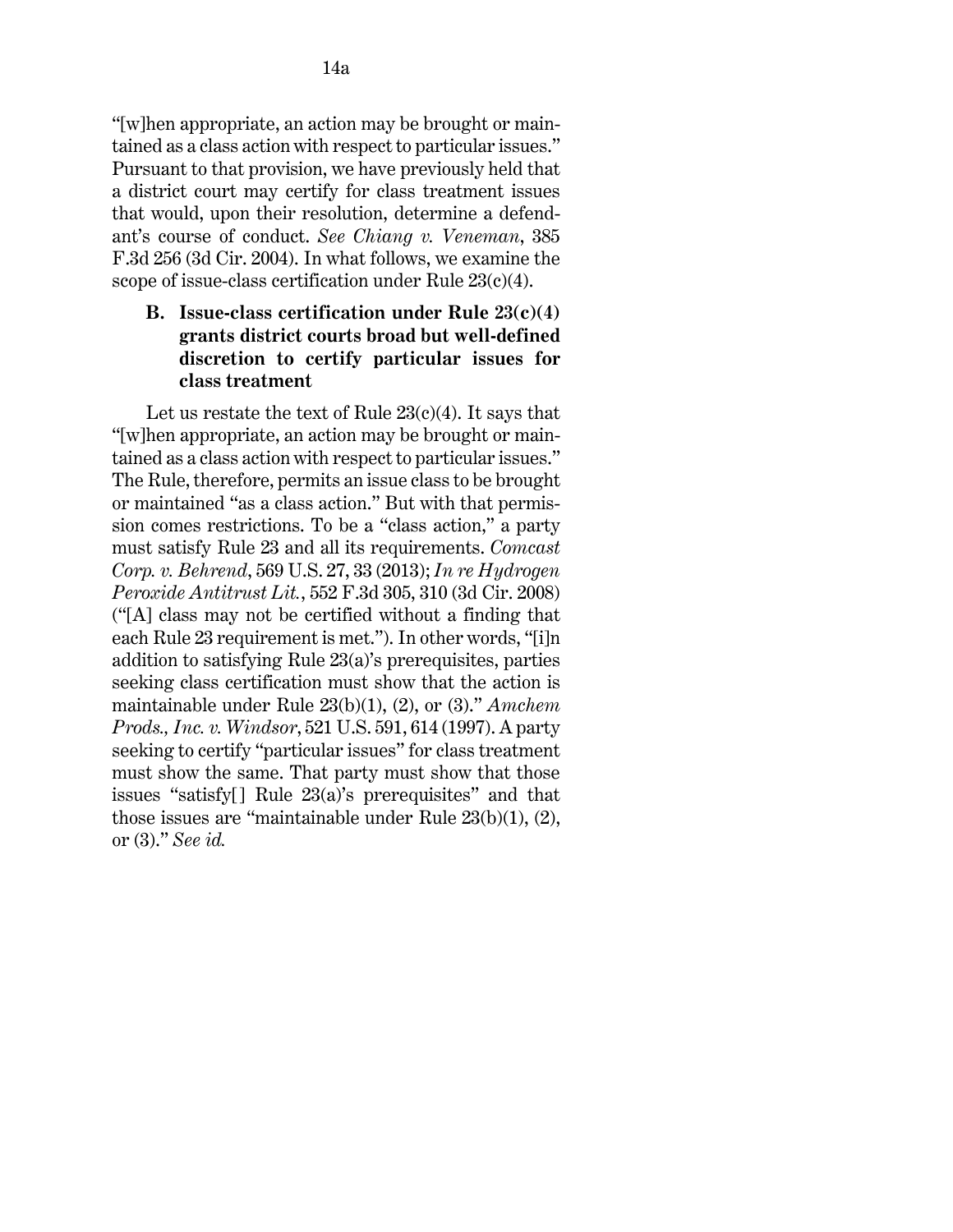But neither Rule  $23(c)(4)$  nor its commentary outlines the "appropriate[ness]" inquiry, or discusses which types of "issues" might be suitable for class treatment and which may not be. At the provision's adoption, the Rules Committee, in its commentary, suggested that the issue-class device may be used to bifurcate the "adjudication of liability to the class" from follow-on proceedings needed to "prove the amounts of [class members'] respective claims." [Fed. R. Civ. P. 23\(c\)\(4\)](http://www.westlaw.com/Link/Document/FullText?findType=L&pubNum=1000600&cite=USFRCPR23&originatingDoc=I80f91ca01d6311ecb72ce2c86e84f35e&refType=LQ&originationContext=document&vr=3.0&rs=cblt1.0&transitionType=DocumentItem&contextData=(sc.UserEnteredCitation)) advisory committee's note to 1966 amendment. That commentary does not illuminate much. In a typica[l Rule 23\(b\)\(3\)](http://www.westlaw.com/Link/Document/FullText?findType=L&pubNum=1000600&cite=USFRCPR23&originatingDoc=I80f91ca01d6311ecb72ce2c86e84f35e&refType=LQ&originationContext=document&vr=3.0&rs=cblt1.0&transitionType=DocumentItem&contextData=(sc.UserEnteredCitation)) class action, for example, individualized damages determinations often remain after common questions have been decided. *See, e.g.*, *[Tyson Foods, Inc. v. Bouaphakeo](http://www.westlaw.com/Link/Document/FullText?findType=Y&serNum=2038505582&pubNum=0000780&originatingDoc=I80f91ca01d6311ecb72ce2c86e84f35e&refType=RP&fi=co_pp_sp_780_452&originationContext=document&vr=3.0&rs=cblt1.0&transitionType=DocumentItem&contextData=(sc.UserEnteredCitation)#co_pp_sp_780_452)*[, 577](http://www.westlaw.com/Link/Document/FullText?findType=Y&serNum=2038505582&pubNum=0000780&originatingDoc=I80f91ca01d6311ecb72ce2c86e84f35e&refType=RP&fi=co_pp_sp_780_452&originationContext=document&vr=3.0&rs=cblt1.0&transitionType=DocumentItem&contextData=(sc.UserEnteredCitation)#co_pp_sp_780_452)  [U.S. 442, 452-60 \(2016\);](http://www.westlaw.com/Link/Document/FullText?findType=Y&serNum=2038505582&pubNum=0000780&originatingDoc=I80f91ca01d6311ecb72ce2c86e84f35e&refType=RP&fi=co_pp_sp_780_452&originationContext=document&vr=3.0&rs=cblt1.0&transitionType=DocumentItem&contextData=(sc.UserEnteredCitation)#co_pp_sp_780_452) *[Amgen Inc. v. Conn. Ret. Plans](http://www.westlaw.com/Link/Document/FullText?findType=Y&serNum=2029946479&pubNum=0000780&originatingDoc=I80f91ca01d6311ecb72ce2c86e84f35e&refType=RP&fi=co_pp_sp_780_465&originationContext=document&vr=3.0&rs=cblt1.0&transitionType=DocumentItem&contextData=(sc.UserEnteredCitation)#co_pp_sp_780_465)  & Tr. Funds*[, 568 U.S. 455, 465-70 \(2013\).](http://www.westlaw.com/Link/Document/FullText?findType=Y&serNum=2029946479&pubNum=0000780&originatingDoc=I80f91ca01d6311ecb72ce2c86e84f35e&refType=RP&fi=co_pp_sp_780_465&originationContext=document&vr=3.0&rs=cblt1.0&transitionType=DocumentItem&contextData=(sc.UserEnteredCitation)#co_pp_sp_780_465) Further, [Rule](http://www.westlaw.com/Link/Document/FullText?findType=L&pubNum=1000600&cite=USFRCPR23&originatingDoc=I80f91ca01d6311ecb72ce2c86e84f35e&refType=LQ&originationContext=document&vr=3.0&rs=cblt1.0&transitionType=DocumentItem&contextData=(sc.UserEnteredCitation))   $23(c)(4)$  talks about "issues," not "liability" (or "claims" or "causes of action"), so there is no obvious textual basis to limit issue-class certification to issues that, upon *their* resolution, necessarily establish a defendant's liability as to all claimants.

We explained Rule  $23(c)(4)$ 's "appropriate[ness]" inquiry in *[Gates v. Rohm & Haas](http://www.westlaw.com/Link/Document/FullText?findType=Y&serNum=2025930707&pubNum=0000506&originatingDoc=I80f91ca01d6311ecb72ce2c86e84f35e&refType=RP&originationContext=document&vr=3.0&rs=cblt1.0&transitionType=DocumentItem&contextData=(sc.UserEnteredCitation))*[, 655 F.3d 255 \(3d Cir.](http://www.westlaw.com/Link/Document/FullText?findType=Y&serNum=2025930707&pubNum=0000506&originatingDoc=I80f91ca01d6311ecb72ce2c86e84f35e&refType=RP&originationContext=document&vr=3.0&rs=cblt1.0&transitionType=DocumentItem&contextData=(sc.UserEnteredCitation))  [2011\).](http://www.westlaw.com/Link/Document/FullText?findType=Y&serNum=2025930707&pubNum=0000506&originatingDoc=I80f91ca01d6311ecb72ce2c86e84f35e&refType=RP&originationContext=document&vr=3.0&rs=cblt1.0&transitionType=DocumentItem&contextData=(sc.UserEnteredCitation)) In *[Gates](http://www.westlaw.com/Link/Document/FullText?findType=Y&serNum=2025930707&pubNum=0000506&originatingDoc=I80f91ca01d6311ecb72ce2c86e84f35e&refType=RP&originationContext=document&vr=3.0&rs=cblt1.0&transitionType=DocumentItem&contextData=(sc.UserEnteredCitation))*, we considered the appropriateness of issue-class certification for property owners who alleged that a chemical company's pollution decreased their property values. In 2005, Rohm & Haas acquired a chemical-processing plant in Ringwood, Illinois. *[Id.](http://www.westlaw.com/Link/Document/FullText?findType=Y&serNum=2025930707&pubNum=0000506&originatingDoc=I80f91ca01d6311ecb72ce2c86e84f35e&refType=RP&fi=co_pp_sp_506_258&originationContext=document&vr=3.0&rs=cblt1.0&transitionType=DocumentItem&contextData=(sc.UserEnteredCitation)#co_pp_sp_506_258)* [at](http://www.westlaw.com/Link/Document/FullText?findType=Y&serNum=2025930707&pubNum=0000506&originatingDoc=I80f91ca01d6311ecb72ce2c86e84f35e&refType=RP&fi=co_pp_sp_506_258&originationContext=document&vr=3.0&rs=cblt1.0&transitionType=DocumentItem&contextData=(sc.UserEnteredCitation)#co_pp_sp_506_258)  [258.](http://www.westlaw.com/Link/Document/FullText?findType=Y&serNum=2025930707&pubNum=0000506&originatingDoc=I80f91ca01d6311ecb72ce2c86e84f35e&refType=RP&fi=co_pp_sp_506_258&originationContext=document&vr=3.0&rs=cblt1.0&transitionType=DocumentItem&contextData=(sc.UserEnteredCitation)#co_pp_sp_506_258) For the half-century or so prior to Rohm & Haas's acquisition, the Ringwood facility was owned and operated by a company called Morton International. *[Id.](http://www.westlaw.com/Link/Document/FullText?findType=Y&serNum=2025930707&pubNum=0000506&originatingDoc=I80f91ca01d6311ecb72ce2c86e84f35e&refType=RP&originationContext=document&vr=3.0&rs=cblt1.0&transitionType=DocumentItem&contextData=(sc.UserEnteredCitation))* During at least some of that time, Morton dumped wastewater produced by its chemical processing into an on-site lagoon. *[Id.](http://www.westlaw.com/Link/Document/FullText?findType=Y&serNum=2025930707&pubNum=0000506&originatingDoc=I80f91ca01d6311ecb72ce2c86e84f35e&refType=RP&originationContext=document&vr=3.0&rs=cblt1.0&transitionType=DocumentItem&contextData=(sc.UserEnteredCitation))* The wastewater contained vinylidene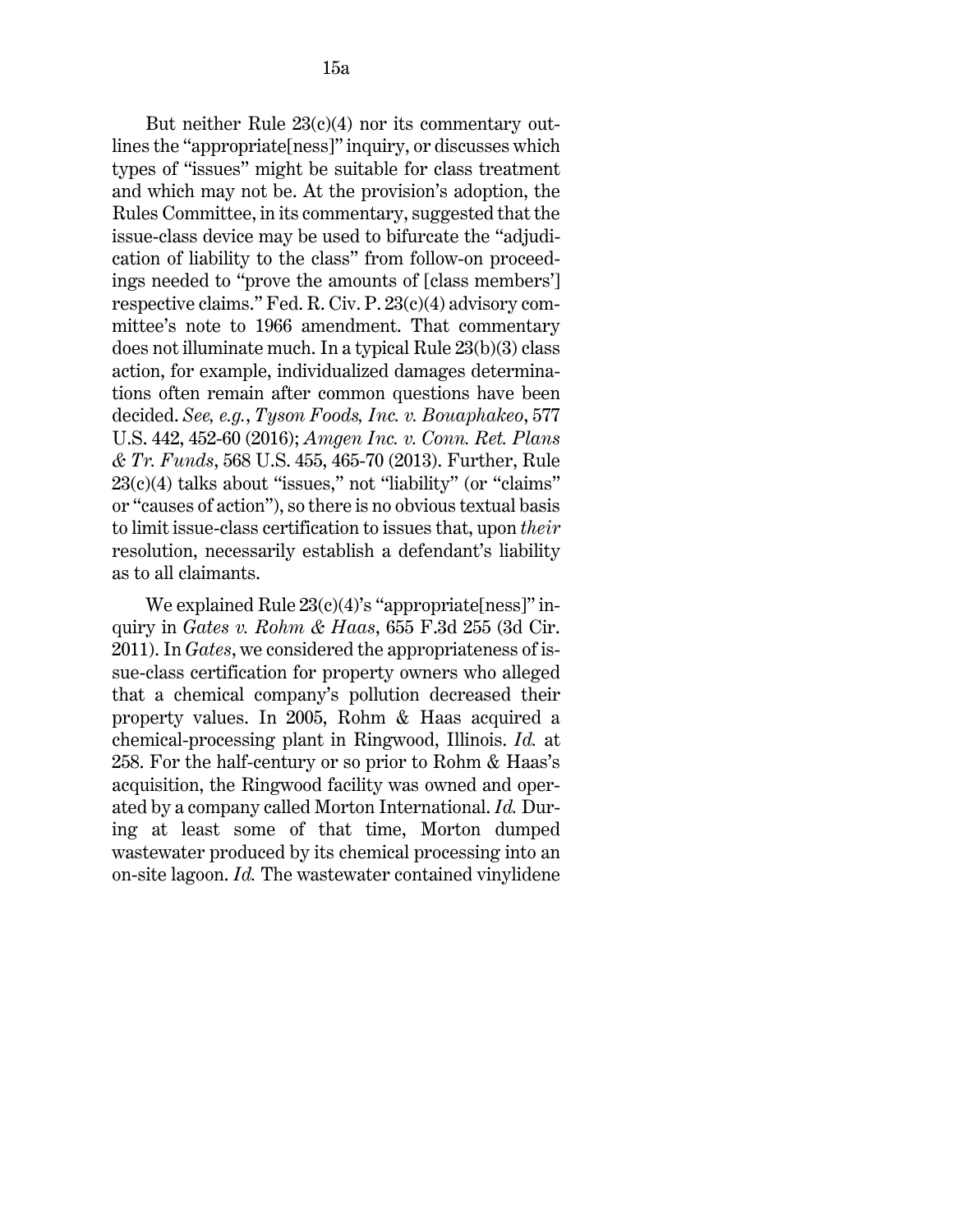chloride, a molecule used in the production of vinyl chloride, which is important in the production of plastics and a known carcinogen. "In 1978, Morton ceased using the on-site lagoon and covered it." *[Id.](http://www.westlaw.com/Link/Document/FullText?findType=Y&serNum=2025930707&pubNum=0000506&originatingDoc=I80f91ca01d6311ecb72ce2c86e84f35e&refType=RP&originationContext=document&vr=3.0&rs=cblt1.0&transitionType=DocumentItem&contextData=(sc.UserEnteredCitation))* But environmental testing in the 1970s and 1980s suggested that Morton's dumping of vinylidene chloride was polluting the surrounding environment. In 1973, for example, "tests of a shallow aquifer under the Ringwood facility showed elevated levels of ammonia and [chloride.](http://www.westlaw.com/Link/Document/FullText?entityType=mproc&entityId=Ica87e526475411db9765f9243f53508a&originationContext=document&transitionType=DocumentItem&contextData=(sc.Default)&vr=3.0&rs=cblt1.0)" *[Id.](http://www.westlaw.com/Link/Document/FullText?findType=Y&serNum=2025930707&pubNum=0000506&originatingDoc=I80f91ca01d6311ecb72ce2c86e84f35e&refType=RP&originationContext=document&vr=3.0&rs=cblt1.0&transitionType=DocumentItem&contextData=(sc.UserEnteredCitation))* And in 1984, water samples from wells that Morton had installed at Ringwood showed elevated levels of vinylidene [chloride](http://www.westlaw.com/Link/Document/FullText?entityType=mproc&entityId=Ica87e526475411db9765f9243f53508a&originationContext=document&transitionType=DocumentItem&contextData=(sc.Default)&vr=3.0&rs=cblt1.0) and vinyl [chloride.](http://www.westlaw.com/Link/Document/FullText?entityType=mproc&entityId=Ica87e526475411db9765f9243f53508a&originationContext=document&transitionType=DocumentItem&contextData=(sc.Default)&vr=3.0&rs=cblt1.0) *[Id.](http://www.westlaw.com/Link/Document/FullText?findType=Y&serNum=2025930707&pubNum=0000506&originatingDoc=I80f91ca01d6311ecb72ce2c86e84f35e&refType=RP&originationContext=document&vr=3.0&rs=cblt1.0&transitionType=DocumentItem&contextData=(sc.UserEnteredCitation))*

In 2006, residents of a nearby residential village filed a class-action complaint alleging, among other things, that Morton's dumping of the vinylidene chloride caused their residential community to become less at-tractive and their property values to decrease.<sup>[2](#page-15-0)</sup> *[Id.](http://www.westlaw.com/Link/Document/FullText?findType=Y&serNum=2025930707&pubNum=0000506&originatingDoc=I80f91ca01d6311ecb72ce2c86e84f35e&refType=RP&fi=co_pp_sp_506_259&originationContext=document&vr=3.0&rs=cblt1.0&transitionType=DocumentItem&contextData=(sc.UserEnteredCitation)#co_pp_sp_506_259)* at [259, 271.](http://www.westlaw.com/Link/Document/FullText?findType=Y&serNum=2025930707&pubNum=0000506&originatingDoc=I80f91ca01d6311ecb72ce2c86e84f35e&refType=RP&fi=co_pp_sp_506_259&originationContext=document&vr=3.0&rs=cblt1.0&transitionType=DocumentItem&contextData=(sc.UserEnteredCitation)#co_pp_sp_506_259) Before the district court, with respect to their property damage claim, the plaintiffs moved to certify two classes—a [Rule 23\(b\)\(3\)](http://www.westlaw.com/Link/Document/FullText?findType=L&pubNum=1000600&cite=USFRCPR23&originatingDoc=I80f91ca01d6311ecb72ce2c86e84f35e&refType=LQ&originationContext=document&vr=3.0&rs=cblt1.0&transitionType=DocumentItem&contextData=(sc.UserEnteredCitation)) class of property owners who allegedly suffered loss in property values due to the defendants' contamination and an "issue only" class that would decide defendants' liability but leave damages for individual trials. *[Id.](http://www.westlaw.com/Link/Document/FullText?findType=Y&serNum=2025930707&pubNum=0000506&originatingDoc=I80f91ca01d6311ecb72ce2c86e84f35e&refType=RP&fi=co_pp_sp_506_272&originationContext=document&vr=3.0&rs=cblt1.0&transitionType=DocumentItem&contextData=(sc.UserEnteredCitation)#co_pp_sp_506_272)* [at 272.](http://www.westlaw.com/Link/Document/FullText?findType=Y&serNum=2025930707&pubNum=0000506&originatingDoc=I80f91ca01d6311ecb72ce2c86e84f35e&refType=RP&fi=co_pp_sp_506_272&originationContext=document&vr=3.0&rs=cblt1.0&transitionType=DocumentItem&contextData=(sc.UserEnteredCitation)#co_pp_sp_506_272)

<span id="page-15-0"></span><sup>&</sup>lt;sup>2</sup> The plaintiffs' complaint asserted several claims for relief, including medical monitoring, property damage claims, relief under the Comprehensive Environmental Response, Compensation, and Liability Act (CERCLA), [42 U.S.C. § 9601](http://www.westlaw.com/Link/Document/FullText?findType=L&pubNum=1000546&cite=42USCAS9601&originatingDoc=I80f91ca01d6311ecb72ce2c86e84f35e&refType=LQ&originationContext=document&vr=3.0&rs=cblt1.0&transitionType=DocumentItem&contextData=(sc.UserEnteredCitation)) *et seq.*, the Illinois Environmental Protection Act, [415 Ill. Comp. Stat. § 5/1](http://www.westlaw.com/Link/Document/FullText?findType=L&pubNum=1000008&cite=ILSTC415S5%2f1&originatingDoc=I80f91ca01d6311ecb72ce2c86e84f35e&refType=LQ&originationContext=document&vr=3.0&rs=cblt1.0&transitionType=DocumentItem&contextData=(sc.UserEnteredCitation)) *[et seq.](http://www.westlaw.com/Link/Document/FullText?findType=L&pubNum=1000008&cite=ILSTC415S5%2f1&originatingDoc=I80f91ca01d6311ecb72ce2c86e84f35e&refType=LQ&originationContext=document&vr=3.0&rs=cblt1.0&transitionType=DocumentItem&contextData=(sc.UserEnteredCitation))*, and state-law fraudulent misrepresentation and willful and wanton misconduct claims. But they chose to proceed on a class basis only on the medical monitoring and property damage claims and, as noted, solely with regard to vinyl chloride exposure. *[Gates](http://www.westlaw.com/Link/Document/FullText?findType=Y&serNum=2025930707&pubNum=0000506&originatingDoc=I80f91ca01d6311ecb72ce2c86e84f35e&refType=RP&fi=co_pp_sp_506_259&originationContext=document&vr=3.0&rs=cblt1.0&transitionType=DocumentItem&contextData=(sc.UserEnteredCitation)#co_pp_sp_506_259)*[, 655 F.3d at 259.](http://www.westlaw.com/Link/Document/FullText?findType=Y&serNum=2025930707&pubNum=0000506&originatingDoc=I80f91ca01d6311ecb72ce2c86e84f35e&refType=RP&fi=co_pp_sp_506_259&originationContext=document&vr=3.0&rs=cblt1.0&transitionType=DocumentItem&contextData=(sc.UserEnteredCitation)#co_pp_sp_506_259)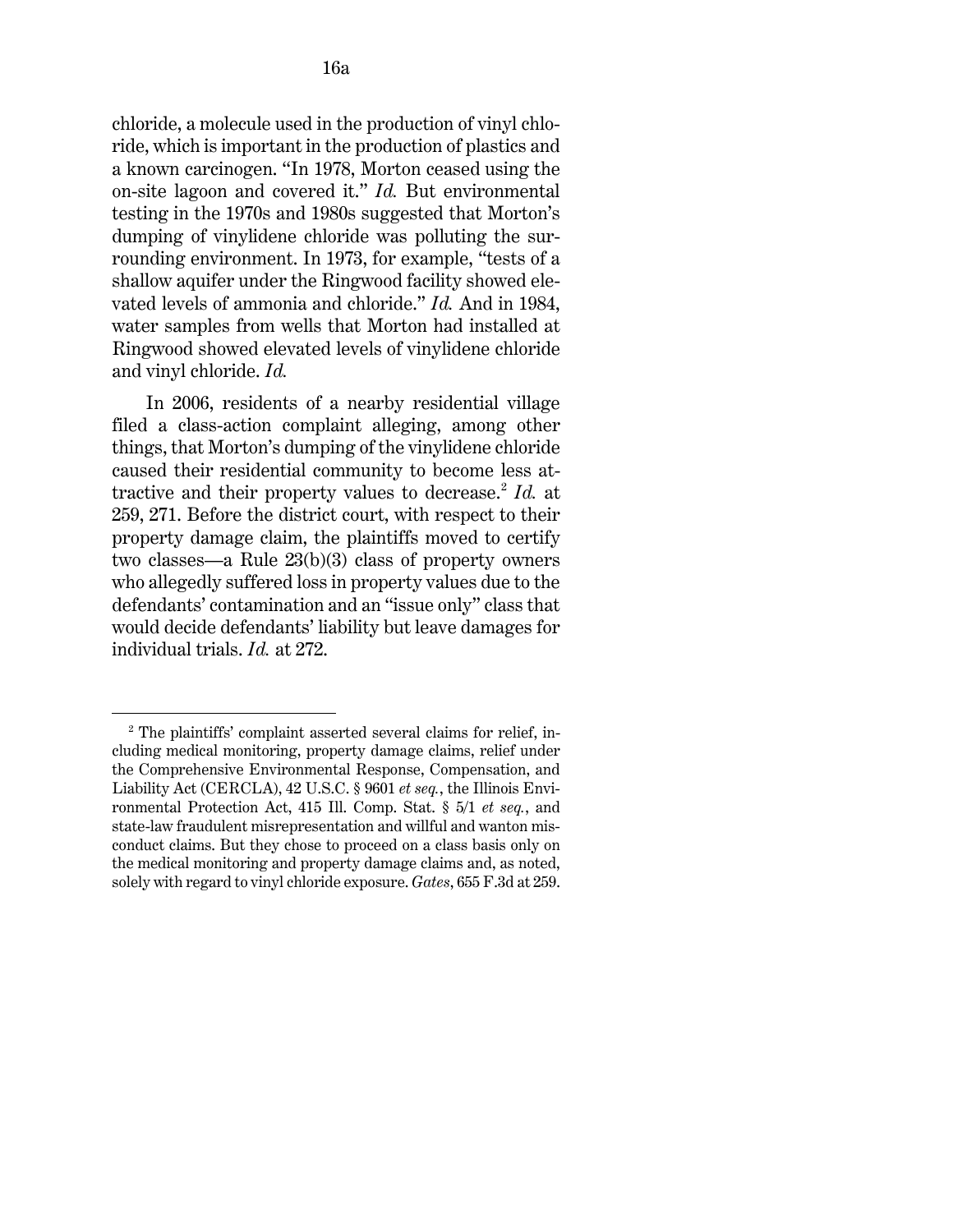The district court declined to certify either class. As to the plaintiffs' proposed Rule 23(b)(3) class, the district court found that common questions did not predominate over individual ones. The court observed "that resolution of [common] questions leaves significant and complex questions unanswered, including questions relating to causation of contamination, extent of contamination, fact of damages, and amount of damages." *[Gates](http://www.westlaw.com/Link/Document/FullText?findType=Y&serNum=2021499991&pubNum=0000344&originatingDoc=I80f91ca01d6311ecb72ce2c86e84f35e&refType=RP&fi=co_pp_sp_344_233&originationContext=document&vr=3.0&rs=cblt1.0&transitionType=DocumentItem&contextData=(sc.UserEnteredCitation)#co_pp_sp_344_233)  v. Rohm and Haas Co.*[, 265 F.R.D. 208, 233-34 \(E.D. Pa.](http://www.westlaw.com/Link/Document/FullText?findType=Y&serNum=2021499991&pubNum=0000344&originatingDoc=I80f91ca01d6311ecb72ce2c86e84f35e&refType=RP&fi=co_pp_sp_344_233&originationContext=document&vr=3.0&rs=cblt1.0&transitionType=DocumentItem&contextData=(sc.UserEnteredCitation)#co_pp_sp_344_233)  [2010\).](http://www.westlaw.com/Link/Document/FullText?findType=Y&serNum=2021499991&pubNum=0000344&originatingDoc=I80f91ca01d6311ecb72ce2c86e84f35e&refType=RP&fi=co_pp_sp_344_233&originationContext=document&vr=3.0&rs=cblt1.0&transitionType=DocumentItem&contextData=(sc.UserEnteredCitation)#co_pp_sp_344_233) The district court likewise rejected plaintiffs' attempt to certify a Rule  $23(c)(4)$  issue class. The court found that an issue class "would not advance the resolution of class members' claims" because, like in the [Rule](http://www.westlaw.com/Link/Document/FullText?findType=L&pubNum=1000600&cite=USFRCPR23&originatingDoc=I80f91ca01d6311ecb72ce2c86e84f35e&refType=LQ&originationContext=document&vr=3.0&rs=cblt1.0&transitionType=DocumentItem&contextData=(sc.UserEnteredCitation))  [23\(b\)\(3\)](http://www.westlaw.com/Link/Document/FullText?findType=L&pubNum=1000600&cite=USFRCPR23&originatingDoc=I80f91ca01d6311ecb72ce2c86e84f35e&refType=LQ&originationContext=document&vr=3.0&rs=cblt1.0&transitionType=DocumentItem&contextData=(sc.UserEnteredCitation)) context, "the fact of damages and the amount of damages would remain following the class-wide determination of any common issues, and further that causation and extent of contamination would need to be determined at follow-up proceedings." *[Gates](http://www.westlaw.com/Link/Document/FullText?findType=Y&serNum=2025930707&pubNum=0000506&originatingDoc=I80f91ca01d6311ecb72ce2c86e84f35e&refType=RP&fi=co_pp_sp_506_272&originationContext=document&vr=3.0&rs=cblt1.0&transitionType=DocumentItem&contextData=(sc.UserEnteredCitation)#co_pp_sp_506_272)*[, 655 F.3d at 272](http://www.westlaw.com/Link/Document/FullText?findType=Y&serNum=2025930707&pubNum=0000506&originatingDoc=I80f91ca01d6311ecb72ce2c86e84f35e&refType=RP&fi=co_pp_sp_506_272&originationContext=document&vr=3.0&rs=cblt1.0&transitionType=DocumentItem&contextData=(sc.UserEnteredCitation)#co_pp_sp_506_272) (quotation marks omitted). We affirmed.

In affirming the district court's decision not to certify a Rule  $23(c)(4)$  issue class, we adopted a "non-exclusive list of factors [to] guide courts" faced with motions to certify particular issues. *[Gates](http://www.westlaw.com/Link/Document/FullText?findType=Y&serNum=2025930707&pubNum=0000506&originatingDoc=I80f91ca01d6311ecb72ce2c86e84f35e&refType=RP&fi=co_pp_sp_506_273&originationContext=document&vr=3.0&rs=cblt1.0&transitionType=DocumentItem&contextData=(sc.UserEnteredCitation)#co_pp_sp_506_273)*[, 655 F.3d at 273.](http://www.westlaw.com/Link/Document/FullText?findType=Y&serNum=2025930707&pubNum=0000506&originatingDoc=I80f91ca01d6311ecb72ce2c86e84f35e&refType=RP&fi=co_pp_sp_506_273&originationContext=document&vr=3.0&rs=cblt1.0&transitionType=DocumentItem&contextData=(sc.UserEnteredCitation)#co_pp_sp_506_273) *[Id.](http://www.westlaw.com/Link/Document/FullText?findType=Y&serNum=2025930707&pubNum=0000506&originatingDoc=I80f91ca01d6311ecb72ce2c86e84f35e&refType=RP&originationContext=document&vr=3.0&rs=cblt1.0&transitionType=DocumentItem&contextData=(sc.UserEnteredCitation))* The factors, which number nine, are these:

- 1. the type of claim(s) and issue(s) in question;
- 2. the overall complexity of the case;
- 3. the efficiencies to be gained by granting partial certification in light of realistic procedural alternatives;
- 4. the substantive law underlying the claim(s), including any choice-of-law questions it may present and whether the substantive law separates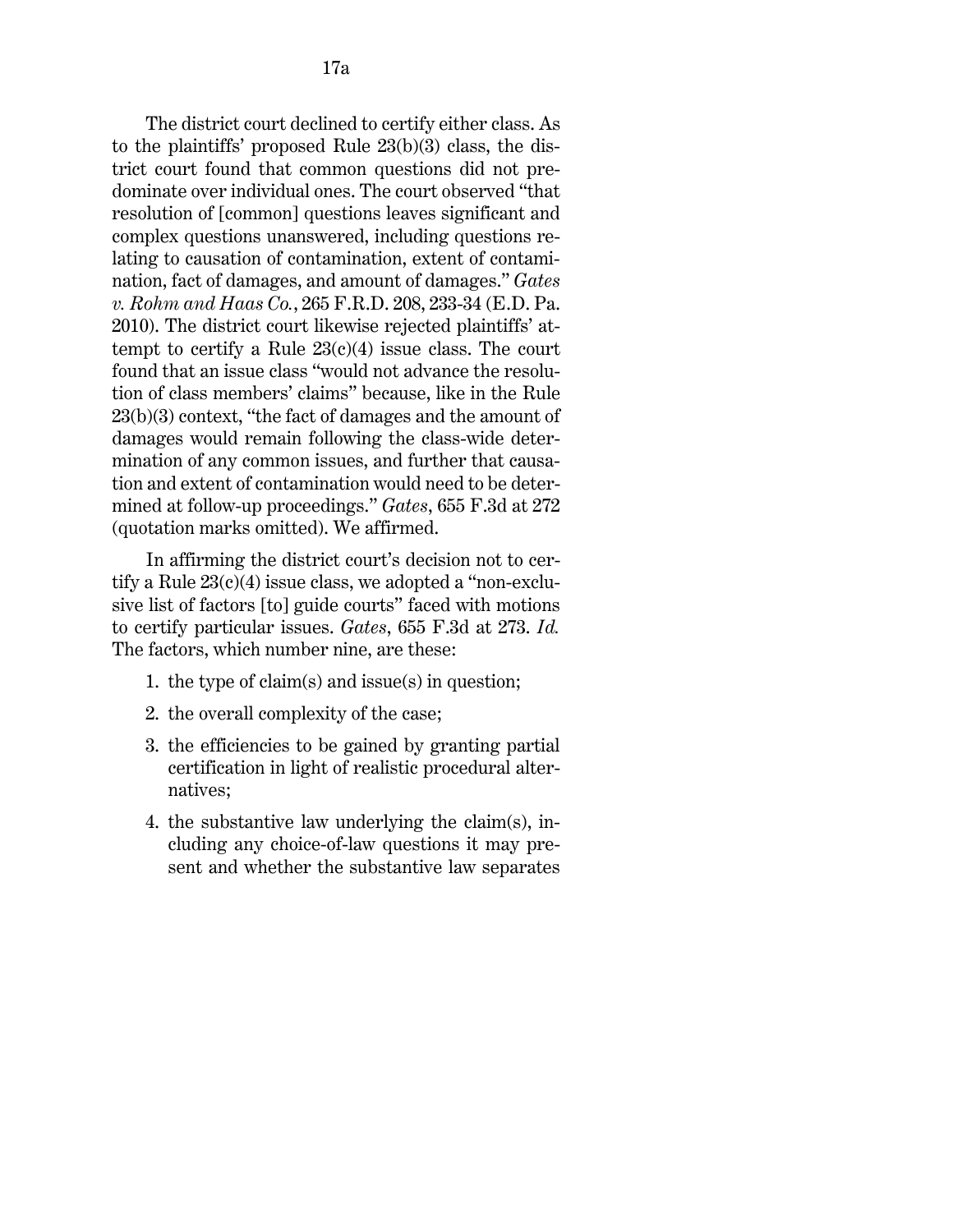the issue(s) from other issues concerning liability or remedy;

- 5. the impact partial certification will have on the constitutional and statutory rights of both the class members and the defendant(s);
- 6. the potential preclusive effect or lack thereof that resolution of the proposed issue class will have;
- 7. the repercussions certification of an issue(s) class will have on the effectiveness and fairness of resolution of remaining issues;
- 8. the impact individual proceedings may have upon one another, including whether remedies are indivisible such that granting or not granting relief to any claimant as a practical matter determines the claims of others;
- 9. and the kind of evidence presented on the issue(s) certified and potentially presented on the remaining issues, including the risk subsequent triers of fact will need to reexamine evidence and findings from resolution of the common issue(s).

When assembled, the *[Gates](http://www.westlaw.com/Link/Document/FullText?findType=Y&serNum=2025930707&pubNum=0000506&originatingDoc=I80f91ca01d6311ecb72ce2c86e84f35e&refType=RP&originationContext=document&vr=3.0&rs=cblt1.0&transitionType=DocumentItem&contextData=(sc.UserEnteredCitation))* factors construct a functional framework to aid the district courts tasked with resolving issue-class certification questions.<sup>[3](#page-17-0)</sup> But

<span id="page-17-0"></span><sup>3</sup> The *[Gates](http://www.westlaw.com/Link/Document/FullText?findType=Y&serNum=2025930707&pubNum=0000506&originatingDoc=I80f91ca01d6311ecb72ce2c86e84f35e&refType=RP&originationContext=document&vr=3.0&rs=cblt1.0&transitionType=DocumentItem&contextData=(sc.UserEnteredCitation))* factors grew out of our opinion in *[Hohider v. United](http://www.westlaw.com/Link/Document/FullText?findType=Y&serNum=2019441738&pubNum=0000506&originatingDoc=I80f91ca01d6311ecb72ce2c86e84f35e&refType=RP&originationContext=document&vr=3.0&rs=cblt1.0&transitionType=DocumentItem&contextData=(sc.UserEnteredCitation))  [Parcel Serv., Inc.](http://www.westlaw.com/Link/Document/FullText?findType=Y&serNum=2019441738&pubNum=0000506&originatingDoc=I80f91ca01d6311ecb72ce2c86e84f35e&refType=RP&originationContext=document&vr=3.0&rs=cblt1.0&transitionType=DocumentItem&contextData=(sc.UserEnteredCitation))*[, 574 F.3d 169 \(3d Cir. 2009\).](http://www.westlaw.com/Link/Document/FullText?findType=Y&serNum=2019441738&pubNum=0000506&originatingDoc=I80f91ca01d6311ecb72ce2c86e84f35e&refType=RP&originationContext=document&vr=3.0&rs=cblt1.0&transitionType=DocumentItem&contextData=(sc.UserEnteredCitation)) In *[Hohider](http://www.westlaw.com/Link/Document/FullText?findType=Y&serNum=2019441738&pubNum=0000506&originatingDoc=I80f91ca01d6311ecb72ce2c86e84f35e&refType=RP&originationContext=document&vr=3.0&rs=cblt1.0&transitionType=DocumentItem&contextData=(sc.UserEnteredCitation))*, we provided relevant considerations on when a district court may wish "to carve at the joints to form issue classes." *[Gates](http://www.westlaw.com/Link/Document/FullText?findType=Y&serNum=2025930707&pubNum=0000506&originatingDoc=I80f91ca01d6311ecb72ce2c86e84f35e&refType=RP&fi=co_pp_sp_506_273&originationContext=document&vr=3.0&rs=cblt1.0&transitionType=DocumentItem&contextData=(sc.UserEnteredCitation)#co_pp_sp_506_273)*[, 655 F.3d at 273.](http://www.westlaw.com/Link/Document/FullText?findType=Y&serNum=2025930707&pubNum=0000506&originatingDoc=I80f91ca01d6311ecb72ce2c86e84f35e&refType=RP&fi=co_pp_sp_506_273&originationContext=document&vr=3.0&rs=cblt1.0&transitionType=DocumentItem&contextData=(sc.UserEnteredCitation)#co_pp_sp_506_273) As source for the factors, the *[Hohider](http://www.westlaw.com/Link/Document/FullText?findType=Y&serNum=2019441738&pubNum=0000506&originatingDoc=I80f91ca01d6311ecb72ce2c86e84f35e&refType=RP&originationContext=document&vr=3.0&rs=cblt1.0&transitionType=DocumentItem&contextData=(sc.UserEnteredCitation))* court cited the American Law Institute's "Proposed Final Draft of the Principles of the Law of Aggregate Litigation." *Hohider*[, 574 F.3d at 200-02.](http://www.westlaw.com/Link/Document/FullText?findType=Y&serNum=2019441738&pubNum=0000506&originatingDoc=I80f91ca01d6311ecb72ce2c86e84f35e&refType=RP&fi=co_pp_sp_506_200&originationContext=document&vr=3.0&rs=cblt1.0&transitionType=DocumentItem&contextData=(sc.UserEnteredCitation)#co_pp_sp_506_200) By the time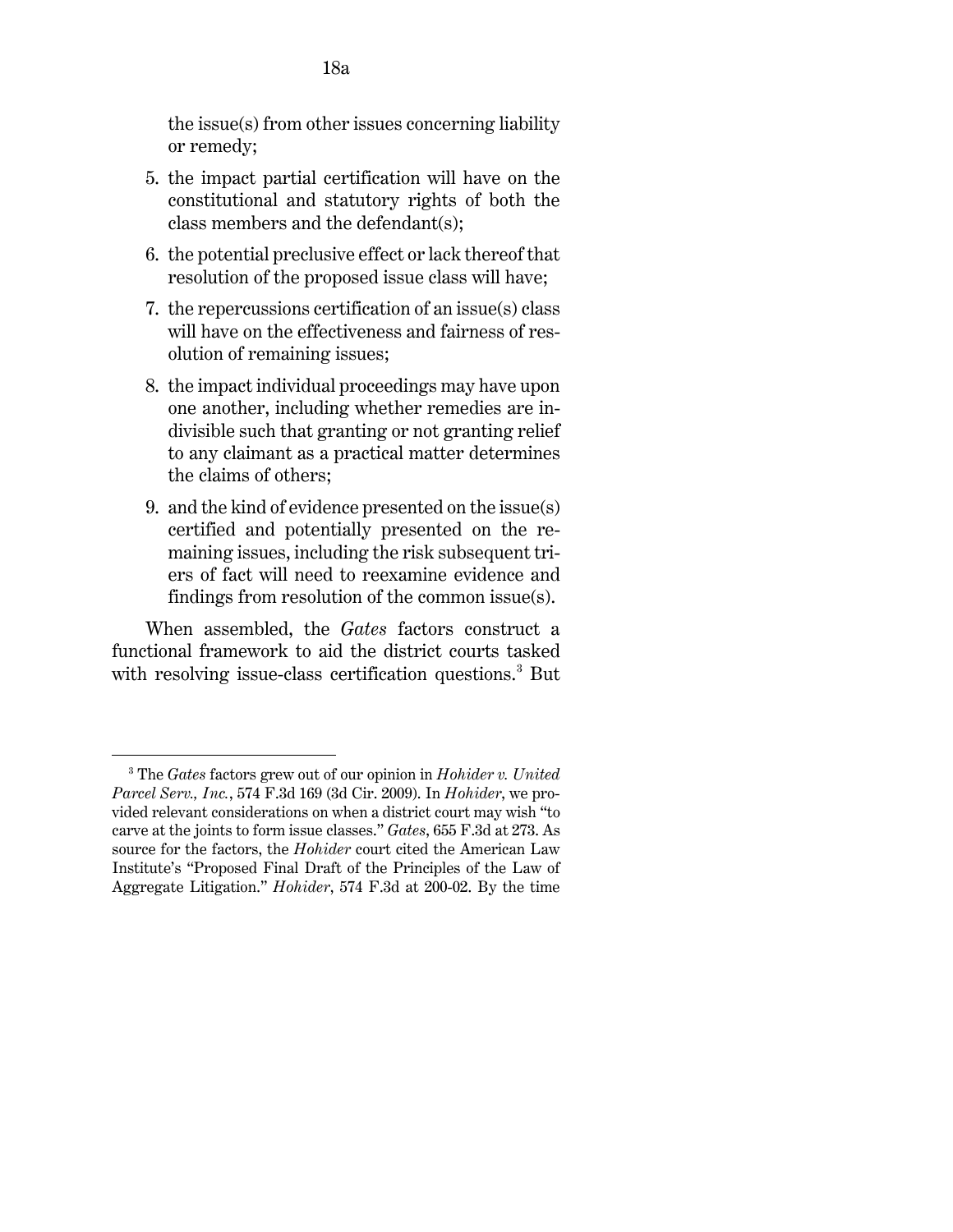*[Gates](http://www.westlaw.com/Link/Document/FullText?findType=Y&serNum=2025930707&pubNum=0000506&originatingDoc=I80f91ca01d6311ecb72ce2c86e84f35e&refType=RP&originationContext=document&vr=3.0&rs=cblt1.0&transitionType=DocumentItem&contextData=(sc.UserEnteredCitation))* did not define which "issues" would be appropriate for class treatment or, more importantly, which would not. Specifically, *[Gates](http://www.westlaw.com/Link/Document/FullText?findType=Y&serNum=2025930707&pubNum=0000506&originatingDoc=I80f91ca01d6311ecb72ce2c86e84f35e&refType=RP&originationContext=document&vr=3.0&rs=cblt1.0&transitionType=DocumentItem&contextData=(sc.UserEnteredCitation))* did not answer whether the term "particular issues" in Rule  $23(c)(4)$  could encompass claim elements (like duty or breach, or causation or reliance) and defenses (like consent or intervening cause), or if the "particular issues" that the district court could certify "when appropriate" must be limited to questions that would resolve a defendant's liability.

At several points, *[Gates](http://www.westlaw.com/Link/Document/FullText?findType=Y&serNum=2025930707&pubNum=0000506&originatingDoc=I80f91ca01d6311ecb72ce2c86e84f35e&refType=RP&originationContext=document&vr=3.0&rs=cblt1.0&transitionType=DocumentItem&contextData=(sc.UserEnteredCitation))* appears to suggest that the certified "issues" should (perhaps except in exceptional circumstances) be able to resolve a defendant's liability. *See, e.g.*, *[id.](http://www.westlaw.com/Link/Document/FullText?findType=Y&serNum=2025930707&pubNum=0000506&originatingDoc=I80f91ca01d6311ecb72ce2c86e84f35e&refType=RP&fi=co_pp_sp_506_272&originationContext=document&vr=3.0&rs=cblt1.0&transitionType=DocumentItem&contextData=(sc.UserEnteredCitation)#co_pp_sp_506_272)* [at 272](http://www.westlaw.com/Link/Document/FullText?findType=Y&serNum=2025930707&pubNum=0000506&originatingDoc=I80f91ca01d6311ecb72ce2c86e84f35e&refType=RP&fi=co_pp_sp_506_272&originationContext=document&vr=3.0&rs=cblt1.0&transitionType=DocumentItem&contextData=(sc.UserEnteredCitation)#co_pp_sp_506_272) ("[T]he [district] court declined to certify a liability-only class."); *[id.](http://www.westlaw.com/Link/Document/FullText?findType=Y&serNum=2025930707&pubNum=0000506&originatingDoc=I80f91ca01d6311ecb72ce2c86e84f35e&refType=RP&fi=co_pp_sp_506_273&originationContext=document&vr=3.0&rs=cblt1.0&transitionType=DocumentItem&contextData=(sc.UserEnteredCitation)#co_pp_sp_506_273)* [at 273](http://www.westlaw.com/Link/Document/FullText?findType=Y&serNum=2025930707&pubNum=0000506&originatingDoc=I80f91ca01d6311ecb72ce2c86e84f35e&refType=RP&fi=co_pp_sp_506_273&originationContext=document&vr=3.0&rs=cblt1.0&transitionType=DocumentItem&contextData=(sc.UserEnteredCitation)#co_pp_sp_506_273) ("The trial court here did not abuse its discretion by declining to certify a liability-only issue class when it found liability inseverable from other issues that would be left for follow-up proceedings."); *[id.](http://www.westlaw.com/Link/Document/FullText?findType=Y&serNum=2025930707&pubNum=0000506&originatingDoc=I80f91ca01d6311ecb72ce2c86e84f35e&refType=RP&originationContext=document&vr=3.0&rs=cblt1.0&transitionType=DocumentItem&contextData=(sc.UserEnteredCitation))* ("Nor did the court err in finding no marked division between damages and liability."); *[id.](http://www.westlaw.com/Link/Document/FullText?findType=Y&serNum=2025930707&pubNum=0000506&originatingDoc=I80f91ca01d6311ecb72ce2c86e84f35e&refType=RP&fi=co_pp_sp_506_274&originationContext=document&vr=3.0&rs=cblt1.0&transitionType=DocumentItem&contextData=(sc.UserEnteredCitation)#co_pp_sp_506_274)* [at](http://www.westlaw.com/Link/Document/FullText?findType=Y&serNum=2025930707&pubNum=0000506&originatingDoc=I80f91ca01d6311ecb72ce2c86e84f35e&refType=RP&fi=co_pp_sp_506_274&originationContext=document&vr=3.0&rs=cblt1.0&transitionType=DocumentItem&contextData=(sc.UserEnteredCitation)#co_pp_sp_506_274)  [274](http://www.westlaw.com/Link/Document/FullText?findType=Y&serNum=2025930707&pubNum=0000506&originatingDoc=I80f91ca01d6311ecb72ce2c86e84f35e&refType=RP&fi=co_pp_sp_506_274&originationContext=document&vr=3.0&rs=cblt1.0&transitionType=DocumentItem&contextData=(sc.UserEnteredCitation)#co_pp_sp_506_274) ("Plaintiffs have neither defined the scope of the liability-only trial nor proposed what common proof would be presented."); *[id.](http://www.westlaw.com/Link/Document/FullText?findType=Y&serNum=2025930707&pubNum=0000506&originatingDoc=I80f91ca01d6311ecb72ce2c86e84f35e&refType=RP&originationContext=document&vr=3.0&rs=cblt1.0&transitionType=DocumentItem&contextData=(sc.UserEnteredCitation))* ("A trial on whether the [issues proposed] is unlikely to substantially aid resolution of the substantial issues on liability and causation.").

Reading "issues" in Rule  $23(c)(4)$  to exclude claim elements is supported by later cases from our Court. In *[Gonzalez v. Corning](http://www.westlaw.com/Link/Document/FullText?findType=Y&serNum=2044087782&pubNum=0000506&originatingDoc=I80f91ca01d6311ecb72ce2c86e84f35e&refType=RP&originationContext=document&vr=3.0&rs=cblt1.0&transitionType=DocumentItem&contextData=(sc.UserEnteredCitation))*[, 885 F.3d 186 \(3d Cir. 2018\),](http://www.westlaw.com/Link/Document/FullText?findType=Y&serNum=2044087782&pubNum=0000506&originatingDoc=I80f91ca01d6311ecb72ce2c86e84f35e&refType=RP&originationContext=document&vr=3.0&rs=cblt1.0&transitionType=DocumentItem&contextData=(sc.UserEnteredCitation)) for example, the only published opinion from this Court to apply *[Gates](http://www.westlaw.com/Link/Document/FullText?findType=Y&serNum=2025930707&pubNum=0000506&originatingDoc=I80f91ca01d6311ecb72ce2c86e84f35e&refType=RP&originationContext=document&vr=3.0&rs=cblt1.0&transitionType=DocumentItem&contextData=(sc.UserEnteredCitation))*, we reiterated that issue-class certification

*[Gates](http://www.westlaw.com/Link/Document/FullText?findType=Y&serNum=2025930707&pubNum=0000506&originatingDoc=I80f91ca01d6311ecb72ce2c86e84f35e&refType=RP&originationContext=document&vr=3.0&rs=cblt1.0&transitionType=DocumentItem&contextData=(sc.UserEnteredCitation))* issued, the ALI had finalized the Principles, and we incorporated many of them as the factors district courts should consider in assessing whether to certify an issue class. *Gates*[, 655 F.3d at 273.](http://www.westlaw.com/Link/Document/FullText?findType=Y&serNum=2025930707&pubNum=0000506&originatingDoc=I80f91ca01d6311ecb72ce2c86e84f35e&refType=RP&fi=co_pp_sp_506_273&originationContext=document&vr=3.0&rs=cblt1.0&transitionType=DocumentItem&contextData=(sc.UserEnteredCitation)#co_pp_sp_506_273)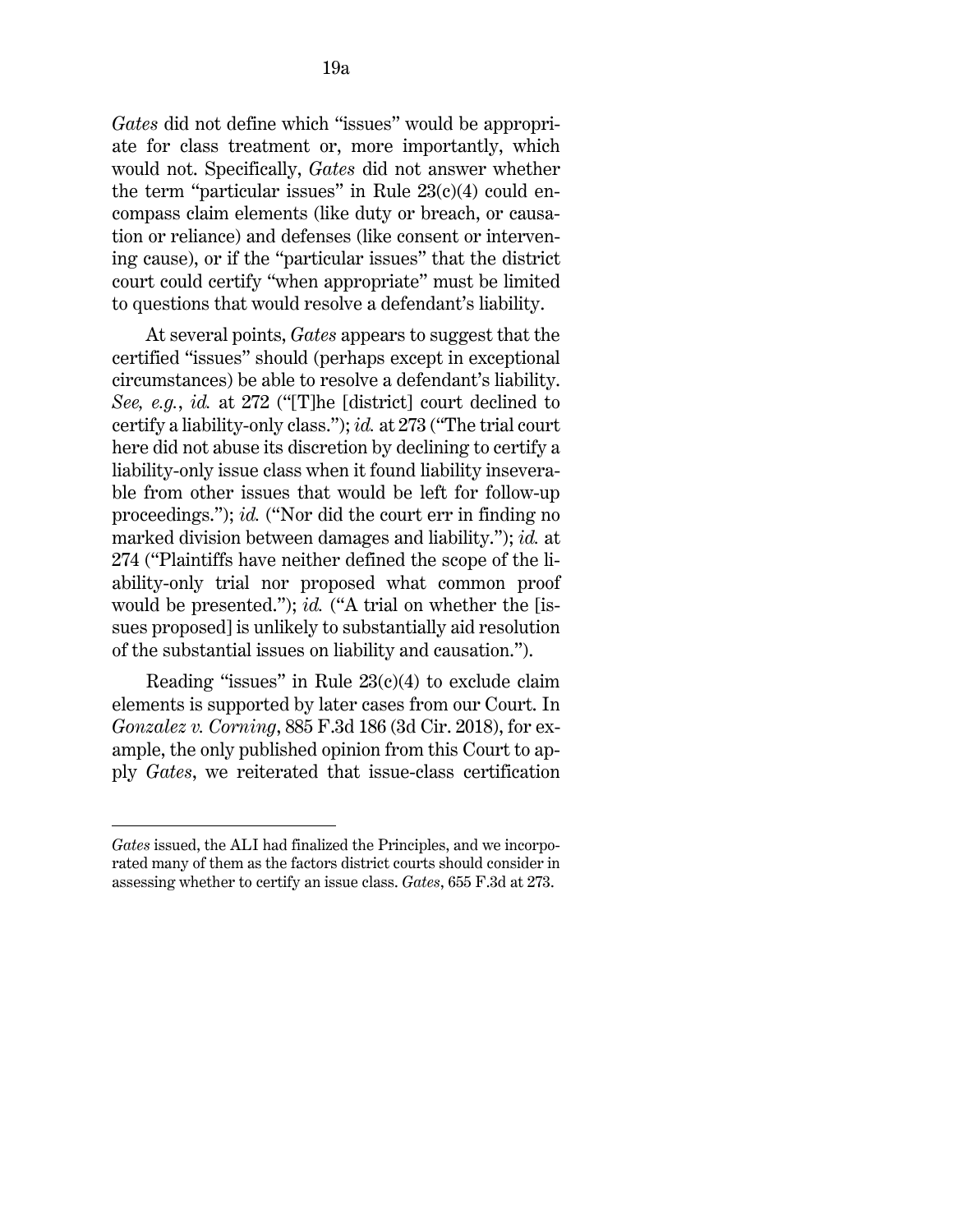"*might* be appropriate" if "liability is capable of classwide treatment but damages are not[.]" *Id.* [at 202-03](http://www.westlaw.com/Link/Document/FullText?findType=Y&serNum=2044087782&pubNum=0000506&originatingDoc=I80f91ca01d6311ecb72ce2c86e84f35e&refType=RP&fi=co_pp_sp_506_202&originationContext=document&vr=3.0&rs=cblt1.0&transitionType=DocumentItem&contextData=(sc.UserEnteredCitation)#co_pp_sp_506_202) (emphasis added). Said another way, issue-class certification *is not* appropriate if class-wide resolution of the "issues" does not resolve liability. *See [id.](http://www.westlaw.com/Link/Document/FullText?findType=Y&serNum=2044087782&pubNum=0000506&originatingDoc=I80f91ca01d6311ecb72ce2c86e84f35e&refType=RP&originationContext=document&vr=3.0&rs=cblt1.0&transitionType=DocumentItem&contextData=(sc.UserEnteredCitation))* (noting that declining issue-class certification was appropriate because plaintiffs offered "no theories of *liability* for which classwide treatment is apt") (emphasis added).

But at various other points, *[Gates](http://www.westlaw.com/Link/Document/FullText?findType=Y&serNum=2025930707&pubNum=0000506&originatingDoc=I80f91ca01d6311ecb72ce2c86e84f35e&refType=RP&originationContext=document&vr=3.0&rs=cblt1.0&transitionType=DocumentItem&contextData=(sc.UserEnteredCitation))* suggests that claim elements *may* be appropriate for issue-class treatment in certain circumstances. For example, the *[Gates](http://www.westlaw.com/Link/Document/FullText?findType=Y&serNum=2025930707&pubNum=0000506&originatingDoc=I80f91ca01d6311ecb72ce2c86e84f35e&refType=RP&originationContext=document&vr=3.0&rs=cblt1.0&transitionType=DocumentItem&contextData=(sc.UserEnteredCitation))* Court "agreed" with the district court's finding that an issue class was not feasible and would not advance the resolution of class members' claims because "both the fact of damages and the amount of damages would remain following the class-wide determination of any common issues, and further that causation and extent of contamination would need to be determined at follow-up proceedings." *[Gates](http://www.westlaw.com/Link/Document/FullText?findType=Y&serNum=2025930707&pubNum=0000506&originatingDoc=I80f91ca01d6311ecb72ce2c86e84f35e&refType=RP&fi=co_pp_sp_506_272&originationContext=document&vr=3.0&rs=cblt1.0&transitionType=DocumentItem&contextData=(sc.UserEnteredCitation)#co_pp_sp_506_272)*[, 655 F.3d at 272](http://www.westlaw.com/Link/Document/FullText?findType=Y&serNum=2025930707&pubNum=0000506&originatingDoc=I80f91ca01d6311ecb72ce2c86e84f35e&refType=RP&fi=co_pp_sp_506_272&originationContext=document&vr=3.0&rs=cblt1.0&transitionType=DocumentItem&contextData=(sc.UserEnteredCitation)#co_pp_sp_506_272) (quoting district court). In other words, for the district court, the fact that claim elements (like causation) would remain after resolution of the class issues was a *reason* for the inappropriateness of certifying an issue class. But neither the district court nor the court of appeals concluded that claim elements remaining after resolution of class issues *barred* issue-class certification.

Viewing *[Gates](http://www.westlaw.com/Link/Document/FullText?findType=Y&serNum=2025930707&pubNum=0000506&originatingDoc=I80f91ca01d6311ecb72ce2c86e84f35e&refType=RP&originationContext=document&vr=3.0&rs=cblt1.0&transitionType=DocumentItem&contextData=(sc.UserEnteredCitation))* to permit the certification of issues that do not resolve liability comports with our pre-*[Gates](http://www.westlaw.com/Link/Document/FullText?findType=Y&serNum=2025930707&pubNum=0000506&originatingDoc=I80f91ca01d6311ecb72ce2c86e84f35e&refType=RP&originationContext=document&vr=3.0&rs=cblt1.0&transitionType=DocumentItem&contextData=(sc.UserEnteredCitation))* caselaw. In *Chiang v. Veneman*[, 385 F.3d 256 \(3d Cir.](http://www.westlaw.com/Link/Document/FullText?findType=Y&serNum=2005123706&pubNum=0000506&originatingDoc=I80f91ca01d6311ecb72ce2c86e84f35e&refType=RP&originationContext=document&vr=3.0&rs=cblt1.0&transitionType=DocumentItem&contextData=(sc.UserEnteredCitation))  [2004\),](http://www.westlaw.com/Link/Document/FullText?findType=Y&serNum=2005123706&pubNum=0000506&originatingDoc=I80f91ca01d6311ecb72ce2c86e84f35e&refType=RP&originationContext=document&vr=3.0&rs=cblt1.0&transitionType=DocumentItem&contextData=(sc.UserEnteredCitation)) we noted "that courts commonly use Rule  $23(c)(4)$ to certify some *elements* of liability for class determination, while leaving other elements to individual adjudication—or, perhaps more realistically, settlement." *[Id.](http://www.westlaw.com/Link/Document/FullText?findType=Y&serNum=2005123706&pubNum=0000506&originatingDoc=I80f91ca01d6311ecb72ce2c86e84f35e&refType=RP&fi=co_pp_sp_506_267&originationContext=document&vr=3.0&rs=cblt1.0&transitionType=DocumentItem&contextData=(sc.UserEnteredCitation)#co_pp_sp_506_267)*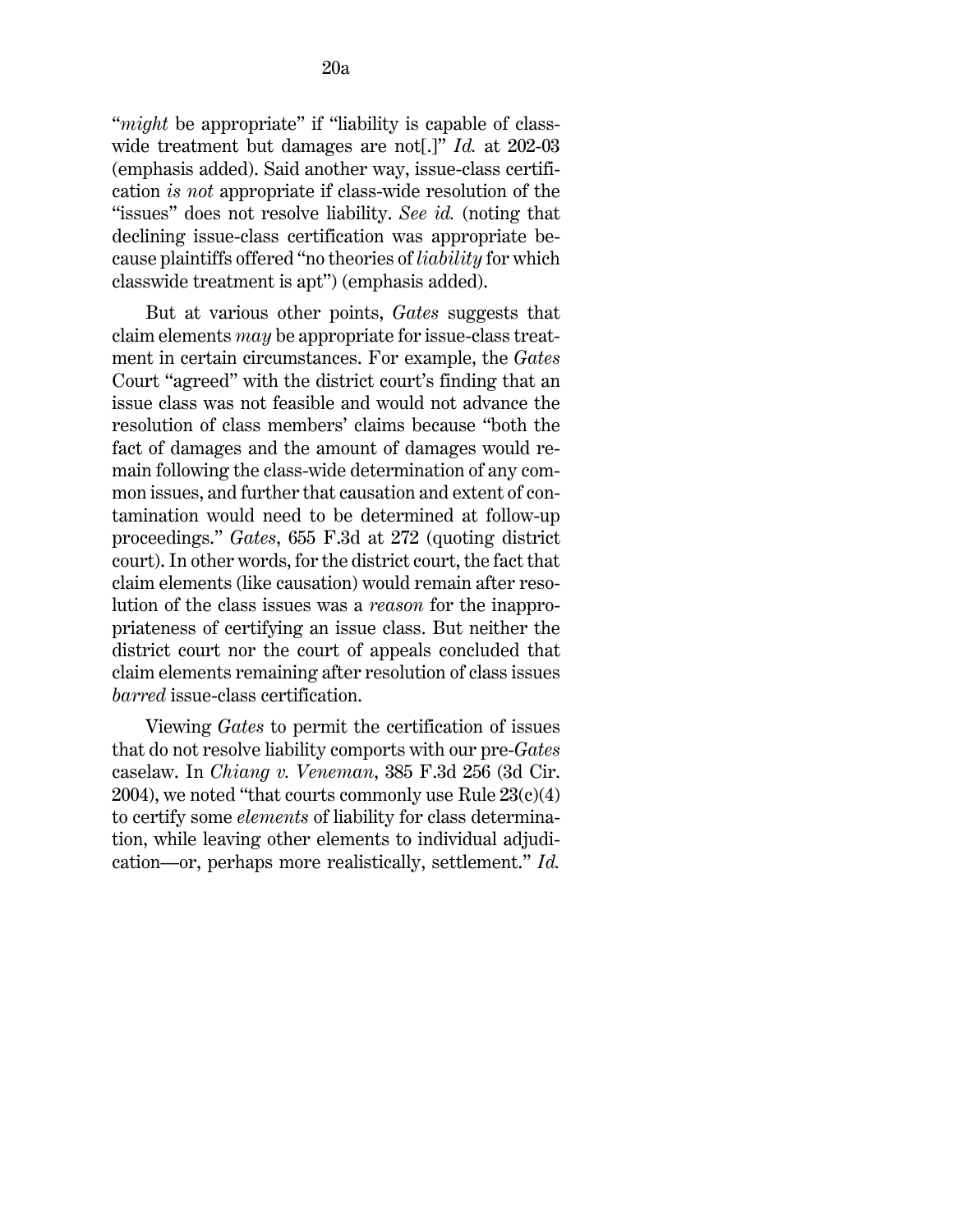[at 267](http://www.westlaw.com/Link/Document/FullText?findType=Y&serNum=2005123706&pubNum=0000506&originatingDoc=I80f91ca01d6311ecb72ce2c86e84f35e&refType=RP&fi=co_pp_sp_506_267&originationContext=document&vr=3.0&rs=cblt1.0&transitionType=DocumentItem&contextData=(sc.UserEnteredCitation)#co_pp_sp_506_267) (emphasis added). So there, we affirmed the district court's certification of an issue class limited to determining the defendant's course of conduct (whether a federal agency placed "thousands of Virgin Islanders, almost all of whom were Black, Hispanic, or female," on a "phony, illegal waiting list" when those individuals sought to apply to a "loan program[] intended to help low income rural families obtain homes and make repairs to existing homes," *id.* [at 259-60, 263\)](http://www.westlaw.com/Link/Document/FullText?findType=Y&serNum=2005123706&pubNum=0000506&originatingDoc=I80f91ca01d6311ecb72ce2c86e84f35e&refType=RP&fi=co_pp_sp_506_259&originationContext=document&vr=3.0&rs=cblt1.0&transitionType=DocumentItem&contextData=(sc.UserEnteredCitation)#co_pp_sp_506_259), but left for subsequent individual adjudication the issue of whether those individuals were eligible for the loans in the first place. *[Id.](http://www.westlaw.com/Link/Document/FullText?findType=Y&serNum=2005123706&pubNum=0000506&originatingDoc=I80f91ca01d6311ecb72ce2c86e84f35e&refType=RP&fi=co_pp_sp_506_267&originationContext=document&vr=3.0&rs=cblt1.0&transitionType=DocumentItem&contextData=(sc.UserEnteredCitation)#co_pp_sp_506_267)* [at 267.](http://www.westlaw.com/Link/Document/FullText?findType=Y&serNum=2005123706&pubNum=0000506&originatingDoc=I80f91ca01d6311ecb72ce2c86e84f35e&refType=RP&fi=co_pp_sp_506_267&originationContext=document&vr=3.0&rs=cblt1.0&transitionType=DocumentItem&contextData=(sc.UserEnteredCitation)#co_pp_sp_506_267)

Other courts of appeals have permitted the certification of non-liability issue classes in analogous circumstances. The Seventh Circuit, for example, has affirmed the certification of an issue class where the issues, once resolved, stopped short of establishing a defendant's liability to any claimant. *See, e.g.*, *[McReynolds v. Merrill](http://www.westlaw.com/Link/Document/FullText?findType=Y&serNum=2027195489&pubNum=0000506&originatingDoc=I80f91ca01d6311ecb72ce2c86e84f35e&refType=RP&fi=co_pp_sp_506_491&originationContext=document&vr=3.0&rs=cblt1.0&transitionType=DocumentItem&contextData=(sc.UserEnteredCitation)#co_pp_sp_506_491)  [Lynch, Pierce, Fenner & Smith, Inc.](http://www.westlaw.com/Link/Document/FullText?findType=Y&serNum=2027195489&pubNum=0000506&originatingDoc=I80f91ca01d6311ecb72ce2c86e84f35e&refType=RP&fi=co_pp_sp_506_491&originationContext=document&vr=3.0&rs=cblt1.0&transitionType=DocumentItem&contextData=(sc.UserEnteredCitation)#co_pp_sp_506_491)*, 672 F.3d 482, 491 [\(7th Cir. 2012\)](http://www.westlaw.com/Link/Document/FullText?findType=Y&serNum=2027195489&pubNum=0000506&originatingDoc=I80f91ca01d6311ecb72ce2c86e84f35e&refType=RP&fi=co_pp_sp_506_491&originationContext=document&vr=3.0&rs=cblt1.0&transitionType=DocumentItem&contextData=(sc.UserEnteredCitation)#co_pp_sp_506_491) (in employment case, endorsing the use of a [Rule 23\(c\)\(4\)](http://www.westlaw.com/Link/Document/FullText?findType=L&pubNum=1000600&cite=USFRCPR23&originatingDoc=I80f91ca01d6311ecb72ce2c86e84f35e&refType=LQ&originationContext=document&vr=3.0&rs=cblt1.0&transitionType=DocumentItem&contextData=(sc.UserEnteredCitation)) issue class to determine the disparate impact of a challenged corporate policy, with "separate trials . . . to determine which class members were actually adversely affected . . . and if so what loss each class member sustained"); *cf. [Pella Corp. v. Saltzman](http://www.westlaw.com/Link/Document/FullText?findType=Y&serNum=2022082310&pubNum=0000506&originatingDoc=I80f91ca01d6311ecb72ce2c86e84f35e&refType=RP&fi=co_pp_sp_506_393&originationContext=document&vr=3.0&rs=cblt1.0&transitionType=DocumentItem&contextData=(sc.UserEnteredCitation)#co_pp_sp_506_393)*[, 606](http://www.westlaw.com/Link/Document/FullText?findType=Y&serNum=2022082310&pubNum=0000506&originatingDoc=I80f91ca01d6311ecb72ce2c86e84f35e&refType=RP&fi=co_pp_sp_506_393&originationContext=document&vr=3.0&rs=cblt1.0&transitionType=DocumentItem&contextData=(sc.UserEnteredCitation)#co_pp_sp_506_393)  [F.3d 391, 393-94 \(7th Cir. 2010\)](http://www.westlaw.com/Link/Document/FullText?findType=Y&serNum=2022082310&pubNum=0000506&originatingDoc=I80f91ca01d6311ecb72ce2c86e84f35e&refType=RP&fi=co_pp_sp_506_393&originationContext=document&vr=3.0&rs=cblt1.0&transitionType=DocumentItem&contextData=(sc.UserEnteredCitation)#co_pp_sp_506_393) (in consumer fraud case, upholding certification of [Rule 23\(b\)\(3\)](http://www.westlaw.com/Link/Document/FullText?findType=L&pubNum=1000600&cite=USFRCPR23&originatingDoc=I80f91ca01d6311ecb72ce2c86e84f35e&refType=LQ&originationContext=document&vr=3.0&rs=cblt1.0&transitionType=DocumentItem&contextData=(sc.UserEnteredCitation)) class when common issues left components of causation for individualized determination).

Moreover, the text of Rule  $23(c)(4)$  supports the reading that the "issues" a district court may certify for class treatment need not be limited to those that decide a party's liability. The Rule permits an action to be brought or maintained as a class action "with respect to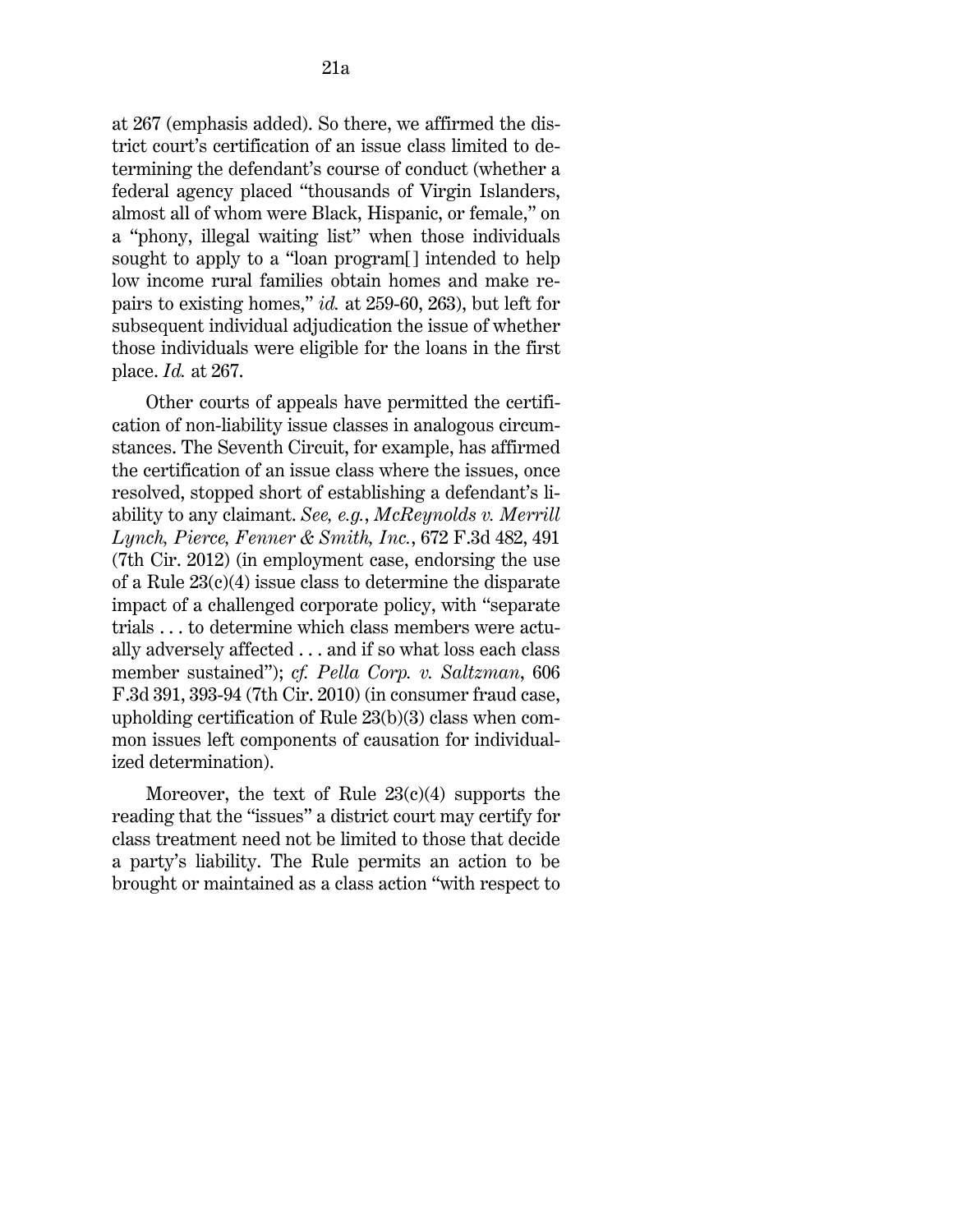particular issues," not just those that decide liability. We therefore hold that district courts may certify "particular issues" for class treatment even if those issues, once resolved, do not resolve a defendant's liability, provided that such certification substantially facilitates the resolution of the civil dispute, preserves the parties' procedural and substantive rights and responsibilities, and respects the constitutional and statutory rights of all class member and defendants.

\* \* \* \* \*

In sum, district courts tasked with resolving motions to certify issue classes must make three determinations. First, does the proposed issue class satisfy [Rule](http://www.westlaw.com/Link/Document/FullText?findType=L&pubNum=1000600&cite=USFRCPR23&originatingDoc=I80f91ca01d6311ecb72ce2c86e84f35e&refType=LQ&originationContext=document&vr=3.0&rs=cblt1.0&transitionType=DocumentItem&contextData=(sc.UserEnteredCitation))  [23\(a\)'](http://www.westlaw.com/Link/Document/FullText?findType=L&pubNum=1000600&cite=USFRCPR23&originatingDoc=I80f91ca01d6311ecb72ce2c86e84f35e&refType=LQ&originationContext=document&vr=3.0&rs=cblt1.0&transitionType=DocumentItem&contextData=(sc.UserEnteredCitation))s requirements? Second, does the proposed issue class fit within one of [Rule 23\(b\)'](http://www.westlaw.com/Link/Document/FullText?findType=L&pubNum=1000600&cite=USFRCPR23&originatingDoc=I80f91ca01d6311ecb72ce2c86e84f35e&refType=LQ&originationContext=document&vr=3.0&rs=cblt1.0&transitionType=DocumentItem&contextData=(sc.UserEnteredCitation))s categories? Third, if the proposed issue class does both those things, is it "appropriate" to certify these issues as a class? [Fed. R. Civ.](http://www.westlaw.com/Link/Document/FullText?findType=L&pubNum=1000600&cite=USFRCPR23&originatingDoc=I80f91ca01d6311ecb72ce2c86e84f35e&refType=LQ&originationContext=document&vr=3.0&rs=cblt1.0&transitionType=DocumentItem&contextData=(sc.UserEnteredCitation))  P.  $23(c)(4)$ . The first two steps will be informed by general class-action doctrine. The third step will be informed by *[Gates](http://www.westlaw.com/Link/Document/FullText?findType=Y&serNum=2025930707&pubNum=0000506&originatingDoc=I80f91ca01d6311ecb72ce2c86e84f35e&refType=RP&originationContext=document&vr=3.0&rs=cblt1.0&transitionType=DocumentItem&contextData=(sc.UserEnteredCitation))*. *See [Hohider v. United Parcel Serv.,](http://www.westlaw.com/Link/Document/FullText?findType=Y&serNum=2019441738&pubNum=0000506&originatingDoc=I80f91ca01d6311ecb72ce2c86e84f35e&refType=RP&fi=co_pp_sp_506_201&originationContext=document&vr=3.0&rs=cblt1.0&transitionType=DocumentItem&contextData=(sc.UserEnteredCitation)#co_pp_sp_506_201)  [Inc.](http://www.westlaw.com/Link/Document/FullText?findType=Y&serNum=2019441738&pubNum=0000506&originatingDoc=I80f91ca01d6311ecb72ce2c86e84f35e&refType=RP&fi=co_pp_sp_506_201&originationContext=document&vr=3.0&rs=cblt1.0&transitionType=DocumentItem&contextData=(sc.UserEnteredCitation)#co_pp_sp_506_201)*, [574 F.3d 169, 201 \(3d Cir. 2009\).](http://www.westlaw.com/Link/Document/FullText?findType=Y&serNum=2019441738&pubNum=0000506&originatingDoc=I80f91ca01d6311ecb72ce2c86e84f35e&refType=RP&fi=co_pp_sp_506_201&originationContext=document&vr=3.0&rs=cblt1.0&transitionType=DocumentItem&contextData=(sc.UserEnteredCitation)#co_pp_sp_506_201) In other words, [Rule 23\(a\) and Rule 23\(b\)](http://www.westlaw.com/Link/Document/FullText?findType=L&pubNum=1000600&cite=USFRCPR23&originatingDoc=I80f91ca01d6311ecb72ce2c86e84f35e&refType=LQ&originationContext=document&vr=3.0&rs=cblt1.0&transitionType=DocumentItem&contextData=(sc.UserEnteredCitation)) decide if the proposed issues *can* be brought or maintained as class action, while the *[Gates](http://www.westlaw.com/Link/Document/FullText?findType=Y&serNum=2025930707&pubNum=0000506&originatingDoc=I80f91ca01d6311ecb72ce2c86e84f35e&refType=RP&originationContext=document&vr=3.0&rs=cblt1.0&transitionType=DocumentItem&contextData=(sc.UserEnteredCitation))* factors determine whether they *should*.

#### **III. DISCUSSION**

Guided by [Rule 23\(c\)\(4\)](http://www.westlaw.com/Link/Document/FullText?findType=L&pubNum=1000600&cite=USFRCPR23&originatingDoc=I80f91ca01d6311ecb72ce2c86e84f35e&refType=LQ&originationContext=document&vr=3.0&rs=cblt1.0&transitionType=DocumentItem&contextData=(sc.UserEnteredCitation)) and *[Gates](http://www.westlaw.com/Link/Document/FullText?findType=Y&serNum=2025930707&pubNum=0000506&originatingDoc=I80f91ca01d6311ecb72ce2c86e84f35e&refType=RP&originationContext=document&vr=3.0&rs=cblt1.0&transitionType=DocumentItem&contextData=(sc.UserEnteredCitation))*, in this case, we must determine whether the District Court appropriately certified for class treatment whether the Commission owed a relevant legal duty to the Plaintiffs that it subsequently breached, but left for individual proceedings whether Plaintiffs were injured; whether the Commission's breach of the relevant duty actually and proximately caused those injuries; whether those injuries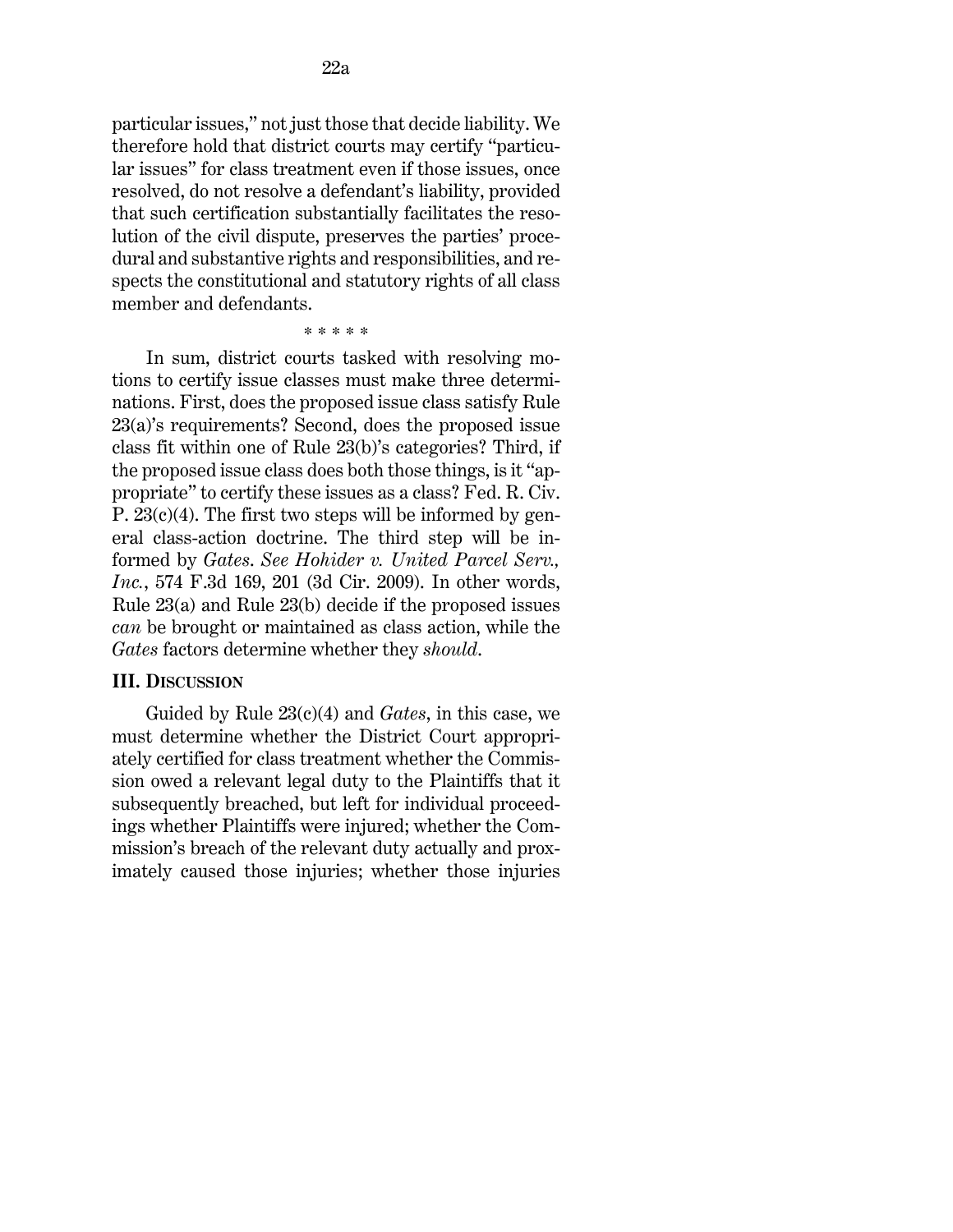are due a particular amount of damages; and whether the Commission's affirmative defenses (including, presumably, that each Plaintiff consented to medical treatment by Igberase) can refute Plaintiffs' claim.

We review the District Court's decision to certify the duty and breach issues of Plaintiffs' negligent infliction of emotion distress claim for abuse of discretion. *Gates*[, 655 F.3d at 262.](http://www.westlaw.com/Link/Document/FullText?findType=Y&serNum=2025930707&pubNum=0000506&originatingDoc=I80f91ca01d6311ecb72ce2c86e84f35e&refType=RP&fi=co_pp_sp_506_262&originationContext=document&vr=3.0&rs=cblt1.0&transitionType=DocumentItem&contextData=(sc.UserEnteredCitation)#co_pp_sp_506_262) A district court abuses its discretion if its "decision rests upon a clearly erroneous finding of fact, an errant conclusion of law or an improper application of law to fact." *[Id.](http://www.westlaw.com/Link/Document/FullText?findType=Y&serNum=2025930707&pubNum=0000506&originatingDoc=I80f91ca01d6311ecb72ce2c86e84f35e&refType=RP&originationContext=document&vr=3.0&rs=cblt1.0&transitionType=DocumentItem&contextData=(sc.UserEnteredCitation))* (quoting *[In re Hydrogen](http://www.westlaw.com/Link/Document/FullText?findType=Y&serNum=2017791597&pubNum=0000506&originatingDoc=I80f91ca01d6311ecb72ce2c86e84f35e&refType=RP&fi=co_pp_sp_506_320&originationContext=document&vr=3.0&rs=cblt1.0&transitionType=DocumentItem&contextData=(sc.UserEnteredCitation)#co_pp_sp_506_320)  [Peroxide](http://www.westlaw.com/Link/Document/FullText?findType=Y&serNum=2017791597&pubNum=0000506&originatingDoc=I80f91ca01d6311ecb72ce2c86e84f35e&refType=RP&fi=co_pp_sp_506_320&originationContext=document&vr=3.0&rs=cblt1.0&transitionType=DocumentItem&contextData=(sc.UserEnteredCitation)#co_pp_sp_506_320)*[, 552 F.3d 305, 320 \(3d Cir. 2009\)\)](http://www.westlaw.com/Link/Document/FullText?findType=Y&serNum=2017791597&pubNum=0000506&originatingDoc=I80f91ca01d6311ecb72ce2c86e84f35e&refType=RP&fi=co_pp_sp_506_320&originationContext=document&vr=3.0&rs=cblt1.0&transitionType=DocumentItem&contextData=(sc.UserEnteredCitation)#co_pp_sp_506_320). Whether the district court employed the correct legal standard is reviewed *de novo*. *[In re Hydrogen Peroxide](http://www.westlaw.com/Link/Document/FullText?findType=Y&serNum=2017791597&pubNum=0000506&originatingDoc=I80f91ca01d6311ecb72ce2c86e84f35e&refType=RP&fi=co_pp_sp_506_312&originationContext=document&vr=3.0&rs=cblt1.0&transitionType=DocumentItem&contextData=(sc.UserEnteredCitation)#co_pp_sp_506_312)*, [552] [F.3d at](http://www.westlaw.com/Link/Document/FullText?findType=Y&serNum=2017791597&pubNum=0000506&originatingDoc=I80f91ca01d6311ecb72ce2c86e84f35e&refType=RP&fi=co_pp_sp_506_312&originationContext=document&vr=3.0&rs=cblt1.0&transitionType=DocumentItem&contextData=(sc.UserEnteredCitation)#co_pp_sp_506_312)  [312](http://www.westlaw.com/Link/Document/FullText?findType=Y&serNum=2017791597&pubNum=0000506&originatingDoc=I80f91ca01d6311ecb72ce2c86e84f35e&refType=RP&fi=co_pp_sp_506_312&originationContext=document&vr=3.0&rs=cblt1.0&transitionType=DocumentItem&contextData=(sc.UserEnteredCitation)#co_pp_sp_506_312) (citing *[In re Initial Pub. Offering Sec. Litig.](http://www.westlaw.com/Link/Document/FullText?findType=Y&serNum=2010804865&pubNum=0000506&originatingDoc=I80f91ca01d6311ecb72ce2c86e84f35e&refType=RP&fi=co_pp_sp_506_32&originationContext=document&vr=3.0&rs=cblt1.0&transitionType=DocumentItem&contextData=(sc.UserEnteredCitation)#co_pp_sp_506_32)*[, 471](http://www.westlaw.com/Link/Document/FullText?findType=Y&serNum=2010804865&pubNum=0000506&originatingDoc=I80f91ca01d6311ecb72ce2c86e84f35e&refType=RP&fi=co_pp_sp_506_32&originationContext=document&vr=3.0&rs=cblt1.0&transitionType=DocumentItem&contextData=(sc.UserEnteredCitation)#co_pp_sp_506_32)  [F.3d 24, 32 \(2d Cir. 2006\)\)](http://www.westlaw.com/Link/Document/FullText?findType=Y&serNum=2010804865&pubNum=0000506&originatingDoc=I80f91ca01d6311ecb72ce2c86e84f35e&refType=RP&fi=co_pp_sp_506_32&originationContext=document&vr=3.0&rs=cblt1.0&transitionType=DocumentItem&contextData=(sc.UserEnteredCitation)#co_pp_sp_506_32). Conducting that review, we conclude that the District Court abused its discretion.

## **A. The District Court erred in certifying this issue class**

Two reasons, each independently sufficient, support the conclusion that the District Court misapplied *[Gates](http://www.westlaw.com/Link/Document/FullText?findType=Y&serNum=2025930707&pubNum=0000506&originatingDoc=I80f91ca01d6311ecb72ce2c86e84f35e&refType=RP&originationContext=document&vr=3.0&rs=cblt1.0&transitionType=DocumentItem&contextData=(sc.UserEnteredCitation))* when it certified for class treatment the duty and breach elements of Plaintiffs' negligent infliction of emotional distress claim.

*First*, the District Court did not determine whether the duty and breach elements of Plaintiffs' claim satisfied [Rule 23\(b\)\(3\).](http://www.westlaw.com/Link/Document/FullText?findType=L&pubNum=1000600&cite=USFRCPR23&originatingDoc=I80f91ca01d6311ecb72ce2c86e84f35e&refType=LQ&originationContext=document&vr=3.0&rs=cblt1.0&transitionType=DocumentItem&contextData=(sc.UserEnteredCitation)) The Court correctly observed that *[Gates](http://www.westlaw.com/Link/Document/FullText?findType=Y&serNum=2025930707&pubNum=0000506&originatingDoc=I80f91ca01d6311ecb72ce2c86e84f35e&refType=RP&originationContext=document&vr=3.0&rs=cblt1.0&transitionType=DocumentItem&contextData=(sc.UserEnteredCitation))* does not require Plaintiffs seeking issue-class certification to prove that their cause of action as a whole satisfies [Rule 23\(b\)\(3\).](http://www.westlaw.com/Link/Document/FullText?findType=L&pubNum=1000600&cite=USFRCPR23&originatingDoc=I80f91ca01d6311ecb72ce2c86e84f35e&refType=LQ&originationContext=document&vr=3.0&rs=cblt1.0&transitionType=DocumentItem&contextData=(sc.UserEnteredCitation)) J.A. 42-43 ("[The Commission]'s argument that the Court should require Plaintiffs to satisfy [Rule 23\(b\)\(3\)'s](http://www.westlaw.com/Link/Document/FullText?findType=L&pubNum=1000600&cite=USFRCPR23&originatingDoc=I80f91ca01d6311ecb72ce2c86e84f35e&refType=LQ&originationContext=document&vr=3.0&rs=cblt1.0&transitionType=DocumentItem&contextData=(sc.UserEnteredCitation)) predominance requirement before turning to these factors parrots one of the camps that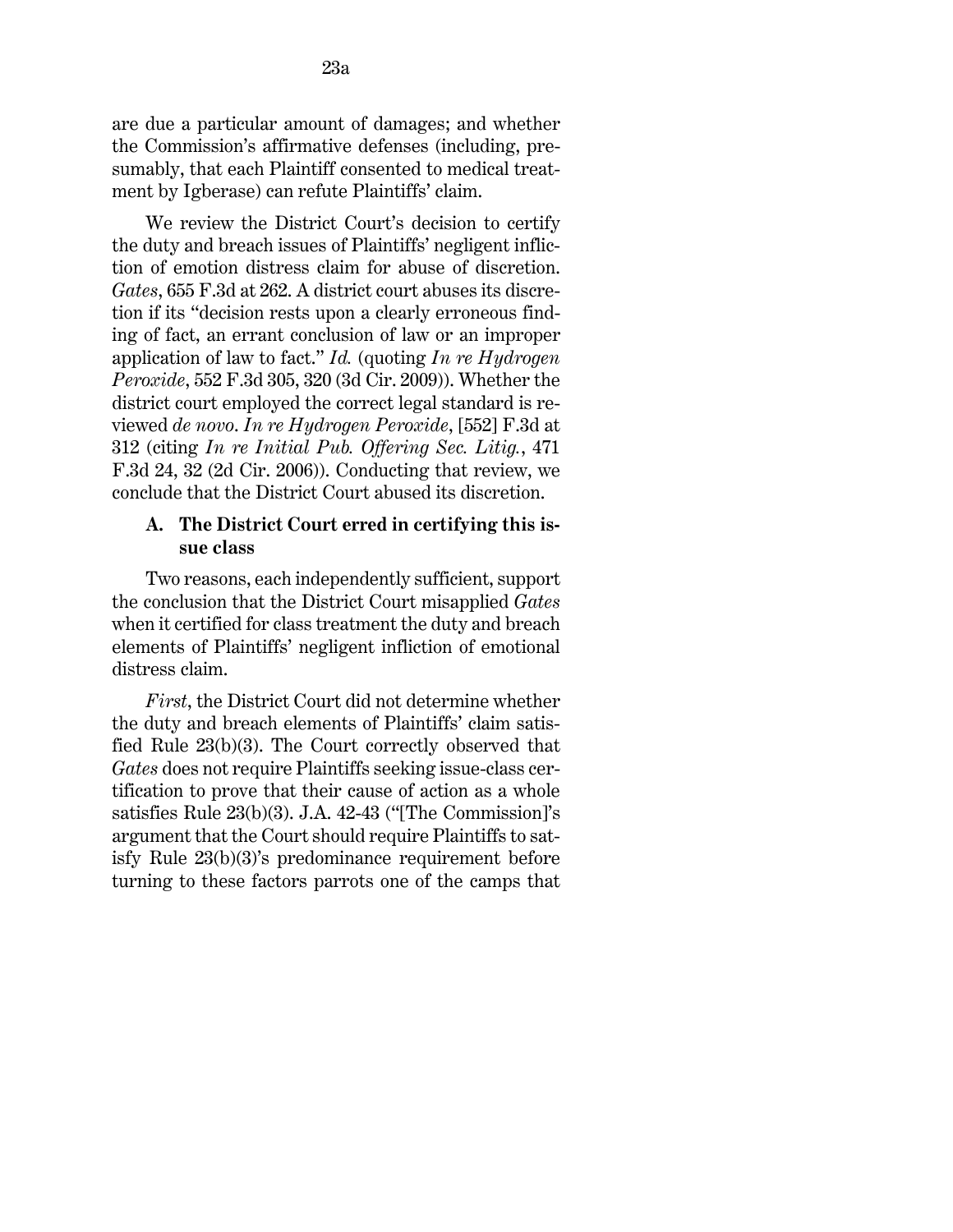the Third Circuit acknowledged but refused to join in *[Gates](http://www.westlaw.com/Link/Document/FullText?findType=Y&serNum=2025930707&pubNum=0000506&originatingDoc=I80f91ca01d6311ecb72ce2c86e84f35e&refType=RP&originationContext=document&vr=3.0&rs=cblt1.0&transitionType=DocumentItem&contextData=(sc.UserEnteredCitation))*. Because the Third Circuit rejected that view, this Court must do the same."); *see also* J.A. 56 ("Having determined that Plaintiffs can satisfy the [Rule 23\(a\)](http://www.westlaw.com/Link/Document/FullText?findType=L&pubNum=1000600&cite=USFRCPR23&originatingDoc=I80f91ca01d6311ecb72ce2c86e84f35e&refType=LQ&originationContext=document&vr=3.0&rs=cblt1.0&transitionType=DocumentItem&contextData=(sc.UserEnteredCitation)) factors, the Court turns to the question of whether to certify an issues class under Rule  $23(c)(4)$ ."). But while *[Gates](http://www.westlaw.com/Link/Document/FullText?findType=Y&serNum=2025930707&pubNum=0000506&originatingDoc=I80f91ca01d6311ecb72ce2c86e84f35e&refType=RP&originationContext=document&vr=3.0&rs=cblt1.0&transitionType=DocumentItem&contextData=(sc.UserEnteredCitation))* does not require Plaintiffs seeking issue-class certification to prove that their cause of action as a whole satisfies a subsection of [Rule 23\(b\),](http://www.westlaw.com/Link/Document/FullText?findType=L&pubNum=1000600&cite=USFRCPR23&originatingDoc=I80f91ca01d6311ecb72ce2c86e84f35e&refType=LQ&originationContext=document&vr=3.0&rs=cblt1.0&transitionType=DocumentItem&contextData=(sc.UserEnteredCitation)) for reasons we have explained, Rule  $23(c)(4)$  does require that the Plaintiffs demonstrate that the issues they seek to certify satisfy one of [Rule 23\(b\)'](http://www.westlaw.com/Link/Document/FullText?findType=L&pubNum=1000600&cite=USFRCPR23&originatingDoc=I80f91ca01d6311ecb72ce2c86e84f35e&refType=LQ&originationContext=document&vr=3.0&rs=cblt1.0&transitionType=DocumentItem&contextData=(sc.UserEnteredCitation))s subsections. On remand, the Plaintiffs may be able to make such a showing, but we will leave that inquiry to the District Court to consider in the first instance.<sup>4</sup>

<span id="page-23-0"></span><sup>4</sup> The Commission also insists that the District Court erred in finding that Plaintiffs' satisfie[d Rule 23\(a\)'](http://www.westlaw.com/Link/Document/FullText?findType=L&pubNum=1000600&cite=USFRCPR23&originatingDoc=I80f91ca01d6311ecb72ce2c86e84f35e&refType=LQ&originationContext=document&vr=3.0&rs=cblt1.0&transitionType=DocumentItem&contextData=(sc.UserEnteredCitation))s typicality and adequacy requirements. Appellant Br. 18-19. It argues the Plaintiffs are atypical and inadequate class representatives because they propose to inflict emotional distress on absent class members currently ignorant of the underlying allegations, and that Plaintiffs' decision to seek relief only for their emotional distress makes them inadequate representatives of absent class members who have suffered physical injuries. Neither argument is persuasive. For one, we find no support for the proposition that absent class members ignorant of their potential legal injury might cause named plaintiffs (who are aware of their injury) to be inadequate or atypical class representatives. For another, if the District Court determines that some cognizable subset of absent class members may also have live legal claims for physical injuries, then it has ample tools at its disposal to manage those divergences, including by creating subclasses pursuant to Rule  $23(c)(5)$  or the notice requirements of Rule  $23(c)(4)$ . We have "set a low threshold for typicality." *[In re Nat'l Football](http://www.westlaw.com/Link/Document/FullText?findType=Y&serNum=2038688070&pubNum=0000506&originatingDoc=I80f91ca01d6311ecb72ce2c86e84f35e&refType=RP&fi=co_pp_sp_506_428&originationContext=document&vr=3.0&rs=cblt1.0&transitionType=DocumentItem&contextData=(sc.UserEnteredCitation)#co_pp_sp_506_428)  [League Players Concussion Injury Litig.](http://www.westlaw.com/Link/Document/FullText?findType=Y&serNum=2038688070&pubNum=0000506&originatingDoc=I80f91ca01d6311ecb72ce2c86e84f35e&refType=RP&fi=co_pp_sp_506_428&originationContext=document&vr=3.0&rs=cblt1.0&transitionType=DocumentItem&contextData=(sc.UserEnteredCitation)#co_pp_sp_506_428)*, 821 F.3d 410, 428 (3d [Cir. 2016\)](http://www.westlaw.com/Link/Document/FullText?findType=Y&serNum=2038688070&pubNum=0000506&originatingDoc=I80f91ca01d6311ecb72ce2c86e84f35e&refType=RP&fi=co_pp_sp_506_428&originationContext=document&vr=3.0&rs=cblt1.0&transitionType=DocumentItem&contextData=(sc.UserEnteredCitation)#co_pp_sp_506_428) (internal quotations omitted). And "[e]ven relatively pronounced factual differences will generally not preclude a finding of typicality where there is a strong similarity of legal theories or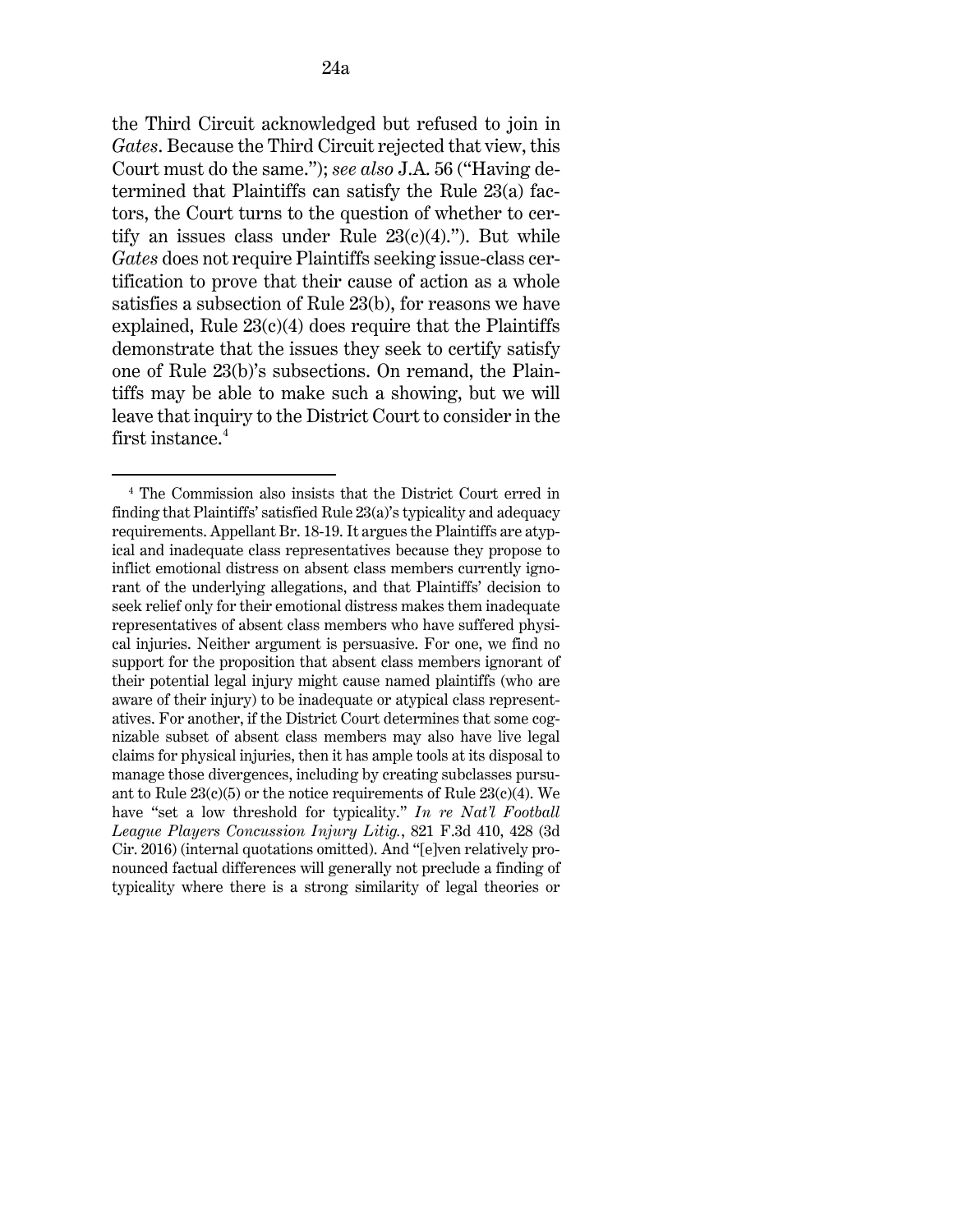*Second*, separate and apart from the District Court's failure to determine whether the duty and breach elements of Plaintiffs' claim satisfied any subsection o[f Rule 23\(b\),](http://www.westlaw.com/Link/Document/FullText?findType=L&pubNum=1000600&cite=USFRCPR23&originatingDoc=I80f91ca01d6311ecb72ce2c86e84f35e&refType=LQ&originationContext=document&vr=3.0&rs=cblt1.0&transitionType=DocumentItem&contextData=(sc.UserEnteredCitation)) the Court also failed to rigorously consider several *[Gates](http://www.westlaw.com/Link/Document/FullText?findType=Y&serNum=2025930707&pubNum=0000506&originatingDoc=I80f91ca01d6311ecb72ce2c86e84f35e&refType=RP&originationContext=document&vr=3.0&rs=cblt1.0&transitionType=DocumentItem&contextData=(sc.UserEnteredCitation))* factors. For example, the Court does not explicitly discuss whether the effect certification of the issue class will have on the effectiveness and fairness of resolution of remaining issues. Many other actors played a role in Igberase's fraud, including the residency programs that admitted and trained him, the state medical boards that licensed him, the hospitals that gave him privileges, the specialty board that certified him, and the law enforcement officers (state and federal) who investigated him. If an issue-class jury finds that the Commission owed Plaintiffs a legal duty that it subsequently breached, the Commission may face undue pressure to settle, even if their breach did not cause Plaintiffs' harm.

Relatedly, the District Court did not rigorously consider what efficiencies would be gained by resolution of the certified issues. To be sure, the District Court briefly discussed the efficiencies of a single trial and broached other options with the parties. J.A. 60-61. But more was needed. To prove their claim that the Commission negligently inflicted emotional distress, Plaintiffs will need to show (as with all causes of action arising under state tort law) duty, breach, cause, and harm. But the District Court certified an issue class with respect to the duty and breach elements only. So even if the District Court finds that the Commission owed a relevant legal duty to the Plaintiffs that it subsequently

where the claim arises from the same practice or course of conduct." *[Id.](http://www.westlaw.com/Link/Document/FullText?findType=Y&serNum=2038688070&pubNum=0000506&originatingDoc=I80f91ca01d6311ecb72ce2c86e84f35e&refType=RP&originationContext=document&vr=3.0&rs=cblt1.0&transitionType=DocumentItem&contextData=(sc.UserEnteredCitation))*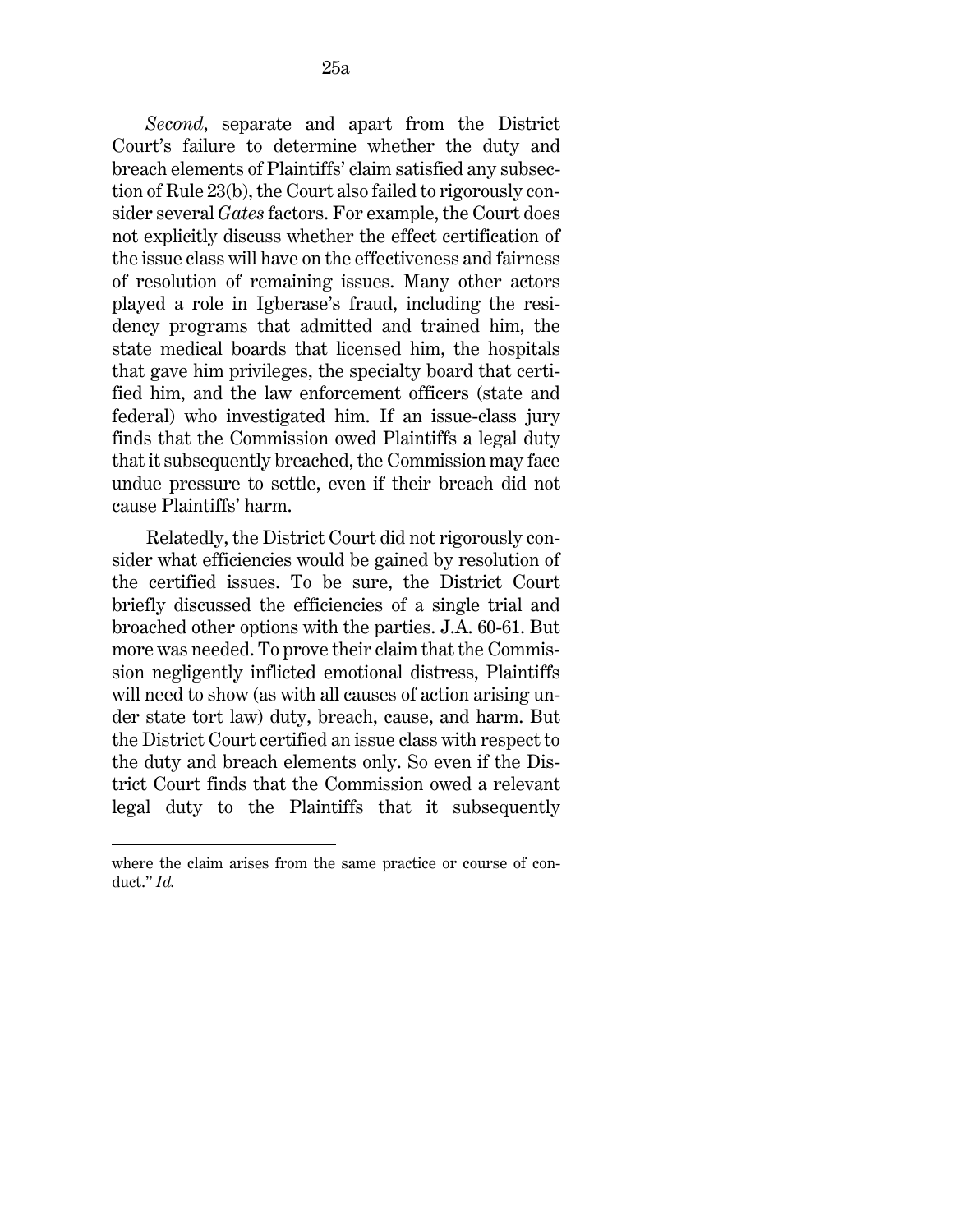breached, each Plaintiff, in individual proceedings, will have to prove that they were injured; that the Commission's breach of the relevant duty actually and proximately caused those injuries; that those injuries are due a particular amount of damages; and that the Commission's affirmative defenses (including, presumably, each Plaintiff's consent to medical treatment by Igberase) are not decisive.

The District Court may also wish to consider whether the duty and breach elements of Plaintiffs' negligent infliction of emotional distress claim are suitable for issue-class treatment. Under Pennsylvania law, for example, to determine whether the Commission owed the Plaintiffs a relevant legal duty, the class jury will have to weigh several factors, including the "foreseeability of the harm incurred." *[Althaus ex rel. Althaus v.](http://www.westlaw.com/Link/Document/FullText?findType=Y&serNum=2000481778&pubNum=0000162&originatingDoc=I80f91ca01d6311ecb72ce2c86e84f35e&refType=RP&fi=co_pp_sp_162_1169&originationContext=document&vr=3.0&rs=cblt1.0&transitionType=DocumentItem&contextData=(sc.UserEnteredCitation)#co_pp_sp_162_1169)  Cohen*[, 756 A.2d 1166, 1169 \(Pa. 2000\)](http://www.westlaw.com/Link/Document/FullText?findType=Y&serNum=2000481778&pubNum=0000162&originatingDoc=I80f91ca01d6311ecb72ce2c86e84f35e&refType=RP&fi=co_pp_sp_162_1169&originationContext=document&vr=3.0&rs=cblt1.0&transitionType=DocumentItem&contextData=(sc.UserEnteredCitation)#co_pp_sp_162_1169) (citations omitted). And once beyond the class trial, to determine and measure emotional damages, each individual jury will have to assess the degree of the Commission's negligence as to each Plaintiff. *See [Spence v. Bd. of Educ. of](http://www.westlaw.com/Link/Document/FullText?findType=Y&serNum=1986160296&pubNum=0000350&originatingDoc=I80f91ca01d6311ecb72ce2c86e84f35e&refType=RP&fi=co_pp_sp_350_1202&originationContext=document&vr=3.0&rs=cblt1.0&transitionType=DocumentItem&contextData=(sc.UserEnteredCitation)#co_pp_sp_350_1202)  the Christina Sch. Dist.*[, 806 F.2d 1198, 1202 \(3d Cir.](http://www.westlaw.com/Link/Document/FullText?findType=Y&serNum=1986160296&pubNum=0000350&originatingDoc=I80f91ca01d6311ecb72ce2c86e84f35e&refType=RP&fi=co_pp_sp_350_1202&originationContext=document&vr=3.0&rs=cblt1.0&transitionType=DocumentItem&contextData=(sc.UserEnteredCitation)#co_pp_sp_350_1202)  [1986\)](http://www.westlaw.com/Link/Document/FullText?findType=Y&serNum=1986160296&pubNum=0000350&originatingDoc=I80f91ca01d6311ecb72ce2c86e84f35e&refType=RP&fi=co_pp_sp_350_1202&originationContext=document&vr=3.0&rs=cblt1.0&transitionType=DocumentItem&contextData=(sc.UserEnteredCitation)#co_pp_sp_350_1202) (finding no abuse of discretion where the District Court joined for trial the issues of liability and damages for emotional distress, explaining that "emotional distress damages must be evaluated in light of all the circumstances surrounding the alleged misconduct"). So the issue-class jury, like each individual jury, may need to consider evidence regarding the harm the Commission allegedly caused. And each individual jury, like the issue-class jury, may need to consider evidence regarding the Commission's overall conduct, which likely will include the nature of the legal duty it owed Plaintiffs (if any) and the extent to which it breached that duty. *[Gates](http://www.westlaw.com/Link/Document/FullText?findType=Y&serNum=2025930707&pubNum=0000506&originatingDoc=I80f91ca01d6311ecb72ce2c86e84f35e&refType=RP&originationContext=document&vr=3.0&rs=cblt1.0&transitionType=DocumentItem&contextData=(sc.UserEnteredCitation))*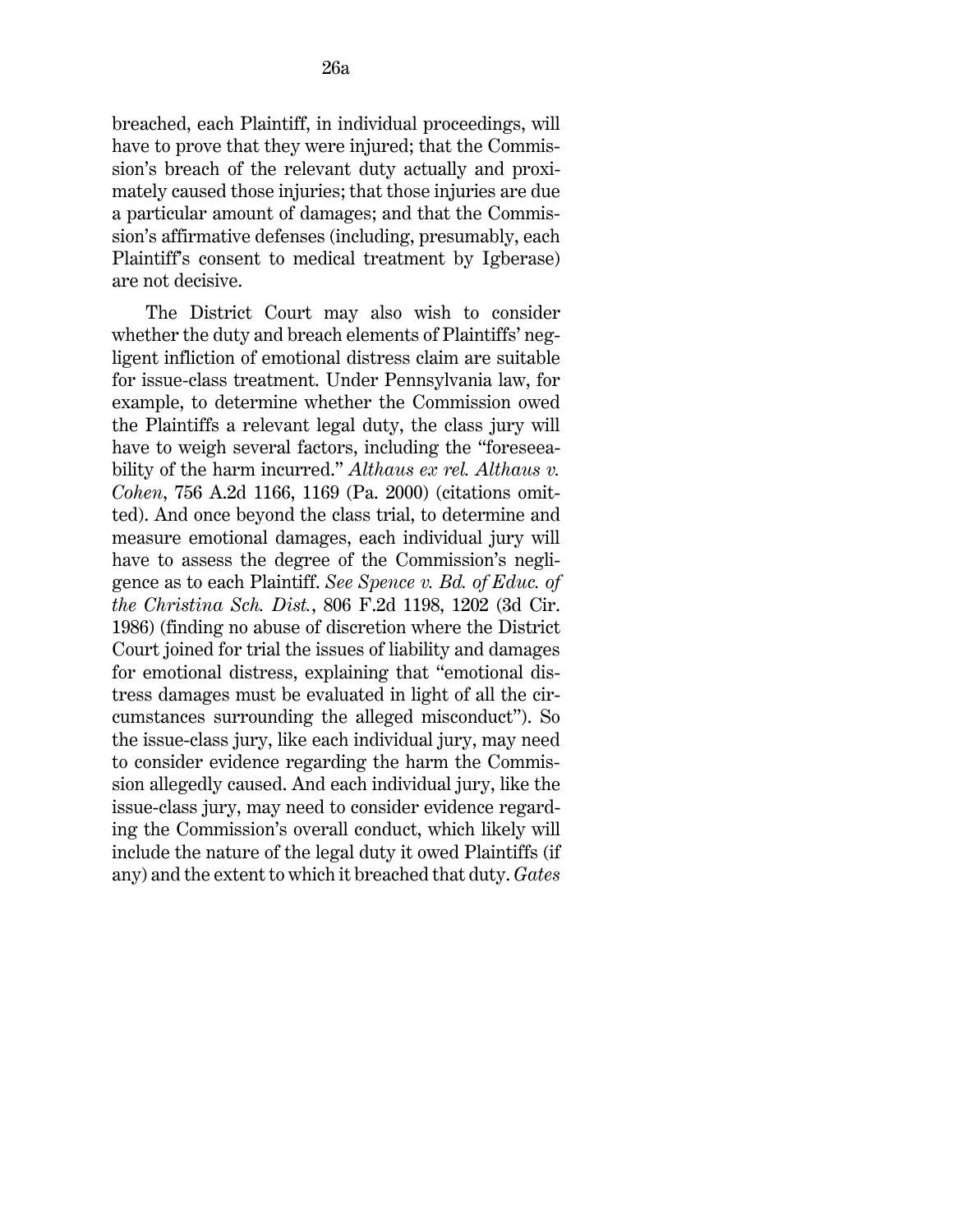disfavors this. *See* [655 F.3d at 273](http://www.westlaw.com/Link/Document/FullText?findType=Y&serNum=2025930707&pubNum=0000506&originatingDoc=I80f91ca01d6311ecb72ce2c86e84f35e&refType=RP&fi=co_pp_sp_506_273&originationContext=document&vr=3.0&rs=cblt1.0&transitionType=DocumentItem&contextData=(sc.UserEnteredCitation)#co_pp_sp_506_273) (holding that "the risk subsequent triers of fact will need to reexamine evidence and findings from resolution of the common issue(s)" counsels against certification of those common issues).

Of course, the District Court may very well be correct that "there are efficiencies to be gained by certifying a class on these issues because it will allow for a single trial with a single, preclusive determination about [the Commission]'s conduct, rather than the presentation of the same evidence about [the Commission] again, and again, and again to separate juries." J.A. 60. Duty is an issue of law. Therefore, it must be decided separately from breach, causation, and damages. *See [Sharpe v.](http://www.westlaw.com/Link/Document/FullText?findType=Y&serNum=2003315297&pubNum=0000162&originatingDoc=I80f91ca01d6311ecb72ce2c86e84f35e&refType=RP&fi=co_pp_sp_162_1219&originationContext=document&vr=3.0&rs=cblt1.0&transitionType=DocumentItem&contextData=(sc.UserEnteredCitation)#co_pp_sp_162_1219) St. Luke's Hosp.*[, 821 A.2d 1215, 1219 \(Pa. 2003\).](http://www.westlaw.com/Link/Document/FullText?findType=Y&serNum=2003315297&pubNum=0000162&originatingDoc=I80f91ca01d6311ecb72ce2c86e84f35e&refType=RP&fi=co_pp_sp_162_1219&originationContext=document&vr=3.0&rs=cblt1.0&transitionType=DocumentItem&contextData=(sc.UserEnteredCitation)#co_pp_sp_162_1219) It is true that deciding if the Commission had a duty to investigate requires balancing several factors. *[Id.](http://www.westlaw.com/Link/Document/FullText?findType=Y&serNum=2003315297&pubNum=0000651&originatingDoc=I80f91ca01d6311ecb72ce2c86e84f35e&refType=RP&originationContext=document&vr=3.0&rs=cblt1.0&transitionType=DocumentItem&contextData=(sc.UserEnteredCitation))* But none of that requires individual evidence, for each patient shared the same distanced relationship of trust with the Commission. Likewise, breach would require only common evidence: How much investigating did the Commission do? Did it know or should it have known that Igberase was a fraud? Did it take enough steps to investigate him based on warnings received from various parties, including the New Jersey residency program? Should it have followed up in later years once Igberase was admitted to another residency program? No absent class member would have anything special to add in her individual trial. There will be plenty left for individual proceedings, but these major issues could be resolved on a class-wide basis.<sup>[5](#page-26-0)</sup>

<span id="page-26-0"></span><sup>&</sup>lt;sup>5</sup> These two reasons are sufficient to support our decision to vacate the District Court's certification for class treatment the duty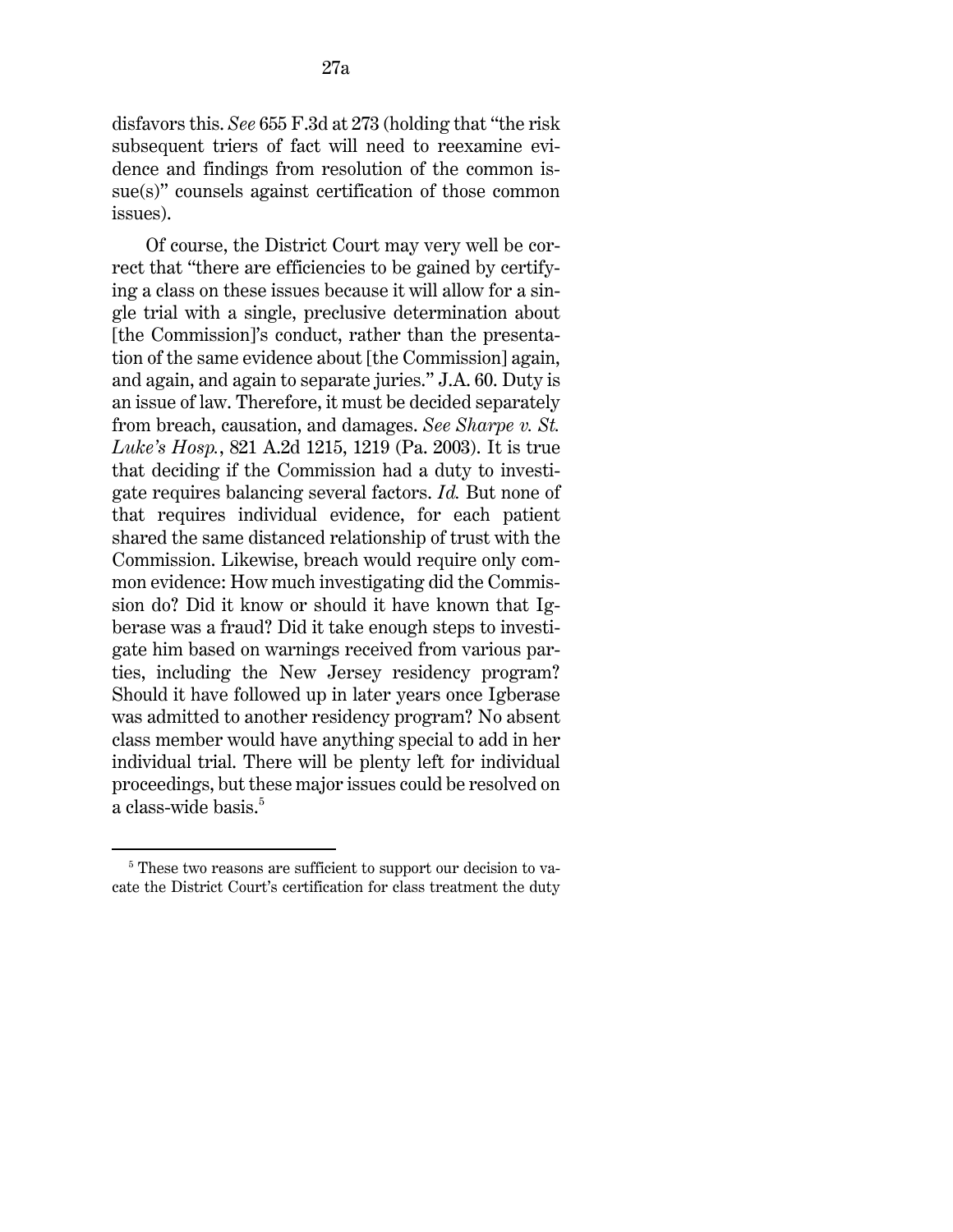The Commission and its amicus offer two additional bases on which to reverse the District Court. The Commission first argues that "the plain text of [Rule 23](http://www.westlaw.com/Link/Document/FullText?findType=L&pubNum=1000600&cite=USFRCPR23&originatingDoc=I80f91ca01d6311ecb72ce2c86e84f35e&refType=LQ&originationContext=document&vr=3.0&rs=cblt1.0&transitionType=DocumentItem&contextData=(sc.UserEnteredCitation)) and the cases interpreting it" demand that "the party seeking to certify a class must satisfy one of the prongs of [Rule 23\(b\)"](http://www.westlaw.com/Link/Document/FullText?findType=L&pubNum=1000600&cite=USFRCPR23&originatingDoc=I80f91ca01d6311ecb72ce2c86e84f35e&refType=LQ&originationContext=document&vr=3.0&rs=cblt1.0&transitionType=DocumentItem&contextData=(sc.UserEnteredCitation)) and, "[b]ecause the district court failed to find that Named Plaintiffs satisfied [Rule 23\(b\)\(3\)](http://www.westlaw.com/Link/Document/FullText?findType=L&pubNum=1000600&cite=USFRCPR23&originatingDoc=I80f91ca01d6311ecb72ce2c86e84f35e&refType=LQ&originationContext=document&vr=3.0&rs=cblt1.0&transitionType=DocumentItem&contextData=(sc.UserEnteredCitation)) or any other prong of [Rule 23\(b\),](http://www.westlaw.com/Link/Document/FullText?findType=L&pubNum=1000600&cite=USFRCPR23&originatingDoc=I80f91ca01d6311ecb72ce2c86e84f35e&refType=LQ&originationContext=document&vr=3.0&rs=cblt1.0&transitionType=DocumentItem&contextData=(sc.UserEnteredCitation)) the class certification must be reversed." Appellant's Br. 39; *see also* Brief for U.S. Chamber of Commerce as Amici Curiae Supporting Appellant 5-16.

That is not accurate. A majority of the courts of appeals have concluded that in appropriate cases [Rule](http://www.westlaw.com/Link/Document/FullText?findType=L&pubNum=1000600&cite=USFRCPR23&originatingDoc=I80f91ca01d6311ecb72ce2c86e84f35e&refType=LQ&originationContext=document&vr=3.0&rs=cblt1.0&transitionType=DocumentItem&contextData=(sc.UserEnteredCitation)) 

and breach elements of Plaintiffs' negligent infliction of emotional distress claim. But there may yet be other problems with the issue class, including the possibility that Plaintiffs' legal claim implicates multiple states' laws. Under *[Gates](http://www.westlaw.com/Link/Document/FullText?findType=Y&serNum=2025930707&pubNum=0000506&originatingDoc=I80f91ca01d6311ecb72ce2c86e84f35e&refType=RP&originationContext=document&vr=3.0&rs=cblt1.0&transitionType=DocumentItem&contextData=(sc.UserEnteredCitation))*, a district court, tasked with resolving a motion to certify an issue class, must assess the "substantive law underlying the claim(s), including any choice-of-law questions [that law] may present." [655 F.3d at 273.](http://www.westlaw.com/Link/Document/FullText?findType=Y&serNum=2025930707&pubNum=0000506&originatingDoc=I80f91ca01d6311ecb72ce2c86e84f35e&refType=RP&fi=co_pp_sp_506_273&originationContext=document&vr=3.0&rs=cblt1.0&transitionType=DocumentItem&contextData=(sc.UserEnteredCitation)#co_pp_sp_506_273) Here, the District Court concluded that the various state laws that may be implicated do not meaningfully differ and that Pennsylvania law would govern anyway. *[Russell v. Educational Comm'n for Foreign Med. Gradu](http://www.westlaw.com/Link/Document/FullText?findType=Y&serNum=2050619035&pubNum=0000999&originatingDoc=I80f91ca01d6311ecb72ce2c86e84f35e&refType=RP&fi=co_pp_sp_999_5&originationContext=document&vr=3.0&rs=cblt1.0&transitionType=DocumentItem&contextData=(sc.UserEnteredCitation)#co_pp_sp_999_5)ates*[, 2020 WL 1330699, at \\*4-5 \(E.D. Pa. Mar. 23, 2020\).](http://www.westlaw.com/Link/Document/FullText?findType=Y&serNum=2050619035&pubNum=0000999&originatingDoc=I80f91ca01d6311ecb72ce2c86e84f35e&refType=RP&fi=co_pp_sp_999_5&originationContext=document&vr=3.0&rs=cblt1.0&transitionType=DocumentItem&contextData=(sc.UserEnteredCitation)#co_pp_sp_999_5) That seems like a close question. It may well be true that Pennsylvania has the greatest interest in this case (the Commission's alleged tortious conduct occurred here, after all), but various other states have a substantial interest in the resolution of the claims, too. But because the conflict-of-law question was briefed before the District Court in the context of a motion for class certification, we will leave it to the District Court to determine which state's law applies to each Plaintiff's claim, if the question of which state's law applies becomes relevant in future proceedings.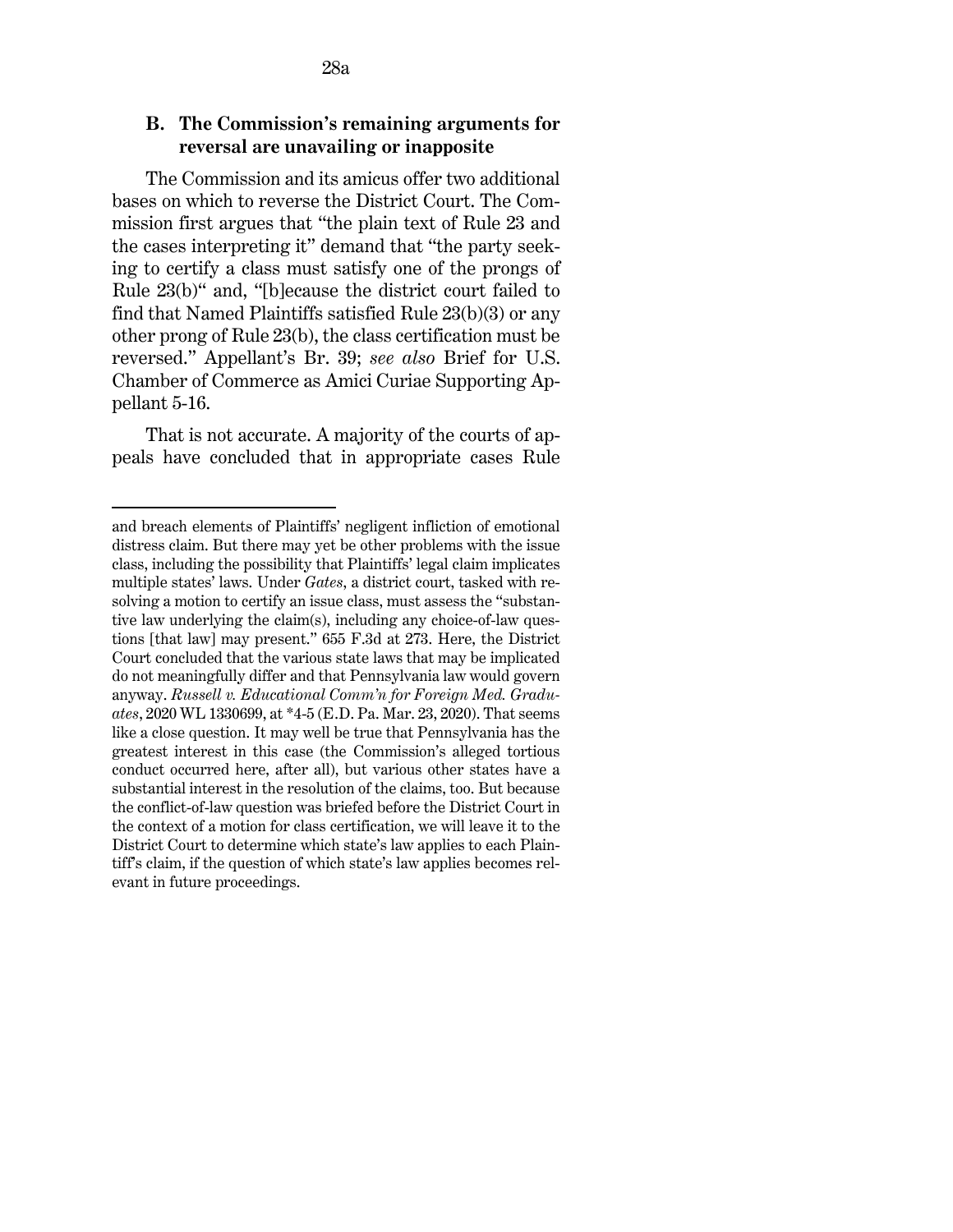$23(c)(4)$  can be used even though full Rule  $23(b)(3)$  certification is not possible due to the predominance infirmities. That view, the so-called "broad view," has been adopted or supported by the Second, Fourth, Sixth, Sev-enth, and Ninth Circuits.<sup>[6](#page-28-0)</sup> Under the broad view, courts apply the [Rule 23\(b\)\(3\)](http://www.westlaw.com/Link/Document/FullText?findType=L&pubNum=1000600&cite=USFRCPR23&originatingDoc=I80f91ca01d6311ecb72ce2c86e84f35e&refType=LQ&originationContext=document&vr=3.0&rs=cblt1.0&transitionType=DocumentItem&contextData=(sc.UserEnteredCitation)) predominance and superiority prongs after common issues have been identified for

<span id="page-28-0"></span> $6$  For discussions of the broad view from these courts of appeals, see, *[In re Nassau Cty. Strip Search Cases](http://www.westlaw.com/Link/Document/FullText?findType=Y&serNum=2009781545&pubNum=0000506&originatingDoc=I80f91ca01d6311ecb72ce2c86e84f35e&refType=RP&fi=co_pp_sp_506_227&originationContext=document&vr=3.0&rs=cblt1.0&transitionType=DocumentItem&contextData=(sc.UserEnteredCitation)#co_pp_sp_506_227)*[, 461 F.3d 219, 227 \(2d](http://www.westlaw.com/Link/Document/FullText?findType=Y&serNum=2009781545&pubNum=0000506&originatingDoc=I80f91ca01d6311ecb72ce2c86e84f35e&refType=RP&fi=co_pp_sp_506_227&originationContext=document&vr=3.0&rs=cblt1.0&transitionType=DocumentItem&contextData=(sc.UserEnteredCitation)#co_pp_sp_506_227)  [Cir. 2006\)](http://www.westlaw.com/Link/Document/FullText?findType=Y&serNum=2009781545&pubNum=0000506&originatingDoc=I80f91ca01d6311ecb72ce2c86e84f35e&refType=RP&fi=co_pp_sp_506_227&originationContext=document&vr=3.0&rs=cblt1.0&transitionType=DocumentItem&contextData=(sc.UserEnteredCitation)#co_pp_sp_506_227) (permitting issue certification "regardless of whether the claim as a whole satisfies [Rule 23\(b\)\(3\)'s](http://www.westlaw.com/Link/Document/FullText?findType=L&pubNum=1000600&cite=USFRCPR23&originatingDoc=I80f91ca01d6311ecb72ce2c86e84f35e&refType=LQ&originationContext=document&vr=3.0&rs=cblt1.0&transitionType=DocumentItem&contextData=(sc.UserEnteredCitation)) predominance requirement''); *[Gunnells v. Healthplan Servs., Inc.](http://www.westlaw.com/Link/Document/FullText?findType=Y&serNum=2003736665&pubNum=0000506&originatingDoc=I80f91ca01d6311ecb72ce2c86e84f35e&refType=RP&fi=co_pp_sp_506_439&originationContext=document&vr=3.0&rs=cblt1.0&transitionType=DocumentItem&contextData=(sc.UserEnteredCitation)#co_pp_sp_506_439)*, 348 F.3d 417, 439[-45](http://www.westlaw.com/Link/Document/FullText?findType=Y&serNum=2003736665&pubNum=0000506&originatingDoc=I80f91ca01d6311ecb72ce2c86e84f35e&refType=RP&fi=co_pp_sp_506_439&originationContext=document&vr=3.0&rs=cblt1.0&transitionType=DocumentItem&contextData=(sc.UserEnteredCitation)#co_pp_sp_506_439)  [\(4th Cir. 2003\)](http://www.westlaw.com/Link/Document/FullText?findType=Y&serNum=2003736665&pubNum=0000506&originatingDoc=I80f91ca01d6311ecb72ce2c86e84f35e&refType=RP&fi=co_pp_sp_506_439&originationContext=document&vr=3.0&rs=cblt1.0&transitionType=DocumentItem&contextData=(sc.UserEnteredCitation)#co_pp_sp_506_439) (holding that courts may employ Rule  $23(c)(4)$  to certify a class as to one claim even though all of the plaintiffs' claims, taken together, do not satisfy the predominance requirement); *[Martin v. Behr Dayton Thermal Prods.](http://www.westlaw.com/Link/Document/FullText?findType=Y&serNum=2044987243&pubNum=0000506&originatingDoc=I80f91ca01d6311ecb72ce2c86e84f35e&refType=RP&originationContext=document&vr=3.0&rs=cblt1.0&transitionType=DocumentItem&contextData=(sc.UserEnteredCitation))*, 896 F.3d 405 [\(6th Cir.](http://www.westlaw.com/Link/Document/FullText?findType=Y&serNum=2044987243&pubNum=0000506&originatingDoc=I80f91ca01d6311ecb72ce2c86e84f35e&refType=RP&originationContext=document&vr=3.0&rs=cblt1.0&transitionType=DocumentItem&contextData=(sc.UserEnteredCitation))   $2018$ ) (noting that "Rule  $23(c)(4)$  contemplates using issue certification . . . where common questions predominate within certain issues and where class treatment of those issues is the superior method of resolution"); *[McReynolds v. Merrill Lynch, Pierce, Fenner &](http://www.westlaw.com/Link/Document/FullText?findType=Y&serNum=2027195489&pubNum=0000506&originatingDoc=I80f91ca01d6311ecb72ce2c86e84f35e&refType=RP&fi=co_pp_sp_506_491&originationContext=document&vr=3.0&rs=cblt1.0&transitionType=DocumentItem&contextData=(sc.UserEnteredCitation)#co_pp_sp_506_491)  [Smith, Inc.](http://www.westlaw.com/Link/Document/FullText?findType=Y&serNum=2027195489&pubNum=0000506&originatingDoc=I80f91ca01d6311ecb72ce2c86e84f35e&refType=RP&fi=co_pp_sp_506_491&originationContext=document&vr=3.0&rs=cblt1.0&transitionType=DocumentItem&contextData=(sc.UserEnteredCitation)#co_pp_sp_506_491)*[, 672 F.3d 482, 491 \(7th Cir. 2012\)](http://www.westlaw.com/Link/Document/FullText?findType=Y&serNum=2027195489&pubNum=0000506&originatingDoc=I80f91ca01d6311ecb72ce2c86e84f35e&refType=RP&fi=co_pp_sp_506_491&originationContext=document&vr=3.0&rs=cblt1.0&transitionType=DocumentItem&contextData=(sc.UserEnteredCitation)#co_pp_sp_506_491) (["Rule 23\(c\)\(4\)](http://www.westlaw.com/Link/Document/FullText?findType=L&pubNum=1000600&cite=USFRCPR23&originatingDoc=I80f91ca01d6311ecb72ce2c86e84f35e&refType=LQ&originationContext=document&vr=3.0&rs=cblt1.0&transitionType=DocumentItem&contextData=(sc.UserEnteredCitation)) provides that 'when appropriate, an action may be brought or maintained as a class action with respect to particular issues.' The practices challenged in this case present a pair of issues that can most efficiently be determined on a class-wide basis, consistent with the rule just quoted."), *abrogated on other grounds b[y Phillips v. Sher](http://www.westlaw.com/Link/Document/FullText?findType=Y&serNum=2039317677&pubNum=0000506&originatingDoc=I80f91ca01d6311ecb72ce2c86e84f35e&refType=RP&fi=co_pp_sp_506_559&originationContext=document&vr=3.0&rs=cblt1.0&transitionType=DocumentItem&contextData=(sc.UserEnteredCitation)#co_pp_sp_506_559)[iff of Cook Cty.](http://www.westlaw.com/Link/Document/FullText?findType=Y&serNum=2039317677&pubNum=0000506&originatingDoc=I80f91ca01d6311ecb72ce2c86e84f35e&refType=RP&fi=co_pp_sp_506_559&originationContext=document&vr=3.0&rs=cblt1.0&transitionType=DocumentItem&contextData=(sc.UserEnteredCitation)#co_pp_sp_506_559)*[, 828 F.3d 541, 559 \(7th Cir.\),](http://www.westlaw.com/Link/Document/FullText?findType=Y&serNum=2039317677&pubNum=0000506&originatingDoc=I80f91ca01d6311ecb72ce2c86e84f35e&refType=RP&fi=co_pp_sp_506_559&originationContext=document&vr=3.0&rs=cblt1.0&transitionType=DocumentItem&contextData=(sc.UserEnteredCitation)#co_pp_sp_506_559) *reh'g and suggestion for reh'g en banc denied*, (7th Cir. Aug. 3, 2016); *[Pella Corp. v. Saltz](http://www.westlaw.com/Link/Document/FullText?findType=Y&serNum=2022082310&pubNum=0000506&originatingDoc=I80f91ca01d6311ecb72ce2c86e84f35e&refType=RP&fi=co_pp_sp_506_394&originationContext=document&vr=3.0&rs=cblt1.0&transitionType=DocumentItem&contextData=(sc.UserEnteredCitation)#co_pp_sp_506_394)[man](http://www.westlaw.com/Link/Document/FullText?findType=Y&serNum=2022082310&pubNum=0000506&originatingDoc=I80f91ca01d6311ecb72ce2c86e84f35e&refType=RP&fi=co_pp_sp_506_394&originationContext=document&vr=3.0&rs=cblt1.0&transitionType=DocumentItem&contextData=(sc.UserEnteredCitation)#co_pp_sp_506_394)*[, 606 F.3d 391, 394 \(7th Cir. 2010\)](http://www.westlaw.com/Link/Document/FullText?findType=Y&serNum=2022082310&pubNum=0000506&originatingDoc=I80f91ca01d6311ecb72ce2c86e84f35e&refType=RP&fi=co_pp_sp_506_394&originationContext=document&vr=3.0&rs=cblt1.0&transitionType=DocumentItem&contextData=(sc.UserEnteredCitation)#co_pp_sp_506_394) ("A district court has the discretion to split a case by certifying a class for some issues, but not others, or by certifying a class for liability alone where damages or causation may require individualized assessments."); *[Valentino](http://www.westlaw.com/Link/Document/FullText?findType=Y&serNum=1996225792&pubNum=0000506&originatingDoc=I80f91ca01d6311ecb72ce2c86e84f35e&refType=RP&fi=co_pp_sp_506_1234&originationContext=document&vr=3.0&rs=cblt1.0&transitionType=DocumentItem&contextData=(sc.UserEnteredCitation)#co_pp_sp_506_1234)  [v. Carter-Wallace, Inc.](http://www.westlaw.com/Link/Document/FullText?findType=Y&serNum=1996225792&pubNum=0000506&originatingDoc=I80f91ca01d6311ecb72ce2c86e84f35e&refType=RP&fi=co_pp_sp_506_1234&originationContext=document&vr=3.0&rs=cblt1.0&transitionType=DocumentItem&contextData=(sc.UserEnteredCitation)#co_pp_sp_506_1234)*[, 97 F.3d 1227, 1234 \(9th Cir. 1996\)](http://www.westlaw.com/Link/Document/FullText?findType=Y&serNum=1996225792&pubNum=0000506&originatingDoc=I80f91ca01d6311ecb72ce2c86e84f35e&refType=RP&fi=co_pp_sp_506_1234&originationContext=document&vr=3.0&rs=cblt1.0&transitionType=DocumentItem&contextData=(sc.UserEnteredCitation)#co_pp_sp_506_1234) ("Even if the common questions do not predominate over the individual questions so that class certification of the entire action is warranted, [Rule 23](http://www.westlaw.com/Link/Document/FullText?findType=L&pubNum=1000600&cite=USFRCPR23&originatingDoc=I80f91ca01d6311ecb72ce2c86e84f35e&refType=LQ&originationContext=document&vr=3.0&rs=cblt1.0&transitionType=DocumentItem&contextData=(sc.UserEnteredCitation)) authorizes the district court in appropriate cases to isolate the common issues under Rule  $23(c)(4)[$ ] and proceed with class treatment of these particular issues.").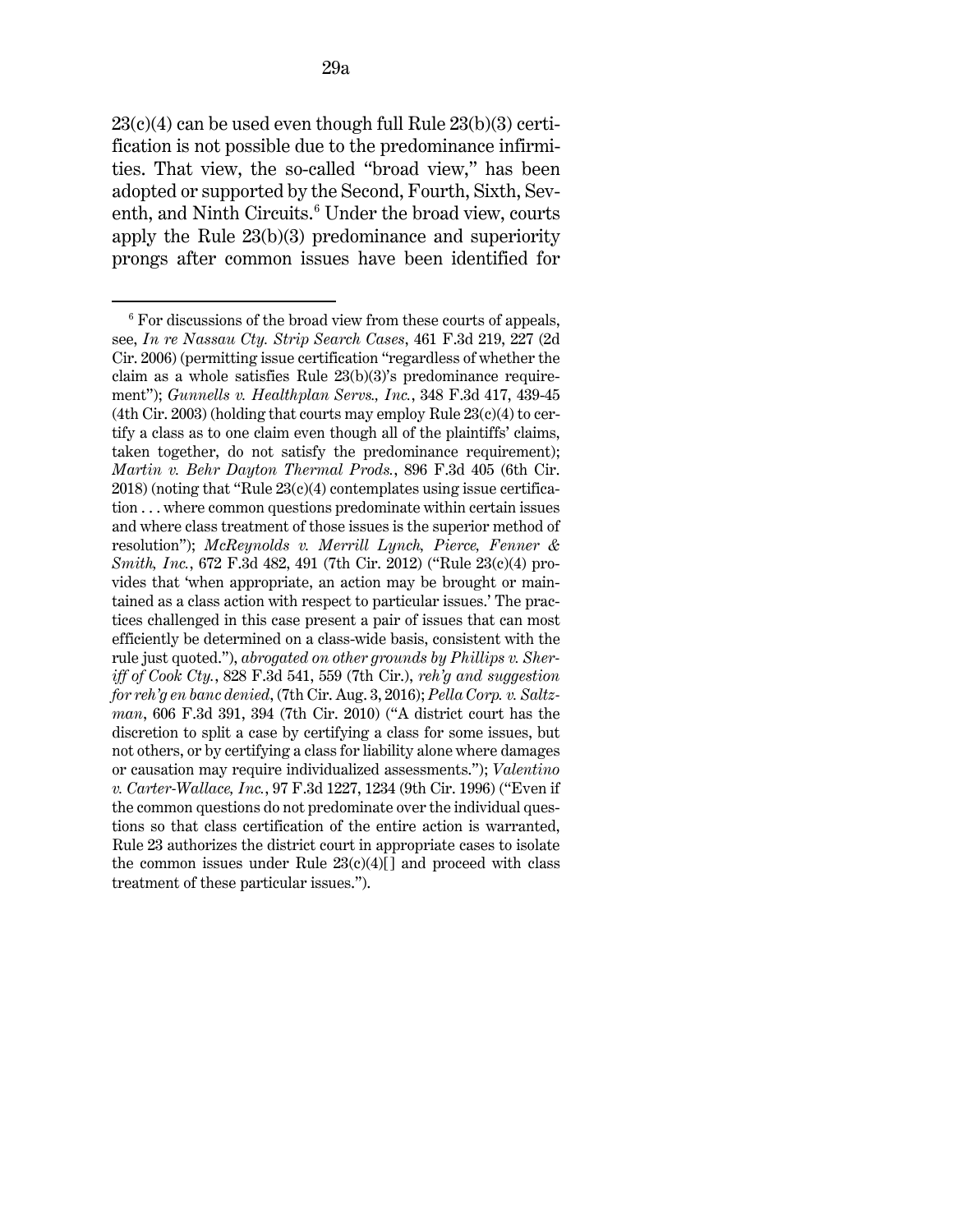class treatment under Rule  $23(c)(4)$ . The broad view permits utilizing Rule  $23(c)(4)$  even where predominance has not been (or cannot be) satisfied for the cause of action as a whole.

The Fifth Circuit, however, in a footnote adopted what is known as "the narrow view," which prohibits issue-class certification if [Rule 23\(b\)\(3\)](http://www.westlaw.com/Link/Document/FullText?findType=L&pubNum=1000600&cite=USFRCPR23&originatingDoc=I80f91ca01d6311ecb72ce2c86e84f35e&refType=LQ&originationContext=document&vr=3.0&rs=cblt1.0&transitionType=DocumentItem&contextData=(sc.UserEnteredCitation)) predominance has not been satisfied for the cause of action as a whole. *[Cas](http://www.westlaw.com/Link/Document/FullText?findType=Y&serNum=1996121367&pubNum=0000506&originatingDoc=I80f91ca01d6311ecb72ce2c86e84f35e&refType=RP&fi=co_pp_sp_506_745&originationContext=document&vr=3.0&rs=cblt1.0&transitionType=DocumentItem&contextData=(sc.UserEnteredCitation)#co_pp_sp_506_745)tano v. Am. Tobacco Co.*[, 84 F.3d 734, 745 n.21 \(5th Cir.](http://www.westlaw.com/Link/Document/FullText?findType=Y&serNum=1996121367&pubNum=0000506&originatingDoc=I80f91ca01d6311ecb72ce2c86e84f35e&refType=RP&fi=co_pp_sp_506_745&originationContext=document&vr=3.0&rs=cblt1.0&transitionType=DocumentItem&contextData=(sc.UserEnteredCitation)#co_pp_sp_506_745)  [1996\)](http://www.westlaw.com/Link/Document/FullText?findType=Y&serNum=1996121367&pubNum=0000506&originatingDoc=I80f91ca01d6311ecb72ce2c86e84f35e&refType=RP&fi=co_pp_sp_506_745&originationContext=document&vr=3.0&rs=cblt1.0&transitionType=DocumentItem&contextData=(sc.UserEnteredCitation)#co_pp_sp_506_745) ("A district court cannot manufacture predominance through the nimble use of subdivision (c)(4). The proper interpretation of the interaction between subdivisions (b)(3) and (c)(4) is that a cause of action, as a whole, must satisfy the predominance requirement of  $(b)(3)$  and that  $(c)(4)$  is a housekeeping rule that allows courts to sever the common issues for a class trial."). But *[Castano](http://www.westlaw.com/Link/Document/FullText?findType=Y&serNum=1996121367&pubNum=0000506&originatingDoc=I80f91ca01d6311ecb72ce2c86e84f35e&refType=RP&originationContext=document&vr=3.0&rs=cblt1.0&transitionType=DocumentItem&contextData=(sc.UserEnteredCitation))*'s approach has not been adopted by any other circuit, and subsequent caselaw from the Fifth Circuit suggests that any potency the narrow view once held has dwindled. *See [Steering Comm. v. Exxon Mobil Corp.](http://www.westlaw.com/Link/Document/FullText?findType=Y&serNum=2009751406&pubNum=0000506&originatingDoc=I80f91ca01d6311ecb72ce2c86e84f35e&refType=RP&fi=co_pp_sp_506_603&originationContext=document&vr=3.0&rs=cblt1.0&transitionType=DocumentItem&contextData=(sc.UserEnteredCitation)#co_pp_sp_506_603)*[,](http://www.westlaw.com/Link/Document/FullText?findType=Y&serNum=2009751406&pubNum=0000506&originatingDoc=I80f91ca01d6311ecb72ce2c86e84f35e&refType=RP&fi=co_pp_sp_506_603&originationContext=document&vr=3.0&rs=cblt1.0&transitionType=DocumentItem&contextData=(sc.UserEnteredCitation)#co_pp_sp_506_603)  [461 F.3d 598, 603 \(5th Cir. 2006\)](http://www.westlaw.com/Link/Document/FullText?findType=Y&serNum=2009751406&pubNum=0000506&originatingDoc=I80f91ca01d6311ecb72ce2c86e84f35e&refType=RP&fi=co_pp_sp_506_603&originationContext=document&vr=3.0&rs=cblt1.0&transitionType=DocumentItem&contextData=(sc.UserEnteredCitation)#co_pp_sp_506_603) (noting that bifurcation might serve "as a remedy for the obstacles preventing a finding of predominance" but that the plaintiffs had not made such a proposal to the district court).<sup>[7](#page-29-0)</sup>

<span id="page-29-0"></span><sup>7</sup> Further, the Advisory Committee on Civil Rules appears to agree that issues can be certified for class treatment even if predominance cannot be satisfied for the action as a whole. At their April 2015 meeting, the Committee noted that "[a] major reason for considering possible rule amendments to deal with issue classes is that there has seemed to be a split in the circuits about whether they can only be allowed if (b)(3) predominance is established." *See* [Rule 23](http://www.westlaw.com/Link/Document/FullText?findType=L&pubNum=1000600&cite=USFRCPR23&originatingDoc=I80f91ca01d6311ecb72ce2c86e84f35e&refType=LQ&originationContext=document&vr=3.0&rs=cblt1.0&transitionType=DocumentItem&contextData=(sc.UserEnteredCitation)) Subcommittee Report, in Advisory Committee on Civil Rules 243-99 (Apr. 9-10, 2015). But the Committee went on to note that "recent reports suggest that all the circuits are coming into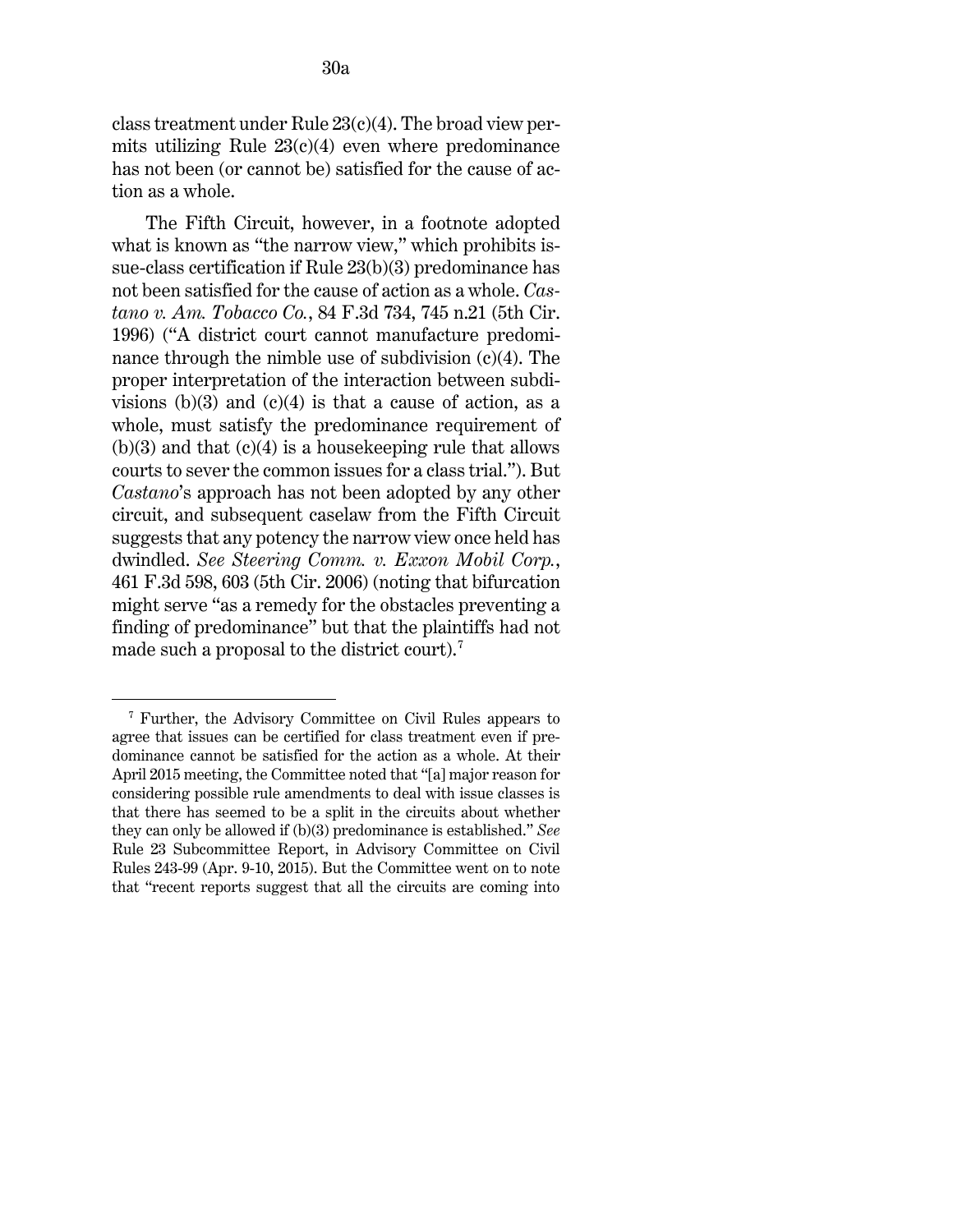The Commission's attempts to avoid the majority view by arguing not so much that full-class [Rule 23\(b\)\(3\)](http://www.westlaw.com/Link/Document/FullText?findType=L&pubNum=1000600&cite=USFRCPR23&originatingDoc=I80f91ca01d6311ecb72ce2c86e84f35e&refType=LQ&originationContext=document&vr=3.0&rs=cblt1.0&transitionType=DocumentItem&contextData=(sc.UserEnteredCitation)) certification must *precede* [Rule 23\(c\)\(4\)](http://www.westlaw.com/Link/Document/FullText?findType=L&pubNum=1000600&cite=USFRCPR23&originatingDoc=I80f91ca01d6311ecb72ce2c86e84f35e&refType=LQ&originationContext=document&vr=3.0&rs=cblt1.0&transitionType=DocumentItem&contextData=(sc.UserEnteredCitation)) certification, but that the District Court here failed to consider [Rule](http://www.westlaw.com/Link/Document/FullText?findType=L&pubNum=1000600&cite=USFRCPR23&originatingDoc=I80f91ca01d6311ecb72ce2c86e84f35e&refType=LQ&originationContext=document&vr=3.0&rs=cblt1.0&transitionType=DocumentItem&contextData=(sc.UserEnteredCitation))   $23(b)(3)$  at all. But "certifying a Rule  $23(c)(4)$  class is analytically independent from the predominance inquiry under Rule  $23(b)(3)$ ," though predominance concerns may be relevant to both. *See [Gonzalez v. Corning](http://www.westlaw.com/Link/Document/FullText?findType=Y&serNum=2044087782&pubNum=0000506&originatingDoc=I80f91ca01d6311ecb72ce2c86e84f35e&refType=RP&fi=co_pp_sp_506_202&originationContext=document&vr=3.0&rs=cblt1.0&transitionType=DocumentItem&contextData=(sc.UserEnteredCitation)#co_pp_sp_506_202)*[, 885](http://www.westlaw.com/Link/Document/FullText?findType=Y&serNum=2044087782&pubNum=0000506&originatingDoc=I80f91ca01d6311ecb72ce2c86e84f35e&refType=RP&fi=co_pp_sp_506_202&originationContext=document&vr=3.0&rs=cblt1.0&transitionType=DocumentItem&contextData=(sc.UserEnteredCitation)#co_pp_sp_506_202)  [F.3d 186, 202 \(3d Cir. 2018\)](http://www.westlaw.com/Link/Document/FullText?findType=Y&serNum=2044087782&pubNum=0000506&originatingDoc=I80f91ca01d6311ecb72ce2c86e84f35e&refType=RP&fi=co_pp_sp_506_202&originationContext=document&vr=3.0&rs=cblt1.0&transitionType=DocumentItem&contextData=(sc.UserEnteredCitation)#co_pp_sp_506_202) ("While Plaintiffs are correct to point out that the appropriateness of certifying a [Rule](http://www.westlaw.com/Link/Document/FullText?findType=L&pubNum=1000600&cite=USFRCPR23&originatingDoc=I80f91ca01d6311ecb72ce2c86e84f35e&refType=LQ&originationContext=document&vr=3.0&rs=cblt1.0&transitionType=DocumentItem&contextData=(sc.UserEnteredCitation))   $23(c)(4)$  class is analytically independent from the predominance inquiry under [Rule 23\(b\)\(3\),](http://www.westlaw.com/Link/Document/FullText?findType=L&pubNum=1000600&cite=USFRCPR23&originatingDoc=I80f91ca01d6311ecb72ce2c86e84f35e&refType=LQ&originationContext=document&vr=3.0&rs=cblt1.0&transitionType=DocumentItem&contextData=(sc.UserEnteredCitation)) a case may present concerns relevant to both.").

Amicus Chamber of Commerce offers yet another reason to reverse the District Court: that the District Court's [Rule 23\(c\)\(4\)](http://www.westlaw.com/Link/Document/FullText?findType=L&pubNum=1000600&cite=USFRCPR23&originatingDoc=I80f91ca01d6311ecb72ce2c86e84f35e&refType=LQ&originationContext=document&vr=3.0&rs=cblt1.0&transitionType=DocumentItem&contextData=(sc.UserEnteredCitation)) ruling, if adopted, "will permit a flood of abusive class actions, with troubling and farreaching consequences for businesses, shareholders, employees, customers, and the judicial system." Brief for U.S. Chamber of Commerce as Amici Curiae Supporting Appellant 16-18. The Chamber's concerns seem overblown. Even capacious rules for issue-class certification (which we do not purport to advance in this holding) likely will not encourage "a flood of abusive class actions" because few lawyers will have an incentive to file them. Any lucrative potential payday for class action lawyers arises from securing a damages award, not from obtaining an order on a particular issue. That order, which can be thought of as a type of declaratory judg-

relative agreement that in appropriate cases Rule  $23(c)(4)$  can be used *even though full [Rule 23\(b\)\(3\)](http://www.westlaw.com/Link/Document/FullText?findType=L&pubNum=1000600&cite=USFRCPR23&originatingDoc=I80f91ca01d6311ecb72ce2c86e84f35e&refType=LQ&originationContext=document&vr=3.0&rs=cblt1.0&transitionType=DocumentItem&contextData=(sc.UserEnteredCitation)) certification is not possible* due to the predominance requirement." *Id.* at 280 (emphasis added)*.*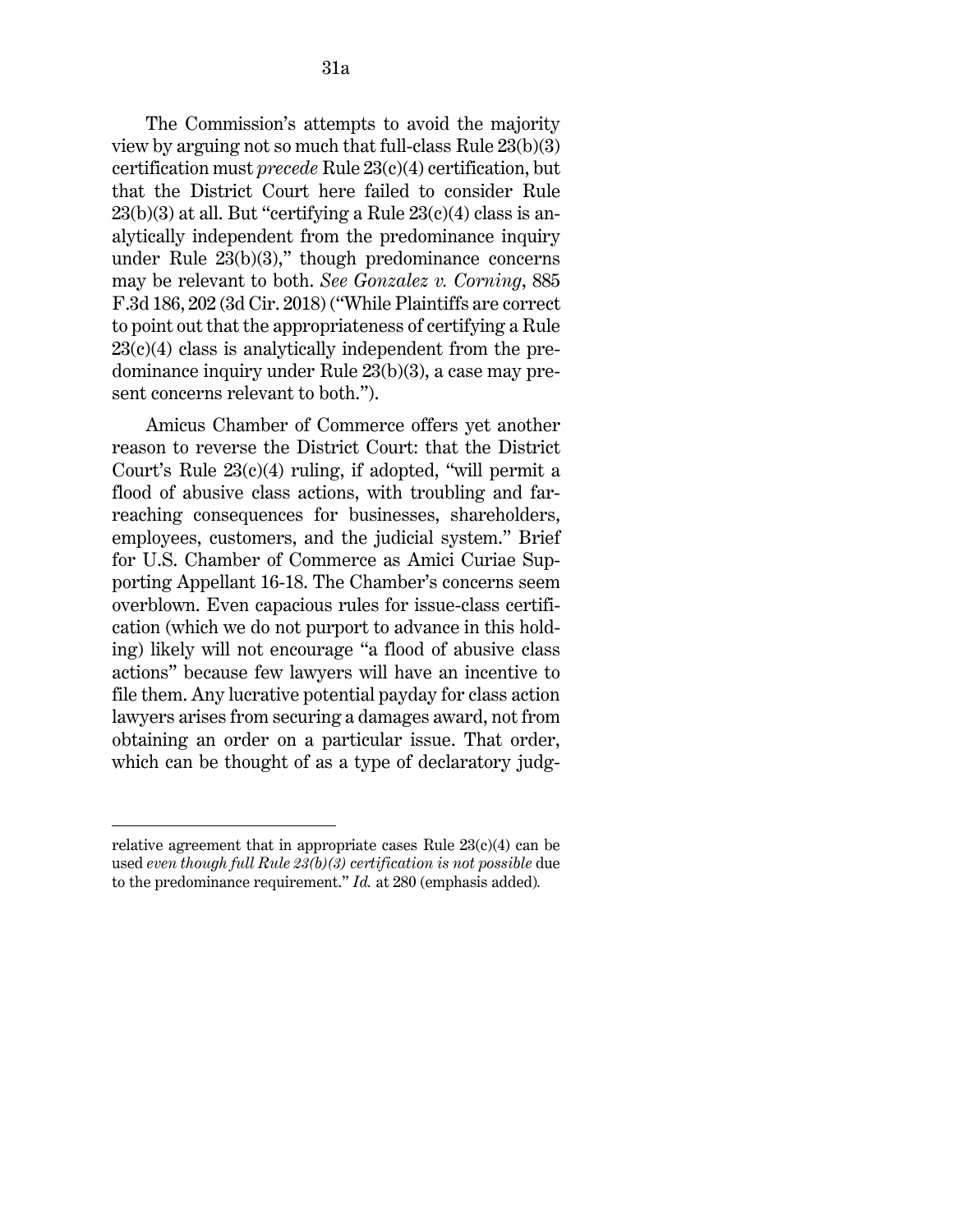ment, may eventually transform into a judgment awarding damages, but even then it is not clear that the future individualized proceedings would be controlled by the lawyers that won the issue-class order. In any case, even if a lawyer could obtain a quasi-declaratory ruling on a subset of common issues, the transformation of the case from a proposed class action to a set of individualized proceedings would spoil any settlement leverage that the lawyer had. Of course, the lawyer representing the class would prefer a favorable issue-class order to no order at all, but the defendant, once facing just individualized proceedings, could return to the very tactics that may have given it an advantage in the first place. From the defense perspective, such tactics could have the added benefit of deterring other class-action lawyers from attempting similar bifurcated class actions in the future.

\* \* \* \* \*

Because the District Court failed to determine whether the proposed issues satisfied a subsection of [Rule 23\(b\),](http://www.westlaw.com/Link/Document/FullText?findType=L&pubNum=1000600&cite=USFRCPR23&originatingDoc=I80f91ca01d6311ecb72ce2c86e84f35e&refType=LQ&originationContext=document&vr=3.0&rs=cblt1.0&transitionType=DocumentItem&contextData=(sc.UserEnteredCitation)) and because it failed to rigorously analyze several *[Gates](http://www.westlaw.com/Link/Document/FullText?findType=Y&serNum=2025930707&pubNum=0000506&originatingDoc=I80f91ca01d6311ecb72ce2c86e84f35e&refType=RP&originationContext=document&vr=3.0&rs=cblt1.0&transitionType=DocumentItem&contextData=(sc.UserEnteredCitation))* factors, we will vacate the District Court's issue-class certification and remand for further proceedings consistent with this opinion.

#### **IV. Conclusion**

For these reasons, we vacate the District Court's Order certifying for aggregate treatment the duty and breach elements of Plaintiffs' negligent infliction of emotional distress claim, and remand for further proceedings consistent with this opinion.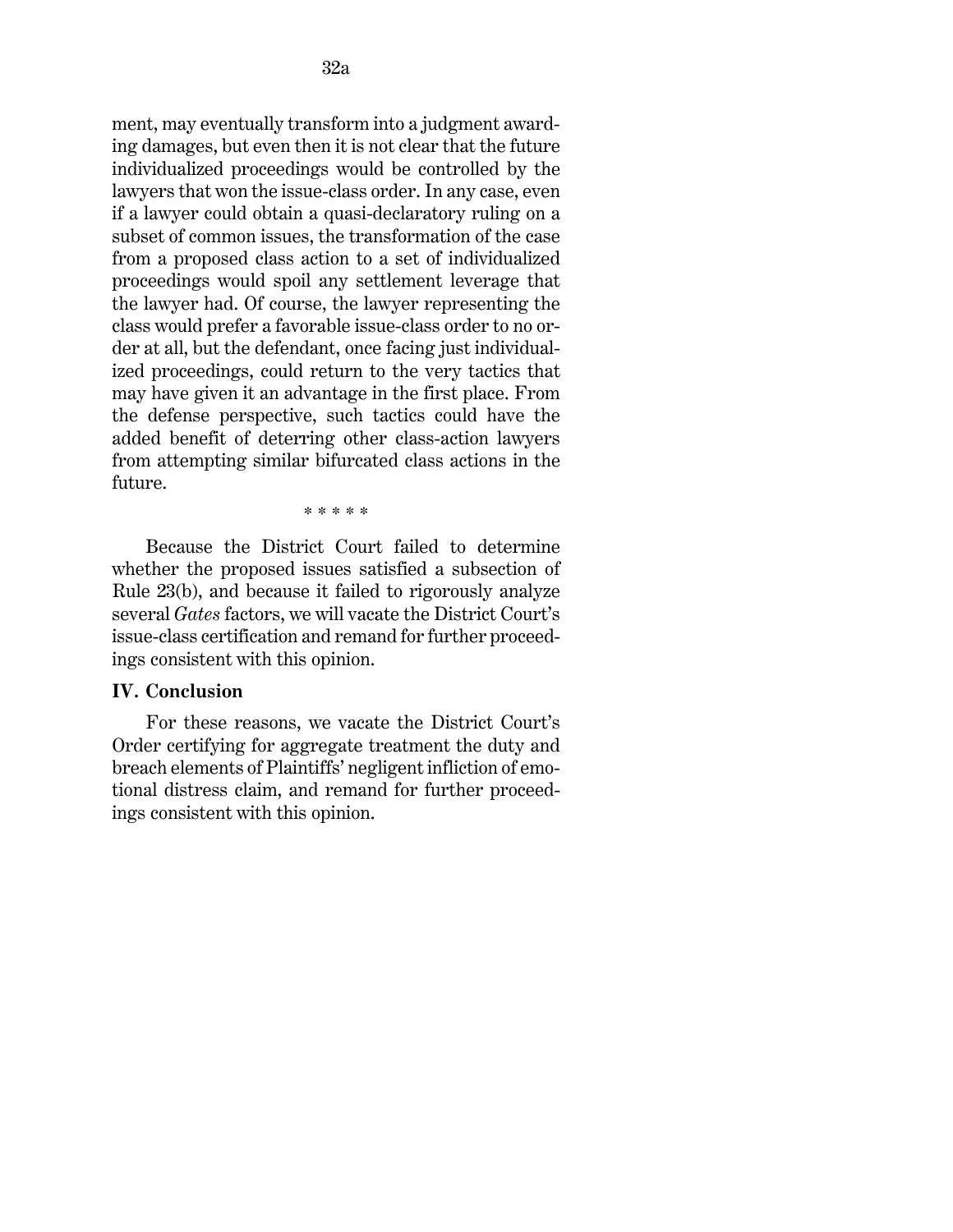## **APPENDIX B**

# UNITED STATES COURT OF APPEALS FOR THE THIRD CIRCUIT

CCO-065

No. 20-8024

# MONIQUE RUSSELL; JASMINE RIGGINS; ELSA M. POWELL; DESIRE EVANS

v.

# EDUCATIONAL COMMISSION FOR FOR-EIGN MEDICAL GRADUATES,

Petitioner

(E.D. Pa. No. 2-18-cv-05629)

Present: JORDAN, KRAUSE, and MATEY, Circuit **Judges** 

- 1. Petition by Educational Commission for Foreign Medical Graduates for Leave to Appeal Pursuant to Fed. R. Civ. P. 23(f)
- 2. Respondents' Response in Opposition
- 3. Petitioner's Unopposed Motion for Leave to File Reply in Support of Petition, with Reply Attached

Respectfully, Clerk/CJG

(33a)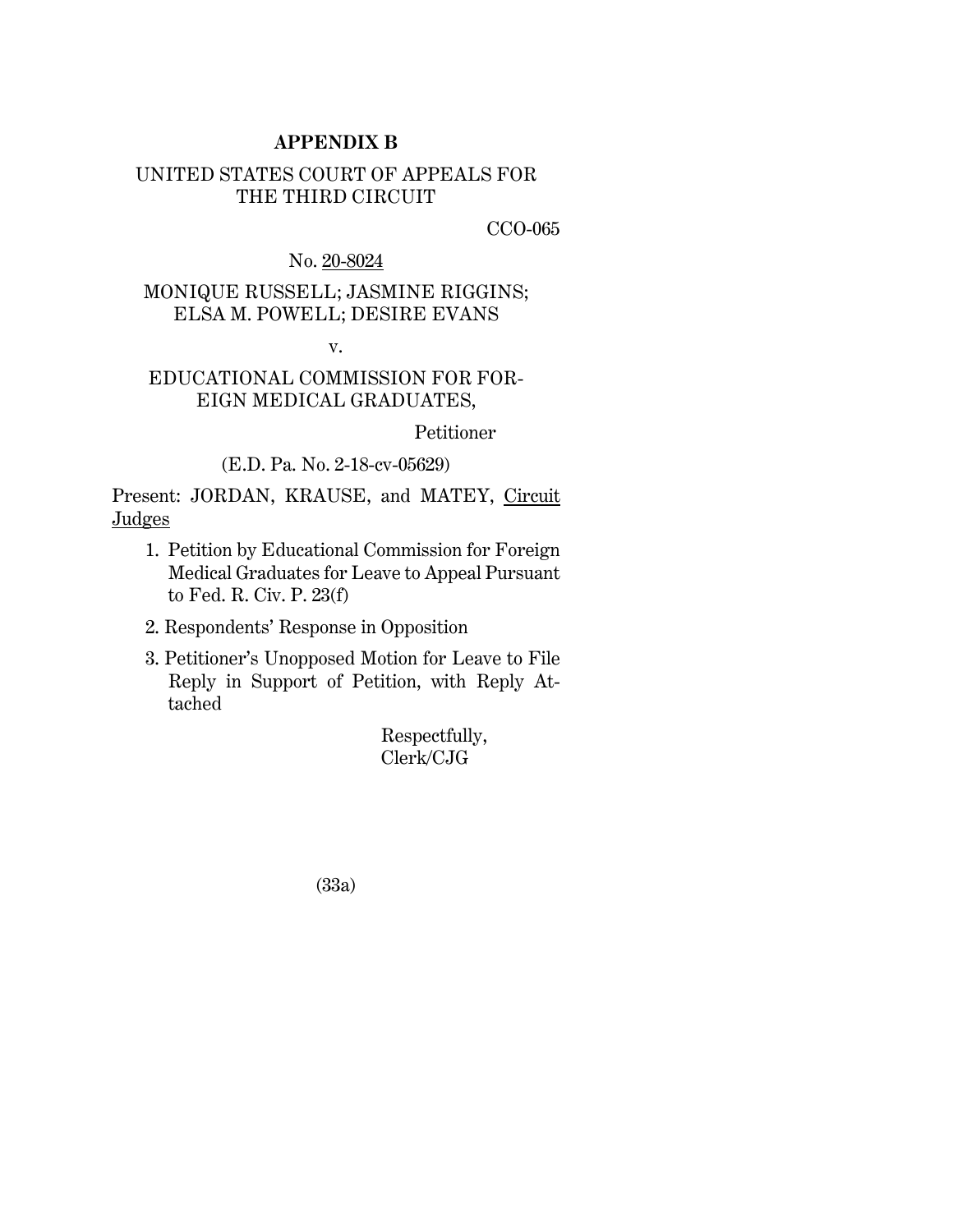ORDER

The foregoing petition for leave to appeal is granted, and the foregoing unopposed motion for leave to file reply is granted.

> By the Court, s/ Cheryl Ann Krause Circuit Judge

Dated: May 11, 2020 Lmr/cc: All Counsel of Record



Ostrica A Didaguare.t

Patricia S. Dodszuweit, Clerk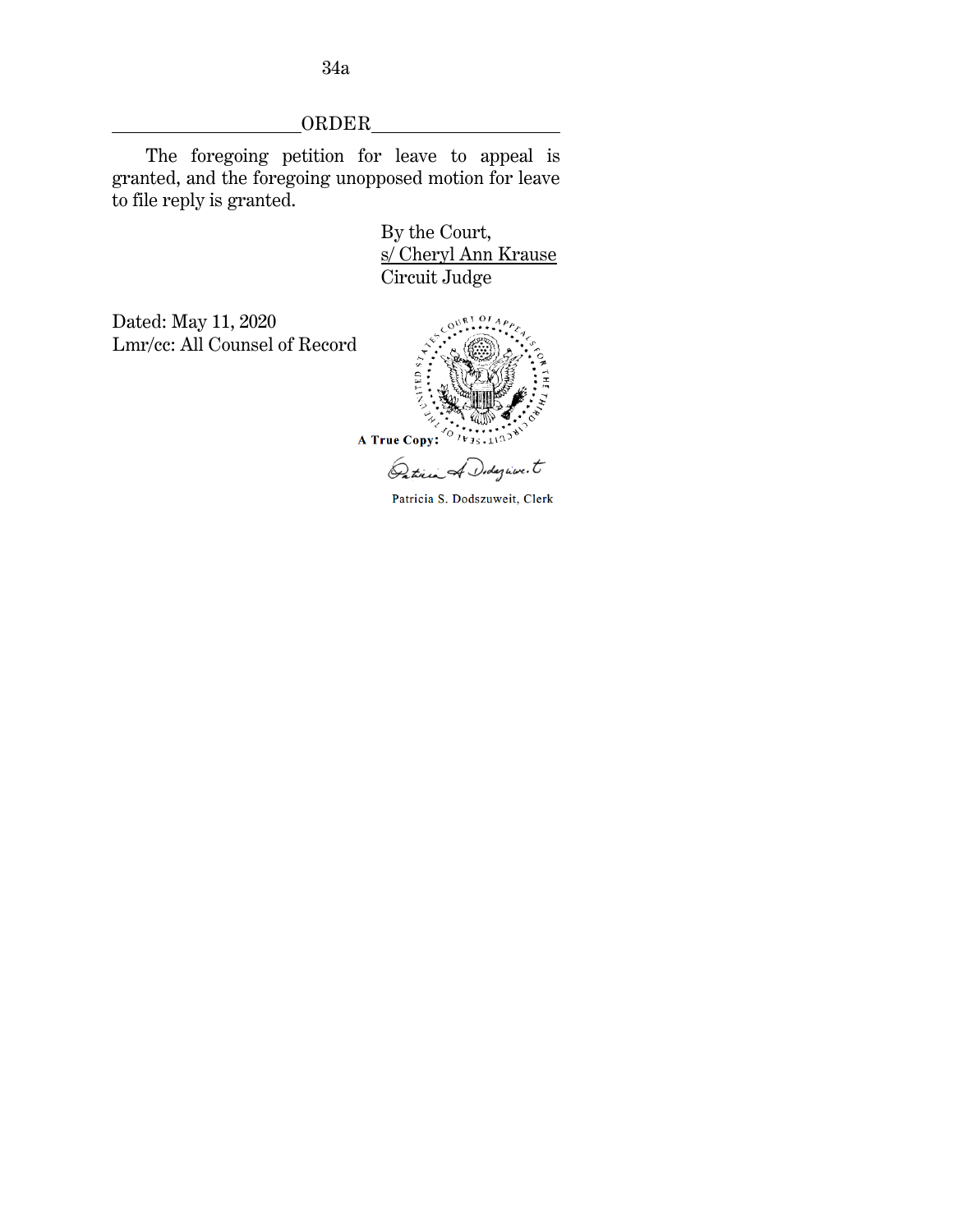# **APPENDIX C**

# **IN THE UNITED STATES DISTRICT COURT FOR THE EASTERN DISTRICT OF PENNSYLVANIA**

**MONIQUE RUSSELL, JASMINE RIGGINS, ELSA M. POWELL, and DESIRE EVANS, on behalf of themselves and all others similarly situated,**

**Case No. 2:18-cv-05629- JDW**

v.

**EDUCATIONAL COMMISSION FOR FOREIGN MEDICAL GRADUATES,**

*Defendant*.

*Plaintiffs*,

# **ORDER**

AND NOW, this 23rd day of March, 2020, upon consideration of Plaintiff's Motion for Class Certification (ECF No. 32), all material submitted in support and opposition, and following oral argument, for the reasons stated in the accompanying Memorandum, it is **OR-DERED** that the Motion is **GRANTED**.

(35a)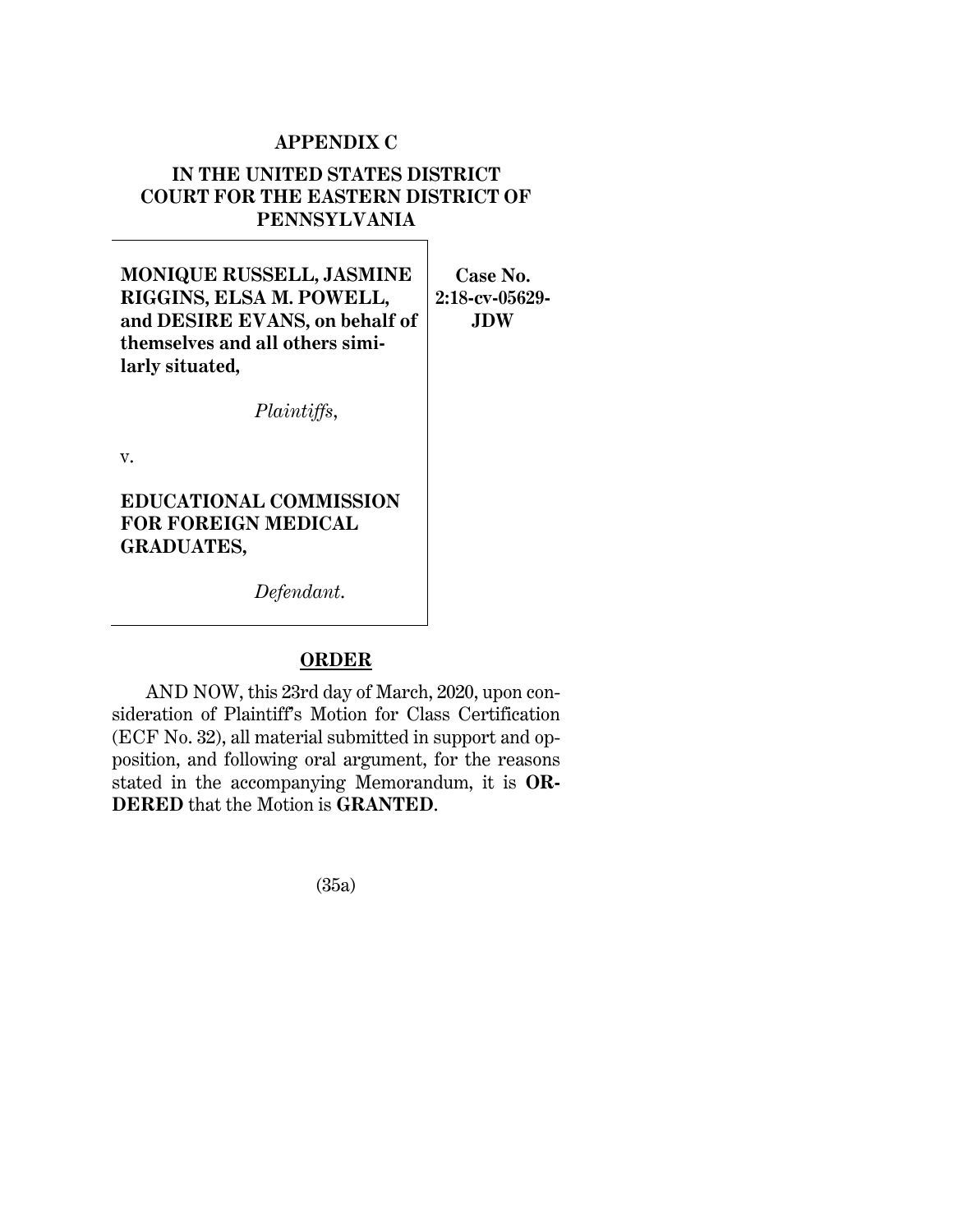It is **FURTHER ORDERED** that, pursuant to Fed. R. Civ. P. 23(c)(1)(B) the Court certifies the following class: "All patients examined or treated in any manner by Oluwafemi Charles Igberase (a/ka Charles J. Akoda) beginning with his enrollment in a postgraduate medical education program at Howard University in 2007."

It is **FURTHER ORDERED** that, pursuant to Fed. R. Civ. P. 23(c)(4), the Court certifies the class with respect to the following issues: (1) whether Defendant Educational Commission for Foreign Medical Graduates ("ECFMG") undertook or otherwise owed a duty to class members; (2) whether ECFMG undertook or otherwise owed a duty to hospitals and state medical boards, such that ECFMG may be held liable to class members pursuant to Restatement (Second) of Torts § 324A; (3) whether ECFMG breached any duty that it owed to class members; and (4) whether ECFMG breached any duty that it owed to hospitals and state medical boards.

It is **FURTHER ORDERED** that, pursuant to Fed. R. Civ. P.  $23(g)(1)$ , the Court appoints the following class counsel: Conrad O'Brien PC; The Cochran Firm; Janet Janet & Suggs LLC; Law Offices of Peter Angelos, P. C.; and Schochor Federico & Staton, PA.

It is **FURTHER ORDERED** that the Court will hold a status call with the Parties on March 31, 2020, at 10:00 a. m. EDT. Plaintiffs' counsel shall initiate the call and contact chambers at (267) 299-7320 when all counsel are on the line.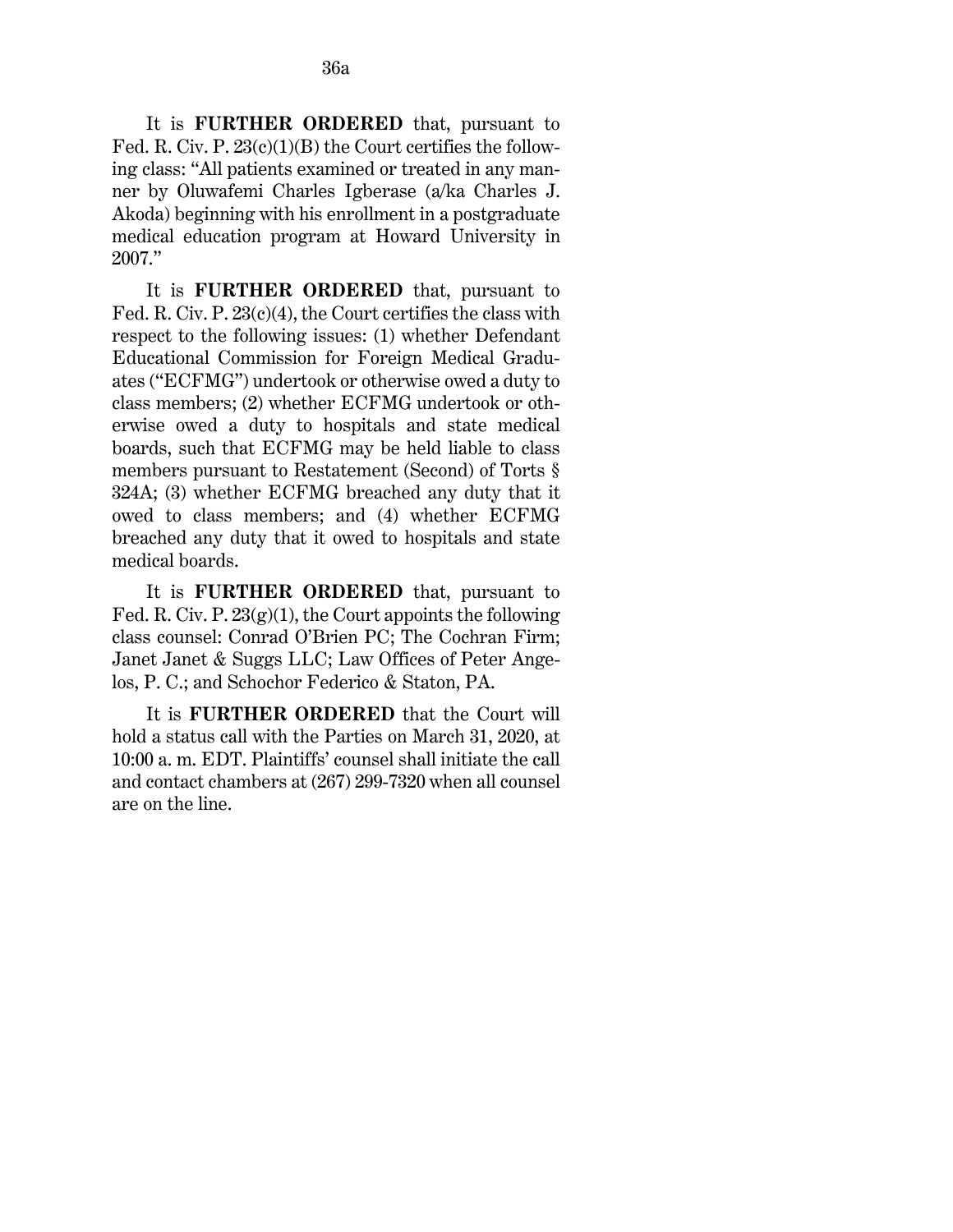37a

# **BY THE COURT:**

*/s/ Joshua D. Wolson* <u>/s/ Joshua D. Wolson</u><br>JOSHUA D. WOLSON, J.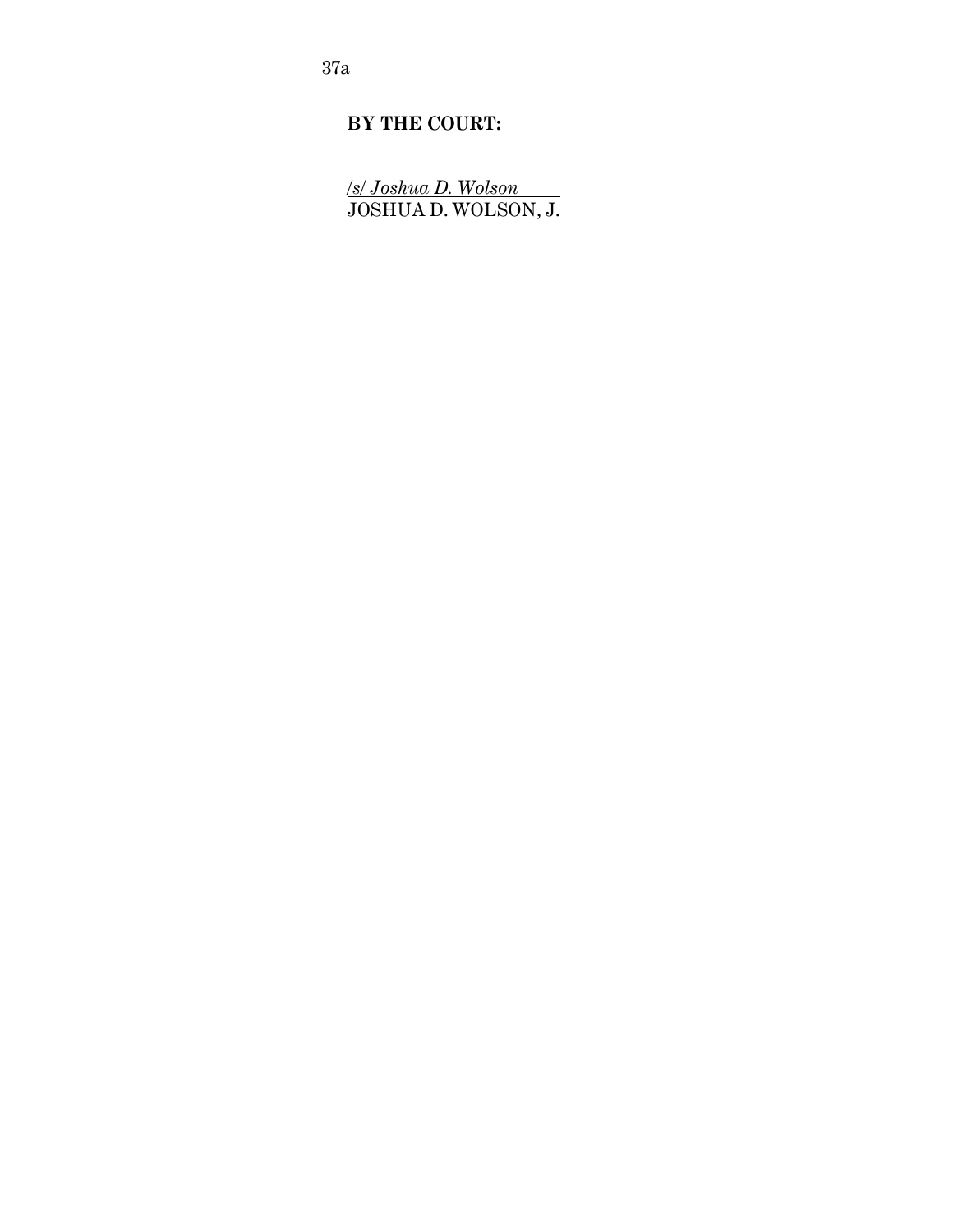## **APPENDIX D**

# **IN THE UNITED STATES DISTRICT COURT FOR THE EASTERN DISTRICT OF PENNSYLVANIA**

**MONIQUE RUSSELL, JASMINE RIGGINS, ELSA M. POWELL, and DESIRE EVANS, on behalf of themselves and all others similarly situated,**

**Case No. 2:18-cv-05629- JDW**

v.

**EDUCATIONAL COMMISSION FOR FOREIGN MEDICAL GRADUATES,**

*Defendant*.

*Plaintiffs*,

## **MEMORANDUM**

For years, a man using the name "John Charles Akoda" passed himself off as an OB/GYN. It turns out he was not a doctor at all. Now, four of his former patients ask the Court to certify a class of his former patients. But they aren't suing him. They are suing the Educational Commission For Foreign Medical Graduates ("ECFMG"), a non-profit organization that certified

(38a)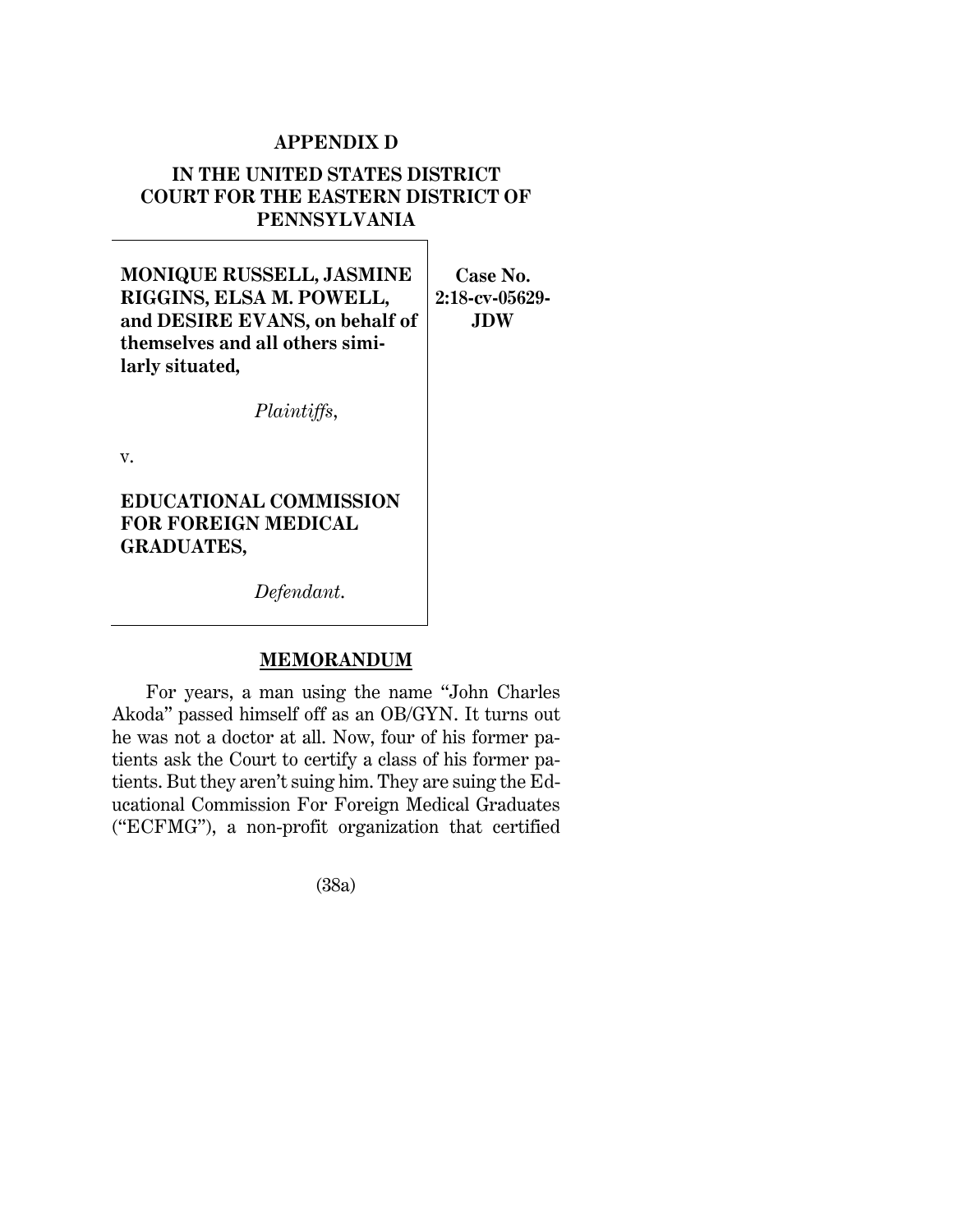that the man posing as Akoda had graduated from medical school abroad. Plaintiffs claim that ECFMG was negligent when it certified him as a doctor and when it failed to investigate allegations of identity fraud against him. They want the Court to certify a class only on liability issues so that, if they prevail, they can proceed to individual proceedings about the emotional damages that they claim. For the reasons that follow, the Court will certify a class to consider the duty and breach elements of Plaintiffs' claims, which are subject to common proof, but will decline to certify issues about causation and damages, which are not.

## **I. BACKGROUND**

## **A. ECFMG's Role In Qualifying International Medical Graduates**

ECFMG is a non-profit based in Philadelphia. It certifies international medical graduates ("IMGs") *i.e.*, individuals who received a medical education outside of the United States and Canada—to practice medicine in the United States. It verifies that IMGs received a degree from an appropriate institution and administers tests of medical knowledge and English proficiency. For qualified IMGs, it issues a certification, which IMGs can then use to apply to residency and other graduate medical education programs and to apply for state medical licenses.

ECFMG has a process for investigating what it calls "irregular behavior," meaning actions that might subvert ECFMG's certification process. It conducts investigations that include interviews with accused IMGs, as well as other individuals involved, and review of relevant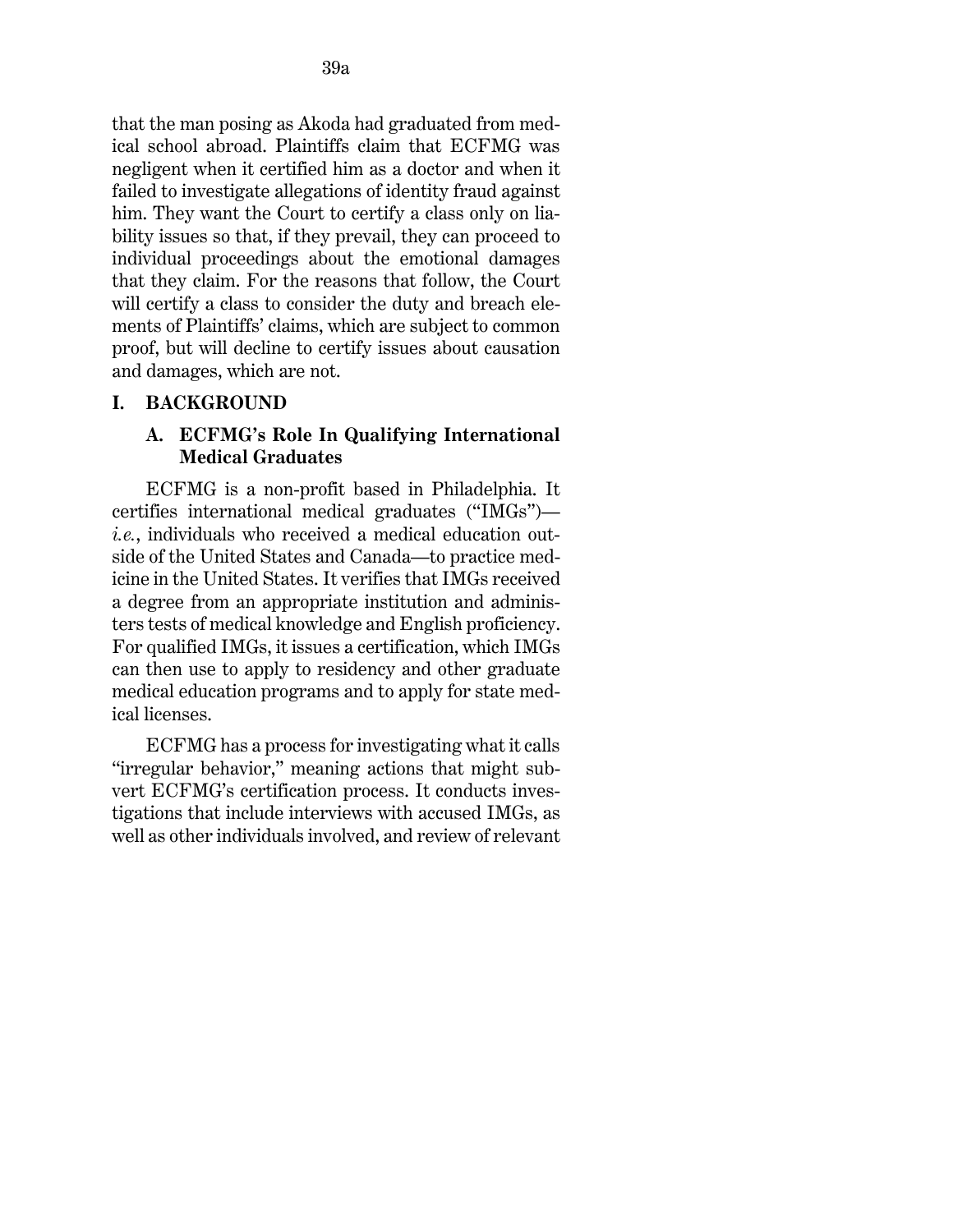documents. If ECFMG concludes that an IMG has engaged in irregular behavior, it can revoke its certification of that IMG, or it can take lesser actions.

#### **B. Igberase/Akoda**

In April 1992, Oluwafemi Charles Igberase applied to ECFMG for certification. He failed ECFMG's medical licensing exam twice but passed on his third try. ECFMG then issued him a certificate as an IMG. However, he did not gain admission to a residency program. In March 1994, Igberase submitted a second application to ECFMG for certification. In this second application, he used a false date of birth and a different name: Igberase Oluwafemi Charles. ECFMG approved this second application in December 1994. In November 1995, ECFMG determined that Igberase fraudulently applied for two ECFMG certifications under two different names and revoked each certification.

Igberase applied for certification to ECFMG a third time in 1996, using a fake passport and yet another name: John Charles Akoda. ECFMG certified Akoda in August 1997. In 1998, Igberase applied for and was admitted to a residency program at Jersey Shore Medical Center ("JSMC"). In August 2000, JSMC asked ECFMG to investigate Akoda because JSMC learned that the individual known as "Akoda" had served as a resident in two other U.S. residency programs under the name Igberase. ECFMG began an investigation. Using the "Akoda" identity, Igberase disputed the JSMC allegations. In December 2000, JSMC advised ECFMG that it had dismissed Akoda from its residency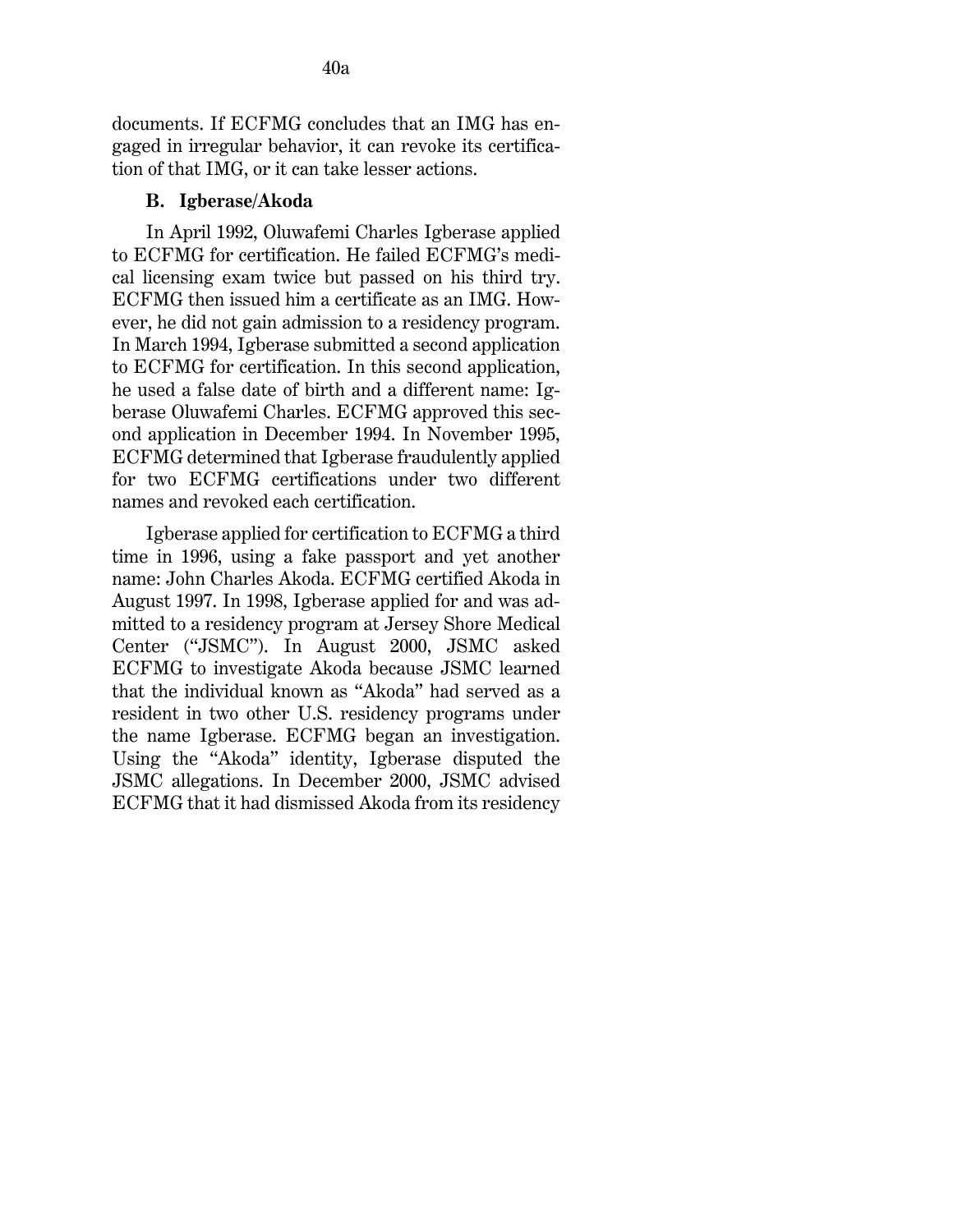program for using a false social security number. Plaintiffs allege that ECFMG took no action to retract Akoda's certification.

41a

In 2006, Igberase applied for a residency at Howard University Hospital, using the Akoda identity and another individual's social security number. After completing the program in 2011, he applied for and received a Maryland medical license using fake identification documents. That same year, he became a member of the medical staff at Prince George's Hospital Center and began seeing patients there.

On June 9, 2016, law enforcement executed search warrants concerning Igberase/Akoda and discovered fraudulent or altered documents, including medical diplomas, transcripts, and letters of recommendation. He signed a plea agreement admitting to misuse of a social security number. ECFMG revoked the certification it had issued to Akoda. In March 2017, Igberase was sentenced by the United States District Court for the District of Maryland. Shortly thereafter, Prince George's Hospital Center terminated his medical privileges, and the Maryland Board of Physicians revoked his license.

# **C. Procedural History**

Plaintiffs Monique Russell, Jasmine Riggins, Elsa Powell, and Desire Evans are former patients of Igberase (who they knew as "Akoda"). He performed unplanned [emergency cesarean section](http://www.westlaw.com/Link/Document/FullText?entityType=mproc&entityId=Iad9f6161475411db9765f9243f53508a&originationContext=document&transitionType=DocumentItem&contextData=(sc.Default)&vr=3.0&rs=cblt1.0) surgery on Ms. Russell and Ms. Riggins. He also delivered Ms. Evans' child and Ms. Powell's child. None of the patients knew Igberase's true identity, and all assumed he was a doctor. They allege that he touched them without informed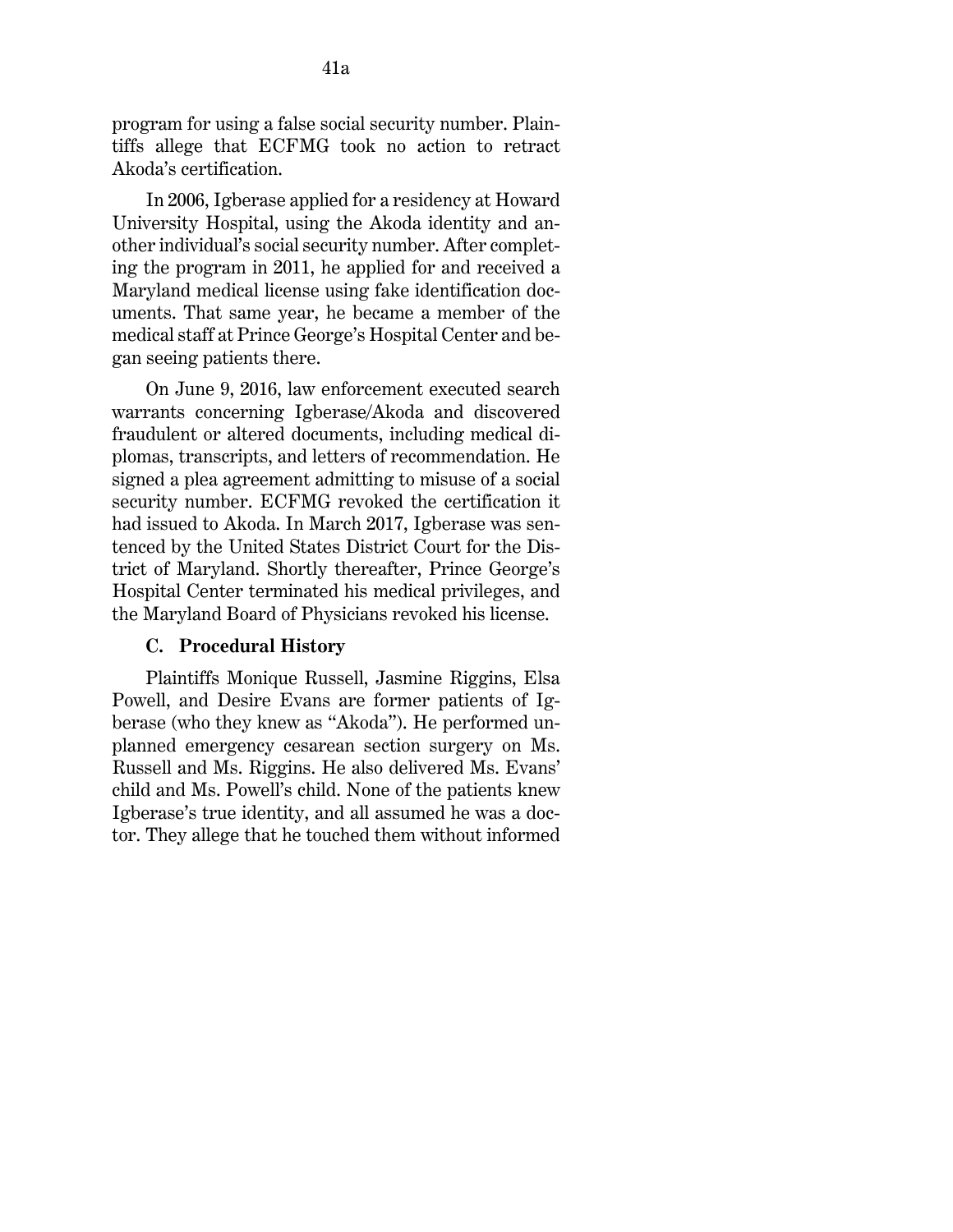consent and that he performed inappropriate examinations of a sexual nature while utilizing inappropriate and explicit sexual language.

Plaintiffs assert claims of negligence and negligent infliction of emotional distress ("NIED") against ECFMG, arising out of its certification of Igberase. They ask the Court to certify a class of "all patients examined and/or treated in any manner by Oluwafemi Charles Igberase (a/k/a Charles J. Akoda, M.D.)." (ECF No. 1, Ex. A at ¶ 48.) Plaintiffs ask the Court to certify the class as to liability, which they describe as "Option A." Alternatively, they propose nine specific issues for which the Court should certify a class ("Option B"): (1) whether ECFMG undertook or otherwise owed a duty to class members who were patients of Igberase; (2) whether ECFMG breached its duty to class members; (3) whether ECFMG undertook or otherwise owed a duty to hospitals and state medical boards, such that ECFMG may be held liable for foreseeable injuries to third persons such as class members pursuant to [Re](http://www.westlaw.com/Link/Document/FullText?findType=Y&serNum=0290694067&pubNum=0101577&originatingDoc=I411069c06d9911ea94c1fd79e5bc9f66&refType=TS&originationContext=document&vr=3.0&rs=cblt1.0&transitionType=DocumentItem&contextData=(sc.UserEnteredCitation))[statement \(Second\) of Torts § 324A;](http://www.westlaw.com/Link/Document/FullText?findType=Y&serNum=0290694067&pubNum=0101577&originatingDoc=I411069c06d9911ea94c1fd79e5bc9f66&refType=TS&originationContext=document&vr=3.0&rs=cblt1.0&transitionType=DocumentItem&contextData=(sc.UserEnteredCitation)) (4) whether ECFMG breached its duty to hospitals and state medical boards; (5) whether the emotional distress and other damages that Plaintiffs allege were a foreseeable result of ECFMG's conduct; (6) whether ECFMG's conduct involved an unusual risk of causing emotional distress to others under [Restatement \(Second\) of Torts § 313;](http://www.westlaw.com/Link/Document/FullText?findType=Y&serNum=0290694049&pubNum=0101577&originatingDoc=I411069c06d9911ea94c1fd79e5bc9f66&refType=TS&originationContext=document&vr=3.0&rs=cblt1.0&transitionType=DocumentItem&contextData=(sc.UserEnteredCitation)) (7) whether ECFMG is subject to liability under [Restate](http://www.westlaw.com/Link/Document/FullText?findType=Y&serNum=0290694796&pubNum=0101577&originatingDoc=I411069c06d9911ea94c1fd79e5bc9f66&refType=TS&originationContext=document&vr=3.0&rs=cblt1.0&transitionType=DocumentItem&contextData=(sc.UserEnteredCitation))[ment \(Second\) of Torts § 876](http://www.westlaw.com/Link/Document/FullText?findType=Y&serNum=0290694796&pubNum=0101577&originatingDoc=I411069c06d9911ea94c1fd79e5bc9f66&refType=TS&originationContext=document&vr=3.0&rs=cblt1.0&transitionType=DocumentItem&contextData=(sc.UserEnteredCitation)) for assisting Igberase in committing fraud; (8) whether ECFMG knew or should have known that Akoda was, in fact, Igberase; and (9) whether it was foreseeable that ECFMG's conduct could result in emotional distress experienced by class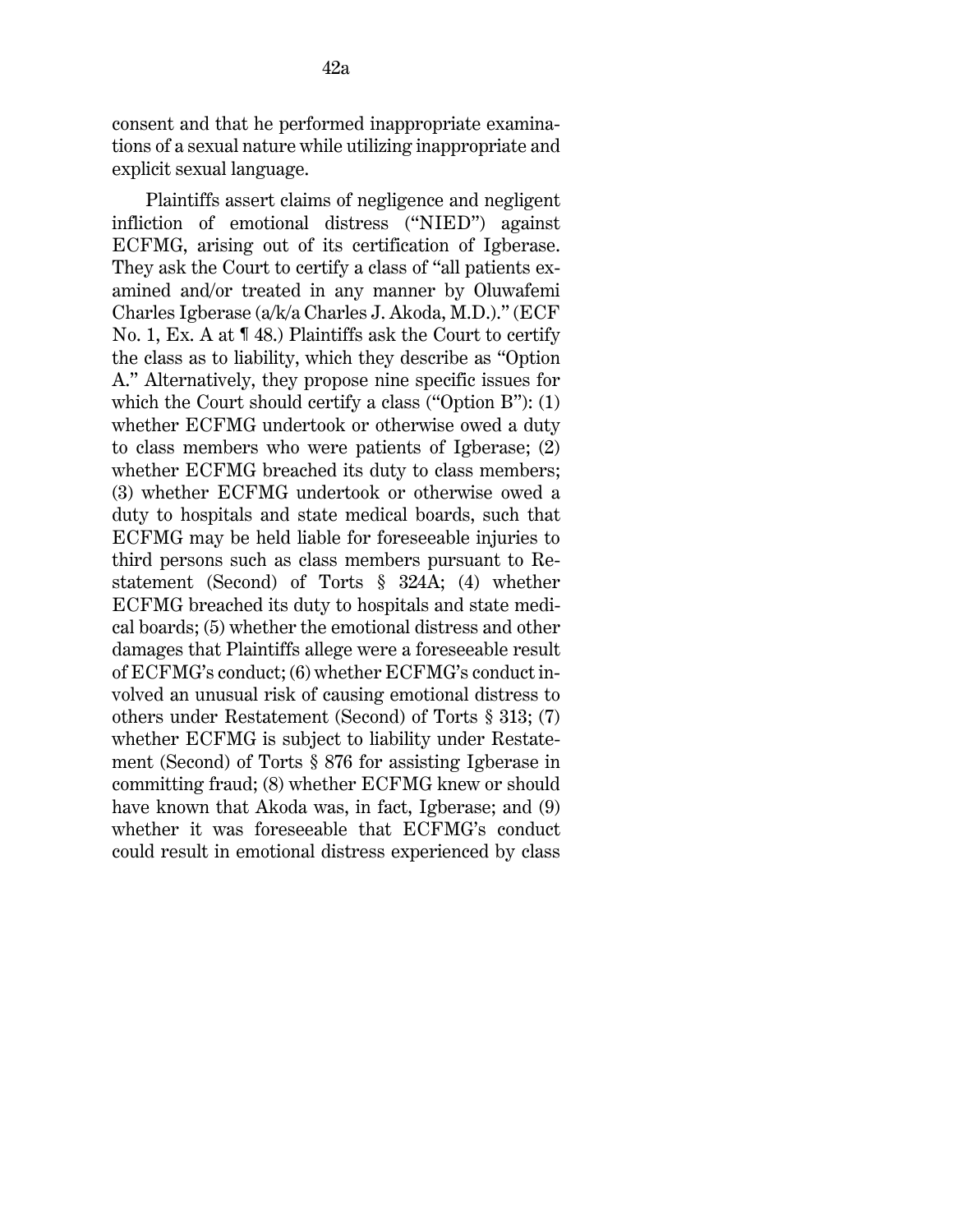members. (ECF No. 32-1 at 11.) Of these, issues 5, 6, and 9 focus on questions of causation and damages (the "Damages Issues"), while the others relate to questions of liability. The Court held oral argument on January 30, 2020.

## **II. STANDARD OF REVIEW**

A court must not certify a class "casually." *[In re](http://www.westlaw.com/Link/Document/FullText?findType=Y&serNum=2037571309&pubNum=0000344&originatingDoc=I411069c06d9911ea94c1fd79e5bc9f66&refType=RP&fi=co_pp_sp_344_132&originationContext=document&vr=3.0&rs=cblt1.0&transitionType=DocumentItem&contextData=(sc.UserEnteredCitation)#co_pp_sp_344_132)  [Processed Egg Prods. Antitrust Litig.](http://www.westlaw.com/Link/Document/FullText?findType=Y&serNum=2037571309&pubNum=0000344&originatingDoc=I411069c06d9911ea94c1fd79e5bc9f66&refType=RP&fi=co_pp_sp_344_132&originationContext=document&vr=3.0&rs=cblt1.0&transitionType=DocumentItem&contextData=(sc.UserEnteredCitation)#co_pp_sp_344_132)*, 312 F.R.D. 124, [132 \(E.D. Pa. 2015\).](http://www.westlaw.com/Link/Document/FullText?findType=Y&serNum=2037571309&pubNum=0000344&originatingDoc=I411069c06d9911ea94c1fd79e5bc9f66&refType=RP&fi=co_pp_sp_344_132&originationContext=document&vr=3.0&rs=cblt1.0&transitionType=DocumentItem&contextData=(sc.UserEnteredCitation)#co_pp_sp_344_132) Instead, class "certification is proper only if the trial court is satisfied, after a rigorous analysis" that all of the necessary requirements have been fulfilled. *[Ferreras v. American Airlines, Inc.](http://www.westlaw.com/Link/Document/FullText?findType=Y&serNum=2049912803&pubNum=0000506&originatingDoc=I411069c06d9911ea94c1fd79e5bc9f66&refType=RP&fi=co_pp_sp_506_183&originationContext=document&vr=3.0&rs=cblt1.0&transitionType=DocumentItem&contextData=(sc.UserEnteredCitation)#co_pp_sp_506_183)*[, 946](http://www.westlaw.com/Link/Document/FullText?findType=Y&serNum=2049912803&pubNum=0000506&originatingDoc=I411069c06d9911ea94c1fd79e5bc9f66&refType=RP&fi=co_pp_sp_506_183&originationContext=document&vr=3.0&rs=cblt1.0&transitionType=DocumentItem&contextData=(sc.UserEnteredCitation)#co_pp_sp_506_183)  [F.3d 178, 183 \(3d Cir. 2019\)](http://www.westlaw.com/Link/Document/FullText?findType=Y&serNum=2049912803&pubNum=0000506&originatingDoc=I411069c06d9911ea94c1fd79e5bc9f66&refType=RP&fi=co_pp_sp_506_183&originationContext=document&vr=3.0&rs=cblt1.0&transitionType=DocumentItem&contextData=(sc.UserEnteredCitation)#co_pp_sp_506_183) (*citing [Wal-Mart Stores,](http://www.westlaw.com/Link/Document/FullText?findType=Y&serNum=2025520221&pubNum=0000780&originatingDoc=I411069c06d9911ea94c1fd79e5bc9f66&refType=RP&fi=co_pp_sp_780_350&originationContext=document&vr=3.0&rs=cblt1.0&transitionType=DocumentItem&contextData=(sc.UserEnteredCitation)#co_pp_sp_780_350)  Inc. v. Dukes*[, 564 U.S. 338, 350-51 \(2011\)\)](http://www.westlaw.com/Link/Document/FullText?findType=Y&serNum=2025520221&pubNum=0000780&originatingDoc=I411069c06d9911ea94c1fd79e5bc9f66&refType=RP&fi=co_pp_sp_780_350&originationContext=document&vr=3.0&rs=cblt1.0&transitionType=DocumentItem&contextData=(sc.UserEnteredCitation)#co_pp_sp_780_350). A rigorous analysis requires that factual determinations be made by a preponderance of the evidence. *See id.* This inquiry will at times require a court to examine issues that overlap, to some extent, with issues left for the final merits determination. *See [In re Hydrogen Peroxide Antitrust](http://www.westlaw.com/Link/Document/FullText?findType=Y&serNum=2017791597&pubNum=0000506&originatingDoc=I411069c06d9911ea94c1fd79e5bc9f66&refType=RP&fi=co_pp_sp_506_318&originationContext=document&vr=3.0&rs=cblt1.0&transitionType=DocumentItem&contextData=(sc.UserEnteredCitation)#co_pp_sp_506_318)  [Litig.](http://www.westlaw.com/Link/Document/FullText?findType=Y&serNum=2017791597&pubNum=0000506&originatingDoc=I411069c06d9911ea94c1fd79e5bc9f66&refType=RP&fi=co_pp_sp_506_318&originationContext=document&vr=3.0&rs=cblt1.0&transitionType=DocumentItem&contextData=(sc.UserEnteredCitation)#co_pp_sp_506_318)*[, 552 F.3d 305, 318 \(3d Cir. 2008\).](http://www.westlaw.com/Link/Document/FullText?findType=Y&serNum=2017791597&pubNum=0000506&originatingDoc=I411069c06d9911ea94c1fd79e5bc9f66&refType=RP&fi=co_pp_sp_506_318&originationContext=document&vr=3.0&rs=cblt1.0&transitionType=DocumentItem&contextData=(sc.UserEnteredCitation)#co_pp_sp_506_318) However, the Court should only do so to the extent necessary to resolve the class certification motion, and no more. *See [Amgen Inc. v. Conn. Ret. Plans & Trust Funds](http://www.westlaw.com/Link/Document/FullText?findType=Y&serNum=2029946479&pubNum=0000780&originatingDoc=I411069c06d9911ea94c1fd79e5bc9f66&refType=RP&fi=co_pp_sp_780_466&originationContext=document&vr=3.0&rs=cblt1.0&transitionType=DocumentItem&contextData=(sc.UserEnteredCitation)#co_pp_sp_780_466)*[, 568](http://www.westlaw.com/Link/Document/FullText?findType=Y&serNum=2029946479&pubNum=0000780&originatingDoc=I411069c06d9911ea94c1fd79e5bc9f66&refType=RP&fi=co_pp_sp_780_466&originationContext=document&vr=3.0&rs=cblt1.0&transitionType=DocumentItem&contextData=(sc.UserEnteredCitation)#co_pp_sp_780_466)  [U.S. 455, 466 \(2013\).](http://www.westlaw.com/Link/Document/FullText?findType=Y&serNum=2029946479&pubNum=0000780&originatingDoc=I411069c06d9911ea94c1fd79e5bc9f66&refType=RP&fi=co_pp_sp_780_466&originationContext=document&vr=3.0&rs=cblt1.0&transitionType=DocumentItem&contextData=(sc.UserEnteredCitation)#co_pp_sp_780_466)

A party seeking to certify a class must satisfy the requirements of [Federal Rule of Civil Procedure 23,](http://www.westlaw.com/Link/Document/FullText?findType=L&pubNum=1000600&cite=USFRCPR23&originatingDoc=I411069c06d9911ea94c1fd79e5bc9f66&refType=LQ&originationContext=document&vr=3.0&rs=cblt1.0&transitionType=DocumentItem&contextData=(sc.UserEnteredCitation)) which ordinarily means the four requirements of [Rule](http://www.westlaw.com/Link/Document/FullText?findType=L&pubNum=1000600&cite=USFRCPR23&originatingDoc=I411069c06d9911ea94c1fd79e5bc9f66&refType=LQ&originationContext=document&vr=3.0&rs=cblt1.0&transitionType=DocumentItem&contextData=(sc.UserEnteredCitation))  [23\(a\)](http://www.westlaw.com/Link/Document/FullText?findType=L&pubNum=1000600&cite=USFRCPR23&originatingDoc=I411069c06d9911ea94c1fd79e5bc9f66&refType=LQ&originationContext=document&vr=3.0&rs=cblt1.0&transitionType=DocumentItem&contextData=(sc.UserEnteredCitation)) and the requirements of one subparagraph of [Rule](http://www.westlaw.com/Link/Document/FullText?findType=L&pubNum=1000600&cite=USFRCPR23&originatingDoc=I411069c06d9911ea94c1fd79e5bc9f66&refType=LQ&originationContext=document&vr=3.0&rs=cblt1.0&transitionType=DocumentItem&contextData=(sc.UserEnteredCitation))  [23\(b\).](http://www.westlaw.com/Link/Document/FullText?findType=L&pubNum=1000600&cite=USFRCPR23&originatingDoc=I411069c06d9911ea94c1fd79e5bc9f66&refType=LQ&originationContext=document&vr=3.0&rs=cblt1.0&transitionType=DocumentItem&contextData=(sc.UserEnteredCitation)) *See Gonzalez v. Corning*[, 885 F.3d 186, 192 \(3d](http://www.westlaw.com/Link/Document/FullText?findType=Y&serNum=2044087782&pubNum=0000506&originatingDoc=I411069c06d9911ea94c1fd79e5bc9f66&refType=RP&fi=co_pp_sp_506_192&originationContext=document&vr=3.0&rs=cblt1.0&transitionType=DocumentItem&contextData=(sc.UserEnteredCitation)#co_pp_sp_506_192)  [Cir. 2018\),](http://www.westlaw.com/Link/Document/FullText?findType=Y&serNum=2044087782&pubNum=0000506&originatingDoc=I411069c06d9911ea94c1fd79e5bc9f66&refType=RP&fi=co_pp_sp_506_192&originationContext=document&vr=3.0&rs=cblt1.0&transitionType=DocumentItem&contextData=(sc.UserEnteredCitation)#co_pp_sp_506_192) *as amended* (Apr. 4, 2018). Here, however, Plaintiffs seek to proceed with an issues class under Rule  $23(c)(4)$ , which provides that, "[w]hen appropriate,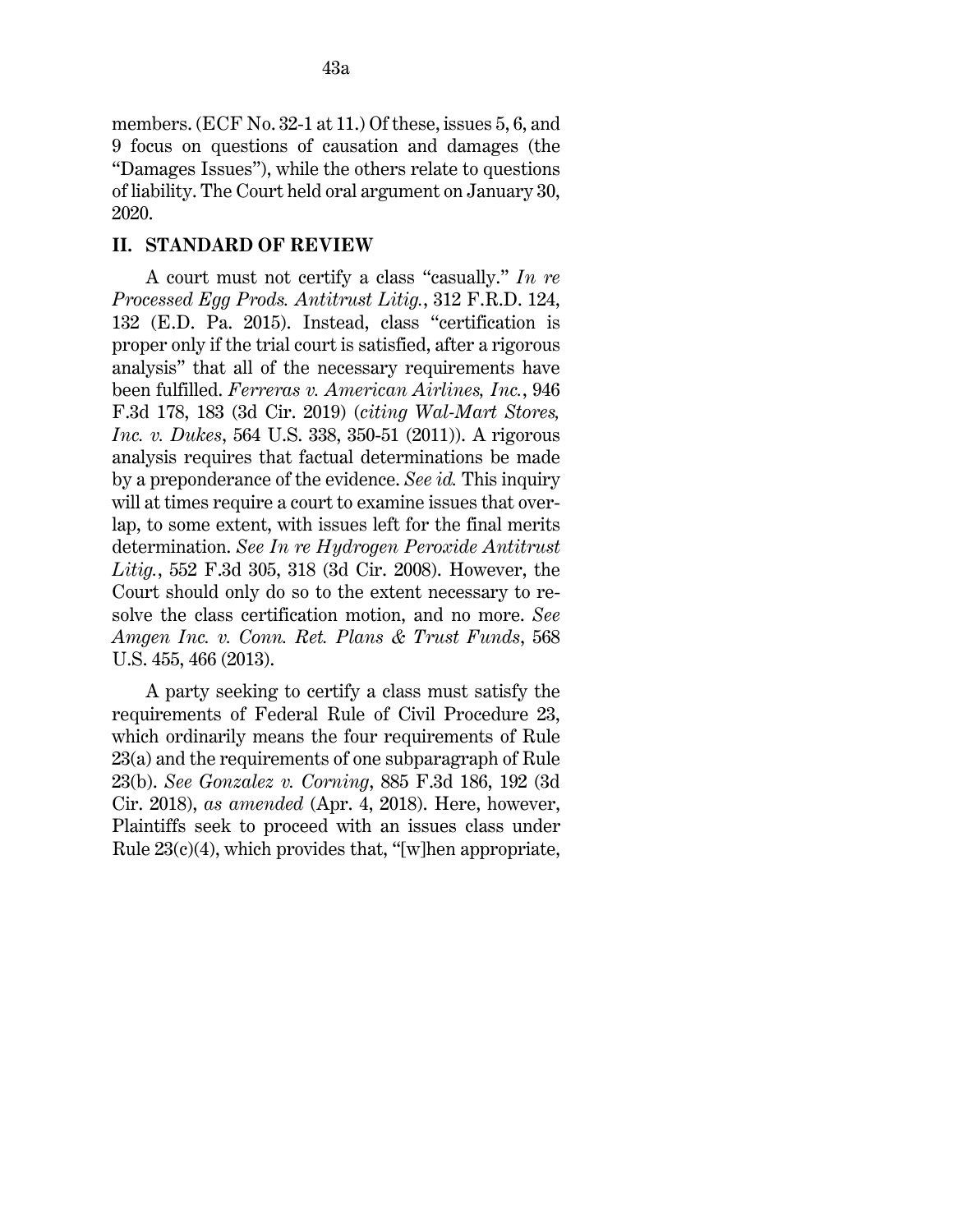an action may be brought or maintained as a class action with respect to particular issues." [Fed. R. Civ. P.](http://www.westlaw.com/Link/Document/FullText?findType=L&pubNum=1000600&cite=USFRCPR23&originatingDoc=I411069c06d9911ea94c1fd79e5bc9f66&refType=LQ&originationContext=document&vr=3.0&rs=cblt1.0&transitionType=DocumentItem&contextData=(sc.UserEnteredCitation))   $23(c)(4)$ . ECFMG argues that Plaintiffs cannot certify an issues class until Plaintiffs show that "the common issues predominate over the individual issues," *i.e.*, that Plaintiffs satisfy [Rule 23\(b\)\(3\).](http://www.westlaw.com/Link/Document/FullText?findType=L&pubNum=1000600&cite=USFRCPR23&originatingDoc=I411069c06d9911ea94c1fd79e5bc9f66&refType=LQ&originationContext=document&vr=3.0&rs=cblt1.0&transitionType=DocumentItem&contextData=(sc.UserEnteredCitation)) (ECF No. 48 at 4.)

ECFMG's argument misunderstands the law in the Third Circuit. In *[Gates v. Rohm and Haas Co.](http://www.westlaw.com/Link/Document/FullText?findType=Y&serNum=2025930707&pubNum=0000506&originatingDoc=I411069c06d9911ea94c1fd79e5bc9f66&refType=RP&originationContext=document&vr=3.0&rs=cblt1.0&transitionType=DocumentItem&contextData=(sc.UserEnteredCitation))*[, 655 F.3d](http://www.westlaw.com/Link/Document/FullText?findType=Y&serNum=2025930707&pubNum=0000506&originatingDoc=I411069c06d9911ea94c1fd79e5bc9f66&refType=RP&originationContext=document&vr=3.0&rs=cblt1.0&transitionType=DocumentItem&contextData=(sc.UserEnteredCitation))  [255 \(3d Cir. 2011\),](http://www.westlaw.com/Link/Document/FullText?findType=Y&serNum=2025930707&pubNum=0000506&originatingDoc=I411069c06d9911ea94c1fd79e5bc9f66&refType=RP&originationContext=document&vr=3.0&rs=cblt1.0&transitionType=DocumentItem&contextData=(sc.UserEnteredCitation)) the Circuit noted a disagreement among courts about how to apply [Rule 23\(b\)\(3\)'](http://www.westlaw.com/Link/Document/FullText?findType=L&pubNum=1000600&cite=USFRCPR23&originatingDoc=I411069c06d9911ea94c1fd79e5bc9f66&refType=LQ&originationContext=document&vr=3.0&rs=cblt1.0&transitionType=DocumentItem&contextData=(sc.UserEnteredCitation))s predominance requirement in cases arising under [Rule](http://www.westlaw.com/Link/Document/FullText?findType=L&pubNum=1000600&cite=USFRCPR23&originatingDoc=I411069c06d9911ea94c1fd79e5bc9f66&refType=LQ&originationContext=document&vr=3.0&rs=cblt1.0&transitionType=DocumentItem&contextData=(sc.UserEnteredCitation))   $23(c)(4)$ : some courts held that a plaintiff had to satisfy [Rule 23\(b\)\(3\)'](http://www.westlaw.com/Link/Document/FullText?findType=L&pubNum=1000600&cite=USFRCPR23&originatingDoc=I411069c06d9911ea94c1fd79e5bc9f66&refType=LQ&originationContext=document&vr=3.0&rs=cblt1.0&transitionType=DocumentItem&contextData=(sc.UserEnteredCitation))s predominance requirement for a case as a whole before certifying certain issues; while other courts allowed certification of an issue even if common issues did not predominate in the case as a whole. *See [id.](http://www.westlaw.com/Link/Document/FullText?findType=Y&serNum=2025930707&pubNum=0000506&originatingDoc=I411069c06d9911ea94c1fd79e5bc9f66&refType=RP&fi=co_pp_sp_506_272&originationContext=document&vr=3.0&rs=cblt1.0&transitionType=DocumentItem&contextData=(sc.UserEnteredCitation)#co_pp_sp_506_272)* [at 272-73.](http://www.westlaw.com/Link/Document/FullText?findType=Y&serNum=2025930707&pubNum=0000506&originatingDoc=I411069c06d9911ea94c1fd79e5bc9f66&refType=RP&fi=co_pp_sp_506_272&originationContext=document&vr=3.0&rs=cblt1.0&transitionType=DocumentItem&contextData=(sc.UserEnteredCitation)#co_pp_sp_506_272) The Third Circuit declined to join "either camp in the circuit disagreement" and instead set forth a list of factors that courts should consider: (a) the type of claim(s) and issue(s) in question; (b) the overall complexity of the case; (c) the efficiencies to be gained by granting partial certification in light of realistic procedural alternatives; (d) the substantive law underlying the claim(s), including any choice of law questions it might present and whether the substantive law separates the issue(s) from other issues concerning liability or remedy; (e) the impact partial certification will have on the constitutional and statutory rights of both the class members and the defendant(s); (f) the potential preclusive effect or lack thereof that resolution of the proposed issue class will have; (g) the repercussions certification of an issue(s) class will have on the effectiveness and fairness of resolution of remaining issues; (h)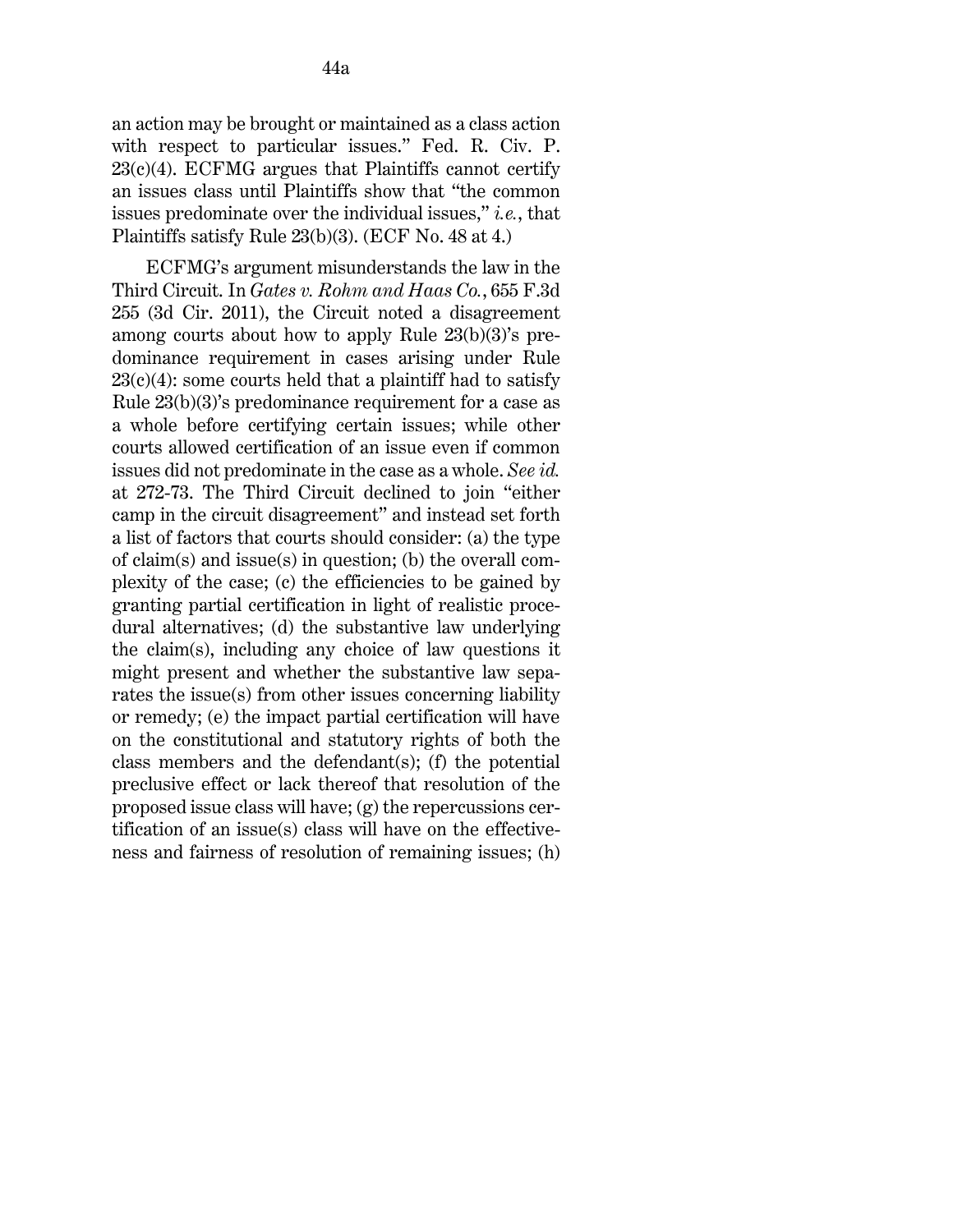the impact individual proceedings may have upon one another, including whether remedies are undividable such that granting or not granting relief to any claimant as a practical matter determines the claims of others; and (i) the kind of evidence presented on the issue(s) certified and potentially presented on the remaining issues, including the risk subsequent triers of fact will need to reexamine evidence and findings from resolution of the

ECFMG's argument that the Court should require Plaintiffs to satisfy [Rule 23\(b\)\(3\)'](http://www.westlaw.com/Link/Document/FullText?findType=L&pubNum=1000600&cite=USFRCPR23&originatingDoc=I411069c06d9911ea94c1fd79e5bc9f66&refType=LQ&originationContext=document&vr=3.0&rs=cblt1.0&transitionType=DocumentItem&contextData=(sc.UserEnteredCitation))s predominance requirement before turning to these factors parrots one of the camps that the Third Circuit acknowledged but refused to join in *Gates*. Because the Third Circuit rejected that view, this Court must do the same. Therefore, the Court will consider [Rule 23\(a\)](http://www.westlaw.com/Link/Document/FullText?findType=L&pubNum=1000600&cite=USFRCPR23&originatingDoc=I411069c06d9911ea94c1fd79e5bc9f66&refType=LQ&originationContext=document&vr=3.0&rs=cblt1.0&transitionType=DocumentItem&contextData=(sc.UserEnteredCitation)) and then turn to the *Gates* factors in conducting its analysis. At each stage, the burden will remain on Plaintiffs to show by a preponderance of the evidence that the Court should certify a class.

#### **III. ANALYSIS**

#### **A. Choice Of Law**

common issue(s). *[Id.](http://www.westlaw.com/Link/Document/FullText?findType=Y&serNum=2025930707&pubNum=0000506&originatingDoc=I411069c06d9911ea94c1fd79e5bc9f66&refType=RP&fi=co_pp_sp_506_273&originationContext=document&vr=3.0&rs=cblt1.0&transitionType=DocumentItem&contextData=(sc.UserEnteredCitation)#co_pp_sp_506_273)* [at 273.](http://www.westlaw.com/Link/Document/FullText?findType=Y&serNum=2025930707&pubNum=0000506&originatingDoc=I411069c06d9911ea94c1fd79e5bc9f66&refType=RP&fi=co_pp_sp_506_273&originationContext=document&vr=3.0&rs=cblt1.0&transitionType=DocumentItem&contextData=(sc.UserEnteredCitation)#co_pp_sp_506_273)

Before tackling the question of class certification, the Court addresses the law that applies here. It does so because the parties spar about the applicable choice of law and ECFMG contends that multiple state laws might apply, thereby making class certification inappropriate. The Third Circuit has held that a "district court errs as a matter of law when it fails to resolve a genuine legal or factual dispute relevant to determining the requirements" for class certification. *Gates*[, 655 F.3d at](http://www.westlaw.com/Link/Document/FullText?findType=Y&serNum=2025930707&pubNum=0000506&originatingDoc=I411069c06d9911ea94c1fd79e5bc9f66&refType=RP&fi=co_pp_sp_506_270&originationContext=document&vr=3.0&rs=cblt1.0&transitionType=DocumentItem&contextData=(sc.UserEnteredCitation)#co_pp_sp_506_270)  [270.](http://www.westlaw.com/Link/Document/FullText?findType=Y&serNum=2025930707&pubNum=0000506&originatingDoc=I411069c06d9911ea94c1fd79e5bc9f66&refType=RP&fi=co_pp_sp_506_270&originationContext=document&vr=3.0&rs=cblt1.0&transitionType=DocumentItem&contextData=(sc.UserEnteredCitation)#co_pp_sp_506_270) Thus, the Court must resolve the parties' genuine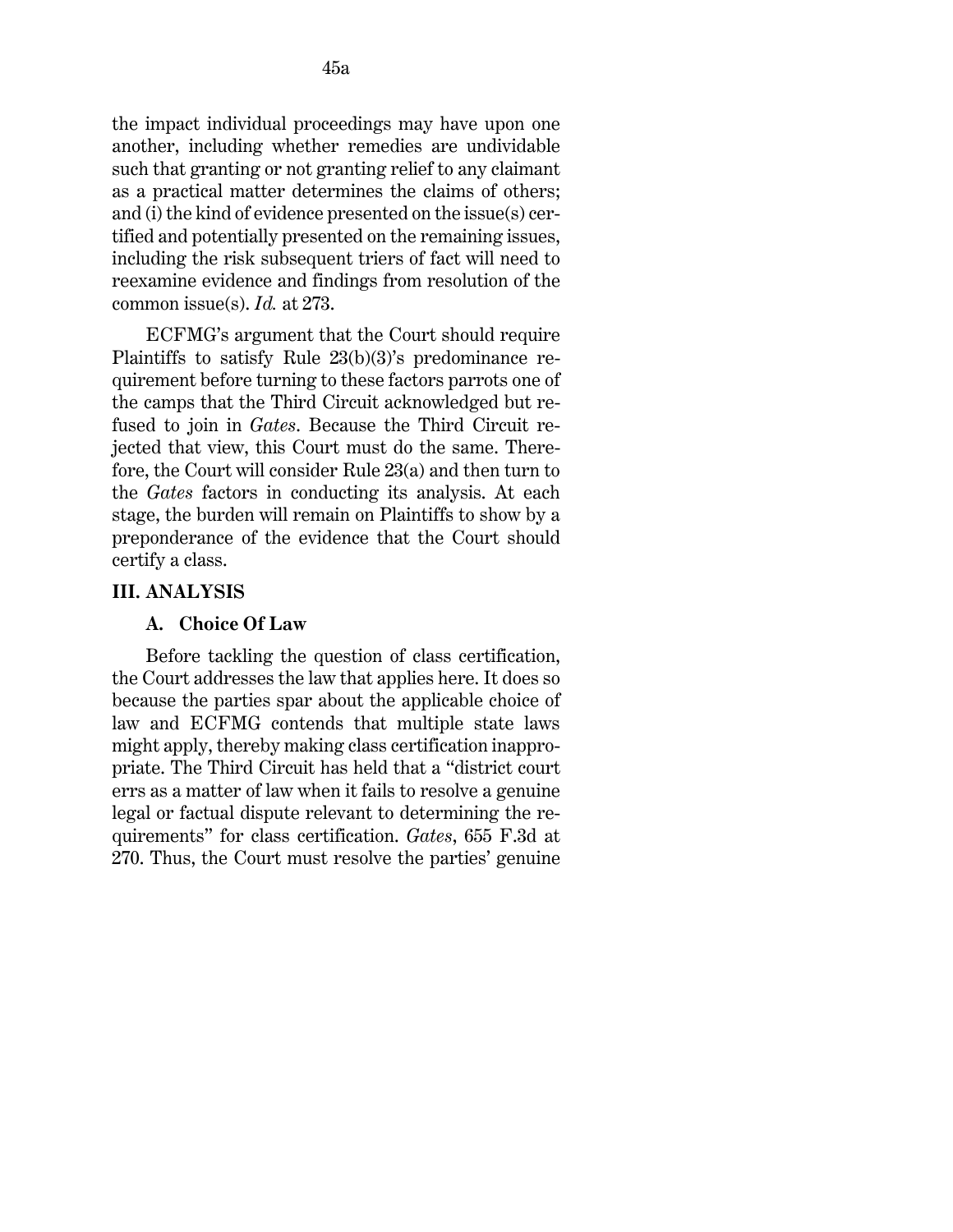legal dispute about the choice of law so that it can then answer the question of whether to certify a class.

A federal court sitting in diversity must apply the choice-of-law rules of the forum state, so Pennsylvania choice-of-law rules apply. *See [Klaxon Co. v. Stentor Mfg.](http://www.westlaw.com/Link/Document/FullText?findType=Y&serNum=1941124504&pubNum=0000780&originatingDoc=I411069c06d9911ea94c1fd79e5bc9f66&refType=RP&fi=co_pp_sp_780_496&originationContext=document&vr=3.0&rs=cblt1.0&transitionType=DocumentItem&contextData=(sc.UserEnteredCitation)#co_pp_sp_780_496)  [Co.](http://www.westlaw.com/Link/Document/FullText?findType=Y&serNum=1941124504&pubNum=0000780&originatingDoc=I411069c06d9911ea94c1fd79e5bc9f66&refType=RP&fi=co_pp_sp_780_496&originationContext=document&vr=3.0&rs=cblt1.0&transitionType=DocumentItem&contextData=(sc.UserEnteredCitation)#co_pp_sp_780_496)*[, 313 U.S. 487, 496 \(1941\).](http://www.westlaw.com/Link/Document/FullText?findType=Y&serNum=1941124504&pubNum=0000780&originatingDoc=I411069c06d9911ea94c1fd79e5bc9f66&refType=RP&fi=co_pp_sp_780_496&originationContext=document&vr=3.0&rs=cblt1.0&transitionType=DocumentItem&contextData=(sc.UserEnteredCitation)#co_pp_sp_780_496) Pennsylvania employs a flexible approach that considers both contacts establishing significant relationships with a state and a qualitative appraisal of the relevant states' policies with respect to the controversy. *See [Garcia v. Plaza Oldsmobile Ltd.](http://www.westlaw.com/Link/Document/FullText?findType=Y&serNum=2007229535&pubNum=0000506&originatingDoc=I411069c06d9911ea94c1fd79e5bc9f66&refType=RP&fi=co_pp_sp_506_219&originationContext=document&vr=3.0&rs=cblt1.0&transitionType=DocumentItem&contextData=(sc.UserEnteredCitation)#co_pp_sp_506_219)*[,](http://www.westlaw.com/Link/Document/FullText?findType=Y&serNum=2007229535&pubNum=0000506&originatingDoc=I411069c06d9911ea94c1fd79e5bc9f66&refType=RP&fi=co_pp_sp_506_219&originationContext=document&vr=3.0&rs=cblt1.0&transitionType=DocumentItem&contextData=(sc.UserEnteredCitation)#co_pp_sp_506_219)  [421 F.3d 216, 219-20 \(3d Cir. 2005\);](http://www.westlaw.com/Link/Document/FullText?findType=Y&serNum=2007229535&pubNum=0000506&originatingDoc=I411069c06d9911ea94c1fd79e5bc9f66&refType=RP&fi=co_pp_sp_506_219&originationContext=document&vr=3.0&rs=cblt1.0&transitionType=DocumentItem&contextData=(sc.UserEnteredCitation)#co_pp_sp_506_219) *[Griffith v. United](http://www.westlaw.com/Link/Document/FullText?findType=Y&serNum=1964108466&pubNum=0000162&originatingDoc=I411069c06d9911ea94c1fd79e5bc9f66&refType=RP&fi=co_pp_sp_162_805&originationContext=document&vr=3.0&rs=cblt1.0&transitionType=DocumentItem&contextData=(sc.UserEnteredCitation)#co_pp_sp_162_805)  Air Lines, Inc.*[, 203 A.2d 796, 805-06 \(1964\).](http://www.westlaw.com/Link/Document/FullText?findType=Y&serNum=1964108466&pubNum=0000162&originatingDoc=I411069c06d9911ea94c1fd79e5bc9f66&refType=RP&fi=co_pp_sp_162_805&originationContext=document&vr=3.0&rs=cblt1.0&transitionType=DocumentItem&contextData=(sc.UserEnteredCitation)#co_pp_sp_162_805) First, the court must determine whether an actual conflict exists between the laws of two or more states. Then, if an actual conflict exists, the court must determine whether the conflict is "true," "false," or "unprovided-for." *[Rose](http://www.westlaw.com/Link/Document/FullText?findType=Y&serNum=2042177054&pubNum=0007903&originatingDoc=I411069c06d9911ea94c1fd79e5bc9f66&refType=RP&fi=co_pp_sp_7903_530&originationContext=document&vr=3.0&rs=cblt1.0&transitionType=DocumentItem&contextData=(sc.UserEnteredCitation)#co_pp_sp_7903_530)  [v. Dowd](http://www.westlaw.com/Link/Document/FullText?findType=Y&serNum=2042177054&pubNum=0007903&originatingDoc=I411069c06d9911ea94c1fd79e5bc9f66&refType=RP&fi=co_pp_sp_7903_530&originationContext=document&vr=3.0&rs=cblt1.0&transitionType=DocumentItem&contextData=(sc.UserEnteredCitation)#co_pp_sp_7903_530)*[, 265 F. Supp.3d 525, 530 \(E.D. Pa. 2017\).](http://www.westlaw.com/Link/Document/FullText?findType=Y&serNum=2042177054&pubNum=0007903&originatingDoc=I411069c06d9911ea94c1fd79e5bc9f66&refType=RP&fi=co_pp_sp_7903_530&originationContext=document&vr=3.0&rs=cblt1.0&transitionType=DocumentItem&contextData=(sc.UserEnteredCitation)#co_pp_sp_7903_530) No actual conflict exists if the laws between the states are the same or "if the same result would ensue under the laws of the forum state and those of the foreign jurisdiction." *Id.*; *see also [Hammersmith v. TIG Ins. Co.](http://www.westlaw.com/Link/Document/FullText?findType=Y&serNum=2011706817&pubNum=0000506&originatingDoc=I411069c06d9911ea94c1fd79e5bc9f66&refType=RP&fi=co_pp_sp_506_230&originationContext=document&vr=3.0&rs=cblt1.0&transitionType=DocumentItem&contextData=(sc.UserEnteredCitation)#co_pp_sp_506_230)*, 480 [F.3d](http://www.westlaw.com/Link/Document/FullText?findType=Y&serNum=2011706817&pubNum=0000506&originatingDoc=I411069c06d9911ea94c1fd79e5bc9f66&refType=RP&fi=co_pp_sp_506_230&originationContext=document&vr=3.0&rs=cblt1.0&transitionType=DocumentItem&contextData=(sc.UserEnteredCitation)#co_pp_sp_506_230)  [220, 230 \(3d Cir. 2007\).](http://www.westlaw.com/Link/Document/FullText?findType=Y&serNum=2011706817&pubNum=0000506&originatingDoc=I411069c06d9911ea94c1fd79e5bc9f66&refType=RP&fi=co_pp_sp_506_230&originationContext=document&vr=3.0&rs=cblt1.0&transitionType=DocumentItem&contextData=(sc.UserEnteredCitation)#co_pp_sp_506_230) If no conflict exists, the law of the forum state governs, and the court may end its choiceof-law analysis. *Id.*

Several states aside from Pennsylvania are implicated in this case: New Jersey, Maryland, and the District of Columbia, at a minimum. Other states might have some connection, but the parties have not identified them with any certainty, so the Court has not analyzed them. In any event, the Court concludes that those states' interests in the case would be far weaker than Pennsylvania's interest and that Pennsylvania law would therefore apply. Not surprisingly, there is little,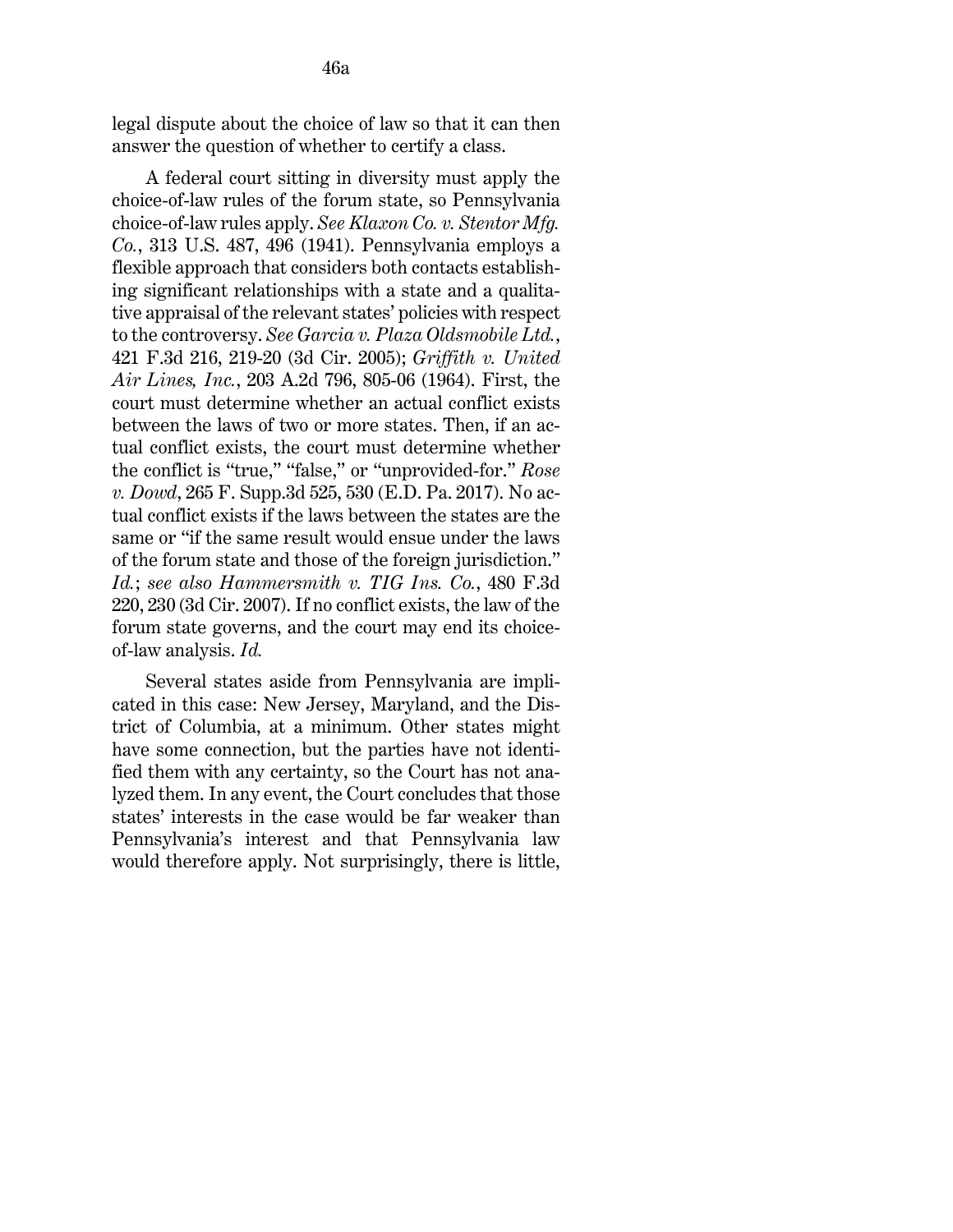if any, variation between each state's law governing negligence and NIED.

The elements of negligence and negligent infliction of emotional distress are the same under Pennsylvania, New Jersey, and DC law. Even looking past the elements themselves, the Court discerns no real difference between them, and the parties have not identified any. Nor is there a conflict with Maryland law. While Maryland does not recognize NIED as a separate claim, "[r]ecovery may be had in a tort action for emotional distress arising out of negligent conduct." *[Hamilton v.](http://www.westlaw.com/Link/Document/FullText?findType=Y&serNum=1986102671&pubNum=0000162&originatingDoc=I411069c06d9911ea94c1fd79e5bc9f66&refType=RP&fi=co_pp_sp_162_1066&originationContext=document&vr=3.0&rs=cblt1.0&transitionType=DocumentItem&contextData=(sc.UserEnteredCitation)#co_pp_sp_162_1066)  Ford Motor Credit Co.*[, 502 A.2d 1057, 1066 \(Md. Ct.](http://www.westlaw.com/Link/Document/FullText?findType=Y&serNum=1986102671&pubNum=0000162&originatingDoc=I411069c06d9911ea94c1fd79e5bc9f66&refType=RP&fi=co_pp_sp_162_1066&originationContext=document&vr=3.0&rs=cblt1.0&transitionType=DocumentItem&contextData=(sc.UserEnteredCitation)#co_pp_sp_162_1066)  [Spec. App. 1986\).](http://www.westlaw.com/Link/Document/FullText?findType=Y&serNum=1986102671&pubNum=0000162&originatingDoc=I411069c06d9911ea94c1fd79e5bc9f66&refType=RP&fi=co_pp_sp_162_1066&originationContext=document&vr=3.0&rs=cblt1.0&transitionType=DocumentItem&contextData=(sc.UserEnteredCitation)#co_pp_sp_162_1066) So the same result would ensue under Maryland or Pennsylvania law. As such, there is no "actual" conflict between Maryland and Pennsylvania law, and Pennsylvania law applies.

Even if there were a true conflict between Pennsylvania law and any other state's law, the Court would apply Pennsylvania law to all of the claims in the case. The Court must apply the law of the state with the "most significant contacts or relationships with the particular issue." *Hammersmith*[, 480 F.3d at 229-30.](http://www.westlaw.com/Link/Document/FullText?findType=Y&serNum=2011706817&pubNum=0000506&originatingDoc=I411069c06d9911ea94c1fd79e5bc9f66&refType=RP&fi=co_pp_sp_506_229&originationContext=document&vr=3.0&rs=cblt1.0&transitionType=DocumentItem&contextData=(sc.UserEnteredCitation)#co_pp_sp_506_229) ECFMG suggests that Maryland has a greater interest because it involves treatment of Maryland residents by a fake doctor in Maryland. (ECF No. 40 at 19-20.) But this case is not about Igberase's conduct; it is about ECFMG's conduct. Under the circumstances of this case, Pennsylvania has a greater interest than Maryland, DC, New Jersey, or any other state in determining what duties apply to its corporate citizen and whether that citizen has fulfilled those duties.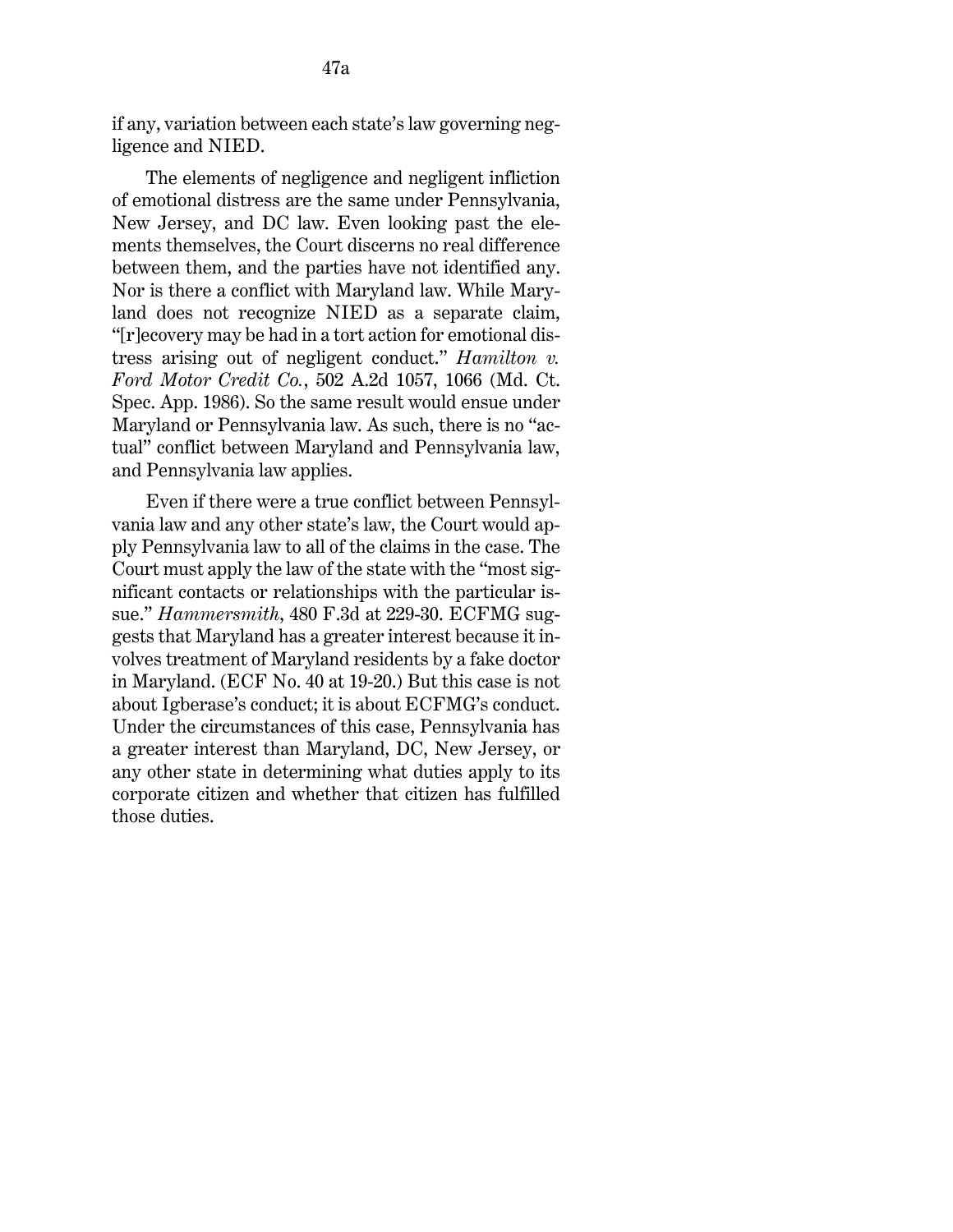#### **B. Class Certification**

#### **1. Class definition/ascertainability**

A plaintiff seeking certification of a class must provide a proper class definition. *See* [Fed. R. Civ. P.](http://www.westlaw.com/Link/Document/FullText?findType=L&pubNum=1000600&cite=USFRCPR23&originatingDoc=I411069c06d9911ea94c1fd79e5bc9f66&refType=LQ&originationContext=document&vr=3.0&rs=cblt1.0&transitionType=DocumentItem&contextData=(sc.UserEnteredCitation))  [23\(c\)\(1\)\(B\);](http://www.westlaw.com/Link/Document/FullText?findType=L&pubNum=1000600&cite=USFRCPR23&originatingDoc=I411069c06d9911ea94c1fd79e5bc9f66&refType=LQ&originationContext=document&vr=3.0&rs=cblt1.0&transitionType=DocumentItem&contextData=(sc.UserEnteredCitation)) *[Marcus v. BMW of North America, LLC](http://www.westlaw.com/Link/Document/FullText?findType=Y&serNum=2028349702&pubNum=0000506&originatingDoc=I411069c06d9911ea94c1fd79e5bc9f66&refType=RP&fi=co_pp_sp_506_591&originationContext=document&vr=3.0&rs=cblt1.0&transitionType=DocumentItem&contextData=(sc.UserEnteredCitation)#co_pp_sp_506_591)*[,](http://www.westlaw.com/Link/Document/FullText?findType=Y&serNum=2028349702&pubNum=0000506&originatingDoc=I411069c06d9911ea94c1fd79e5bc9f66&refType=RP&fi=co_pp_sp_506_591&originationContext=document&vr=3.0&rs=cblt1.0&transitionType=DocumentItem&contextData=(sc.UserEnteredCitation)#co_pp_sp_506_591)  [687 F.3d 583, 591-92 \(3d Cir. 2012\).](http://www.westlaw.com/Link/Document/FullText?findType=Y&serNum=2028349702&pubNum=0000506&originatingDoc=I411069c06d9911ea94c1fd79e5bc9f66&refType=RP&fi=co_pp_sp_506_591&originationContext=document&vr=3.0&rs=cblt1.0&transitionType=DocumentItem&contextData=(sc.UserEnteredCitation)#co_pp_sp_506_591) In addition, a plaintiff seeking certification of a class generally must prove that the certified class is ascertainable. *See [Byrd v. Aa](http://www.westlaw.com/Link/Document/FullText?findType=Y&serNum=2035811580&pubNum=0000506&originatingDoc=I411069c06d9911ea94c1fd79e5bc9f66&refType=RP&fi=co_pp_sp_506_163&originationContext=document&vr=3.0&rs=cblt1.0&transitionType=DocumentItem&contextData=(sc.UserEnteredCitation)#co_pp_sp_506_163)[ron's, Inc.](http://www.westlaw.com/Link/Document/FullText?findType=Y&serNum=2035811580&pubNum=0000506&originatingDoc=I411069c06d9911ea94c1fd79e5bc9f66&refType=RP&fi=co_pp_sp_506_163&originationContext=document&vr=3.0&rs=cblt1.0&transitionType=DocumentItem&contextData=(sc.UserEnteredCitation)#co_pp_sp_506_163)*[, 784 F.3d 154, 163 \(3d Cir. 2015\).](http://www.westlaw.com/Link/Document/FullText?findType=Y&serNum=2035811580&pubNum=0000506&originatingDoc=I411069c06d9911ea94c1fd79e5bc9f66&refType=RP&fi=co_pp_sp_506_163&originationContext=document&vr=3.0&rs=cblt1.0&transitionType=DocumentItem&contextData=(sc.UserEnteredCitation)#co_pp_sp_506_163) The ascertainability inquiry is twofold, requiring a plaintiff to show that "(1) the class is defined with reference to objective criteria; and (2) there is a reliable and administratively feasible mechanism for determining whether putative class members fall within the class definition." Id. (quotes omitted). A plaintiff need not identify all of the class members at the time of the class certification. Instead, she only has to show that class members can be identified. *See id.* However, courts should shy away from methods that rely on potential class members' sayso. *See Carrera v. Bayer Corp.*, 725 F.3d 300, 306 (3d Cir. 2013).

Here, Plaintiffs ask the Court to certify a class that includes "all patients examined and/or treated in any manner by Oluwafemi Charles Igberase (a/k/a Charles J. Akoda, M.D.)." (ECF No. 32-1 at 10.) ECFMG complains that the class is not ascertainable because it captures patients that [Igberase] encountered in Nigeria, before ECFMG certified him. At oral argument, Plaintiffs clarified that they intend the class to capture only patients that Igberase encountered after ECFMG certified his application. (Tr. at 9:5-10:5.)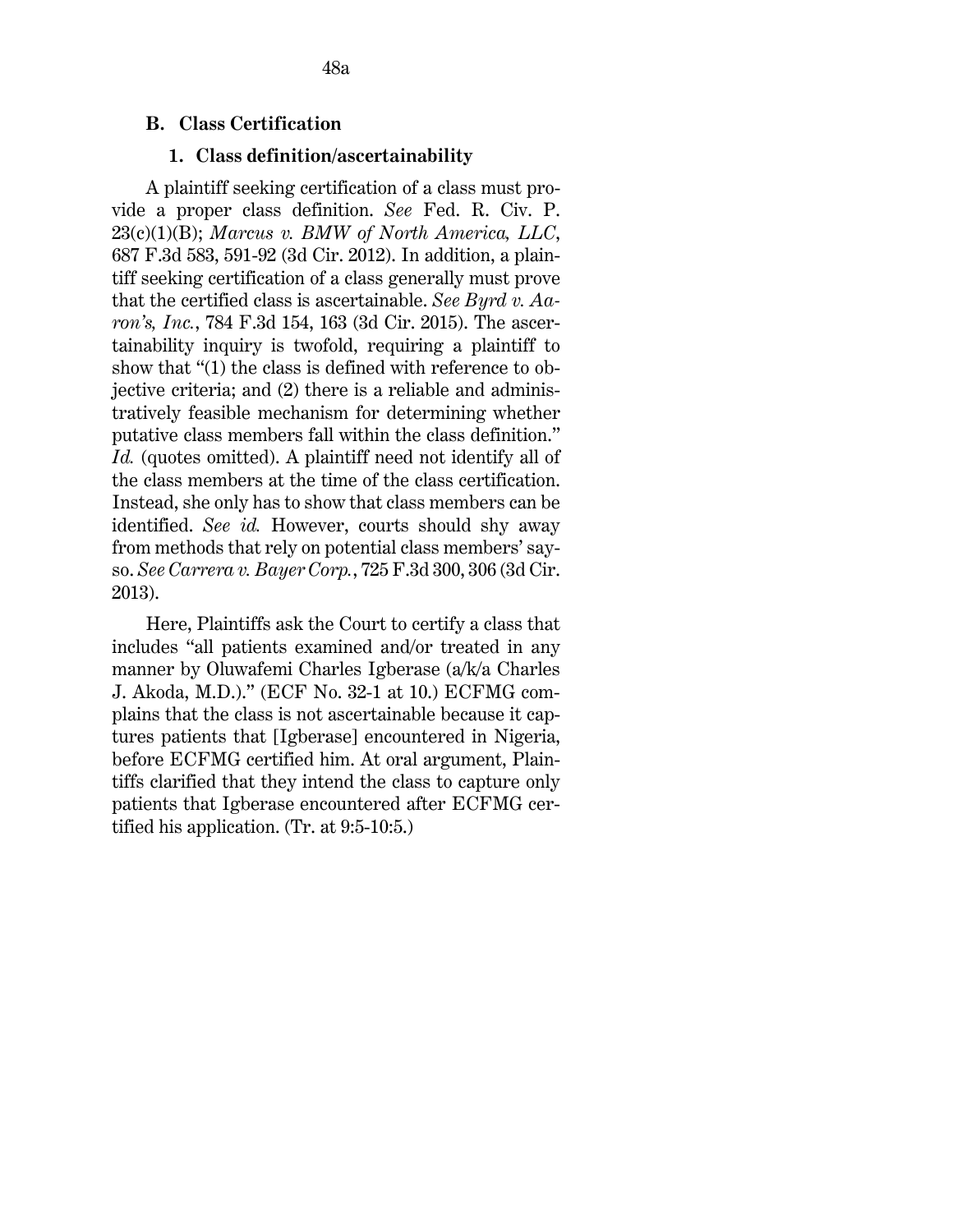ECFMG also contends that the class is not ascertainable because the phrase "examined and/or treated in any manner" is vague and would lead to confusion. The Court disagrees. The class definition is intended to capture any patient who received medical care or treatment from Igberase after ECFMG certified him. That phrase does not raise the type of questions that would require individual fact-finding or a subjective determination in order to identify class members.

Finally, ECFMG argues that there is no way to identify class members. Plaintiffs, however, point to medical records from the treating facilities and note that they have already used those records to identify more than 700 class members. (Tr. at 14:13-14:11.) Those records, which Plaintiffs can obtain by subpoena after certification, provide the type of objective, administratively feasible mechanism required to identify class members. By obtaining the relevant records from Prince George's Hospital Center, Plaintiffs have satisfied their burden of demonstrating that the class is ascertainable; the Court is not just taking their word for it. ECFMG speculates that Howard might not have records from the relevant time frames because records retention requirements would not require it. The possibility that some records might have been lost, however, does not render the class not ascertainable. *See [Byrd,](http://www.westlaw.com/Link/Document/FullText?findType=Y&serNum=2035811580&pubNum=0000506&originatingDoc=I411069c06d9911ea94c1fd79e5bc9f66&refType=RP&fi=co_pp_sp_506_164&originationContext=document&vr=3.0&rs=cblt1.0&transitionType=DocumentItem&contextData=(sc.UserEnteredCitation)#co_pp_sp_506_164)* [784 F.3d at 164](http://www.westlaw.com/Link/Document/FullText?findType=Y&serNum=2035811580&pubNum=0000506&originatingDoc=I411069c06d9911ea94c1fd79e5bc9f66&refType=RP&fi=co_pp_sp_506_164&originationContext=document&vr=3.0&rs=cblt1.0&transitionType=DocumentItem&contextData=(sc.UserEnteredCitation)#co_pp_sp_506_164) ("[A]scertainability only requires the plaintiff to show that class members *can be identified*. Accordingly, there is no records requirement.") (emphasis in original) (internal quotation omitted).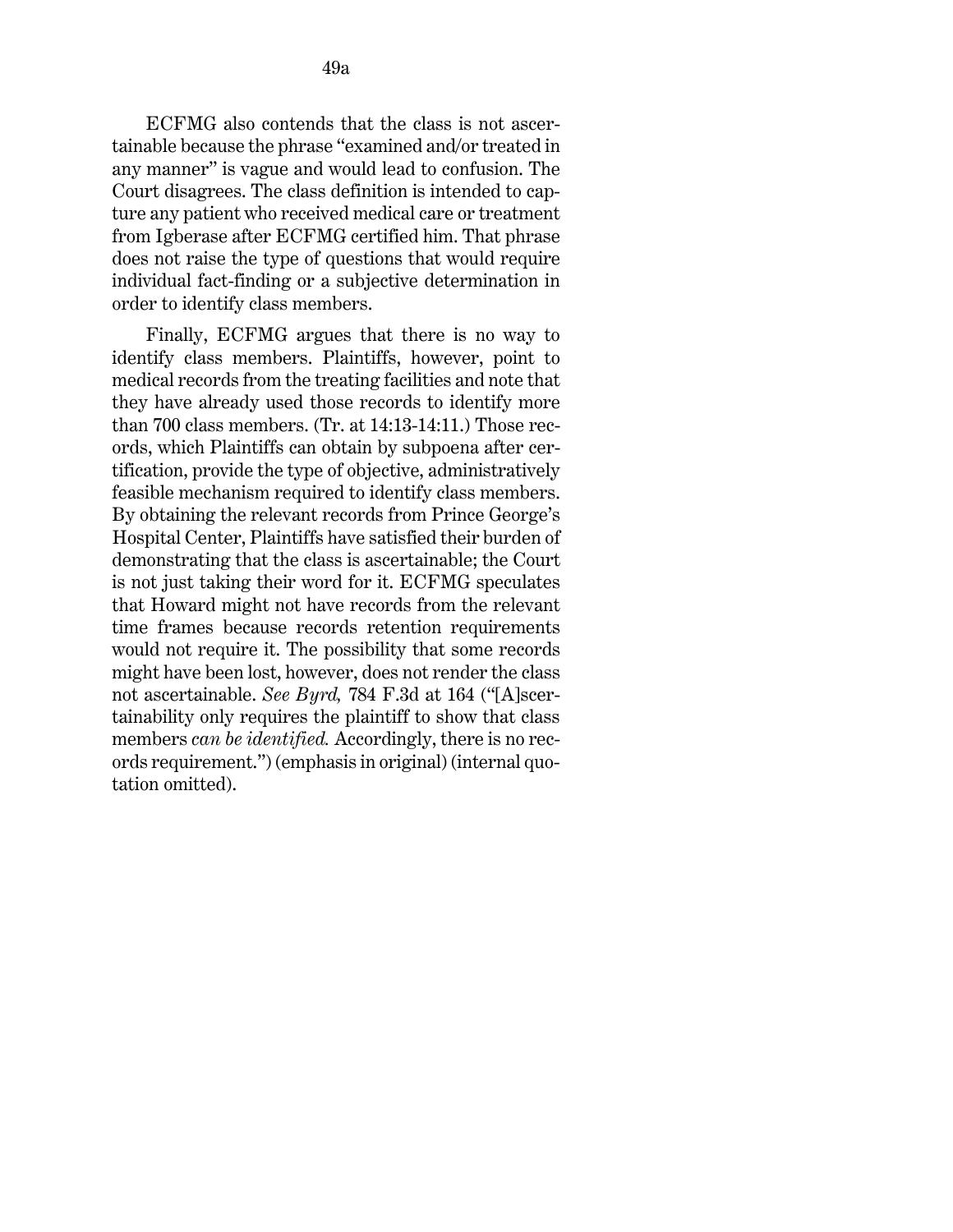[Rule 23\(a\)](http://www.westlaw.com/Link/Document/FullText?findType=L&pubNum=1000600&cite=USFRCPR23&originatingDoc=I411069c06d9911ea94c1fd79e5bc9f66&refType=LQ&originationContext=document&vr=3.0&rs=cblt1.0&transitionType=DocumentItem&contextData=(sc.UserEnteredCitation)) sets forth four threshold requirements for all class actions: numerosity; commonality; typicality; and adequacy of representation. *See* [Fed. R. Civ. P.](http://www.westlaw.com/Link/Document/FullText?findType=L&pubNum=1000600&cite=USFRCPR23&originatingDoc=I411069c06d9911ea94c1fd79e5bc9f66&refType=LQ&originationContext=document&vr=3.0&rs=cblt1.0&transitionType=DocumentItem&contextData=(sc.UserEnteredCitation))  [23\(a\).](http://www.westlaw.com/Link/Document/FullText?findType=L&pubNum=1000600&cite=USFRCPR23&originatingDoc=I411069c06d9911ea94c1fd79e5bc9f66&refType=LQ&originationContext=document&vr=3.0&rs=cblt1.0&transitionType=DocumentItem&contextData=(sc.UserEnteredCitation)) The Court addresses each requirement in turn.

## a. **Numerosity**

A plaintiff seeking certification must demonstrate that the class is so numerous that joinder of all members is impracticable. "[G]enerally if the named plaintiff demonstrates that the potential number of plaintiffs exceeds 40, the first prong of [Rule 23\(a\)](http://www.westlaw.com/Link/Document/FullText?findType=L&pubNum=1000600&cite=USFRCPR23&originatingDoc=I411069c06d9911ea94c1fd79e5bc9f66&refType=LQ&originationContext=document&vr=3.0&rs=cblt1.0&transitionType=DocumentItem&contextData=(sc.UserEnteredCitation)) has been met." *[In](http://www.westlaw.com/Link/Document/FullText?findType=Y&serNum=2039764933&pubNum=0000506&originatingDoc=I411069c06d9911ea94c1fd79e5bc9f66&refType=RP&fi=co_pp_sp_506_249&originationContext=document&vr=3.0&rs=cblt1.0&transitionType=DocumentItem&contextData=(sc.UserEnteredCitation)#co_pp_sp_506_249)  [re Modafanil Antitrust Litig.](http://www.westlaw.com/Link/Document/FullText?findType=Y&serNum=2039764933&pubNum=0000506&originatingDoc=I411069c06d9911ea94c1fd79e5bc9f66&refType=RP&fi=co_pp_sp_506_249&originationContext=document&vr=3.0&rs=cblt1.0&transitionType=DocumentItem&contextData=(sc.UserEnteredCitation)#co_pp_sp_506_249)*, 837 F.3d 238, 249-50 (3d [Cir. 2016\)](http://www.westlaw.com/Link/Document/FullText?findType=Y&serNum=2039764933&pubNum=0000506&originatingDoc=I411069c06d9911ea94c1fd79e5bc9f66&refType=RP&fi=co_pp_sp_506_249&originationContext=document&vr=3.0&rs=cblt1.0&transitionType=DocumentItem&contextData=(sc.UserEnteredCitation)#co_pp_sp_506_249) (citation omitted). Here, Plaintiffs have shown that the potential class includes at least the 712 people that Igberase treated at Prince George's Hospital Center. That number alone would render joinder all but impossible, and the class is more expansive than that. Plaintiffs have therefore satisfied the numerosity requirement. Notably, ECFMG does not argue otherwise.

# b. **Commonality**

[Rule 23\(a\)\(2\)](http://www.westlaw.com/Link/Document/FullText?findType=L&pubNum=1000600&cite=USFRCPR23&originatingDoc=I411069c06d9911ea94c1fd79e5bc9f66&refType=LQ&originationContext=document&vr=3.0&rs=cblt1.0&transitionType=DocumentItem&contextData=(sc.UserEnteredCitation)) requires Plaintiffs to demonstrate that "there are questions of law or fact common to the class." [Fed. R. Civ. P. 23\(a\)\(2\).](http://www.westlaw.com/Link/Document/FullText?findType=L&pubNum=1000600&cite=USFRCPR23&originatingDoc=I411069c06d9911ea94c1fd79e5bc9f66&refType=LQ&originationContext=document&vr=3.0&rs=cblt1.0&transitionType=DocumentItem&contextData=(sc.UserEnteredCitation)) Commonality does not require perfect identity of questions of law or fact among all class members. Rather, 'even a single common question will do.' " *[Reyes v. Netdeposit, LLC](http://www.westlaw.com/Link/Document/FullText?findType=Y&serNum=2037060943&pubNum=0000506&originatingDoc=I411069c06d9911ea94c1fd79e5bc9f66&refType=RP&fi=co_pp_sp_506_486&originationContext=document&vr=3.0&rs=cblt1.0&transitionType=DocumentItem&contextData=(sc.UserEnteredCitation)#co_pp_sp_506_486)*[, 802 F.3d 469, 486](http://www.westlaw.com/Link/Document/FullText?findType=Y&serNum=2037060943&pubNum=0000506&originatingDoc=I411069c06d9911ea94c1fd79e5bc9f66&refType=RP&fi=co_pp_sp_506_486&originationContext=document&vr=3.0&rs=cblt1.0&transitionType=DocumentItem&contextData=(sc.UserEnteredCitation)#co_pp_sp_506_486)  [\(3d Cir. 2015\)](http://www.westlaw.com/Link/Document/FullText?findType=Y&serNum=2037060943&pubNum=0000506&originatingDoc=I411069c06d9911ea94c1fd79e5bc9f66&refType=RP&fi=co_pp_sp_506_486&originationContext=document&vr=3.0&rs=cblt1.0&transitionType=DocumentItem&contextData=(sc.UserEnteredCitation)#co_pp_sp_506_486) (quoting *[Dukes](http://www.westlaw.com/Link/Document/FullText?findType=Y&serNum=2025520221&pubNum=0000780&originatingDoc=I411069c06d9911ea94c1fd79e5bc9f66&refType=RP&fi=co_pp_sp_780_359&originationContext=document&vr=3.0&rs=cblt1.0&transitionType=DocumentItem&contextData=(sc.UserEnteredCitation)#co_pp_sp_780_359)*[, 564 U.S. at 359\)](http://www.westlaw.com/Link/Document/FullText?findType=Y&serNum=2025520221&pubNum=0000780&originatingDoc=I411069c06d9911ea94c1fd79e5bc9f66&refType=RP&fi=co_pp_sp_780_359&originationContext=document&vr=3.0&rs=cblt1.0&transitionType=DocumentItem&contextData=(sc.UserEnteredCitation)#co_pp_sp_780_359). However, the common issue must be "central to the validity of each one of the claims in one stroke." *Dukes*, [564 U.S.](http://www.westlaw.com/Link/Document/FullText?findType=Y&serNum=2025520221&pubNum=0000780&originatingDoc=I411069c06d9911ea94c1fd79e5bc9f66&refType=RP&fi=co_pp_sp_780_350&originationContext=document&vr=3.0&rs=cblt1.0&transitionType=DocumentItem&contextData=(sc.UserEnteredCitation)#co_pp_sp_780_350)  [at 350.](http://www.westlaw.com/Link/Document/FullText?findType=Y&serNum=2025520221&pubNum=0000780&originatingDoc=I411069c06d9911ea94c1fd79e5bc9f66&refType=RP&fi=co_pp_sp_780_350&originationContext=document&vr=3.0&rs=cblt1.0&transitionType=DocumentItem&contextData=(sc.UserEnteredCitation)#co_pp_sp_780_350) There can be legal and factual differences among members of the class, as long as the defendant subjected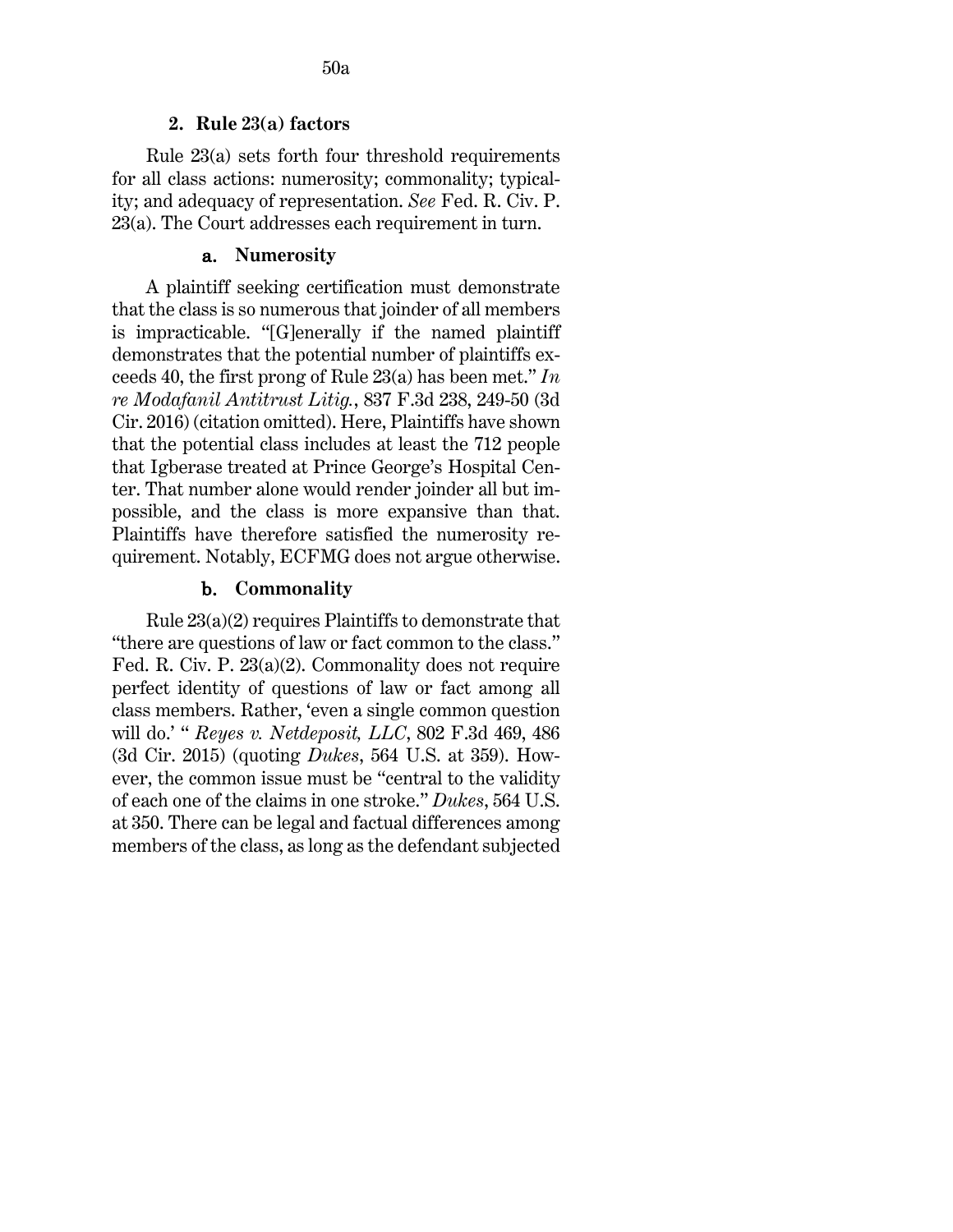them all to the same harmful conduct. Ultimately, the commonality bar is not a high one. *See [Rodriguez v.](http://www.westlaw.com/Link/Document/FullText?findType=Y&serNum=2031269438&pubNum=0000506&originatingDoc=I411069c06d9911ea94c1fd79e5bc9f66&refType=RP&fi=co_pp_sp_506_382&originationContext=document&vr=3.0&rs=cblt1.0&transitionType=DocumentItem&contextData=(sc.UserEnteredCitation)#co_pp_sp_506_382)  [Nat'l City Bank](http://www.westlaw.com/Link/Document/FullText?findType=Y&serNum=2031269438&pubNum=0000506&originatingDoc=I411069c06d9911ea94c1fd79e5bc9f66&refType=RP&fi=co_pp_sp_506_382&originationContext=document&vr=3.0&rs=cblt1.0&transitionType=DocumentItem&contextData=(sc.UserEnteredCitation)#co_pp_sp_506_382)*[, 726 F.3d 372, 382 \(3d Cir. 2013\).](http://www.westlaw.com/Link/Document/FullText?findType=Y&serNum=2031269438&pubNum=0000506&originatingDoc=I411069c06d9911ea94c1fd79e5bc9f66&refType=RP&fi=co_pp_sp_506_382&originationContext=document&vr=3.0&rs=cblt1.0&transitionType=DocumentItem&contextData=(sc.UserEnteredCitation)#co_pp_sp_506_382)

Here, Plaintiffs have identified several common legal and factual questions that are central to the validity of their claims. In particular, questions about whether ECFMG owed a legal duty either to class members or hospitals and state medical boards, and questions about whether ECFMG breached those duties, are common to all members of the class. Plaintiffs have therefore satisfied the commonality requirement.

ECFMG contends that questions about duty and breach are not common throughout the class because choice-of-law questions might result in different outcomes. Because the Court has already resolved the choice-of-law question, that argument has no impact. ECFMG also argues that determining whether a duty exists requires the Court to assess "the foreseeability of harm to a plaintiff in a particular situation." (Tr. of Hearing dated 1/30/20 at 47:19-48:2.) ECFMG's argument conflates "foreseeability" as it relates to a duty and "foreseeability" as it relates to causation. Although the concept is embedded in both inquiries, it is not the same.

"The type of foreseeability that determines a duty of care, as opposed to proximate cause, is not dependent on the foreseeability of a specific event. Instead, in the context of duty, the concept of foreseeability means the likelihood of the occurrence of a general type of risk rather than the likelihood of the occurrence of the precise chain of events leading to the injury." *[Kleinknecht v.](http://www.westlaw.com/Link/Document/FullText?findType=Y&serNum=1993077284&pubNum=0000350&originatingDoc=I411069c06d9911ea94c1fd79e5bc9f66&refType=RP&fi=co_pp_sp_350_1369&originationContext=document&vr=3.0&rs=cblt1.0&transitionType=DocumentItem&contextData=(sc.UserEnteredCitation)#co_pp_sp_350_1369)  [Gettysburg Coll.](http://www.westlaw.com/Link/Document/FullText?findType=Y&serNum=1993077284&pubNum=0000350&originatingDoc=I411069c06d9911ea94c1fd79e5bc9f66&refType=RP&fi=co_pp_sp_350_1369&originationContext=document&vr=3.0&rs=cblt1.0&transitionType=DocumentItem&contextData=(sc.UserEnteredCitation)#co_pp_sp_350_1369)*[, 989 F.2d 1360, 1369 \(3d Cir. 1993\)](http://www.westlaw.com/Link/Document/FullText?findType=Y&serNum=1993077284&pubNum=0000350&originatingDoc=I411069c06d9911ea94c1fd79e5bc9f66&refType=RP&fi=co_pp_sp_350_1369&originationContext=document&vr=3.0&rs=cblt1.0&transitionType=DocumentItem&contextData=(sc.UserEnteredCitation)#co_pp_sp_350_1369) (in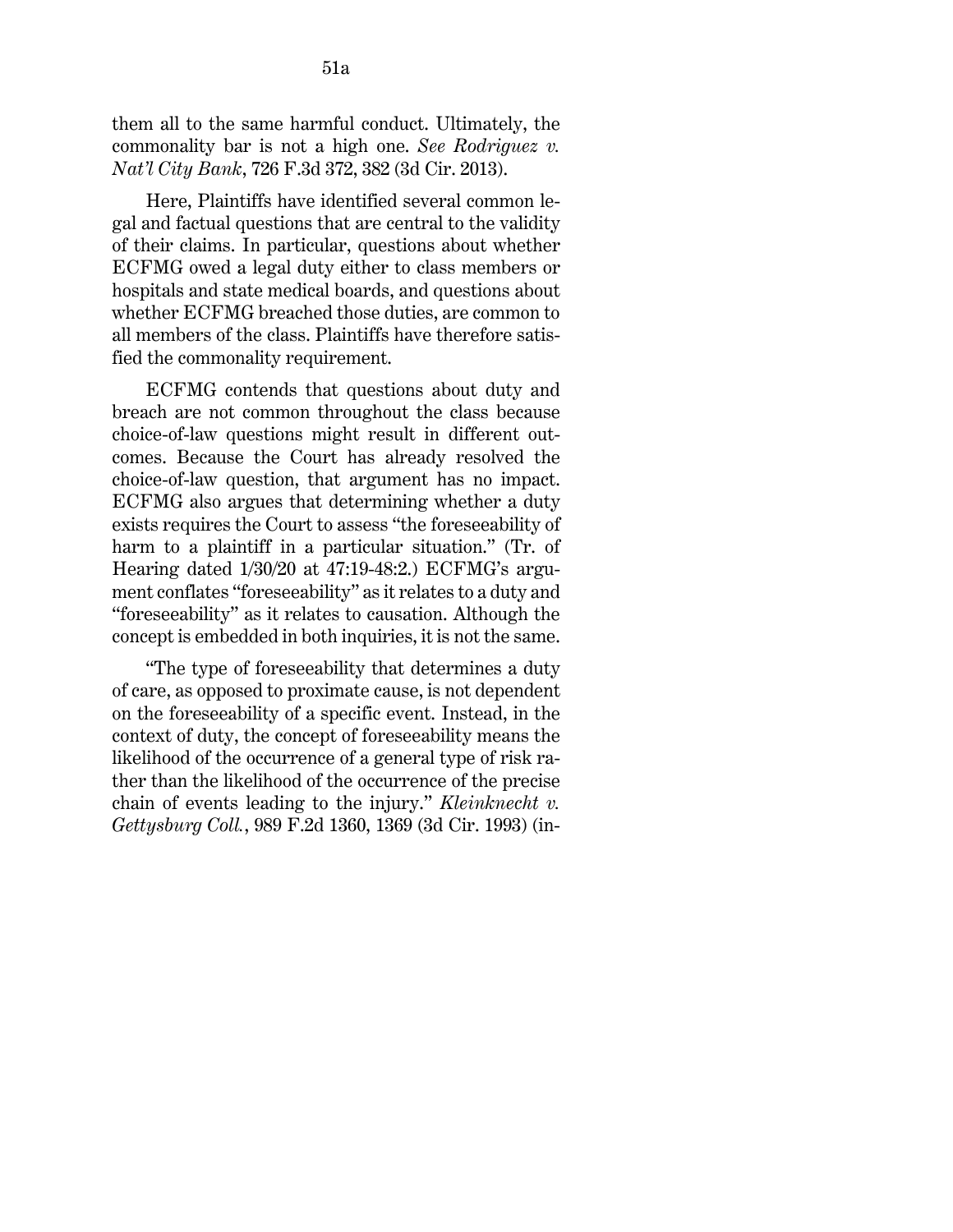ternal quotations and citations omitted). Duty is predicated on the relationship existing between the parties at the relevant time, *i.e.*, the time that ECFMG certified Igberase to apply to a U.S. residency program and/or the time that it investigated (or failed to investigate) his identity fraud. *See, e.g.*, *[Zanine v. Gallagher](http://www.westlaw.com/Link/Document/FullText?findType=Y&serNum=1985140616&pubNum=0000162&originatingDoc=I411069c06d9911ea94c1fd79e5bc9f66&refType=RP&fi=co_pp_sp_162_1334&originationContext=document&vr=3.0&rs=cblt1.0&transitionType=DocumentItem&contextData=(sc.UserEnteredCitation)#co_pp_sp_162_1334)*[, 497 A.2d](http://www.westlaw.com/Link/Document/FullText?findType=Y&serNum=1985140616&pubNum=0000162&originatingDoc=I411069c06d9911ea94c1fd79e5bc9f66&refType=RP&fi=co_pp_sp_162_1334&originationContext=document&vr=3.0&rs=cblt1.0&transitionType=DocumentItem&contextData=(sc.UserEnteredCitation)#co_pp_sp_162_1334)  [1332, 1334 \(Pa. Super. Ct. 1985\).](http://www.westlaw.com/Link/Document/FullText?findType=Y&serNum=1985140616&pubNum=0000162&originatingDoc=I411069c06d9911ea94c1fd79e5bc9f66&refType=RP&fi=co_pp_sp_162_1334&originationContext=document&vr=3.0&rs=cblt1.0&transitionType=DocumentItem&contextData=(sc.UserEnteredCitation)#co_pp_sp_162_1334)

ECFMG's argument would leave open the possibility that a duty would not be fixed until after the fact because the circumstances that define the existence of a duty would not be known at the time that the defendant has to decide how to conduct itself. The law should not sanction such uncertainty. Parties are entitled to know the duties incumbent upon them when they decide how to conduct themselves, not later.

## c. **Typicality**

The third requirement, typicality, is normally met where "claims of representative Plaintiffs arise from the same alleged wrongful conduct." *[In re Warfarin So](http://www.westlaw.com/Link/Document/FullText?findType=Y&serNum=2005709008&pubNum=0000506&originatingDoc=I411069c06d9911ea94c1fd79e5bc9f66&refType=RP&fi=co_pp_sp_506_532&originationContext=document&vr=3.0&rs=cblt1.0&transitionType=DocumentItem&contextData=(sc.UserEnteredCitation)#co_pp_sp_506_532)[dium Antitrust Litig.](http://www.westlaw.com/Link/Document/FullText?findType=Y&serNum=2005709008&pubNum=0000506&originatingDoc=I411069c06d9911ea94c1fd79e5bc9f66&refType=RP&fi=co_pp_sp_506_532&originationContext=document&vr=3.0&rs=cblt1.0&transitionType=DocumentItem&contextData=(sc.UserEnteredCitation)#co_pp_sp_506_532)*[, 391 F.3d 516, 532 \(3d Cir. 2004\);](http://www.westlaw.com/Link/Document/FullText?findType=Y&serNum=2005709008&pubNum=0000506&originatingDoc=I411069c06d9911ea94c1fd79e5bc9f66&refType=RP&fi=co_pp_sp_506_532&originationContext=document&vr=3.0&rs=cblt1.0&transitionType=DocumentItem&contextData=(sc.UserEnteredCitation)#co_pp_sp_506_532) [FRCP 23\(a\)\(3\).](http://www.westlaw.com/Link/Document/FullText?findType=L&pubNum=1000600&cite=USFRCPR23&originatingDoc=I411069c06d9911ea94c1fd79e5bc9f66&refType=LQ&originationContext=document&vr=3.0&rs=cblt1.0&transitionType=DocumentItem&contextData=(sc.UserEnteredCitation)) "Typicality" aids a court in determining whether "maintenance of a class action is economical and whether the named plaintiff's claim and the class claims are so interrelated that the interest of the class members will be fairly and adequately protected in their absence." *[Marcus](http://www.westlaw.com/Link/Document/FullText?findType=Y&serNum=2028349702&pubNum=0000506&originatingDoc=I411069c06d9911ea94c1fd79e5bc9f66&refType=RP&fi=co_pp_sp_506_594&originationContext=document&vr=3.0&rs=cblt1.0&transitionType=DocumentItem&contextData=(sc.UserEnteredCitation)#co_pp_sp_506_594)*[, 687 F.3d at 594](http://www.westlaw.com/Link/Document/FullText?findType=Y&serNum=2028349702&pubNum=0000506&originatingDoc=I411069c06d9911ea94c1fd79e5bc9f66&refType=RP&fi=co_pp_sp_506_594&originationContext=document&vr=3.0&rs=cblt1.0&transitionType=DocumentItem&contextData=(sc.UserEnteredCitation)#co_pp_sp_506_594) (citation omitted).

To determine whether a named plaintiff is so different as to prevent a finding of typicality, a court must address three distinct concerns: "(1) the claims of the class representative must be the same as those of the class in terms of both (a) the legal theory advanced and (b) the factual circumstances underlying that theory; (2) the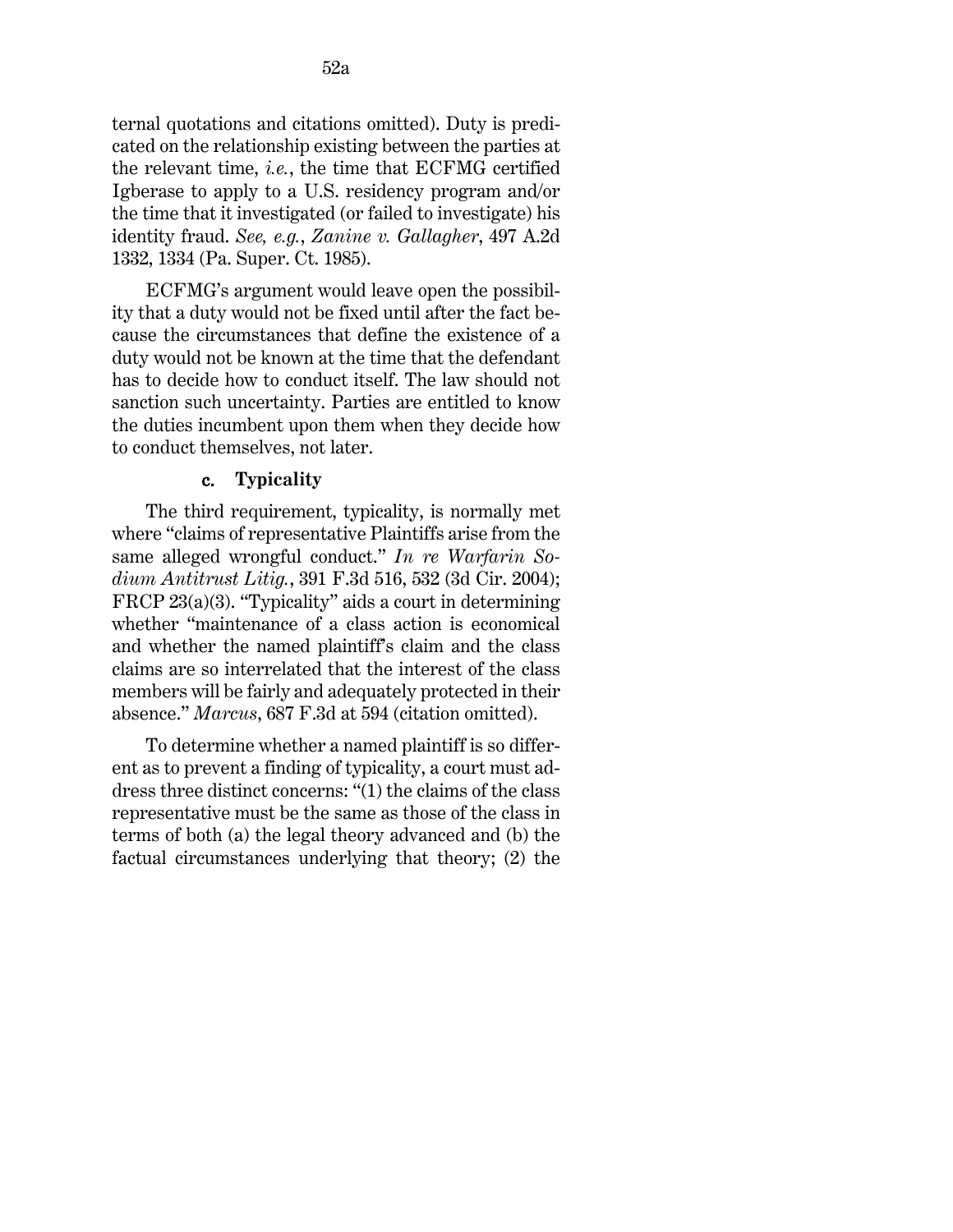class representative must not be subject to a defense that is both inapplicable to many members of the class and likely to become a major focus of the litigation; and (3) the interests and incentives of the representative must be sufficiently aligned with those of the class." *[Id.](http://www.westlaw.com/Link/Document/FullText?findType=Y&serNum=2028349702&pubNum=0000506&originatingDoc=I411069c06d9911ea94c1fd79e5bc9f66&refType=RP&fi=co_pp_sp_506_598&originationContext=document&vr=3.0&rs=cblt1.0&transitionType=DocumentItem&contextData=(sc.UserEnteredCitation)#co_pp_sp_506_598)* [at 598.](http://www.westlaw.com/Link/Document/FullText?findType=Y&serNum=2028349702&pubNum=0000506&originatingDoc=I411069c06d9911ea94c1fd79e5bc9f66&refType=RP&fi=co_pp_sp_506_598&originationContext=document&vr=3.0&rs=cblt1.0&transitionType=DocumentItem&contextData=(sc.UserEnteredCitation)#co_pp_sp_506_598) The Third Circuit has set a "low threshold" for typicality, such that even "relatively pronounced factual differences will generally not preclude a finding of typicality where there is a strong similarity of legal theories or where the claim arises from the same practice or course of conduct." *[In re Nat'l Football League Players](http://www.westlaw.com/Link/Document/FullText?findType=Y&serNum=2038688070&pubNum=0000506&originatingDoc=I411069c06d9911ea94c1fd79e5bc9f66&refType=RP&fi=co_pp_sp_506_428&originationContext=document&vr=3.0&rs=cblt1.0&transitionType=DocumentItem&contextData=(sc.UserEnteredCitation)#co_pp_sp_506_428)  Concussion Injury Litig.*[, 821 F.3d 410, 428 \(3d Cir.](http://www.westlaw.com/Link/Document/FullText?findType=Y&serNum=2038688070&pubNum=0000506&originatingDoc=I411069c06d9911ea94c1fd79e5bc9f66&refType=RP&fi=co_pp_sp_506_428&originationContext=document&vr=3.0&rs=cblt1.0&transitionType=DocumentItem&contextData=(sc.UserEnteredCitation)#co_pp_sp_506_428)  [2016\)](http://www.westlaw.com/Link/Document/FullText?findType=Y&serNum=2038688070&pubNum=0000506&originatingDoc=I411069c06d9911ea94c1fd79e5bc9f66&refType=RP&fi=co_pp_sp_506_428&originationContext=document&vr=3.0&rs=cblt1.0&transitionType=DocumentItem&contextData=(sc.UserEnteredCitation)#co_pp_sp_506_428) (quotes omitted).

Here, Plaintiffs' claims are typical of class members to the extent that the class members consist of Igberase's patients during and after his residency. All of the claims arise from the same legal theory: negligence. The claims also arise from a single course of conduct by ECFMG: the certification and subsequent (allegedly inadequate) investigation of his identity. ECFMG has not suggested any Plaintiff is subject to a unique defense. And nothing before the Court demonstrates that the Plaintiffs have incentives that are at odds with the class they seek to represent.

ECFMG notes that Igberase treated all of the Plaintiffs after entering private practice and obtaining his license and therefore suggests that Plaintiffs are not typical of patients that Igberase treated at Howard. That difference does not render Plaintiffs atypical, however. Patients treated during and after residency all have claims based on the same course of ECFMG's conduct.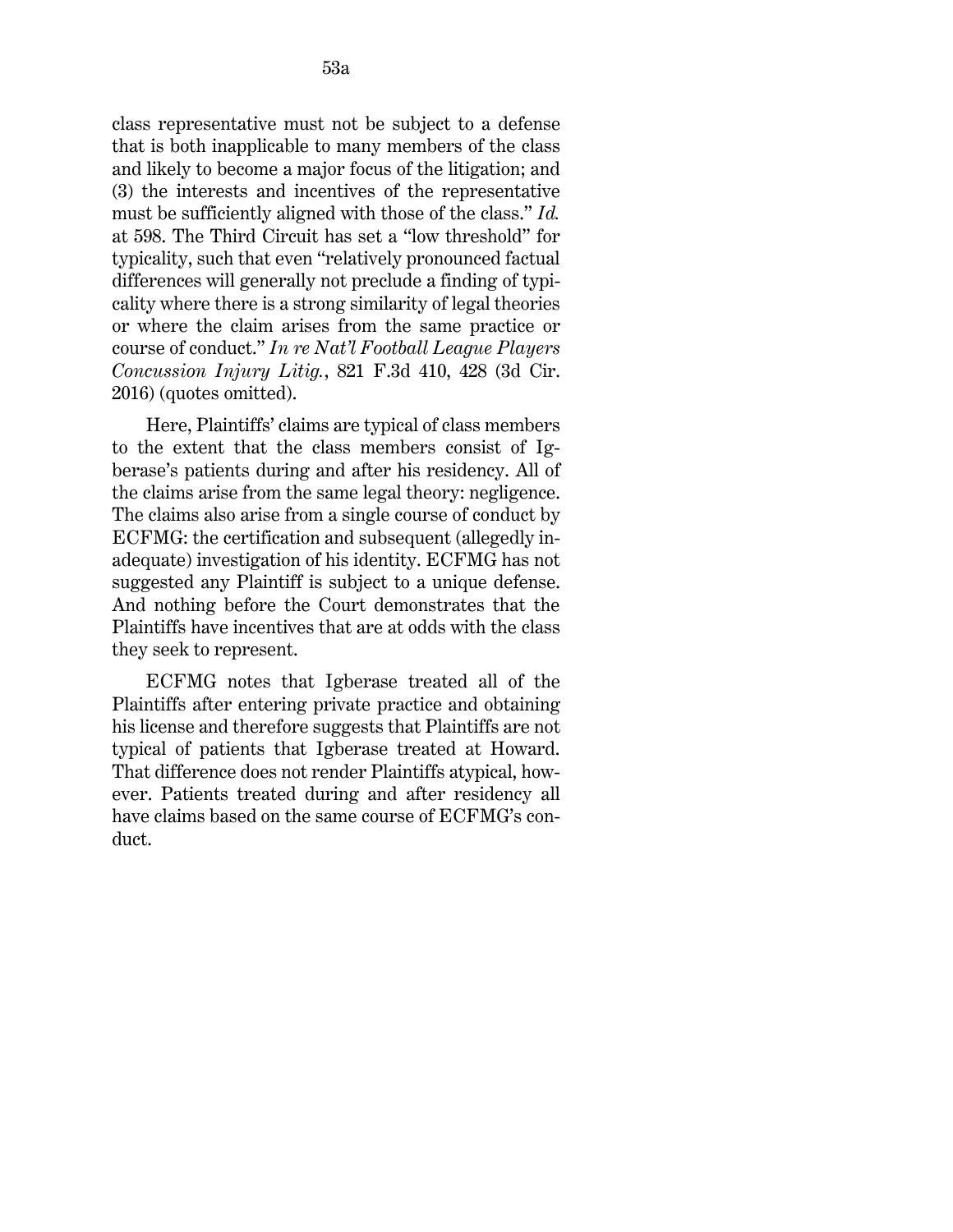However, Plaintiffs' claims are not typical of class members to the extent that the class members consist of Igberase's patients at JSMC. Those patients can assert negligence claims based on ECFMG's initial certification of Akoda, but they cannot assert claims based on ECFMG's subsequent investigation because ECFMG did not conduct the investigation until after Igberase had treated those patients. Because the named Plaintiffs' claims are different from patients at JSMC in a meaningful way, the Court will exclude patients from JSMC from the class.

ECFMG also claims that Plaintiffs are not typical because they claim only to have suffered emotional damages, and some class members might have suffered physical harm at Igberase's hands as well. Again, these distinctions exist, but they do not overcome the fact that the Plaintiffs' claims arise from the same facts and legal theories as members of the class. To the extent any member of the class wants to assert additional claims against ECFMG based on other injuries that Igberase caused, she will have the opportunity to opt out of the class and assert those claims individually. And, nothing about the certification of a class in this case has any impact on a class member's ability to assert tort claims, including claims for other injuries, against Igberase himself.

#### d. **Adequacy**

The final 23(a) factor considers adequacy of both the Plaintiffs and counsel to represent the class. The "principal purpose of the adequacy requirement is to determine whether the named plaintiffs have the ability and the incentive to vigorously represent the claims of the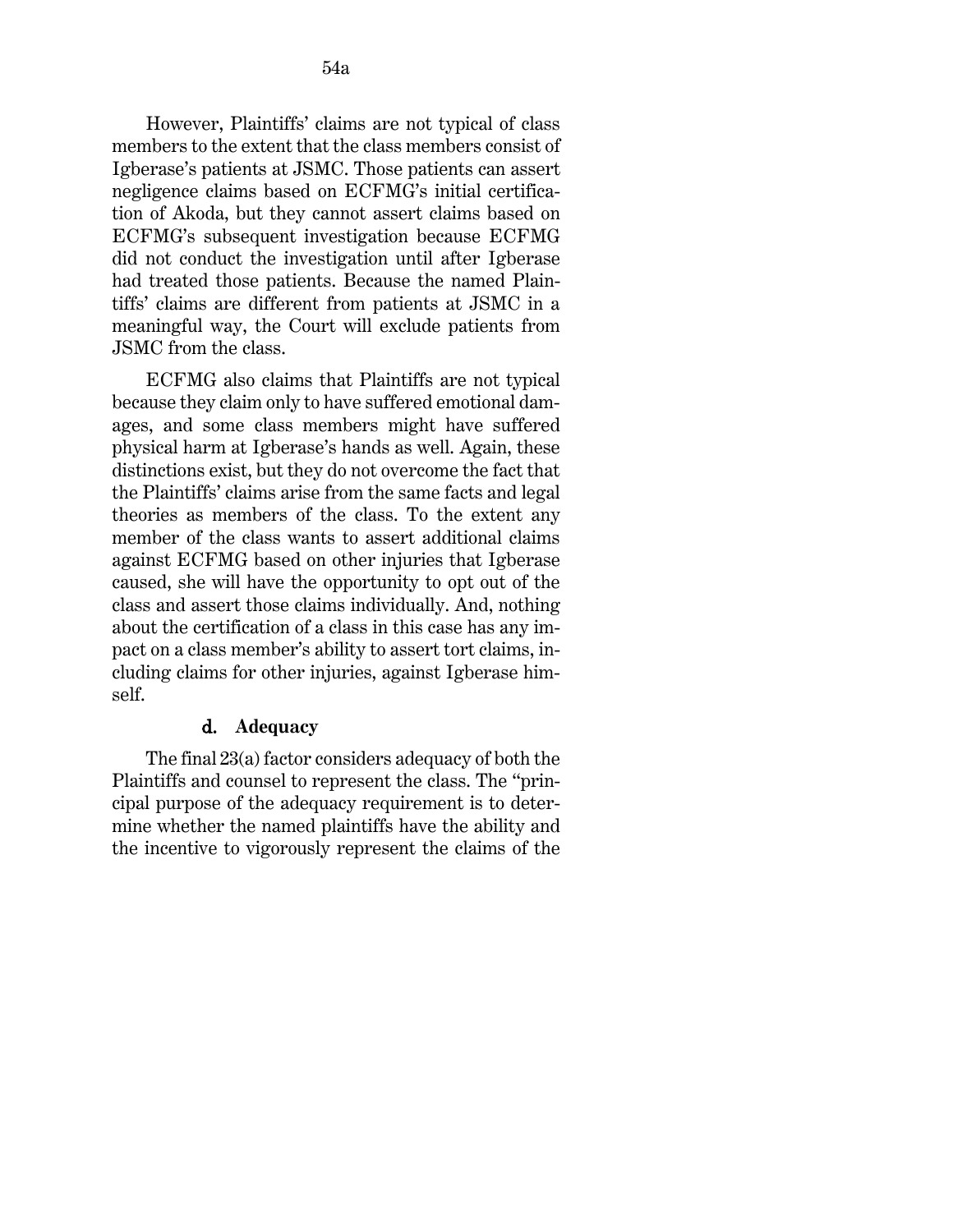class." *[In re Cmty. Bank of N. Va. Mortg. Lending](http://www.westlaw.com/Link/Document/FullText?findType=Y&serNum=2036780699&pubNum=0000506&originatingDoc=I411069c06d9911ea94c1fd79e5bc9f66&refType=RP&fi=co_pp_sp_506_393&originationContext=document&vr=3.0&rs=cblt1.0&transitionType=DocumentItem&contextData=(sc.UserEnteredCitation)#co_pp_sp_506_393)  [Practices Litig.](http://www.westlaw.com/Link/Document/FullText?findType=Y&serNum=2036780699&pubNum=0000506&originatingDoc=I411069c06d9911ea94c1fd79e5bc9f66&refType=RP&fi=co_pp_sp_506_393&originationContext=document&vr=3.0&rs=cblt1.0&transitionType=DocumentItem&contextData=(sc.UserEnteredCitation)#co_pp_sp_506_393)*[, 795 F.3d 380, 393 \(3d Cir. 2015\).](http://www.westlaw.com/Link/Document/FullText?findType=Y&serNum=2036780699&pubNum=0000506&originatingDoc=I411069c06d9911ea94c1fd79e5bc9f66&refType=RP&fi=co_pp_sp_506_393&originationContext=document&vr=3.0&rs=cblt1.0&transitionType=DocumentItem&contextData=(sc.UserEnteredCitation)#co_pp_sp_506_393) ECFMG does not challenge counsel's adequacy, and the Court finds that they have the requisite experience and skill necessary to represent the class.

As to the named Plaintiffs, the Court's inquiry focuses on whether the class representatives have conflicts of interest with the putative class members. *See New Directions Treatment Svcs. v. City of Reading*, 390 F.3d 313 (3d Cir. 2007). Only a "fundamental" conflict of interest will impact the adequacy analysis, meaning a conflict that arises because some class members benefitted from conduct that harmed other class members. *See [Dewey v. Volkswagen Aktiengesellschaft](http://www.westlaw.com/Link/Document/FullText?findType=Y&serNum=2027810635&pubNum=0000506&originatingDoc=I411069c06d9911ea94c1fd79e5bc9f66&refType=RP&fi=co_pp_sp_506_183&originationContext=document&vr=3.0&rs=cblt1.0&transitionType=DocumentItem&contextData=(sc.UserEnteredCitation)#co_pp_sp_506_183)*[, 681 F.3d](http://www.westlaw.com/Link/Document/FullText?findType=Y&serNum=2027810635&pubNum=0000506&originatingDoc=I411069c06d9911ea94c1fd79e5bc9f66&refType=RP&fi=co_pp_sp_506_183&originationContext=document&vr=3.0&rs=cblt1.0&transitionType=DocumentItem&contextData=(sc.UserEnteredCitation)#co_pp_sp_506_183)  [170, 183 \(3d Cir. 2012\).](http://www.westlaw.com/Link/Document/FullText?findType=Y&serNum=2027810635&pubNum=0000506&originatingDoc=I411069c06d9911ea94c1fd79e5bc9f66&refType=RP&fi=co_pp_sp_506_183&originationContext=document&vr=3.0&rs=cblt1.0&transitionType=DocumentItem&contextData=(sc.UserEnteredCitation)#co_pp_sp_506_183) No such conflict exists here. No member of the class benefitted from Igberase's deception or from ECFMG's conduct. The most that can be said is that some members of the class might not have suffered any emotional damage. But no one benefitted.

ECFMG contends that Plaintiffs are not adequate because they sought to represent a class in a different case about Igberase and ultimately dismissed that case without prejudice. The Court does not know why they made that decision. Nor, apparently, does ECFMG because its argument just speculates about whether they might do the same in this case. Without far more context, the Court has no basis to make any determination about Plaintiffs' commitment to this case based on a decision that they made in another case.

ECFMG also contends that, during their depositions, Plaintiffs did not understand what ECFMG does. Yet none of the Plaintiffs demonstrated a complete lack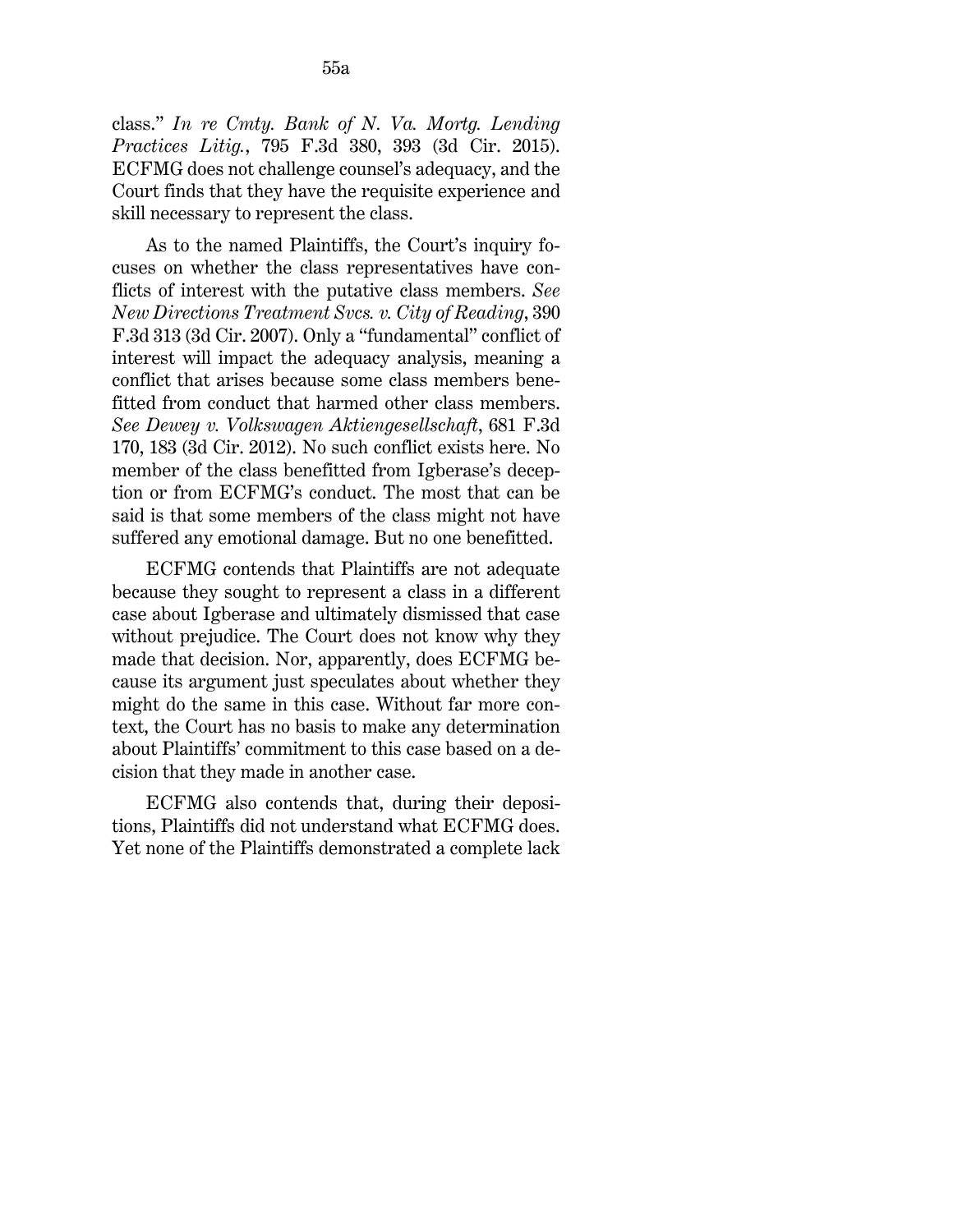of knowledge of the case. They just showed confusion about some details. A class representative's lack of knowledge about her case does not make her inadequate, as long as she has "minimal knowledge about the case and [can] make the requisite decisions required of a plaintiff." *[In re Suboxone Antitrust Litig.](http://www.westlaw.com/Link/Document/FullText?findType=Y&serNum=2049285426&pubNum=0000999&originatingDoc=I411069c06d9911ea94c1fd79e5bc9f66&refType=RP&originationContext=document&vr=3.0&rs=cblt1.0&transitionType=DocumentItem&contextData=(sc.UserEnteredCitation))*[, MDL No.](http://www.westlaw.com/Link/Document/FullText?findType=Y&serNum=2049285426&pubNum=0000999&originatingDoc=I411069c06d9911ea94c1fd79e5bc9f66&refType=RP&originationContext=document&vr=3.0&rs=cblt1.0&transitionType=DocumentItem&contextData=(sc.UserEnteredCitation))  [2445, 2019 WL 4735520, at \\* 22 \(E.D. Pa. Sept. 27, 2019\).](http://www.westlaw.com/Link/Document/FullText?findType=Y&serNum=2049285426&pubNum=0000999&originatingDoc=I411069c06d9911ea94c1fd79e5bc9f66&refType=RP&originationContext=document&vr=3.0&rs=cblt1.0&transitionType=DocumentItem&contextData=(sc.UserEnteredCitation)) Finally, ECFMG claims that some members of the class might not have suffered emotional distress. However, that does not render the Plaintiffs inadequate or suggest a conflict between any Plaintiff and the class she seeks to represent.

#### **3. [Rule 23\(c\)\(4\)/](http://www.westlaw.com/Link/Document/FullText?findType=L&pubNum=1000600&cite=USFRCPR23&originatingDoc=I411069c06d9911ea94c1fd79e5bc9f66&refType=LQ&originationContext=document&vr=3.0&rs=cblt1.0&transitionType=DocumentItem&contextData=(sc.UserEnteredCitation))***Gates* **factors**

Having determined that Plaintiffs can satisfy the [Rule 23\(a\)](http://www.westlaw.com/Link/Document/FullText?findType=L&pubNum=1000600&cite=USFRCPR23&originatingDoc=I411069c06d9911ea94c1fd79e5bc9f66&refType=LQ&originationContext=document&vr=3.0&rs=cblt1.0&transitionType=DocumentItem&contextData=(sc.UserEnteredCitation)) factors, the Court turns to the question of whether to certify an issues class under Rule  $23(c)(4)$ . "Rule  $23(c)(4)$  both imposes a duty on the court to insure that only those questions which are appropriate for class adjudication be certified, and gives it ample power to treat common things in common and to distinguish the distinguishable." *[Gates](http://www.westlaw.com/Link/Document/FullText?findType=Y&serNum=2025930707&pubNum=0000506&originatingDoc=I411069c06d9911ea94c1fd79e5bc9f66&refType=RP&fi=co_pp_sp_506_272&originationContext=document&vr=3.0&rs=cblt1.0&transitionType=DocumentItem&contextData=(sc.UserEnteredCitation)#co_pp_sp_506_272)*[, 655 F.3d at 272.](http://www.westlaw.com/Link/Document/FullText?findType=Y&serNum=2025930707&pubNum=0000506&originatingDoc=I411069c06d9911ea94c1fd79e5bc9f66&refType=RP&fi=co_pp_sp_506_272&originationContext=document&vr=3.0&rs=cblt1.0&transitionType=DocumentItem&contextData=(sc.UserEnteredCitation)#co_pp_sp_506_272) "Courts frequently use Rule  $23(c)(4)$  to certify some elements of liability for class determination, while leaving other elements to individual adjudication." *Suboxone*[, 2019 WL](http://www.westlaw.com/Link/Document/FullText?findType=Y&serNum=2049285426&pubNum=0000999&originatingDoc=I411069c06d9911ea94c1fd79e5bc9f66&refType=RP&originationContext=document&vr=3.0&rs=cblt1.0&transitionType=DocumentItem&contextData=(sc.UserEnteredCitation))  [4735520, at \\*40](http://www.westlaw.com/Link/Document/FullText?findType=Y&serNum=2049285426&pubNum=0000999&originatingDoc=I411069c06d9911ea94c1fd79e5bc9f66&refType=RP&originationContext=document&vr=3.0&rs=cblt1.0&transitionType=DocumentItem&contextData=(sc.UserEnteredCitation)) (quote omitted). An issue class need not "seek to prove all of [the] required liability elements through common evidence." *[Id.](http://www.westlaw.com/Link/Document/FullText?findType=Y&serNum=2049285426&pubNum=0000999&originatingDoc=I411069c06d9911ea94c1fd79e5bc9f66&refType=RP&originationContext=document&vr=3.0&rs=cblt1.0&transitionType=DocumentItem&contextData=(sc.UserEnteredCitation))* [at \\*44.](http://www.westlaw.com/Link/Document/FullText?findType=Y&serNum=2049285426&pubNum=0000999&originatingDoc=I411069c06d9911ea94c1fd79e5bc9f66&refType=RP&originationContext=document&vr=3.0&rs=cblt1.0&transitionType=DocumentItem&contextData=(sc.UserEnteredCitation)) Instead, the question is whether one can sever the issues to be certified from the issues not to be certified. *[Id.](http://www.westlaw.com/Link/Document/FullText?findType=Y&serNum=2049285426&pubNum=0000999&originatingDoc=I411069c06d9911ea94c1fd79e5bc9f66&refType=RP&originationContext=document&vr=3.0&rs=cblt1.0&transitionType=DocumentItem&contextData=(sc.UserEnteredCitation))* [at \\* 45.](http://www.westlaw.com/Link/Document/FullText?findType=Y&serNum=2049285426&pubNum=0000999&originatingDoc=I411069c06d9911ea94c1fd79e5bc9f66&refType=RP&originationContext=document&vr=3.0&rs=cblt1.0&transitionType=DocumentItem&contextData=(sc.UserEnteredCitation))

Here, any duty that applied to ECFMG and ECFMG's potential breach of that duty focus on ECFMG's conduct, not on any individual member of the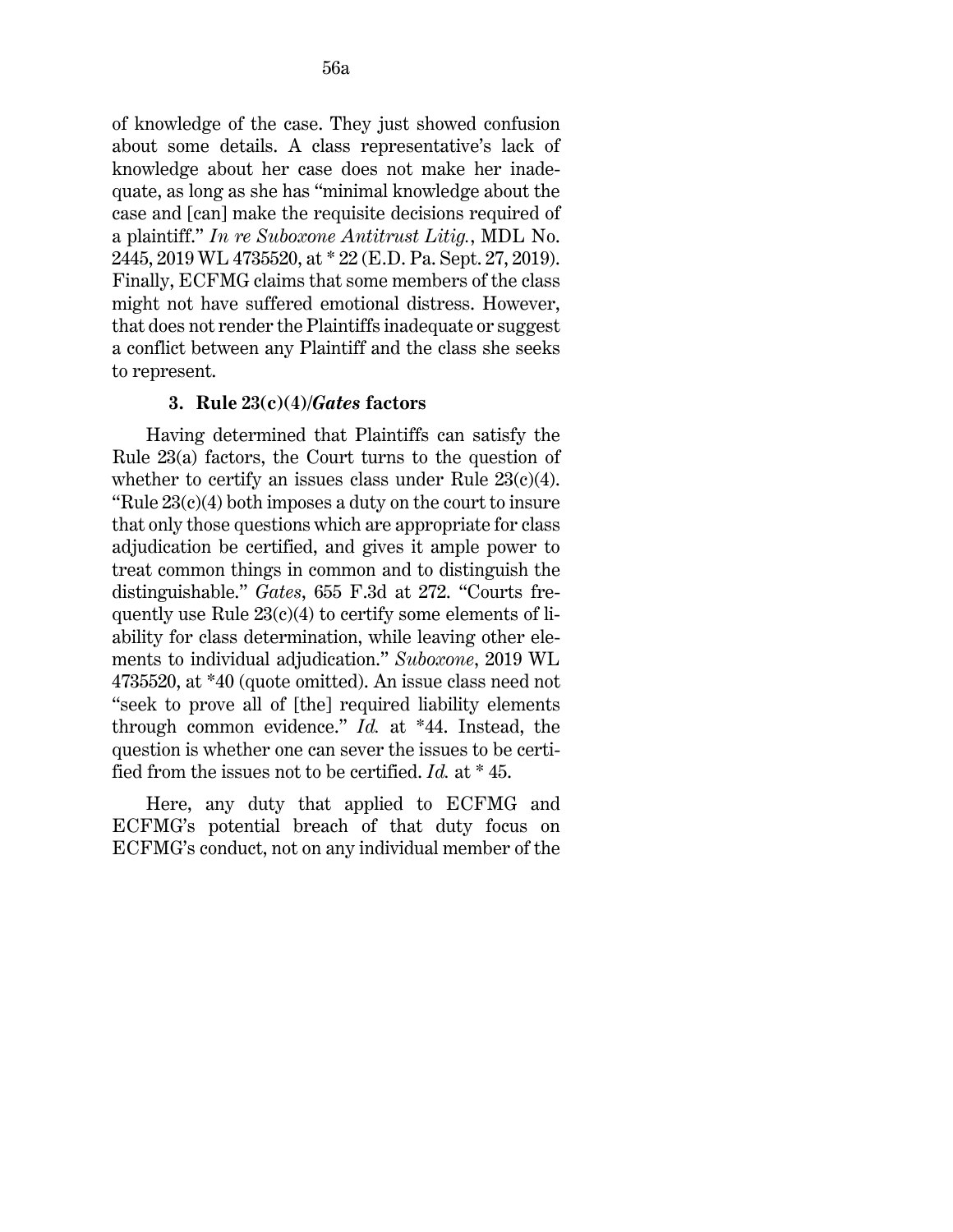#### a. **Option A (liability class)**

Plaintiffs' claims for negligence and NIED require them to prove the four elements of negligence: duty; breach; causation; and damages. *See [Brewington for](http://www.westlaw.com/Link/Document/FullText?findType=Y&serNum=2047216698&pubNum=0007691&originatingDoc=I411069c06d9911ea94c1fd79e5bc9f66&refType=RP&fi=co_pp_sp_7691_355&originationContext=document&vr=3.0&rs=cblt1.0&transitionType=DocumentItem&contextData=(sc.UserEnteredCitation)#co_pp_sp_7691_355)  [Brewington v. City of Phila.](http://www.westlaw.com/Link/Document/FullText?findType=Y&serNum=2047216698&pubNum=0007691&originatingDoc=I411069c06d9911ea94c1fd79e5bc9f66&refType=RP&fi=co_pp_sp_7691_355&originationContext=document&vr=3.0&rs=cblt1.0&transitionType=DocumentItem&contextData=(sc.UserEnteredCitation)#co_pp_sp_7691_355)*, 199 A.3d 348, 355 (Pa. [2018\);](http://www.westlaw.com/Link/Document/FullText?findType=Y&serNum=2047216698&pubNum=0007691&originatingDoc=I411069c06d9911ea94c1fd79e5bc9f66&refType=RP&fi=co_pp_sp_7691_355&originationContext=document&vr=3.0&rs=cblt1.0&transitionType=DocumentItem&contextData=(sc.UserEnteredCitation)#co_pp_sp_7691_355) *[Phillips v. Cricket Lighters](http://www.westlaw.com/Link/Document/FullText?findType=Y&serNum=2003894237&pubNum=0000162&originatingDoc=I411069c06d9911ea94c1fd79e5bc9f66&refType=RP&fi=co_pp_sp_162_1010&originationContext=document&vr=3.0&rs=cblt1.0&transitionType=DocumentItem&contextData=(sc.UserEnteredCitation)#co_pp_sp_162_1010)*[, 841 A.2d 1000, 1010](http://www.westlaw.com/Link/Document/FullText?findType=Y&serNum=2003894237&pubNum=0000162&originatingDoc=I411069c06d9911ea94c1fd79e5bc9f66&refType=RP&fi=co_pp_sp_162_1010&originationContext=document&vr=3.0&rs=cblt1.0&transitionType=DocumentItem&contextData=(sc.UserEnteredCitation)#co_pp_sp_162_1010)  [\(Pa. 2003\).](http://www.westlaw.com/Link/Document/FullText?findType=Y&serNum=2003894237&pubNum=0000162&originatingDoc=I411069c06d9911ea94c1fd79e5bc9f66&refType=RP&fi=co_pp_sp_162_1010&originationContext=document&vr=3.0&rs=cblt1.0&transitionType=DocumentItem&contextData=(sc.UserEnteredCitation)#co_pp_sp_162_1010) The Court cannot certify a class that encompasses elements of causation and damages because those issues are too individualized.

"[C]ausation . . . often require[s] individual proof." *Gates*[, 655 F.3d at 264.](http://www.westlaw.com/Link/Document/FullText?findType=Y&serNum=2025930707&pubNum=0000506&originatingDoc=I411069c06d9911ea94c1fd79e5bc9f66&refType=RP&fi=co_pp_sp_506_264&originationContext=document&vr=3.0&rs=cblt1.0&transitionType=DocumentItem&contextData=(sc.UserEnteredCitation)#co_pp_sp_506_264) Certainly, that is the case here. Indeed, it is all but impossible to separate questions of causation and harm from the individual damages that any plaintiff suffered. After all, prevailing on causation implies that a harm was indeed caused. *See, e.g.*, *[Rowe](http://www.westlaw.com/Link/Document/FullText?findType=Y&serNum=2020093181&pubNum=0000344&originatingDoc=I411069c06d9911ea94c1fd79e5bc9f66&refType=RP&fi=co_pp_sp_344_465&originationContext=document&vr=3.0&rs=cblt1.0&transitionType=DocumentItem&contextData=(sc.UserEnteredCitation)#co_pp_sp_344_465)  [v. E.I. Dupont De Nemours & Co.](http://www.westlaw.com/Link/Document/FullText?findType=Y&serNum=2020093181&pubNum=0000344&originatingDoc=I411069c06d9911ea94c1fd79e5bc9f66&refType=RP&fi=co_pp_sp_344_465&originationContext=document&vr=3.0&rs=cblt1.0&transitionType=DocumentItem&contextData=(sc.UserEnteredCitation)#co_pp_sp_344_465)*, 262 F.R.D. 451, 465 [\(D.N.J. 2009\)](http://www.westlaw.com/Link/Document/FullText?findType=Y&serNum=2020093181&pubNum=0000344&originatingDoc=I411069c06d9911ea94c1fd79e5bc9f66&refType=RP&fi=co_pp_sp_344_465&originationContext=document&vr=3.0&rs=cblt1.0&transitionType=DocumentItem&contextData=(sc.UserEnteredCitation)#co_pp_sp_344_465) ("without a common injury, there can be no common causation, as there is nothing to cause.").

In Pennsylvania, courts use the "substantial factor" test to determine causation. *[Ford v. Jeffries](http://www.westlaw.com/Link/Document/FullText?findType=Y&serNum=1977120978&pubNum=0000162&originatingDoc=I411069c06d9911ea94c1fd79e5bc9f66&refType=RP&fi=co_pp_sp_162_114&originationContext=document&vr=3.0&rs=cblt1.0&transitionType=DocumentItem&contextData=(sc.UserEnteredCitation)#co_pp_sp_162_114)*[, 379 A.2d](http://www.westlaw.com/Link/Document/FullText?findType=Y&serNum=1977120978&pubNum=0000162&originatingDoc=I411069c06d9911ea94c1fd79e5bc9f66&refType=RP&fi=co_pp_sp_162_114&originationContext=document&vr=3.0&rs=cblt1.0&transitionType=DocumentItem&contextData=(sc.UserEnteredCitation)#co_pp_sp_162_114)  [111, 114 \(Pa. 1977\)](http://www.westlaw.com/Link/Document/FullText?findType=Y&serNum=1977120978&pubNum=0000162&originatingDoc=I411069c06d9911ea94c1fd79e5bc9f66&refType=RP&fi=co_pp_sp_162_114&originationContext=document&vr=3.0&rs=cblt1.0&transitionType=DocumentItem&contextData=(sc.UserEnteredCitation)#co_pp_sp_162_114) (citing to [Restatement \(Second\) of](http://www.westlaw.com/Link/Document/FullText?findType=Y&serNum=0294806323&pubNum=0101577&originatingDoc=I411069c06d9911ea94c1fd79e5bc9f66&refType=TS&originationContext=document&vr=3.0&rs=cblt1.0&transitionType=DocumentItem&contextData=(sc.UserEnteredCitation))  [Torts § 431\)](http://www.westlaw.com/Link/Document/FullText?findType=Y&serNum=0294806323&pubNum=0101577&originatingDoc=I411069c06d9911ea94c1fd79e5bc9f66&refType=TS&originationContext=document&vr=3.0&rs=cblt1.0&transitionType=DocumentItem&contextData=(sc.UserEnteredCitation)). When evaluating whether negligent conduct is a substantial factor in causing the injury, courts consider the other factors that might contribute to the harm, the extent of the effect of those other factors, whether the actor's conduct created a force or series of forces which are continuous and active up to the time of the harm, or whether instead the actor created a situation harmless unless acted upon by other forces for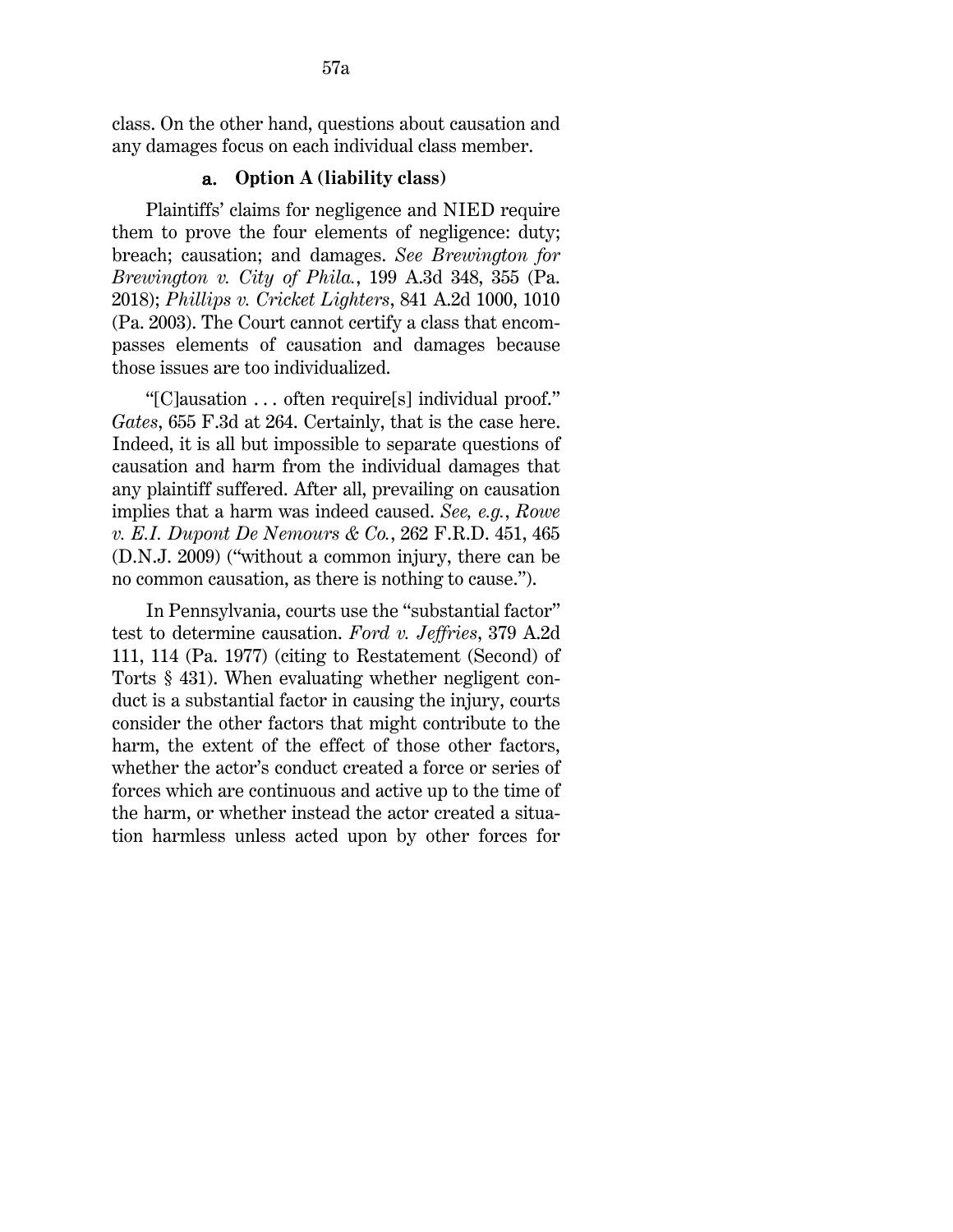which the actor is not responsible, and lapse of time between an actor's conduct and the harm. *See [Hall v. Mil](http://www.westlaw.com/Link/Document/FullText?findType=Y&serNum=2049133139&pubNum=0007903&originatingDoc=I411069c06d9911ea94c1fd79e5bc9f66&refType=RP&fi=co_pp_sp_7903_273&originationContext=document&vr=3.0&rs=cblt1.0&transitionType=DocumentItem&contextData=(sc.UserEnteredCitation)#co_pp_sp_7903_273)[lersville Univ.](http://www.westlaw.com/Link/Document/FullText?findType=Y&serNum=2049133139&pubNum=0007903&originatingDoc=I411069c06d9911ea94c1fd79e5bc9f66&refType=RP&fi=co_pp_sp_7903_273&originationContext=document&vr=3.0&rs=cblt1.0&transitionType=DocumentItem&contextData=(sc.UserEnteredCitation)#co_pp_sp_7903_273)*[, 400 F. Supp. 3d 252, 273 \(E.D. Pa. 2019\)](http://www.westlaw.com/Link/Document/FullText?findType=Y&serNum=2049133139&pubNum=0007903&originatingDoc=I411069c06d9911ea94c1fd79e5bc9f66&refType=RP&fi=co_pp_sp_7903_273&originationContext=document&vr=3.0&rs=cblt1.0&transitionType=DocumentItem&contextData=(sc.UserEnteredCitation)#co_pp_sp_7903_273) (citin[g Restatement \(Second\) of Torts § 433\)](http://www.westlaw.com/Link/Document/FullText?findType=Y&serNum=0294806325&pubNum=0101577&originatingDoc=I411069c06d9911ea94c1fd79e5bc9f66&refType=TS&originationContext=document&vr=3.0&rs=cblt1.0&transitionType=DocumentItem&contextData=(sc.UserEnteredCitation)). These considerations render causation a highly individualized inquiry, rather than common to all class members, and therefore disfavor certification of causation. *See, e.g., [Barnes v. American Tobacco Co.](http://www.westlaw.com/Link/Document/FullText?findType=Y&serNum=1998231001&pubNum=0000506&originatingDoc=I411069c06d9911ea94c1fd79e5bc9f66&refType=RP&fi=co_pp_sp_506_145&originationContext=document&vr=3.0&rs=cblt1.0&transitionType=DocumentItem&contextData=(sc.UserEnteredCitation)#co_pp_sp_506_145)*[, 161 F.3d 127, 145 \(3d](http://www.westlaw.com/Link/Document/FullText?findType=Y&serNum=1998231001&pubNum=0000506&originatingDoc=I411069c06d9911ea94c1fd79e5bc9f66&refType=RP&fi=co_pp_sp_506_145&originationContext=document&vr=3.0&rs=cblt1.0&transitionType=DocumentItem&contextData=(sc.UserEnteredCitation)#co_pp_sp_506_145)  [Cir. 1998\)](http://www.westlaw.com/Link/Document/FullText?findType=Y&serNum=1998231001&pubNum=0000506&originatingDoc=I411069c06d9911ea94c1fd79e5bc9f66&refType=RP&fi=co_pp_sp_506_145&originationContext=document&vr=3.0&rs=cblt1.0&transitionType=DocumentItem&contextData=(sc.UserEnteredCitation)#co_pp_sp_506_145) (issues of causation had to be resolved individually); *[Georgine v. Amchem Prods., Inc.](http://www.westlaw.com/Link/Document/FullText?findType=Y&serNum=1996113331&pubNum=0000506&originatingDoc=I411069c06d9911ea94c1fd79e5bc9f66&refType=RP&fi=co_pp_sp_506_626&originationContext=document&vr=3.0&rs=cblt1.0&transitionType=DocumentItem&contextData=(sc.UserEnteredCitation)#co_pp_sp_506_626)*[, 83 F.3d 610,](http://www.westlaw.com/Link/Document/FullText?findType=Y&serNum=1996113331&pubNum=0000506&originatingDoc=I411069c06d9911ea94c1fd79e5bc9f66&refType=RP&fi=co_pp_sp_506_626&originationContext=document&vr=3.0&rs=cblt1.0&transitionType=DocumentItem&contextData=(sc.UserEnteredCitation)#co_pp_sp_506_626)  [626 \(3d Cir. 1996\),](http://www.westlaw.com/Link/Document/FullText?findType=Y&serNum=1996113331&pubNum=0000506&originatingDoc=I411069c06d9911ea94c1fd79e5bc9f66&refType=RP&fi=co_pp_sp_506_626&originationContext=document&vr=3.0&rs=cblt1.0&transitionType=DocumentItem&contextData=(sc.UserEnteredCitation)#co_pp_sp_506_626) *aff'd sub nom. [Amchem Prods., Inc.](http://www.westlaw.com/Link/Document/FullText?findType=Y&serNum=1997134004&pubNum=0000780&originatingDoc=I411069c06d9911ea94c1fd79e5bc9f66&refType=RP&originationContext=document&vr=3.0&rs=cblt1.0&transitionType=DocumentItem&contextData=(sc.UserEnteredCitation))  v. Windsor*[, 521 U.S. 591 \(1997\).](http://www.westlaw.com/Link/Document/FullText?findType=Y&serNum=1997134004&pubNum=0000780&originatingDoc=I411069c06d9911ea94c1fd79e5bc9f66&refType=RP&originationContext=document&vr=3.0&rs=cblt1.0&transitionType=DocumentItem&contextData=(sc.UserEnteredCitation))

Given the individual nature of the causation and damages inquiry, the Court will not certify a class to tackle liability as a whole. There would be little efficiency to be gained from such a certification because the evidence in the class action portion of the case would overlap with the evidence in the individual portion of the case. Presenting the evidence twice would eliminate any efficiency. Also, a jury hearing the class action part of the case would have to hear and consider the same evidence as the jury (or juries) hearing the individual part of the case: whether Igberase's ability to pose as a doctor caused emotional harm and the extent of that harm. Because two juries would be hearing the same evidence, there would be a substantial risk (if not a certainty) of violating the Seventh Amendment's Reexamination Clause. *See [In re Lower Lake Erie Iron Ore Antitrust](http://www.westlaw.com/Link/Document/FullText?findType=Y&serNum=1993124579&pubNum=0000350&originatingDoc=I411069c06d9911ea94c1fd79e5bc9f66&refType=RP&originationContext=document&vr=3.0&rs=cblt1.0&transitionType=DocumentItem&contextData=(sc.UserEnteredCitation))  Litig.*[, 998 F.2d 1144 \(3d Cir. 1182\)](http://www.westlaw.com/Link/Document/FullText?findType=Y&serNum=1993124579&pubNum=0000350&originatingDoc=I411069c06d9911ea94c1fd79e5bc9f66&refType=RP&originationContext=document&vr=3.0&rs=cblt1.0&transitionType=DocumentItem&contextData=(sc.UserEnteredCitation)) ("Seventh Amendment problems are inherent when separate juries determine fact of damage and the amount of damages.").

At the hearing, Plaintiffs argue that the Court can draw a distinction between harm, meaning "an invasion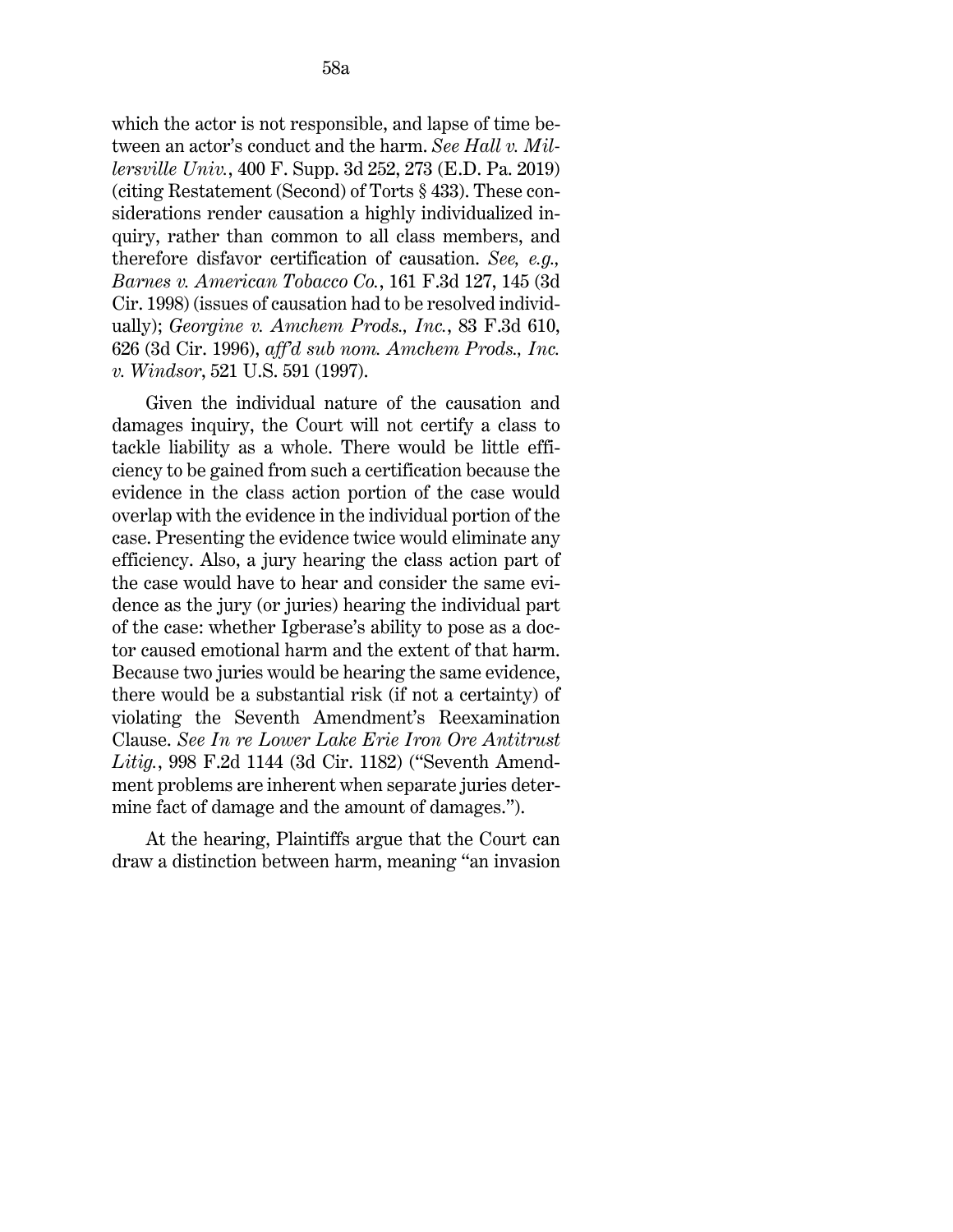of a legally protected interest," and damages when considering the elements of negligence and then certify the liability elements. (Tr. at 32:21-34:5.) Plaintiffs' argument, however, suggests that an improper touching would be negligent, even if it did not cause any damages. That is wrong. A plaintiff cannot prove a negligence claim without proving damage, even if there was some invasion of a legally protected interest. *See [Troutman v.](http://www.westlaw.com/Link/Document/FullText?findType=Y&serNum=1981113439&pubNum=0000162&originatingDoc=I411069c06d9911ea94c1fd79e5bc9f66&refType=RP&fi=co_pp_sp_162_677&originationContext=document&vr=3.0&rs=cblt1.0&transitionType=DocumentItem&contextData=(sc.UserEnteredCitation)#co_pp_sp_162_677)  [Tabb](http://www.westlaw.com/Link/Document/FullText?findType=Y&serNum=1981113439&pubNum=0000162&originatingDoc=I411069c06d9911ea94c1fd79e5bc9f66&refType=RP&fi=co_pp_sp_162_677&originationContext=document&vr=3.0&rs=cblt1.0&transitionType=DocumentItem&contextData=(sc.UserEnteredCitation)#co_pp_sp_162_677)*[, 427 A.2d 673, 677 \(Pa. Super. Ct. 1981\).](http://www.westlaw.com/Link/Document/FullText?findType=Y&serNum=1981113439&pubNum=0000162&originatingDoc=I411069c06d9911ea94c1fd79e5bc9f66&refType=RP&fi=co_pp_sp_162_677&originationContext=document&vr=3.0&rs=cblt1.0&transitionType=DocumentItem&contextData=(sc.UserEnteredCitation)#co_pp_sp_162_677)

#### b. **Option B (specific issues)**

Having rejected Option A, the Court turns to Plaintiffs' Option B, the certification of nine specific issues. Of the issues that Plaintiffs propose, the Court will not certify the Damages Issues for the reasons discussed above. In addition, Plaintiffs ask the Court to certify a class to answer the question of whether ECFMG faces liability for assisting Igberase in committing fraud, but that is not one of the claims in the case, a fact that Plaintiffs confirmed at oral argument. (Tr. at 7:12-8:24.) Because that question is not at issue in this case, the Court will not certify it.

The remaining issues, however, all relate to whether ECFMG had a relevant legal duty and whether it breached that duty. An analysis of the *Gates* factors reinforces that these issues are appropriate for certification. *First*, the questions of duty and breach favor issue certification because they are questions of law and/or fact common to all class members and subject to common proof. All of the proposed class members are identical in terms of their legal relationship to ECFMG. In other words, barring any exceptional circumstances, which neither party has raised, whatever duty (if any)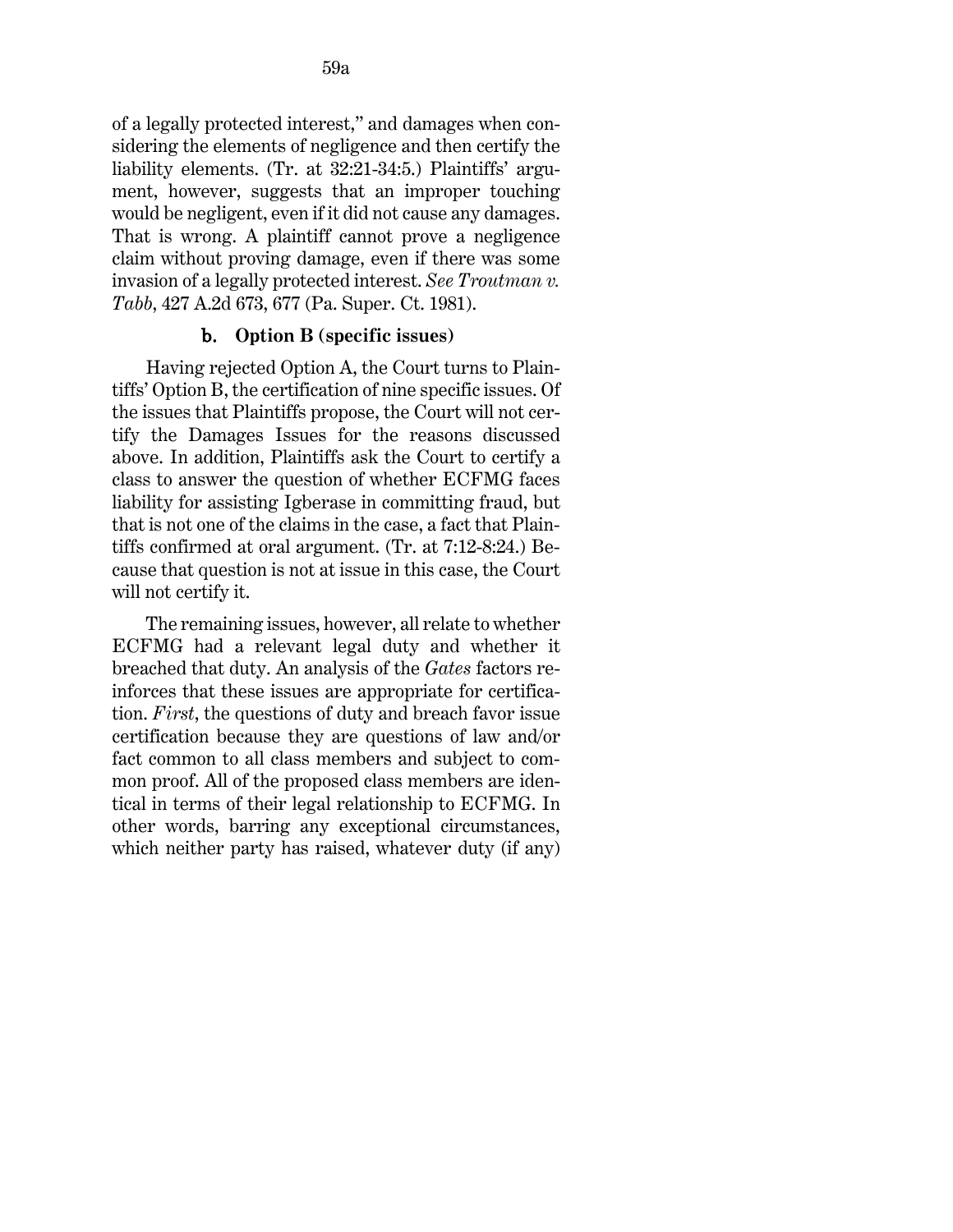ECFMG owes to one proposed class member, ECFMG owes the same duty (if any) to the next proposed class member. Moreover, whether ECFMG has breached this duty is a common question of fact for each prospective class member, as the question looks to ECFMG's own conduct and not the conduct of individual class members. As such, these types of issue are amenable to certification.

*Second*, there are efficiencies to be gained by certifying a class on these issues because it will allow for a single trial with a single, preclusive determination about ECFMG's conduct, rather than the presentation of the same evidence about ECFMG again, and again, and again to separate juries. Moreover, there do not appear to be any realistic procedural alternatives to gain similar efficiencies. For example, the Court has considered whether non-mutual collateral estoppel might have all, or at least some, of the same impact and permit trial of these issues to a single jury. It would not because there is no guarantee it would apply. Indeed, if a court or jury ruled in ECFMG's favor, ECFMG could not use that decision in a subsequent case against a different plaintiff. *See [Jean Alexander Cosmetics, Inc. v L'Oreal USA,](http://www.westlaw.com/Link/Document/FullText?findType=Y&serNum=2009723346&pubNum=0000506&originatingDoc=I411069c06d9911ea94c1fd79e5bc9f66&refType=RP&fi=co_pp_sp_506_249&originationContext=document&vr=3.0&rs=cblt1.0&transitionType=DocumentItem&contextData=(sc.UserEnteredCitation)#co_pp_sp_506_249)  [Inc.](http://www.westlaw.com/Link/Document/FullText?findType=Y&serNum=2009723346&pubNum=0000506&originatingDoc=I411069c06d9911ea94c1fd79e5bc9f66&refType=RP&fi=co_pp_sp_506_249&originationContext=document&vr=3.0&rs=cblt1.0&transitionType=DocumentItem&contextData=(sc.UserEnteredCitation)#co_pp_sp_506_249)*[, 458 F.3d 244, 249 \(3d Cir. 2006\)](http://www.westlaw.com/Link/Document/FullText?findType=Y&serNum=2009723346&pubNum=0000506&originatingDoc=I411069c06d9911ea94c1fd79e5bc9f66&refType=RP&fi=co_pp_sp_506_249&originationContext=document&vr=3.0&rs=cblt1.0&transitionType=DocumentItem&contextData=(sc.UserEnteredCitation)#co_pp_sp_506_249) (application of collateral estoppel requires, among other things, the party being precluded to have been represented in prior case). The Court explored other alternatives with the parties but found none.

*Third*, and finally, certification of a class on issues related to duty and breach will not trigger any of the problems about which courts must be mindful under *Gates*. Partial certification will not damage any class member's statutory or constitutional rights. There are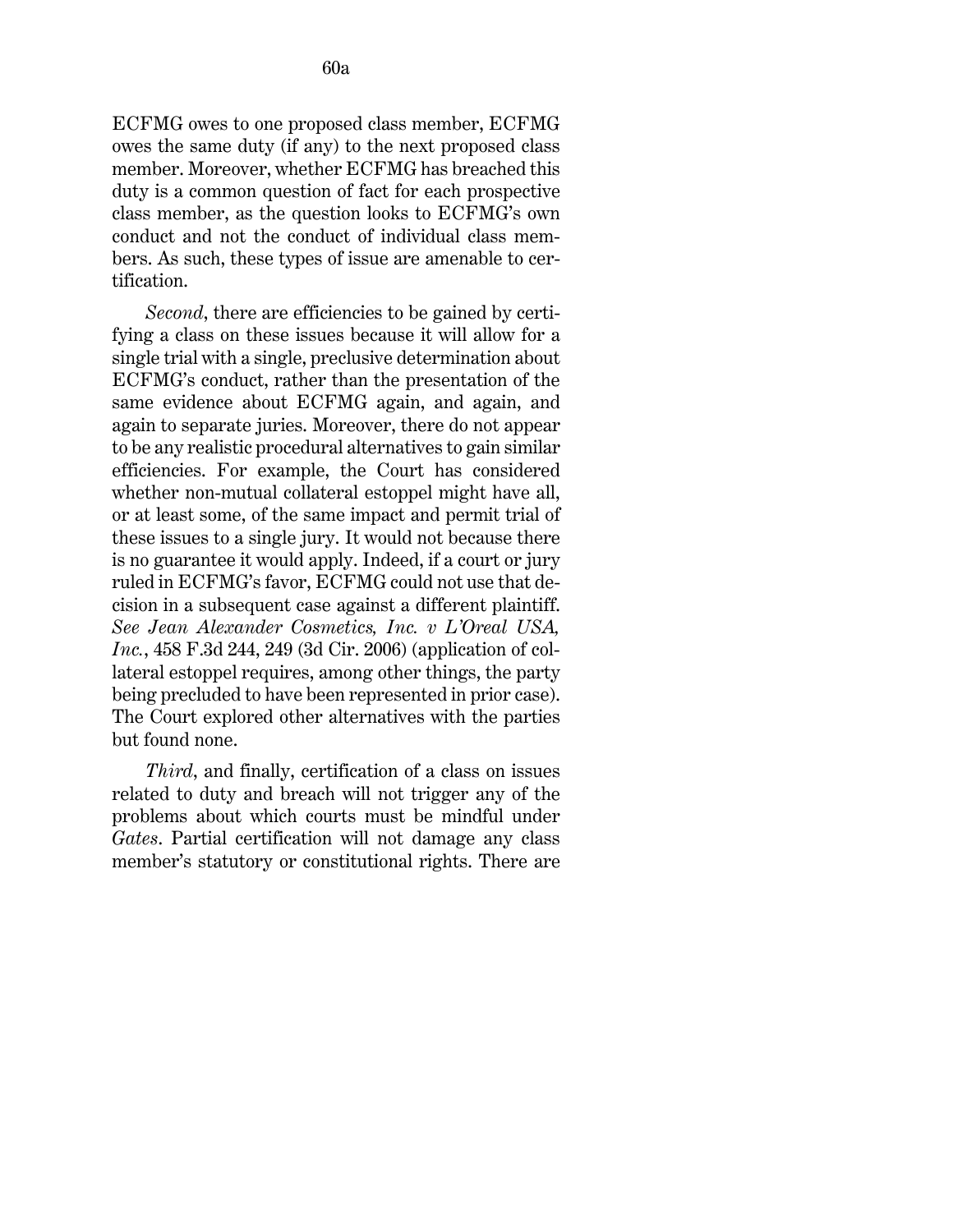no indivisible remedies that partial certification could impact. The individual proceedings that will remain, which will focus on causation and damages, need not impact each other. And, partial certification does not raise problems under the Seventh Amendment because the jury in any individual proceeding will not have to reexamine any of the evidence about ECFMG's conduct. It will instead take that conduct, and the first jury's determination about its legal significance, as a given and decide whether and to what extent it impacted a particular plaintiff.

In its Opposition, ECFMG points to the possibility of a statute-of-limitations defense as a reason for the Court not to certify an issues class. However, at oral argument, ECFMG conceded that it has no basis to claim that any member of the class is subject to such a defense. ECFMG just speculates that someone **might** be subject to the defense. (Tr. at 61:23-62:22.) Such speculation is not enough. In any event, any statute of limitations defense would focus on when a class member was aware of the harm she suffered. So, if any class member's personal situation triggers the statute of limitations, then ECFMG can raise that issue in a proceeding that focuses on that person.

#### **IV. CONCLUSION**

The Court's goal is to move this case efficiently, treating like things alike and different things differently. Here, that means certifying a class of Igberase's patients, beginning with his enrollment at Howard, on the issues of whether ECFMG owed class members or relevant third parties a duty and whether ECFMG breached those duties. The Court will therefore issue an